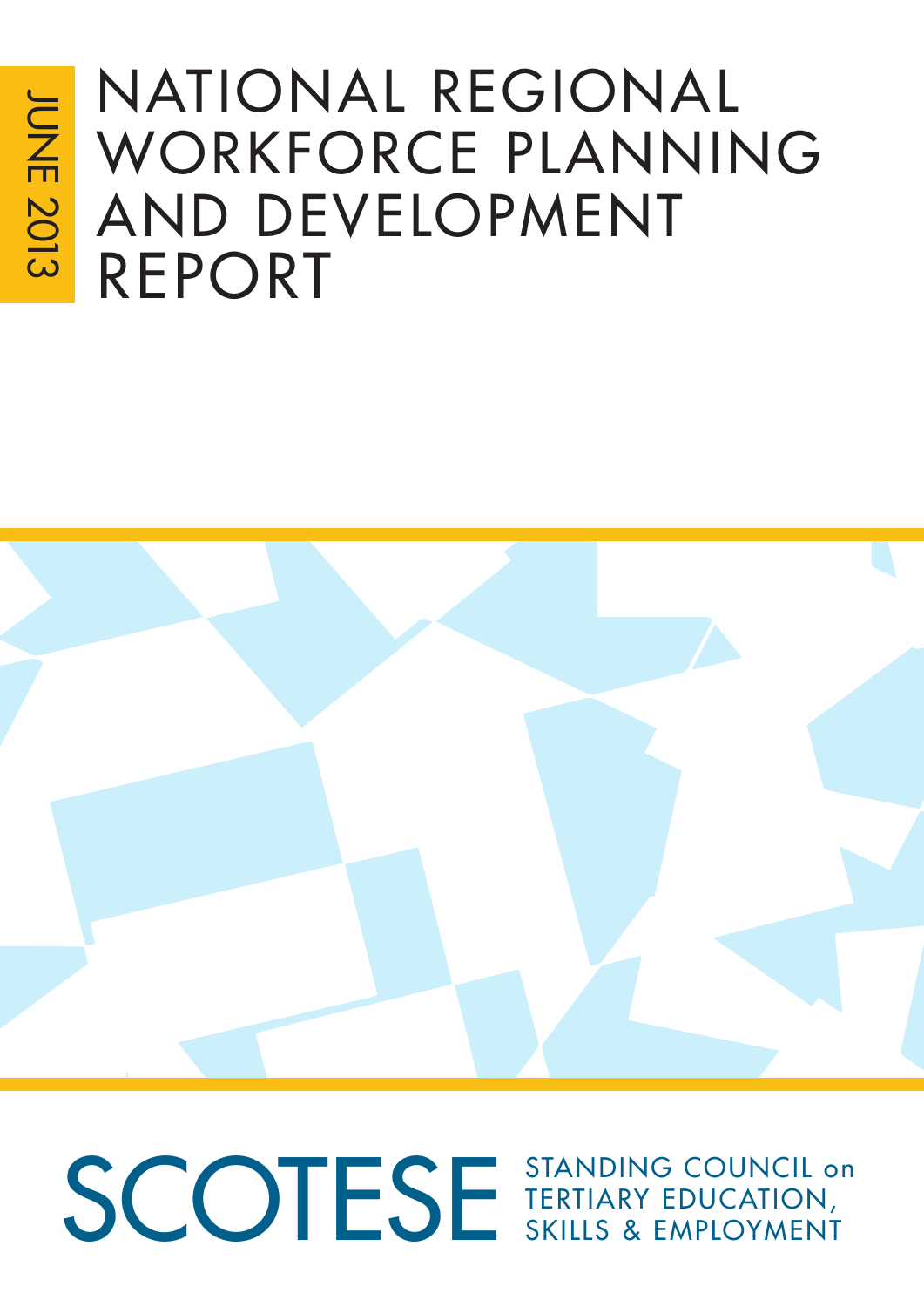# NATIONAL REGIONAL WORKFORCE PLANNING AND DEVELOPMENT REPORT

## **ISBN: 978-0-9875716-4-9**

## **Acknowledgement**

The National Regional Workforce Planning and Development Report (the Report) was commissioned by the Workforce Development, Supply and Demand Principal Committee of the COAG Standing Council on Tertiary Education, Skills and Employment. The Report was produced by the Workplace Research Centre, University of Sydney and was funded by the Western Australian Government Department of Training and Workforce Development, the Queensland Government Department of Education, Training and Employment and the Australian Workforce and Productivity Agency.

#### **Disclaimer**

The Report is intended to act as a record of best practice examples for workforce planning and development. The examples and the recommendations provided in the Report are intended as general guidance only, and do not take into account every potential individual circumstance. Any recommendations contained herein should be evaluated in light of individual circumstances.

Users must exercise their own skill and care with respect to their use of the Report and carefully evaluate the accuracy, currency, completeness and relevance of the material within the Report for their purposes.

The Commonwealth and the National Advisory for Tertiary Education, Skills and Employment expressly disclaims all liability arising from or connected to the use of, or reliance on, the information in the Report other than in accordance with this Disclaimer.

## © 2013 Commonwealth of Australia



With the exception of the SCOTESE Logos, any material protected by a trademark and where otherwise noted, all material presented in this document is provided under a Creative Commons Attribution 3.0 Australia license: *http://creativecommons.org/licenses/by/3.0/au/*

The details of the relevant license conditions are available on the Creative Commons website as is the full legal code for the CC BY 3.0 AU license: *http://creativecommons.org/licenses/by/3.0/au/legalcode*

The document must be attributed as: *National Regional Workforce Planning and Development Report*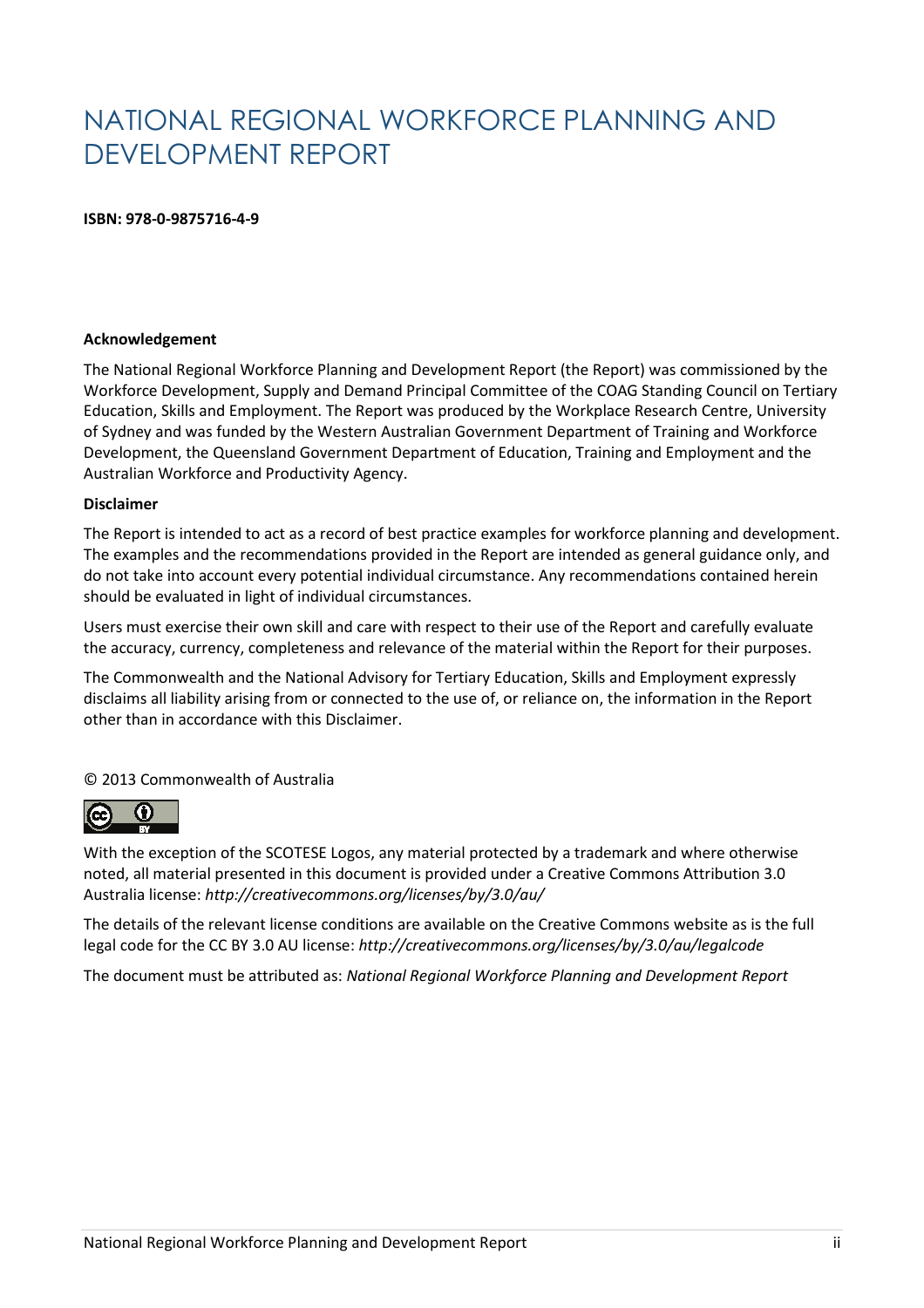# <span id="page-2-0"></span>Executive Summary

Australia-wide there is widespread interest in improving workforce planning, workforce development planning and approaches to workforce development. This is especially the case at the regional level, where many communities struggle to meet the demands of industries experiencing rapid growth, other industries facing readjustment, and local populations facing disadvantage in the labour market. The Workforce Research Centre (WRC) at the University of Sydney has produced Regional Workforce Planning and Development Best Practice Principles and a Regional Workforce Planning and Development Best Practice Framework*.* This work has been commissioned by the Workforce Development, Supply and Demand Principal Committee (WDSDPC).

# <span id="page-2-1"></span>Best Practice Principles

The Workforce Development Supply Demand Principal Committee proposes ten best practice principles.

## **Purpose:**

- 1. **Regional workforce plans should encompass a balance of activities.** Regional workforce plans should include strategies to:
	- **EXTERCT** attract and retain new sources of skilled labour
	- **EXED** increase the labour market participation of disadvantaged people within the region
	- **In ultarally improve the qualifications and skills utilisation of the region's current workforce.**

Achieving these three elements involves regions undertaking workforce planning, workforce development planning, and the implementation of workforce development activities.

## **Structure:**

- 2. **The division of states or territories into workforce planning and development regions should be organised around commonly understood areas of economic and workforce activity.** Although the regional structure need not be exhaustive, local workforce planning and development should be supported in all regions that meet the lead agency's mission. Metropolitan areas should not be ignored as sites for regional workforce planning and development.
- 3. **Workforce planning and development regions should be intertwined with other regional structures**. Local government areas (LGAs) and Regional Development Australia (RDA) regions are the most active and embedded regional structures in most states and territories.

## **Alignment with other plans**

- 4. **Regional workforce plans should set goals that are correlated with state/territory and national workforce goals.** Regional workforce goals should support state/territory and national goals but be determined primarily by local workforce needs.
- 5. **Regional workforce planning and development should be integrated with other regional planning and development activities.** Regional workforce plans should support and take account of regional economic development, social inclusion, education and planning policies. Policies as well as plans can be integrated, such as through the use of social enterprises in local procurement and tying employment and training outcomes to local development processes.

## **Stakeholder involvement**

6. **Regional workforce planning and development should be led by local stakeholders.** This requires a high level of commitment from stakeholders. Central workforce planning and development agencies have a responsibility to develop stakeholders' awareness of workforce planning and development as well as their capacity to participate in these processes where it is not already present.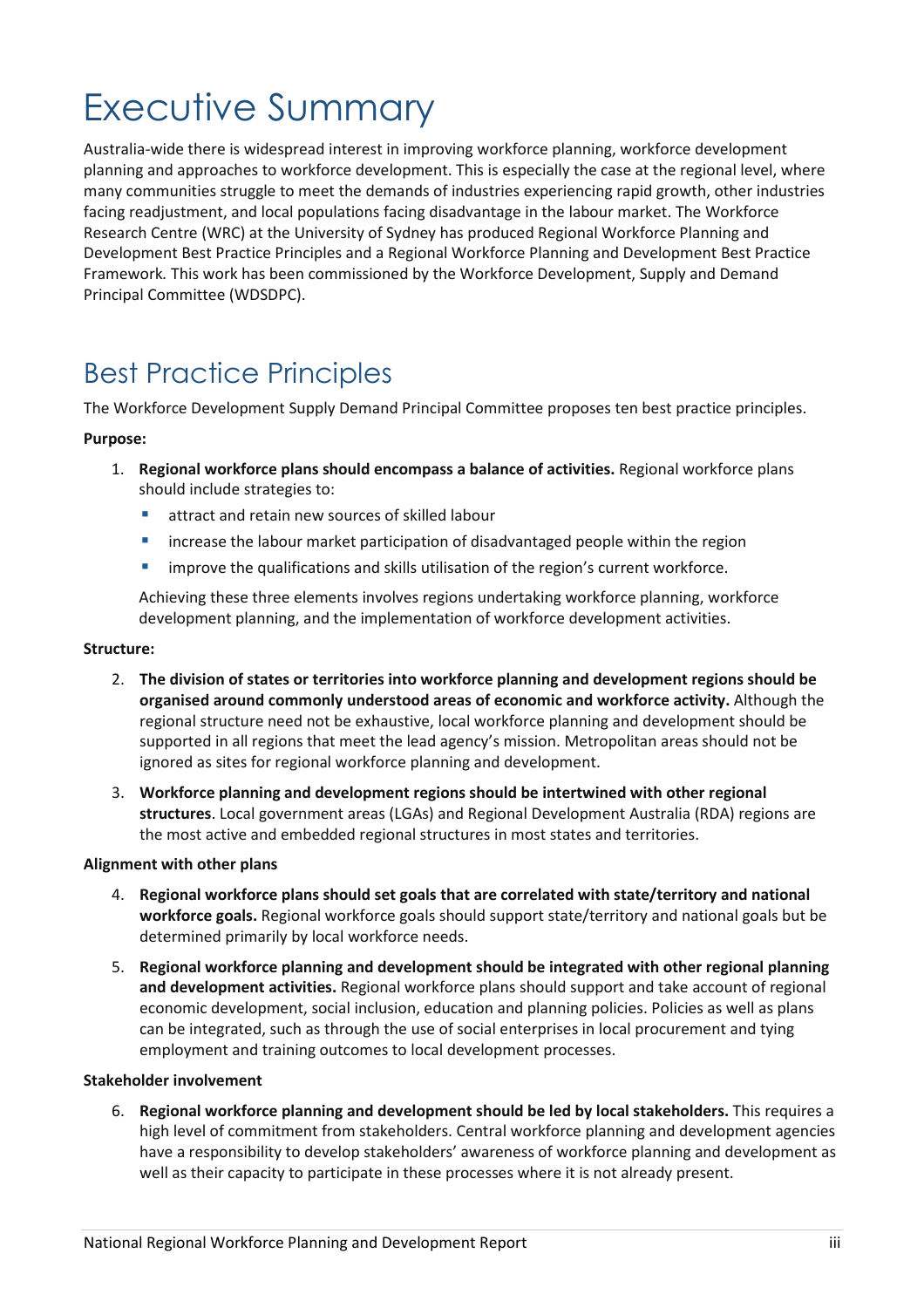7. **Regional workforce planning and development should encompass a broad cross-section of stakeholders,** including representatives from multiple industry sectors, education and training, local government and employment services, and representatives from local disadvantaged populations. To sustain this requires the championing of local coordinators.

## **Data**

- 8. **Regional workforce planning networks and alliances should be resourced with data from a single contact point.** Regional workforce networks and alliances should have access to data that spans workforce demand, workforce supply and projections for future local population and workforce needs.
- 9. **Regional workforce planning should be informed by reliable and tailored data, including projections of future supply and demand.** Where reliable quantitative data are not available at the regional level, data at the state or territory level should be used alongside local intelligence. Regional workforce planning networks and alliances should be supported and resourced to conduct their own data collection, where that would assist decision-making.

## **Resourcing**

10. **Regional workforce planning and development should be resourced adequately.** Ongoing resources should be available to support planning and network coordination activities. The implementation of regional workforce development activities should be funded primarily through existing programs but support should be available on a targeted basis to provide mentoring, program coordination and evaluation.

The main part of the report provides examples of these best practice principles taken from current practice.

# <span id="page-3-0"></span>Best Practice Framework

The best practice framework contains nine stages:

- 1. Deduce a workforce development need.
- 2. Identify a regional contribution.
- 3. Probe stakeholder investment.
- 4. Validate goals through analysis of data and modelling.
- 5. Refine the goals with stakeholder input.
- 6. Stocktake all current and recent workforce planning and development activities.
- 7. Identify solutions to goals not currently being addressed.
- 8. Implement solutions.
- 9. Evaluate initiatives and review workforce needs.

This best practice framework places local workforce planning alliances or networks at the centre of the regional workforce planning and development process. However, at each stage of the framework, there is a critical role for central workforce planning and development agencies to support the work of local alliances and groups. What follows is a summary of the nine stages. More detail, together with examples of current best practice, can be found in the main part of the report.

## <span id="page-3-1"></span>1. Deduce workforce development need

The purpose of this task is to establish an initial hypothesis on workforce development, which can then be tested and refined. This task is led by the agency with primary responsibility for workforce planning and development in the jurisdiction. The problem may be identified through parallel workforce planning and development regimes (at the national, state and occupational or industry levels); feedback from local stakeholders through existing mechanisms (such as environmental scans); referrals from other agencies; or input from political leaders.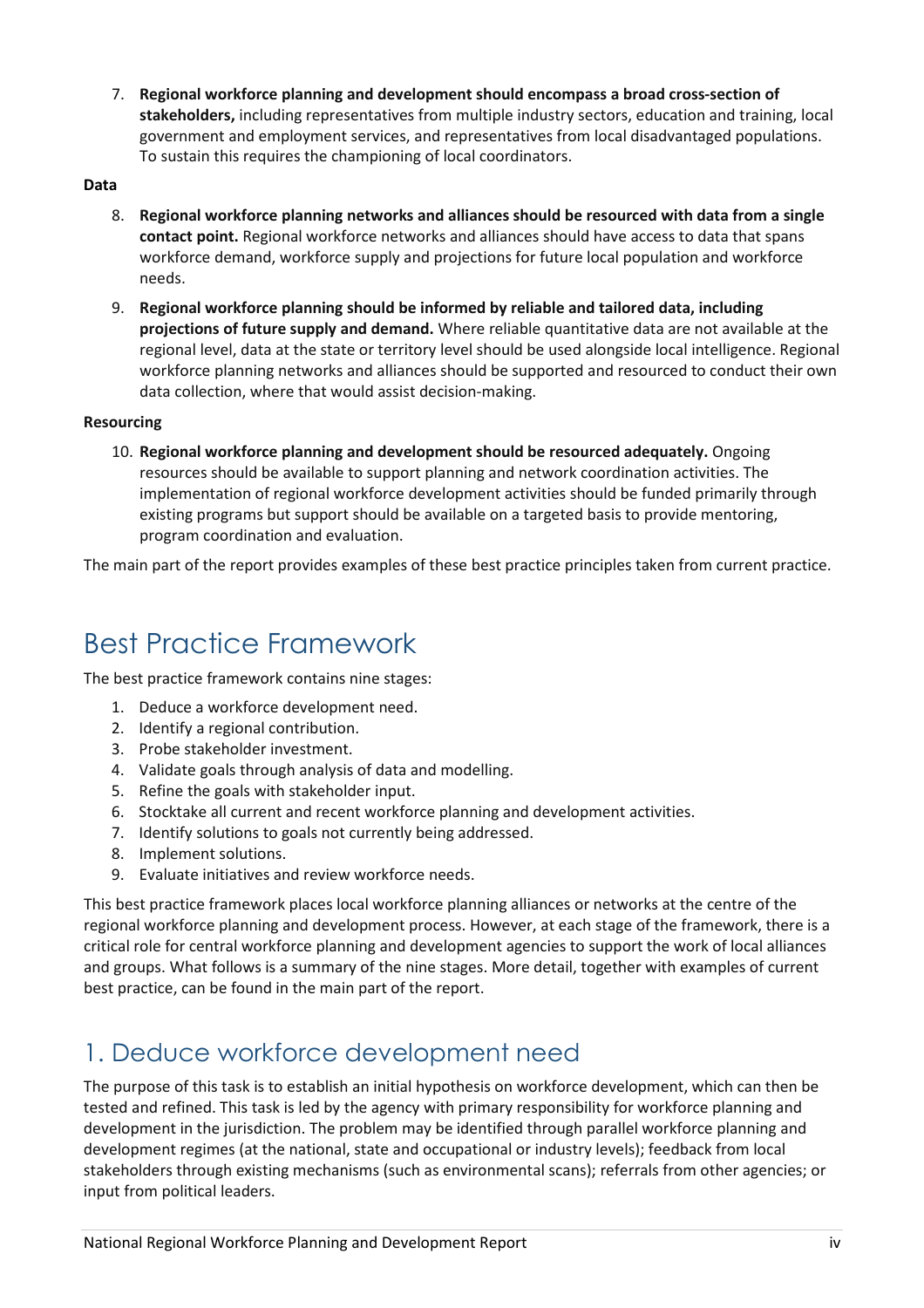This task may appear self-evident but the function served by this task becomes most obvious where the resources available for workforce development are limited. An implicit or explicit ranking of problems may even be necessary to prioritise more urgent or more worrying workforce development problems. All of the regional case studies presented in this report began with an implicit acknowledgement of a problem: whether it is expansion in the resources sector creating skill shortages in other sectors; difficulties attracting and retaining skilled labour to regional areas where agriculture and associated industries are in decline; or the under-participation of equity groups in the workforce. A more systematic example of how to assist the prioritisation of issues in the regions occurred with the selection of the Priority Employment Areas (PEAs). The selected regions were identified through an analysis of 70 labour market indicators, including unemployment, labour market participation rate, claim rates for Newstart and other Centrelink benefits and school and post-school attainment rates.

Long-term economic change can provide the stimulus for undertaking regional workforce planning, even in the context of limited resources and a lack of existing networks to argue the case for change. The resources boom has prompted a substantial amount of regional workforce planning activity, particularly in Queensland and Western Australia, despite neither state having an established tradition of workforce planning and development. Because of the scale of the activity, the workforce planning has spread well beyond just the resources workforce. The work conducted by the Community Services and Health Workforce Council (2011) on the Surat Basin is an example of this.

# <span id="page-4-0"></span>2. Identify a regional contribution

The purpose of this task is to establish whether, based on the working definition of the problem, there is a role for regional solutions. This task assumes that the problem can be solved by working at a regional level, is well understood and, ideally, already has some sort of organisational or network infrastructure in place. In this task, central workforce planning and development agencies begin to draw in existing regional structures (such as RDA committees, Regional Development Commissions [RDCs], or local governments) to the process. Central workforce planning and development agencies also apply their expertise to confirm that the workforce development problem is not limited to a single enterprise, occupation or industry, or is likely to involve action beyond the workforce development system, such as improvements to housing, infrastructure, or access to services such as child care and education.

If it does appear that the problem can be addressed by initiatives at the enterprise or industry level, it would be worthwhile suspending the regional-level activity so that demands are not made of stakeholders who are not committed to finding a solution. Many industry skills councils (ISCs; including AgriFood, Auto Skills Australia, Government Skills Australia and Manufacturing Skills Australia) and industry groups that responded to the survey indicated that their current focus was on working with individual businesses across their region to develop workforce development plans, either as part of a standalone exercise or in support of applications to the National Workforce Development Fund. In the course of developing these plans, commonalities may become apparent. In this case, the issue may subsequently reappear within the framework – either in the stocktake of current initiatives or if the problem is redefined after further analyses.

# <span id="page-4-1"></span>3. Probe stakeholder involvement

The purpose of this task is to probe stakeholder investment in the problem. At this point, leadership moves from the central agency to a resourced local individual or organisation with good networks and some experience with workforce planning and development. There are a variety of approaches to achieving this. Agencies may choose to capitalise on their existing capability and place coordinators into regions. This is the approach adopted in South Australia and in the State Training Services (STS) network in New South Wales. Alternatively, central agencies may partner with other agencies or regional bodies (such as RDCs in Western Australia or Regional Development Victoria/RDA committees in Victoria) to embed the workforce development expertise in a regional development framework. A third approach that suits jurisdictions with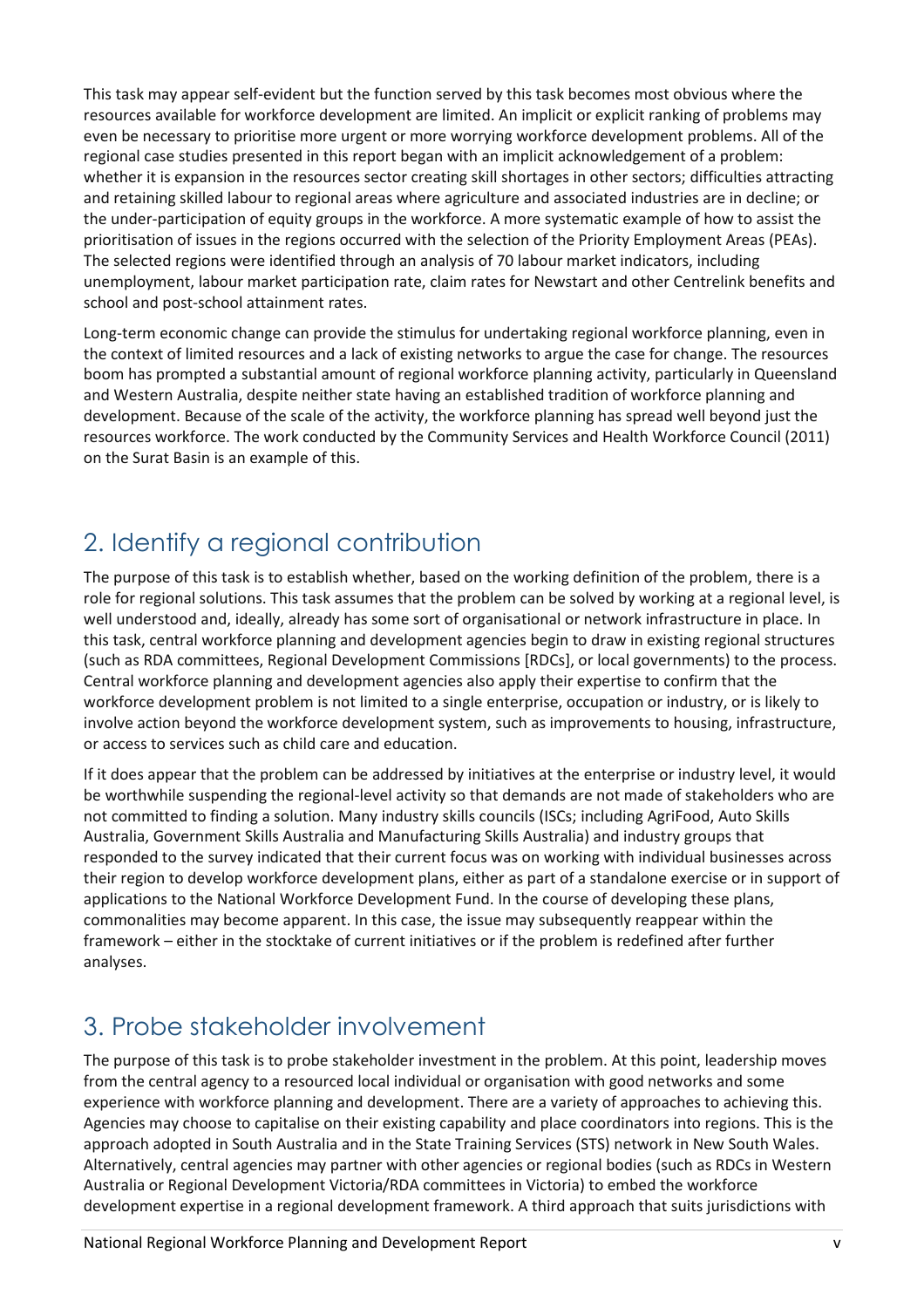no established regional workforce planning and development infrastructure is to fund an existing organisation to employ additional staff capacity and take on the local coordination role. For example, the Surat Basin Health and Community Services Workforce Initiative involved funding for RHealth, a service provider in the region well connected to other organisations, to employ a part-time staff member to coordinate local activities. The work of the local staff member complemented the workforce development expertise provided by the Health and Community Services Workforce Council. Whatever the approach, the objective of this task is to confirm that local stakeholders are engaged with the issue and willing to participate in planning activities. It is important that this task does not generate expectations among stakeholders about possible outcomes. Stakeholders should have clear and realistic expectations about the available resources.

Local goodwill is the intangible factor that marks successful workforce development plans and initiatives. Networks of employers, industry groups, training organisations, schools and community groups take time to develop, and they rely on trust. Ensuring that a combination of industry and community representatives is involved is crucial. Developing networks is difficult in areas without a distinct regional identity, such as those in metropolitan areas, or areas that are rapidly growing with new populations, such as some coastal provincial cities and mining towns. If there are no resources available to develop local networks in places where none exist, it may be better to pursue an alternative workforce development approach. Even where jurisdictions have committed significant resources to conducting workforce planning across all regions, this ranking of stakeholder readiness is a useful task.

# <span id="page-5-0"></span>4. Validate goals with data

The purpose of this task is to translate the workforce development problem into goals and to validate them through an analysis of data and modelling. The availability of data and data capability are both necessary to undertake regional workforce planning successfully. Generally, data are available for regions at an appropriate unit of analysis but currently there are gaps, especially in more sparsely populated areas. There is also scope to develop best practice guidelines relating to custom data collection for regional workforce planning. More work could be done to increase awareness of the available data and modelling. This report has highlighted the positive role being performed by consultants, working with data specialists in relevant government departments, to increase and share data capability across regions. Leadership of this task moves to organisations, departmental units or consultants with data capability and expertise in workforce planning.

Data analyses should not commence without a set of hypotheses or research questions designed to test the existence of the problem and its determinants. These questions should go beyond 'what are the fastest growing industries and occupations in the region', to examine future growth, matching supply of new skills to likely demand, and using modelling and projections to develop a range of plausible scenarios. At the completion of this task, there will be a set of specific goals that relate to labour supply and demand and workforce development indicators. During this task, regional goals can also be correlated with goals from state and national workforce planning exercises. Where the capacity is well developed, it may be possible to perform some of this work in parallel.

The insights from data analyses should be disseminated widely. Even where regional workforce development priorities may not exist, the data analysis could be gainfully used by stakeholders participating in workforce planning development activities at other levels. For example, AgriFood ISC noted that more sophisticated national Workforce Development Fund (WDF) applications from businesses and consortia include some data on the labour or skill shortage they want to address. To develop their own industry strategies, AgriFood relies on plans developed by Regional Education, Skills and Jobs (RESJ) Coordinators, RDA regional road maps, state industry training advisory body (ITAB) plans and reports published by regional groups that focus on business and regional development.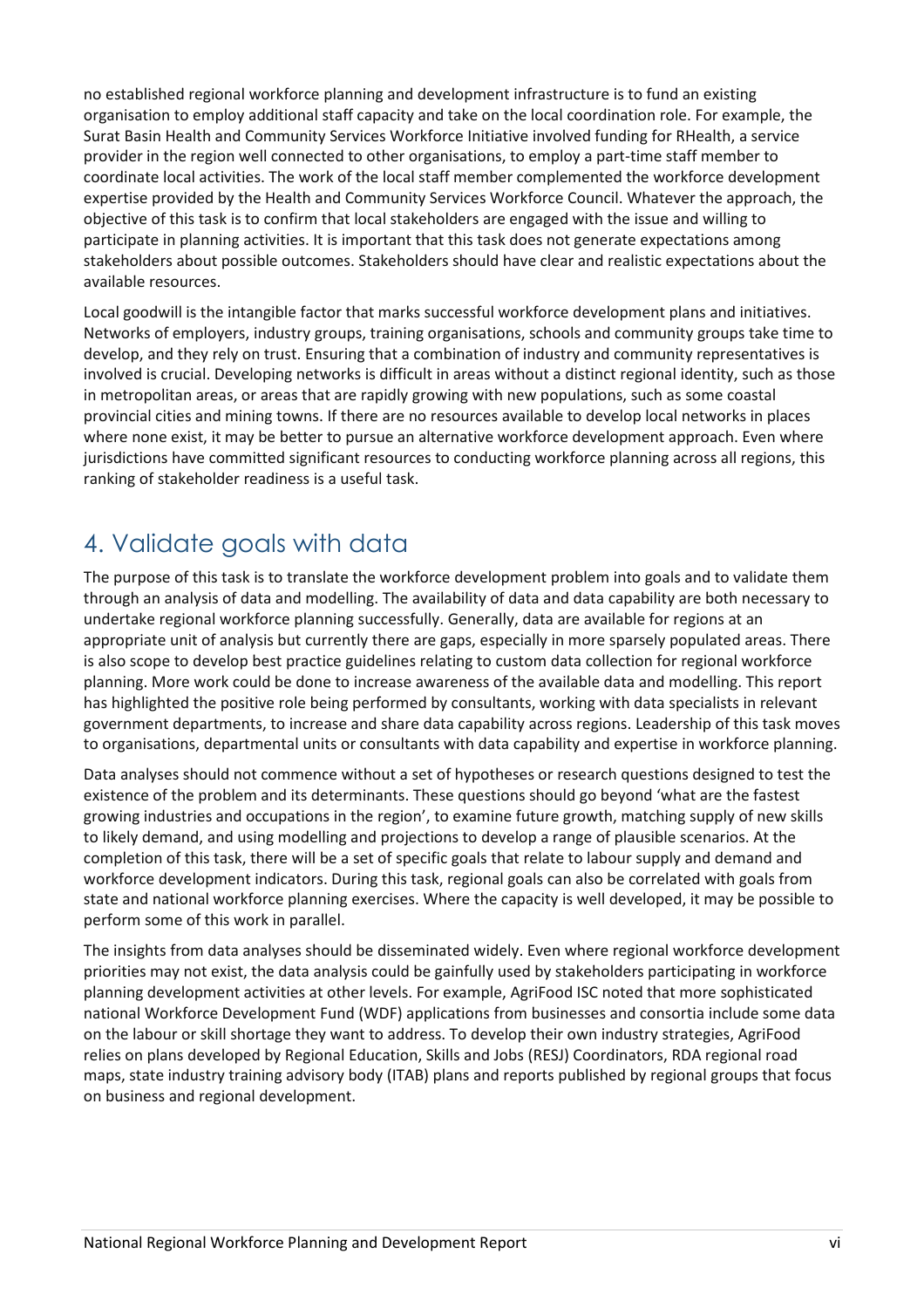# <span id="page-6-0"></span>5. Refine the goals with stakeholder input

The purpose of this task is to refine the workforce development goals with stakeholder input and assistance. The step relies on a network of engaged stakeholders with a good understanding of what is happening in their region as well as the resources to support consultation mechanisms such as working groups and forums. If stakeholders are able to relate the outcomes of the data analysis to their own experience, then the step also serves as a useful validation of the data. During this task, it is also possible to align the goals with objectives in other local plans (such as RDA or RDC plans and other economic development activities).

This task ends with stakeholders endorsing the goals and taking ownership of the progress and attainment of the goals. There is little point continuing with a regional workforce planning and development approach if the goals do not align with local stakeholders' interests. However, this is unlikely if stakeholder investment in the problem has already been established.

In this stage, it is important to identify the most appropriate representatives for providing input from business. In the Maryland (US) cluster initiatives, where school-to-work programs for particular industries were being developed, stakeholder feedback indicated that the employers providing input should not be managing directors but middle managers and frontline staff who knew the jobs well and the skills required (Hamilton 2012: 21). However, this needs to be balanced with an awareness that some employers may lack the time to participate in collective initiatives, particularly in regional areas, where the incidence of small businesses is higher or where there are industries with a high proportion of sole traders.

## <span id="page-6-1"></span>6. Stocktake current initiatives

The purpose of this task is to conduct a thorough stocktake of all workforce planning and development initiatives currently taking place in the region, even if these are not occurring in a regional workforce planning and development framework. This work should again be led by a resourced local individual or organisation with good networks and some experience with workforce planning and development. However, support from central agencies to quickly identify local components of national and statewide activities is essential to completing this task efficiently. There is flexibility about when this task should be completed in relation to the other tasks: it can be performed at any point after local stakeholders have been identified and can operate in parallel with other processes, such as data analyses.

This task is complete when there is a consolidated list of current regional workforce development initiatives aligned with regional workforce development goals. Ideally, the exercise would also produce a list of lessons drawn from previous workforce development initiatives, to inform any future regional workforce development initiatives. If goals are being efficiently met through current initiatives, regions may not need to proceed with identifying and implementing solutions. However, if resources are available, they may wish to maintain local infrastructure to monitor progress of the existing initiatives.

# <span id="page-6-2"></span>7. Identify solutions

The purpose of this task is to identify regionally based solutions to goals that are not already being addressed through current initiatives. The task presupposes a set of agreed goals, clarity on available resources and commitment from stakeholders to assist with planning and implementation. Leadership of this task should rest with a local individual or an organisation with an excellent knowledge of the workforce development framework and brokering skills. The output of this task is a consolidated list of current and planned initiatives aligned with regional workforce development goals, along with strategies for achieving support for new initiatives and for monitoring progress. The strategies should detail possible funding sources and the resources that local stakeholders are willing to commit to the actions. The regional workforce planning and development framework is of no use this point, without the resources or stakeholder commitment for additional workforce development activities.

However, funding for initiatives is not always available. In the Surat Basin, for example, the Health and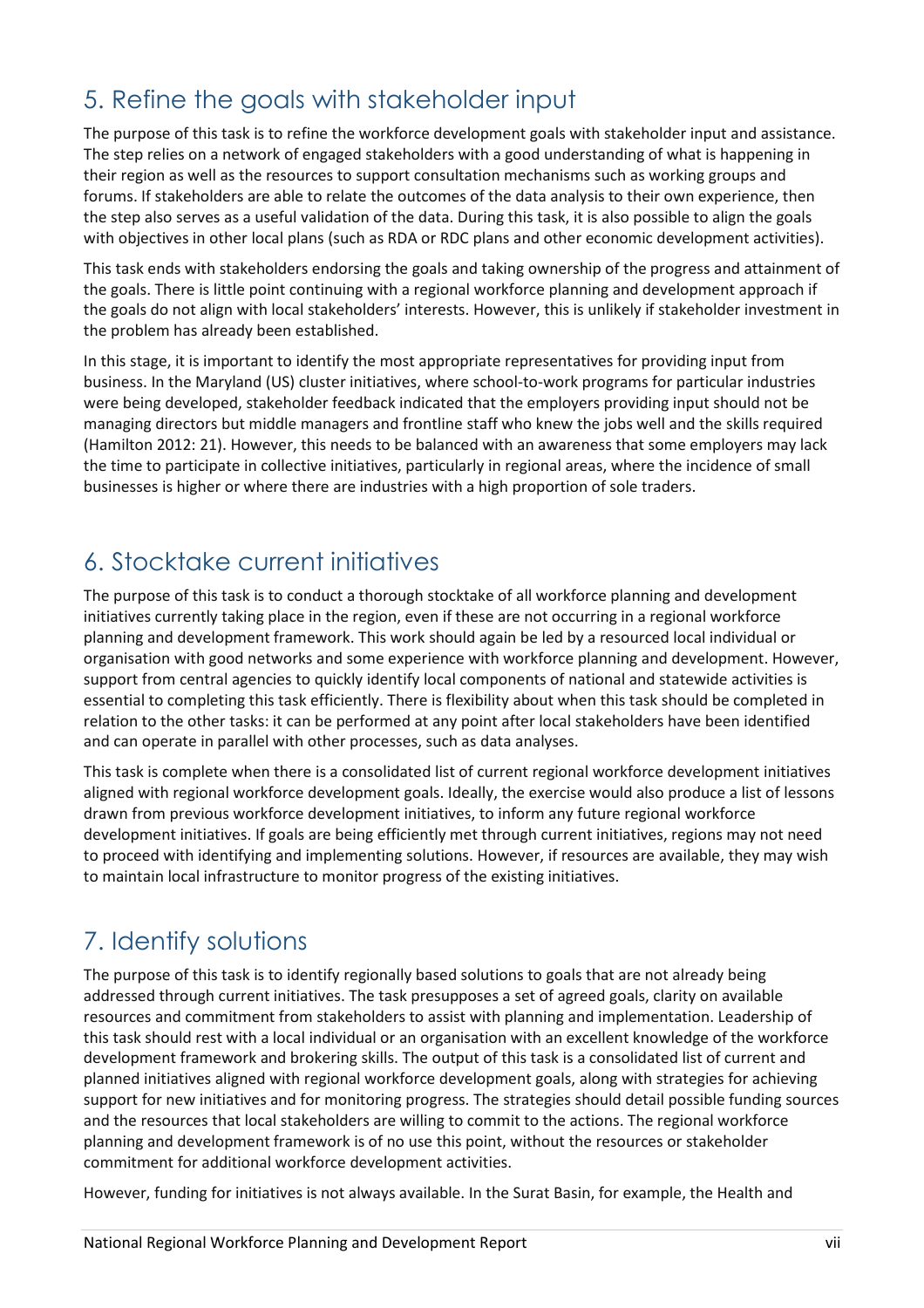Community Services Workforce Initiative was unsuccessful in its application for funding to support data collection on the current local workforce. Fortunately, the South-West Darling Downs Medicare Local has adopted the Workforce Initiative plan as its own workforce development plan and has been able to allocate some resources to deliver on some of the initiatives.

## <span id="page-7-0"></span>8. Implement solutions

The purpose of this task is to implement workforce development initiatives in partnership with local workplaces, training providers and other organisations. The initiatives stem from an agreed set of actions, which are supported by resources and assume existing local workforce development infrastructure and capability. Longer-term initiatives may be necessary where this is not already present. In a stable economic and social environment, the presence of existing workforce development infrastructure can sustain a 'business as usual' attitude, where even workforce development planning and the evaluation of existing initiatives are not high priorities for decision makers. While this may have been sustainable for some regions in the past, especially metropolitan areas, vocational education and training (VET) reforms have the potential to create widespread disruption to workforce development infrastructure.

Leadership of this task rests with local organisations and institutions with experience in workforce development. Local coordinators and central workforce planning and development agencies may play a supporting role by monitoring progress and assisting with evaluation. Activities associated with this task result in workforce development needs being met, and may run for a fixed duration or be ongoing. The regional plan should clearly identify which stakeholders are to take responsibility for actions. Evidence from Australia and overseas strongly demonstrates the critical importance of promoting local entrepreneurial leaders to drive this stage.

# <span id="page-7-1"></span>9. Evaluate

Best practice should always involve some element of evaluation. Yet the survey elicited few examples of best practice evaluation, although this may be attributable to the fact that many of the initiatives included in the survey responses were still being implemented. The distinctive and ambitious goals of many regional workforce development strategies also make evaluation difficult.

Evaluation will become easier as data capacity and capability across regional alliances improve. Using data to inform evaluation will also help in determining whether the initial workforce needs have been resolved and whether new workforce needs have emerged, thus helping to re-initiate the cycle. Once regional networks and alliances become self-sustaining, they will be able to exercise more leadership over the initial phases of identifying workforce needs, verifying a regional contribution, and testing stakeholder investment with central agencies.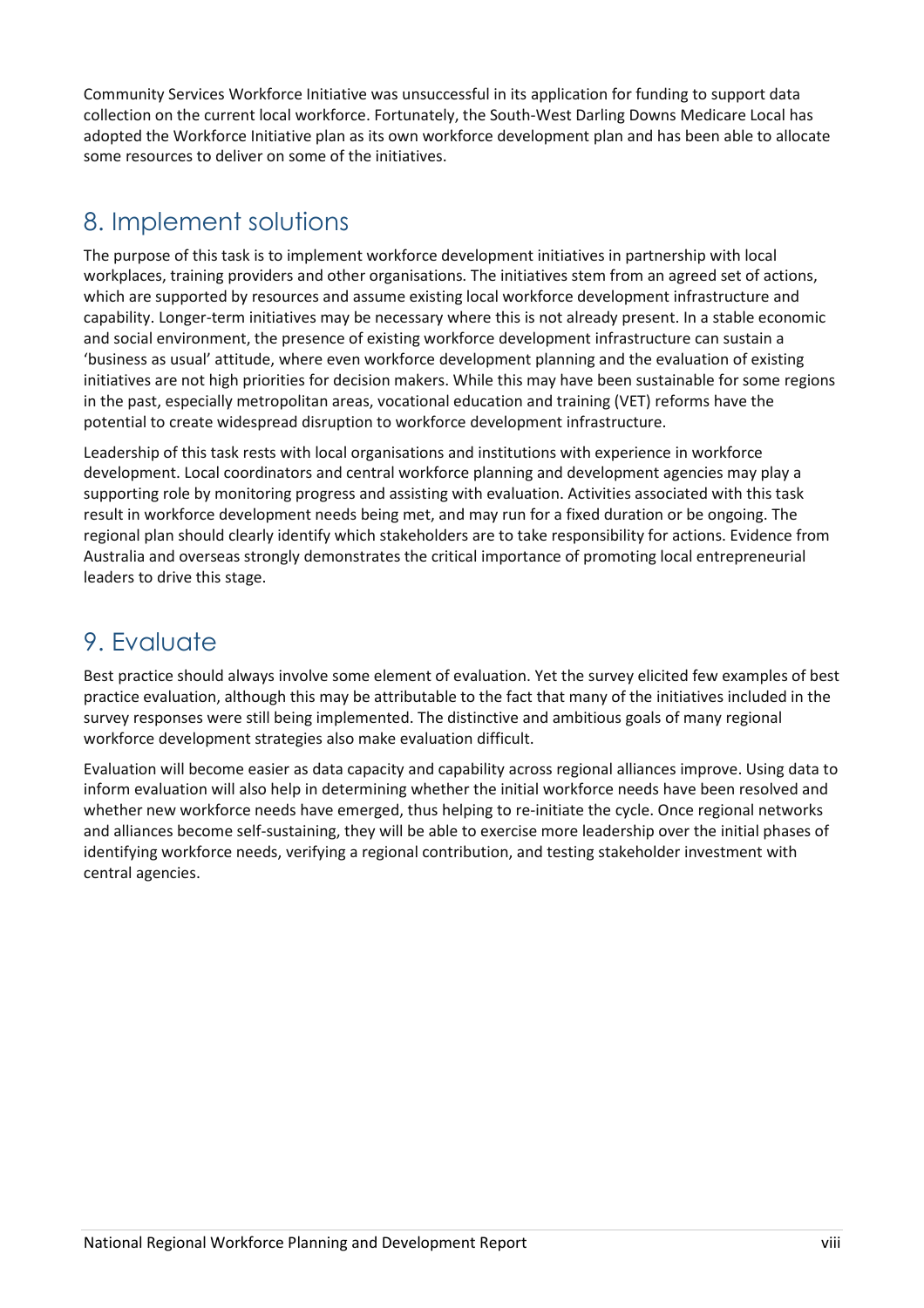*Figure 1: National regional workforce planning and development framework*

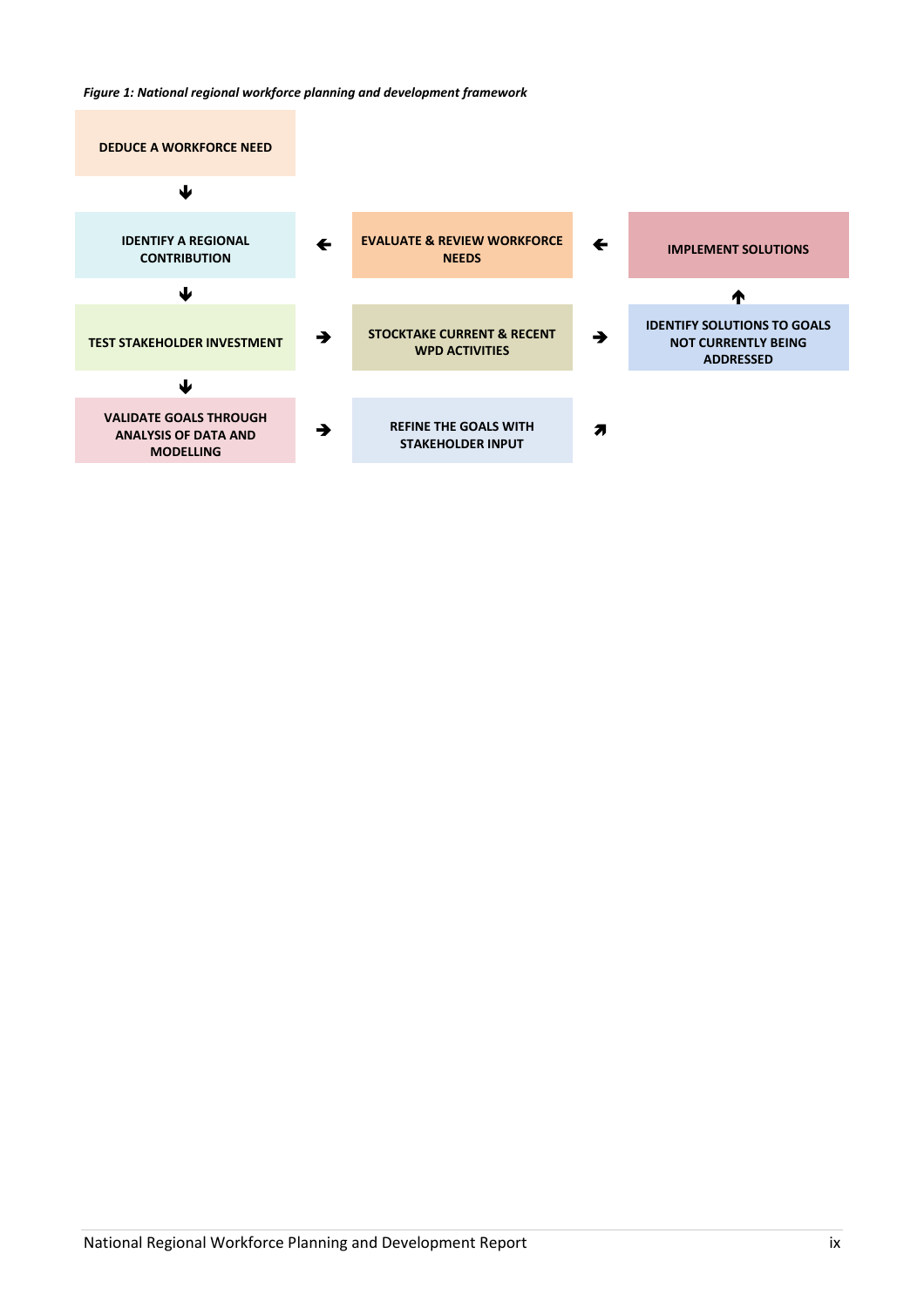# <span id="page-9-0"></span>Contents

| 1. |  |  |  |  |  |
|----|--|--|--|--|--|
| 2. |  |  |  |  |  |
| 3. |  |  |  |  |  |
| 4. |  |  |  |  |  |
| 5. |  |  |  |  |  |
| 6. |  |  |  |  |  |
| 7. |  |  |  |  |  |
| 8. |  |  |  |  |  |
| 9. |  |  |  |  |  |
|    |  |  |  |  |  |
|    |  |  |  |  |  |
|    |  |  |  |  |  |
|    |  |  |  |  |  |
|    |  |  |  |  |  |
|    |  |  |  |  |  |
|    |  |  |  |  |  |
|    |  |  |  |  |  |
|    |  |  |  |  |  |
|    |  |  |  |  |  |
|    |  |  |  |  |  |
|    |  |  |  |  |  |
|    |  |  |  |  |  |
|    |  |  |  |  |  |
|    |  |  |  |  |  |
|    |  |  |  |  |  |
|    |  |  |  |  |  |
|    |  |  |  |  |  |
|    |  |  |  |  |  |
|    |  |  |  |  |  |
|    |  |  |  |  |  |
|    |  |  |  |  |  |
|    |  |  |  |  |  |
|    |  |  |  |  |  |
|    |  |  |  |  |  |
|    |  |  |  |  |  |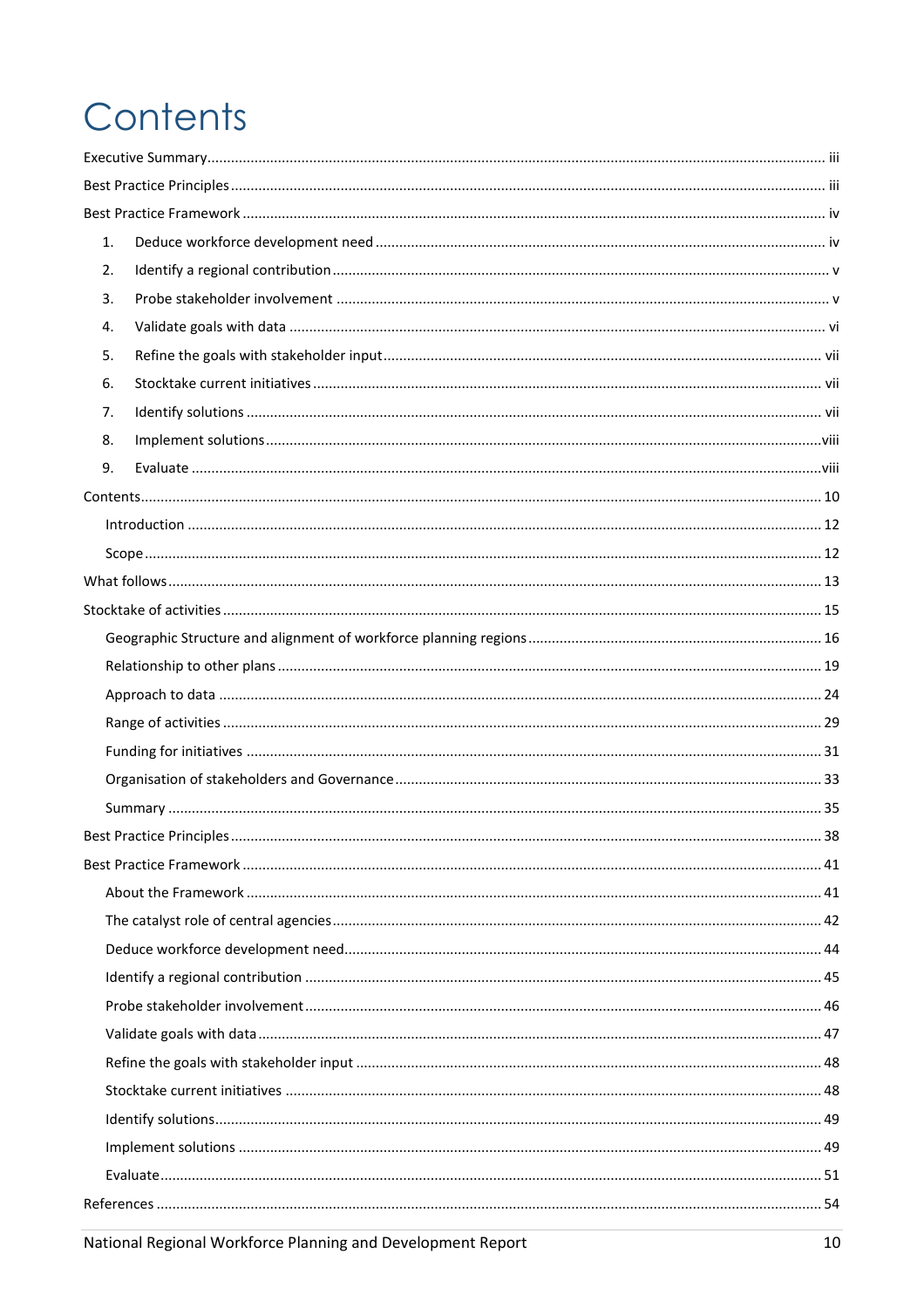| Appendix B: Data and modelling available for regional workforce planning and workforce development planning 60 |  |
|----------------------------------------------------------------------------------------------------------------|--|
|                                                                                                                |  |
|                                                                                                                |  |
|                                                                                                                |  |
|                                                                                                                |  |
|                                                                                                                |  |
|                                                                                                                |  |
|                                                                                                                |  |
|                                                                                                                |  |
|                                                                                                                |  |
|                                                                                                                |  |
|                                                                                                                |  |
|                                                                                                                |  |
|                                                                                                                |  |
|                                                                                                                |  |
|                                                                                                                |  |
|                                                                                                                |  |
|                                                                                                                |  |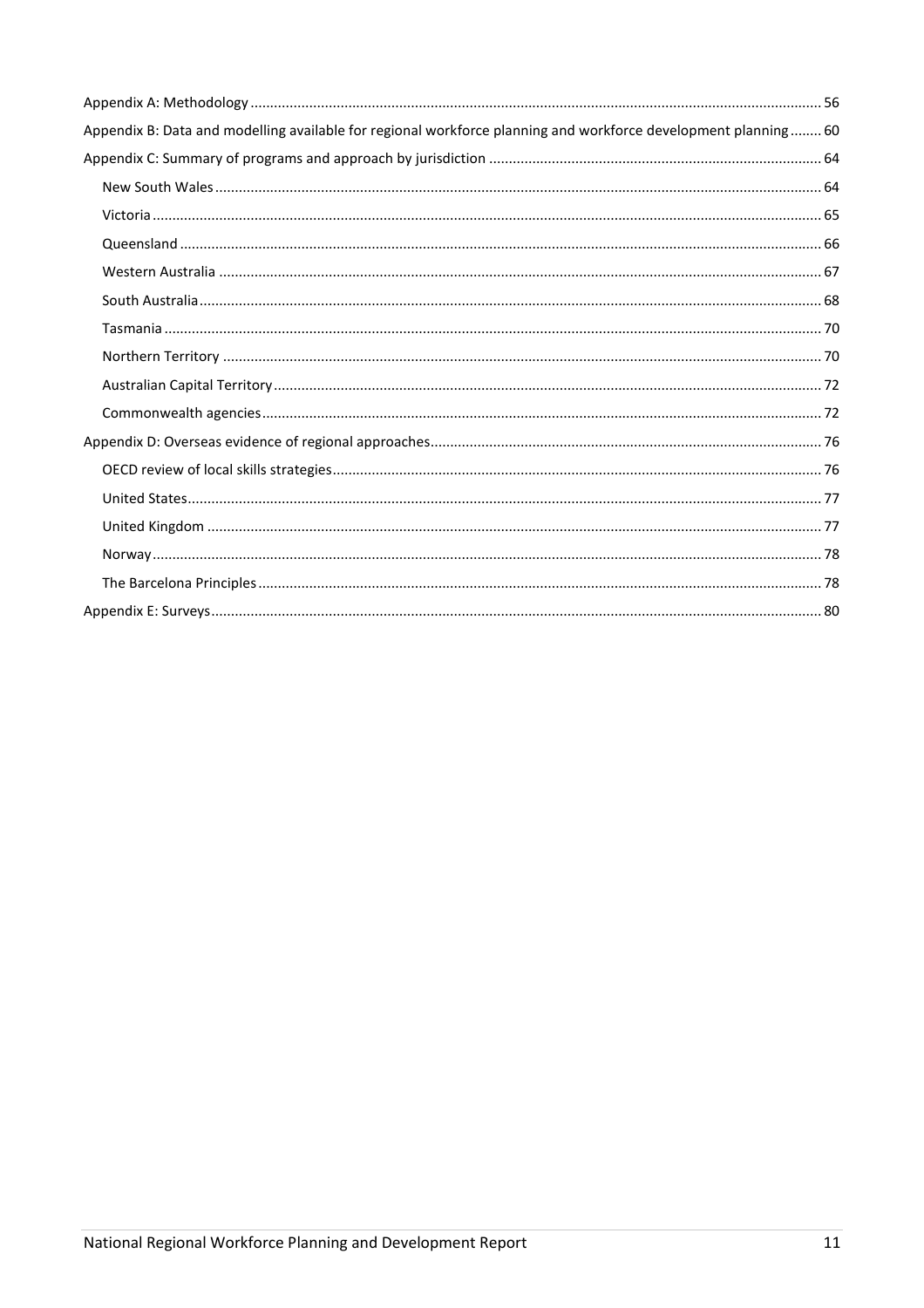# <span id="page-11-0"></span>Introduction

## *Turning widespread but fragmented goodwill into better practice*

The Australian economy is performing extremely well by international standards. It does, however, face a number of major challenges in sustaining this performance. One of the most widely recognised concerns is meeting the changing skill requirements of rising and falling industries. Closely linked to this is ensuring that employers fully utilise their workers' skills.

There is widespread interest in improving workforce planning, workforce development planning and approaches to workforce development. This is especially the case at regional level. What is particularly encouraging is the growing goodwill amongst all the relevant players in coordinating their efforts in each of these domains more effectively.

The Workforce Development, Supply and Demand Principal Committee (WDSDPC) has commissioned the Workplace Research Centre (WRC) to conduct a national stocktake of regional workforce planning and development activities. The WRC has also been asked to develop draft Regional Workforce Planning and Development Best Practice Principles and a draft Regional Workforce Planning and Development Best Practice Framework*.* Both the stocktake results and the proposed best practice principles and framework are contained in this draft *National Regional Workforce Planning and Development Report.*

Arguably, the greatest challenge in improving regional workforce planning and development is harnessing this goodwill to achieve better outcomes in developing and deploying skilled labour more effectively. There are many agents and agencies interested in this issue and include:

- the multiple federal government agencies, including the new Australian Workforce and Productivity Agency (AWPA)
- the states and territories
- **all local governments**
- a wide arrange of localised initiatives, many supported by Regional Development Australia (RDA)
- **EXTERGHTM** interested non-government organisations (NGOs) such as those involved in employment and disability services.

Also interested are those involved in a myriad of local sectoral initiatives such those associated with the dairy, cotton and resources sectors.

As such, the key challenge for this project is:

*How can more effective networks of agents and agencies involved in planning, developing and deploying labour at the regional level be established and sustained?*

# <span id="page-11-1"></span>Scope

This report has adopted the following definitions, according to the tender specifications set down by the principal committee:

**Region:** A geographic district or particular area, within a state or territory, defined by real or virtual boundaries which are used for planning and administrative purposes.

Regions can be identified throughout Australia, including in metropolitan areas.

## **Regional workforce planning and development:**

Is the suite of planning and implementation activities that can increase workforce participation and maximise the availability of appropriately skilled workers required to meet the local industry's current and forecast workforce needs.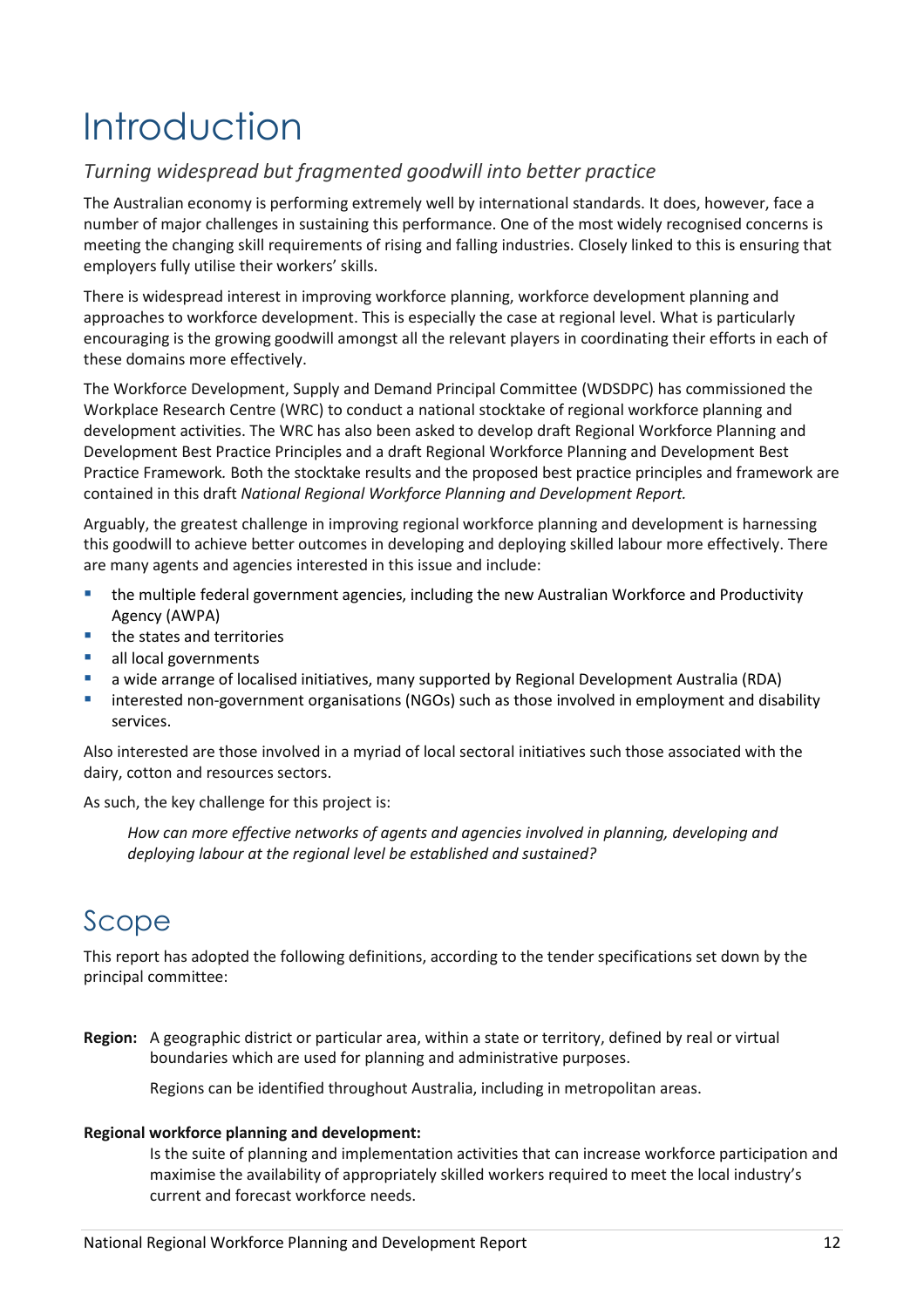It encompasses the following three processes:

- **(1) Regional workforce planning,** which is the identification of:
	- (a) a region's current workforce capability and capacity
	- (b) the forecast workforce capability and capacity required to meet the future needs of the region.
- **(2) Regional workforce development planning,** which is informed by the outcome of regional workforce planning and is the process used to determine what workforce development activities are needed to address the workforce capability and capacity gap.
- **(3) Regional workforce development implementation,** which is the provision of training, career advice, and other initiatives that aim to better meet workforce development needs by:
	- (a) increasing attraction and retention of skilled labour in the region
	- (b) increasing the participation of local people who are disadvantaged in the labour market
	- (c) increasing the qualifications and skills utilisation of existing local workers.

# <span id="page-12-0"></span>What follows

To address the research questions, the Workplace Research Centre conducted a stocktake of regional workforce planning and development activities in Australia and overseas. In consultation with the working party, the WRC undertook the following methods to collate data for the stocktake:

- an analysis of workforce plans and workforce planning and analysis documents submitted by the working party members
- a survey of federal, state and territory agencies involved in regional workforce planning and development activities
- a survey of sectoral stakeholders (including industry skills councils, industry training advisory boards (ITABs) and employer groups) involved in regional workforce planning and development activities
- a survey of regional networks, alliances and working groups established to conduct regional workforce planning and development activities
- follow-up telephone interviews with working party members and survey participants
- **EXP** interviews and correspondence with experts involved in regional workforce planning and development overseas, including at the Organisation for Economic Co-operation and Development (OECD) and in selected countries – the United States, the United Kingdom, Norway, Korea and Singapore.

A draft report was produced in December 2012 and feedback was gathered from members of a working party established by the Principal Committee. The draft best practice principles and draft best practice framework were tested at a workshop of workforce planning and development practitioners held in Adelaide during 2012 and sponsored by the Australian Workforce and Productivity Agency. The draft best practice Principles and draft best practice Framework were subsequently endorsed by the WDSDPC on 24 April 2013, NSOC on 17 May 2013 and SCOTESE on 7 June 2013.

In the following section, the characteristics of regional workforce planning and development activities across Australia (with selected examples from overseas) are distilled and compared according to a schema of ten dimensions. The stocktake reveals that a variety of approaches to regional workforce planning and development has emerged in different jurisdictions, in response to the local economic conditions, available resources, institutional legacies and policy priorities. The section concludes with a stylised summary of each jurisdiction's approach.

Based on the stocktake schema, a set of ten best practice principles is developed. These principles are:

- Regional workforce plans should encompass a balance of activities.
- The division of states or territories into workforce planning and development regions should be organised around commonly understood areas of economic and workforce activity.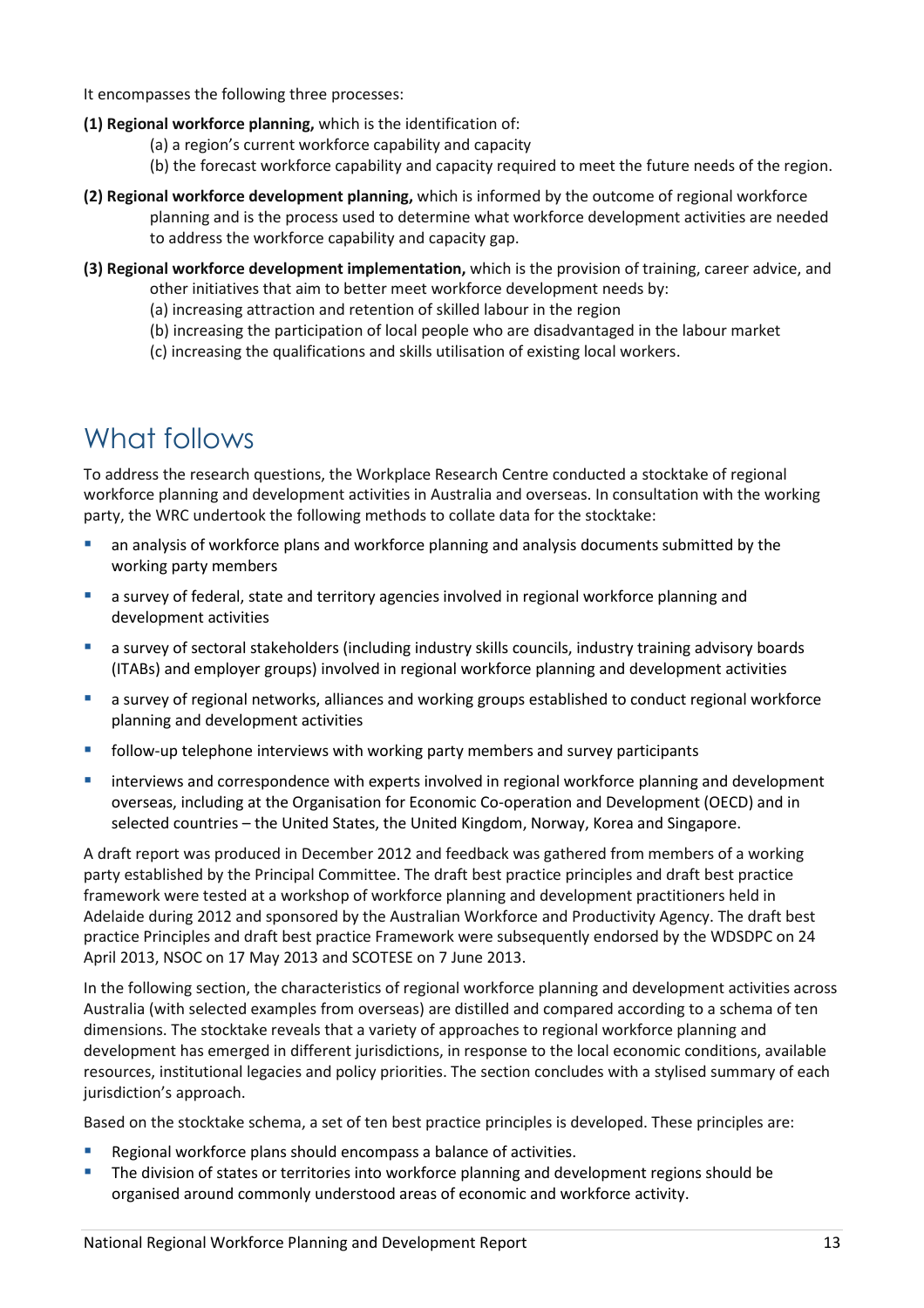- Workforce planning and development regions should be intertwined with other regional structures.
- Regional workforce plans should set goals that are correlated with state/territory and national workforce goals.
- **Regional workforce planning and development should be integrated with other regional planning and** development activities.
- Regional workforce planning and development should be led by local stakeholders.
- **EXECT** Regional workforce planning and development should encompass a broad cross-section of stakeholders.
- **Regional workforce planning networks and alliances should be resourced with data from a single contact** point.
- Regional workforce planning should be informed by reliable and tailored data, including projections of future supply and demand.
- Regional workforce planning and development should be resourced adequately.

Next, the report introduces a best practice framework for regional workforce planning and development. The framework is comprised of nine stages for regional workforce planning and development alliances or networks to follow:

- Deduce a workforce development need.
- **IDED** Identify a regional contribution.
- **Probe stakeholder investment.**
- **U** Validate goals through analysis of data and modelling.
- **Refine the goals with stakeholder input.**
- **Stocktake current and recent workforce planning and development activities.**
- **IDENTIFY** solutions to goals not currently being addressed.
- **Implement solutions.**
- **Evaluate the outcomes and review workforce development needs.**

The framework also includes three tasks for central agencies for establishing and sustaining local capacity for workforce planning and development. For each task, the framework identifies:

- the prerequisites for being able to undertake the task
- **who should lead the task**
- the outputs when the task is completed successfully
- the circumstances which would prevent further regional workforce planning and development tasks from taking place.

Details on the methodology and consultation process conducted with stakeholders can be found in the appendices.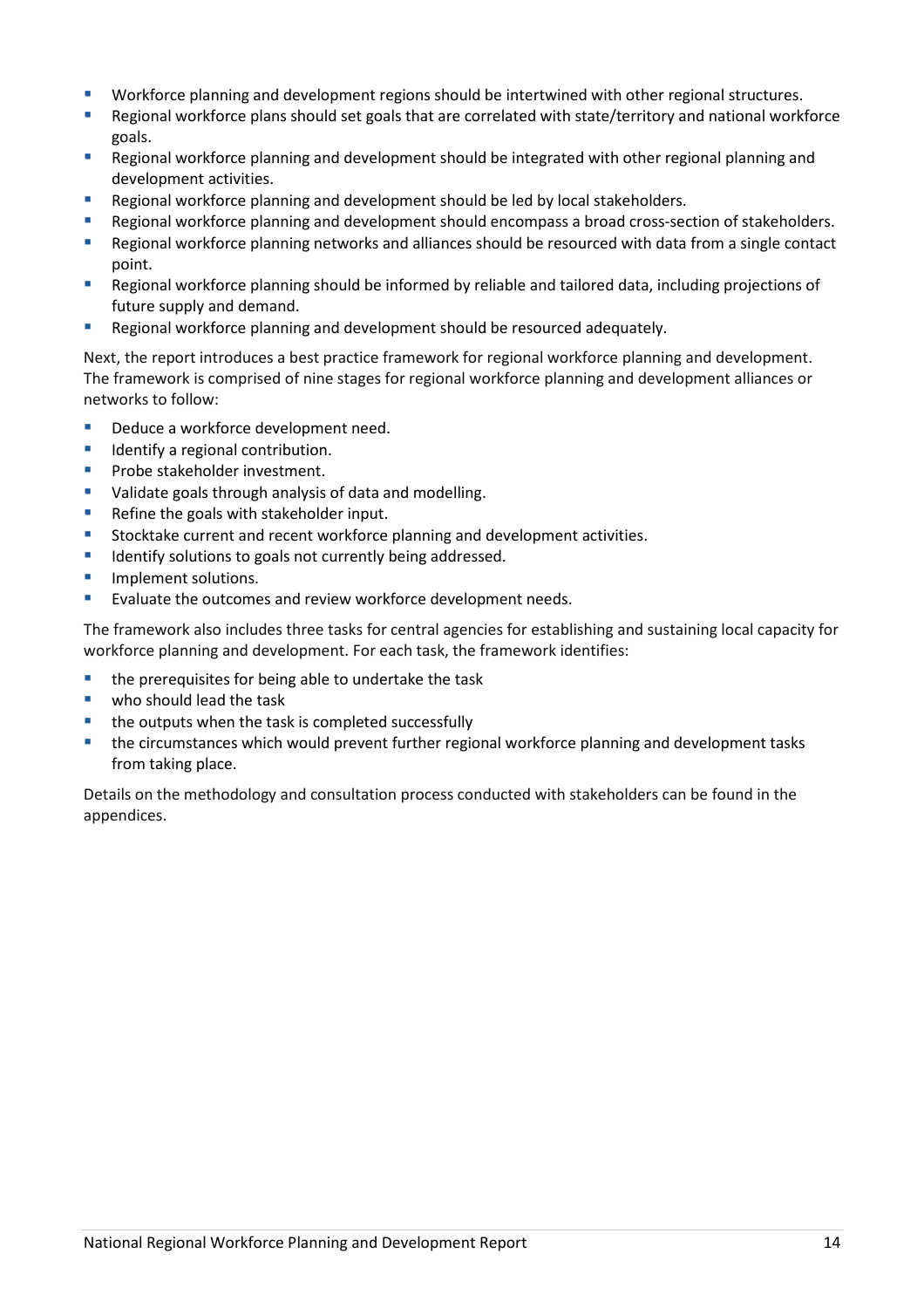# <span id="page-14-0"></span>Stocktake of activities

## *Building a framework*

In this section, we collate all the information from the stocktake according to a schema of ten dimensions, laid out in Table 1. The schema represents the distinguishing characteristics of regional workforce planning and development regimes, distilled from the survey responses, interviews and a review of international practices. A detailed description of each dimension, with examples drawn from current regional workforce planning and development initiatives, follows the table.

| <b>Dimension</b>                                                                | <b>Question(s)</b>                                                                                                                                                                                                                                                                                                     | Range                                             |  |  |
|---------------------------------------------------------------------------------|------------------------------------------------------------------------------------------------------------------------------------------------------------------------------------------------------------------------------------------------------------------------------------------------------------------------|---------------------------------------------------|--|--|
| Geographic structure of<br>workforce planning<br>regions                        | Are all areas of the state or territory allocated to a region<br>for the purposes of workforce planning or are regions<br>defined in response to workforce development needs as<br>they arise?                                                                                                                         | Exhaustive<br>through to<br>responsive            |  |  |
| Alignment of workforce<br>planning regions with<br>other regional<br>boundaries | Do the boundaries for regional workforce plans align with<br>the boundaries used for the following:<br>L.<br>ABS statistical areas (and to what level)<br>×,<br><b>RDA</b> boundaries<br>operational zones used by TAFE institutes and other<br>L.<br>institutes<br>regions as commonly understood by communities<br>ш | Intertwined<br>through parallel to<br>independent |  |  |
| Relationship to other<br>local plans                                            | Are regional workforce plans and workforce development<br>plans developed in conjunction with other local plans (e.g.<br>economic development plans, infrastructure plans)?                                                                                                                                            | Isolated to<br>integrated                         |  |  |
| Relationship to state and<br>national workforce goals                           | Are the goals in regional workforce plans and workforce<br>development plans independent of, or correlated with,<br>state and national plans?                                                                                                                                                                          | Standalone<br>through correlated<br>to nested     |  |  |
| Information<br>custodianship                                                    | Is there a single custodian of data (disaggregated at a<br>regional level) that can be fed into regional plans, or are<br>data located across numerous agencies?                                                                                                                                                       | Unified through to<br>fragmented                  |  |  |
| Use of data                                                                     | How extensive is the use of data in the development of<br>plans, including use of modelling and projections                                                                                                                                                                                                            | <b>Basic to tailored</b>                          |  |  |
| <b>Emphasis of activities</b>                                                   | Does the broad framework give particular emphasis to one<br>of the three activities (attracting and retaining new                                                                                                                                                                                                      | Attracting and<br>retaining                       |  |  |
|                                                                                 | workers, bringing disadvantaged groups into the labour<br>market, increasing the qualifications and skills utilisation of<br>the local workforce)?                                                                                                                                                                     | Increasing<br>participation                       |  |  |
|                                                                                 |                                                                                                                                                                                                                                                                                                                        | Increasing skill<br>levels                        |  |  |
|                                                                                 |                                                                                                                                                                                                                                                                                                                        | Combination                                       |  |  |

## *Table 1: Regional workforce planning and development schema*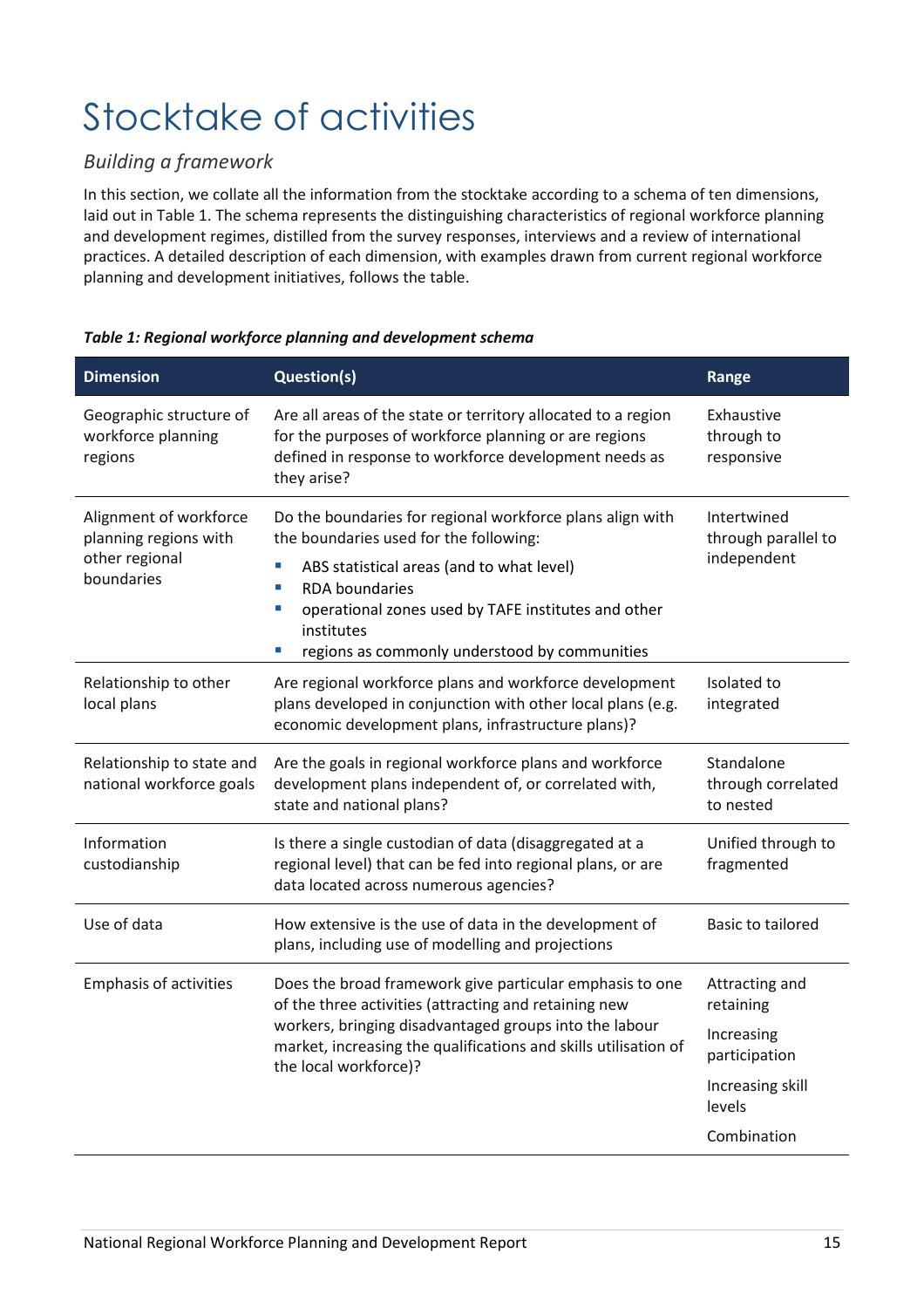| <b>Dimension</b>                                     | <b>Question(s)</b>                                                                                                                                                                                                                                 | Range                                              |  |
|------------------------------------------------------|----------------------------------------------------------------------------------------------------------------------------------------------------------------------------------------------------------------------------------------------------|----------------------------------------------------|--|
| Funding for initiatives                              | Are funds and resources made available to regions to<br>conduct workforce planning and development activities on<br>the basis of fixed criteria, or is funding variable depending<br>on the priority of the need and the merit of the initiatives? | Fixed to<br>competitive                            |  |
|                                                      | Note that funding rules may vary by activity. All regions<br>may be funded to conduct workforce planning and prepare<br>a workforce development plan, but may need to bid for<br>funds to undertake initiatives.                                   |                                                    |  |
| Level of commitment<br>expected from<br>stakeholders | Are stakeholders encouraged or required to commit their<br>own resources in order to participate in regional workforce<br>planning and development activities?                                                                                     | Low to high                                        |  |
| Organisation of<br>stakeholders                      | What sort of framework is in place for bringing together<br>stakeholders, gathering their intelligence and generating<br>their support?                                                                                                            | Disparate through<br>cooperative to<br>coordinated |  |
|                                                      | What is done to promote local champions?                                                                                                                                                                                                           |                                                    |  |

# <span id="page-15-0"></span>Geographic Structure and alignment of workforce planning regions

*This dimension relates to how regions are defined within a jurisdiction. Jurisdictional approaches may be:*

- *exhaustive, where every part of the jurisdiction is covered by a workforce planning and development region*
- *comprehensive, where all parts of the jurisdiction that meet a particular criteria (such as areas that are non-metropolitan or which are experiencing high unemployment, or all major towns within the jurisdiction) are covered by a workforce planning and development region*
- *responsive, where regions are defined on an ad hoc basis in response to workforce development needs as they arise.*

*In addition, workforce planning and development regions may be considered:*

- *intertwined if they align with regional boundaries used for other regional development purposes and share resources or coordination mechanisms*
- *parallel if they align with regional boundaries used for other purposes but do not share any resources*
- *independent, if they have no relation to other regional boundaries.*

The structure of workforce planning regions is a threshold issue and one which is relatively easy to categorise. In one group are the smaller jurisdictions that do not conduct regional workforce planning (Tasmania, Northern Territory and the Australian Capital Territory). The ACT has a small population and geographic area, a relatively homogenous population, and is dominated economically by public administration. Tasmania and the Northern Territory are more dispersed geographically, with more diverse populations and labour forces. These jurisdictions report that their small populations make regional workforce planning more difficult if not impossible, because there are no survey data or projections to inform it. However, while Tasmania has no regional workforce planning framework, the state has conducted local workforce development initiatives. These may often be structured around a particular industry sector, although this is not always so. The Northern Territory Government has designated 20 major regional towns and through the Department of Regional Development and Indigenous Advancement is working with the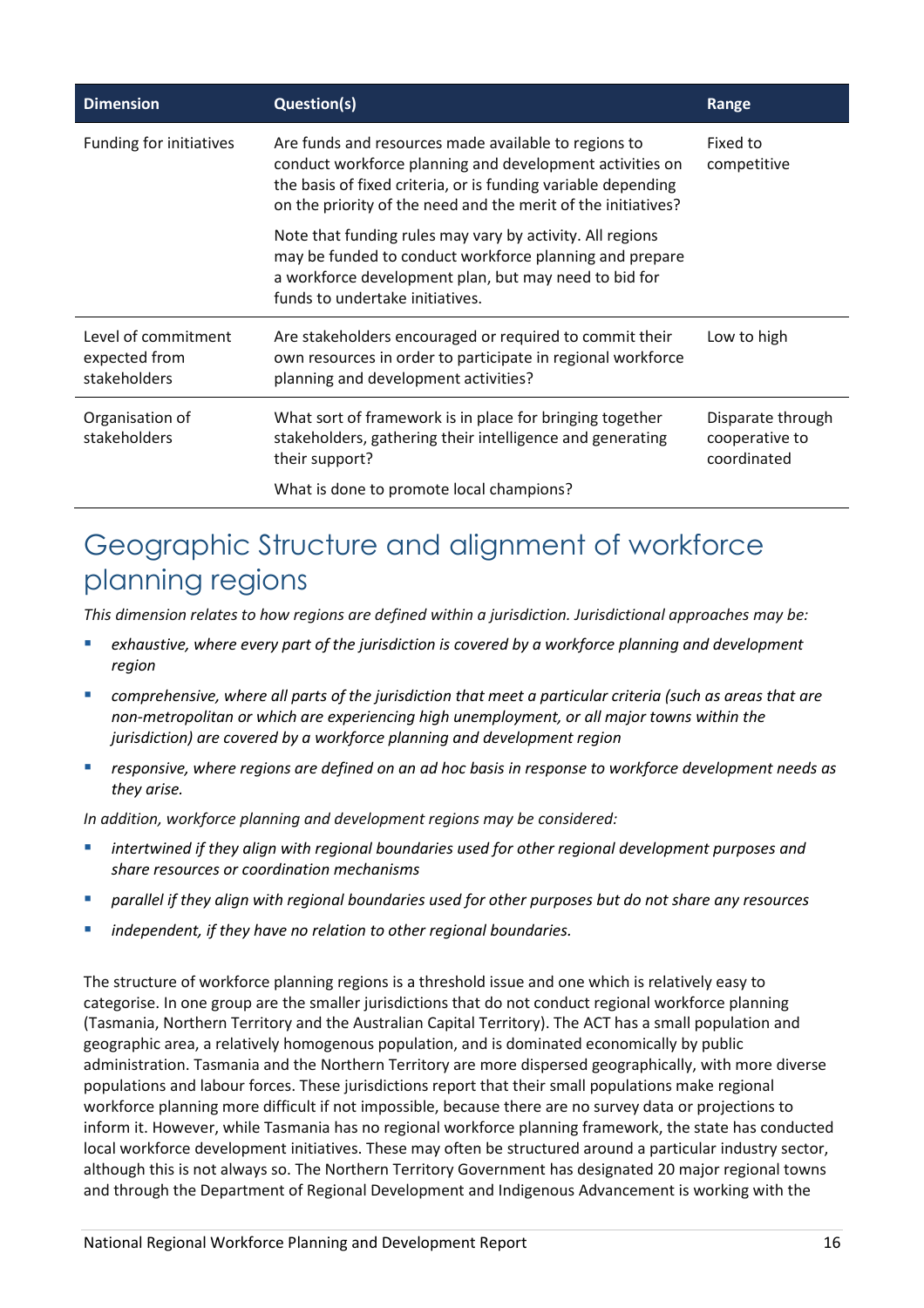towns to develop infrastructure plans. Alongside this process, the Employment and Training Division of the Department of Business is responsible for workforce planning and development for the Northern Territory and has developed a jobs profile of each town.

Of all the jurisdictions, South Australia has adopted the most *exhaustive* and the most *intertwined* structure for its regional workforce planning. The entire state is divided into regions, and these are matched to the eight Regional Development Australia regions. (The Adelaide Metropolitan RDA is covered by four workforce plans: Metropolitan North, Metropolitan South, Metropolitan East and Metropolitan West.) These regions constitute more than just a set of common boundaries, with the relevant bodies in South Australia actively promoting integration of the different activities. Within the Department of Further Education, Employment Science and Technology (DFEEST), Regional Coordinators have been allocated to each region to develop and promote regional workforce development. There is strong collaboration between the Regional Coordinators and the work being undertaken by RDA committees and the personnel appointed by the Department of Education, Employment and Workplace Relations (DEEWR) in priority regions.

Victoria has also promoted RDA regions as the basis for formulating regional workforce plans, but has adopted a staged approach. So far, plans have been prepared for the Hume region (centred on Wangaratta and Shepparton) and the Grampians region (centred on Ballarat and Horsham). Like Victoria, Western Australia has also concentrated on developing regional workforce plans in non-metropolitan areas. The Western Australian plans have been primarily developed around the existing structures of Regional Development Commissions (RDCs), which were established by the state-based groupings of local government authorities. As such, they are contiguous with local government boundaries. They largely coincide with RDA boundaries, with the area covered by Mid-West Gascoyne RDA having two separate RDCs.

New South Wales conducts workforce and training analysis using State Training Services (STS) zones and technical and further education (TAFE) institute catchment areas. All areas of the state are captured by this system. The boundaries used do not align exactly with one another, nor do they align with Australian Bureau of Statistics (ABS) regions or RDA committee boundaries. There are other substantial difficulties with this approach, which are discussed below. While it would be preferable for workforce planning to align the operational boundaries of the TAFE catchment areas and the State Training Services area boundaries with those developed by the ABS, the operational boundaries are based on sound and relatively fixed factors, such as the presence of universities, TAFE institutes and other institutions. This problem in New South Wales is not restricted to the education sphere. Departments including Health and Police have developed their own operational regions, which do not align with each other or ABS regions.<sup>[1](#page-16-0)</sup> In the future, under *Smart and Skilled* (NSW Department of Education and Communities 2011), New South Wales will be introducing measures to identify regional priorities. This will inform the qualifications on the Skills List. Some qualifications on the Skills List may only be there for a particular region in recognition that the particular qualification is a priority in that region but not in others.

At this point Queensland has not established a formal system for dividing the state into zones for the purposes of regional workforce development activities. The activities that have been undertaken in this state have been in response to emergent workforce issues, and so the regions have been defined on an ad hoc basis, according to the nature of the workforce development issues. For example, many of the projects have been associated with the increased demand for labour from the mining sector and the flow-on impacts for affected regional communities.

Within the Commonwealth jurisdiction, the Department of Innovation, Industry, Climate Change, Science Research and Tertiary Education (DIICCSRTE) has the primary responsibility for workforce development and planning. However, most of its activities are targeted at the national (such as through the Australian Workforce and Productivity Agency), sectoral (through the industry skills councils) and enterprise (through services such as Skills Connect) level. The Priority Area Employment Initiative and the Regional Education, Skills and Jobs (RESJ) Plan Initiative are two programs operated by DEEWR with a regional workforce planning and development focus.

 $\overline{a}$ 

<span id="page-16-0"></span> $1$  The introduction of a new geography standard by the ABS, the Australian Statistical Geography Standard (ASGS), which takes into account commuting flows, may better align statistical and operational functions (Centre of Full Employment and Equity 2011: 60.)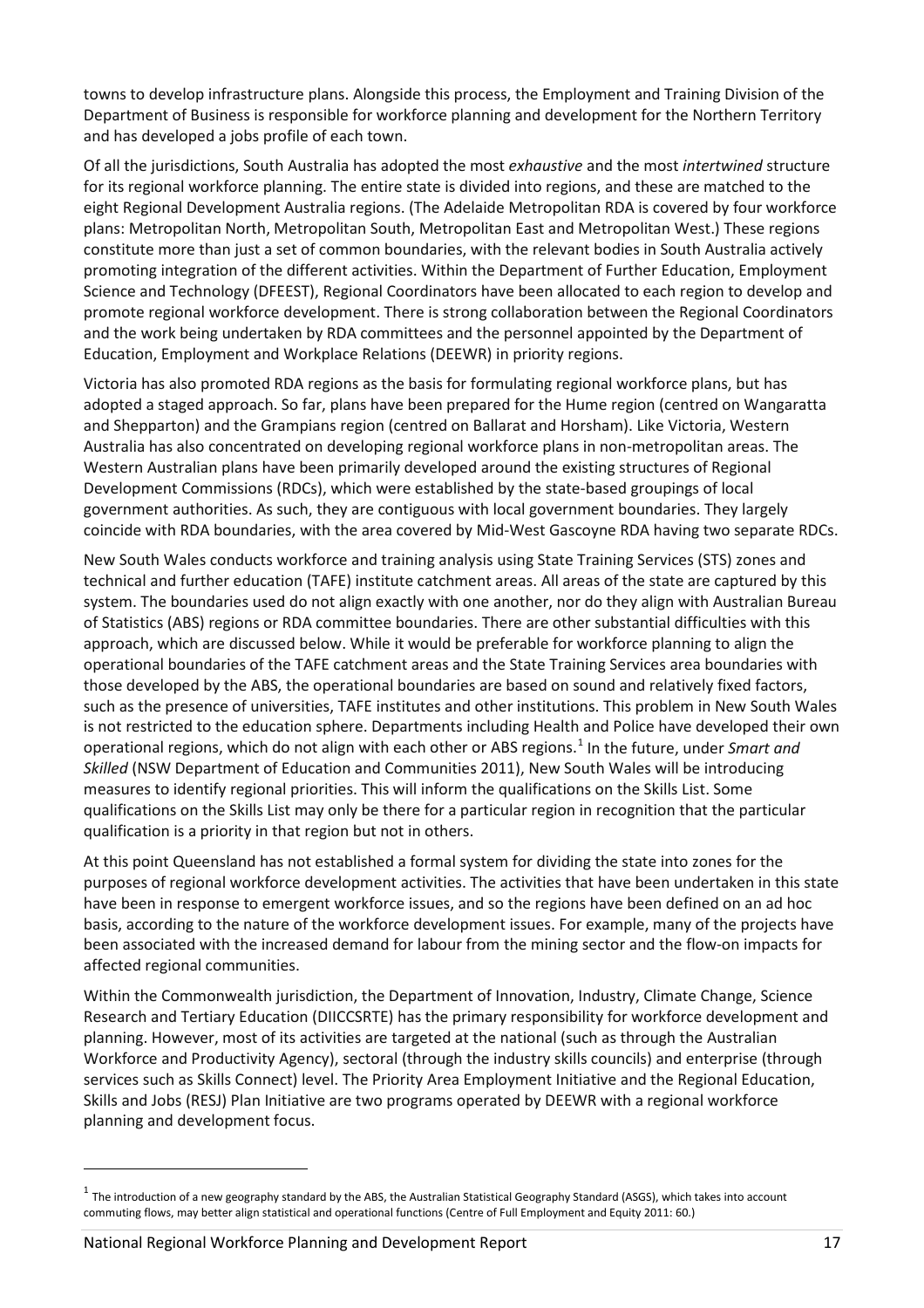Under the Priority Employment Area Initiative, 20 regions have been selected on the basis of around 70 labour market indicators of economic vulnerability, including unemployment rates, educational attainment and length of time on income support. Each priority area is resourced with a Local Employment Coordinator (LEC), who works with an advisory committee to determine priority goals and strategies, which are then set out in a Regional Employment Plan. It is important to note that these plans are effectively a work program for the individual Local Employment Coordinators, rather than an aspirational collective plan for the area, although they take into account other relevant plans. The Priority Employment Areas span metropolitan and non-metropolitan areas and comprise groups of local government areas (LGAs).

The federal government has also allocated \$20 million over two years for a Local Employment Coordinator Flexible Funding Pool (FFP). Funding from the pool is specifically intended to support the activities of Local Employment Coordinators that align with the goals and strategies in their Regional Employment Plans (REPs). Funding cannot duplicate existing activities or projects but can supplement or replicate discrete projects.

The role of Local Employment Coordinators is to maximise government investment in employment, training and participation; promote the take-up of relevant education, training, infrastructure and regional measures at the local level in a way that achieves short- and medium-term responses to emerging unemployment pressures in the area; help with rapid response strategies for retrenched workers; facilitate government/community/business partnerships to generate training and job opportunities; contribute to the alignment and strengthening of efforts to support better employment, training and participation outcomes; and to work collaboratively with DEEWR to maximise outcomes and ensure strategic linkages are made.

The RESJ Plan Initiative has deployed 34 Regional Education, Skills and Jobs Coordinators for the 46 RDA regions that cover non-metropolitan areas. These coordinators work with community stakeholders, including Regional Development Australia committees, to maximise the participation of regional communities in education, training and employment. The scope of the RESJ Coordinator role includes early childhood education and care; school education; vocational education and training and higher education; and workforce participation, including workforce planning. Strategies to address issues identified by the community in these areas are articulated in a RESJ Plan for each of the 46 regions. Where Local Employment Coordinators and Regional Jobs and Skills Coordinators align, they work together, with the former primarily focusing on labour market strategies and the latter primarily focusing on education and skills issues.

Other Australian Government departments are also engaged in regional workforce development activities related to their portfolio industries. The federal Department of Resources, Energy and Tourism is developing eight Tourism Employment Plans (TEPs), in areas that the *Australian Tourism Labour Force Report* (Deloitte Access Economics 2011) identified as experiencing difficulty with recruitment, retention and skill development. As with many of the other local plans already discussed, Tourism Employment Plans will primarily focus on linking tourism business with existing programs.

The federal Department of Agriculture, Forestry and Fisheries is involved in regional workforce planning and development activities through the 15 Rural Research and Development Corporations. The corporations fund projects to promote innovation and productivity in Australia's agricultural industries.

A recurring difficulty across many states is how to include metropolitan areas, and this is explored further in the later section *Organisation of stakeholders and governance*.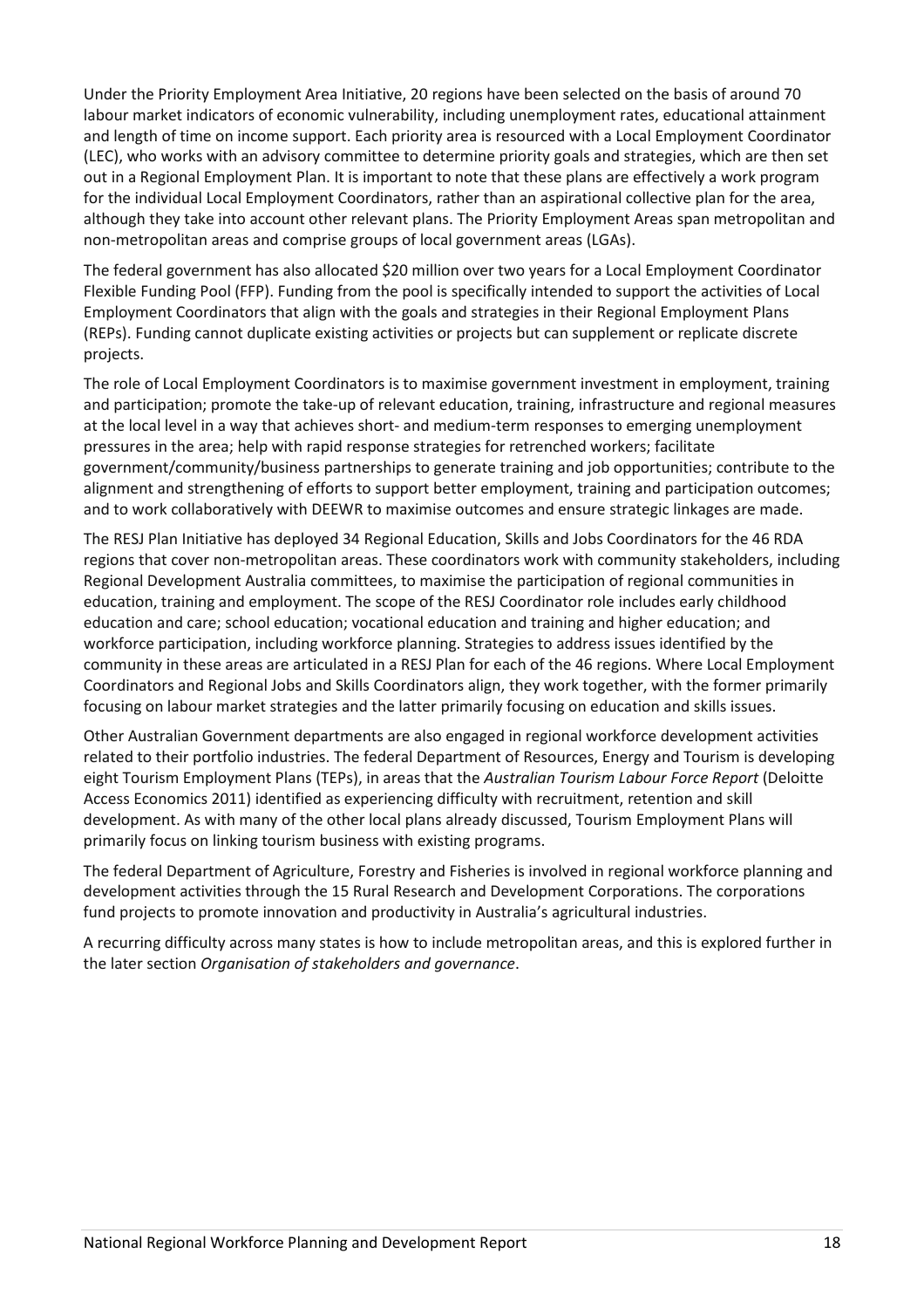## **Existing boundaries should guide and not dictate regional analysis**

As indicated, one of the Victorian areas where a regional plan has already been completed is the Grampians. The report was for the Grampians RDA (with funding provided by Regional Development Victoria [RDV]), but in fact there are two regions within the boundaries: Central Highlands (centred on Ballarat) and Wimmera Southern Mallee (centred on Horsham). This was mutually acknowledged at the outset by the RDA and the research partner (Centre for Regional Innovation and Competitiveness at the University of Ballarat), with all parts of the workforce development report prepared by the Centre for Regional Innovation and Competitiveness reflecting this – from the data through to the recommendations.

The example of the Grampians RDA demonstrates that working within established regional boundaries is desirable, because of the easier access to data and the ability to draw on the resources of established bodies. However, regional workforce planning and development should be able to deviate from those boundaries when there are sound reasons for doing so.

# <span id="page-18-0"></span>Relationship to other plans

*This dimension describes how the goals in regional workforce plans relate to national and state workforce plans, as well as other local regional development plans. In relation to national and state workforce plans, regional workforce plans may be:*

- *nested, if regional goals are derived primarily with reference to state, territory or national goals*
- *correlated, if regional goals refer to state, territory or national goals but are primarily derived on the basis of regional needs*
- *standalone, if no reference is made to state, territory or national goals.*

*In relation to other regional plans, regional workforce plans may be:*

- *integrated, where they rely on goals set in other plans*
- *connected, where they make reference to goals set in other plans*
- *isolated, where they are developed without reference to other plans.*

Within Western Australia the Department of Training and Workforce Development is the lead State Government agency on workforce development matters and during 2010 prepared *Skilling WA: A workforce development plan for Western Australia* (WA Department of Training and Workforce Development, 2010), which identifies issues impacting on workforce development in Western Australia and recommends the required actions to address them.

A key part of the Skilling WA workforce planning framework is the development of regional workforce development plans. These plans outline key challenges to workforce development in each of the nine regions of the State (based on Regional Development Commission boundaries) and provide industry, government and community sector strategies at a local and State level to address them.

To generate local ownership of the development and implementation of the plans, whilst at the same time ensuring linkages to State Government planning processes, the Department of Training and Workforce Development in partnership with Regional Development Commissions has been establishing local regional workforce development alliances in each region.

Under the oversight of the local alliance, the Department of Training and Workforce Development contract manages the development of the regional workforce development plans through appropriate consultancies. The development of the plans involves both quantitative and qualitative analysis and strong local consultation with stakeholders. The plans are aligned in format to Skilling WA*,* and have linkages to other strategic Department plans, including *Training Together, Working Together*, which is a specific workforce development strategy for Aboriginal people (Western Australian Department of Training and Workforce Development, n.d.). The alliances also provide guidance and leadership in the implementation of the plans,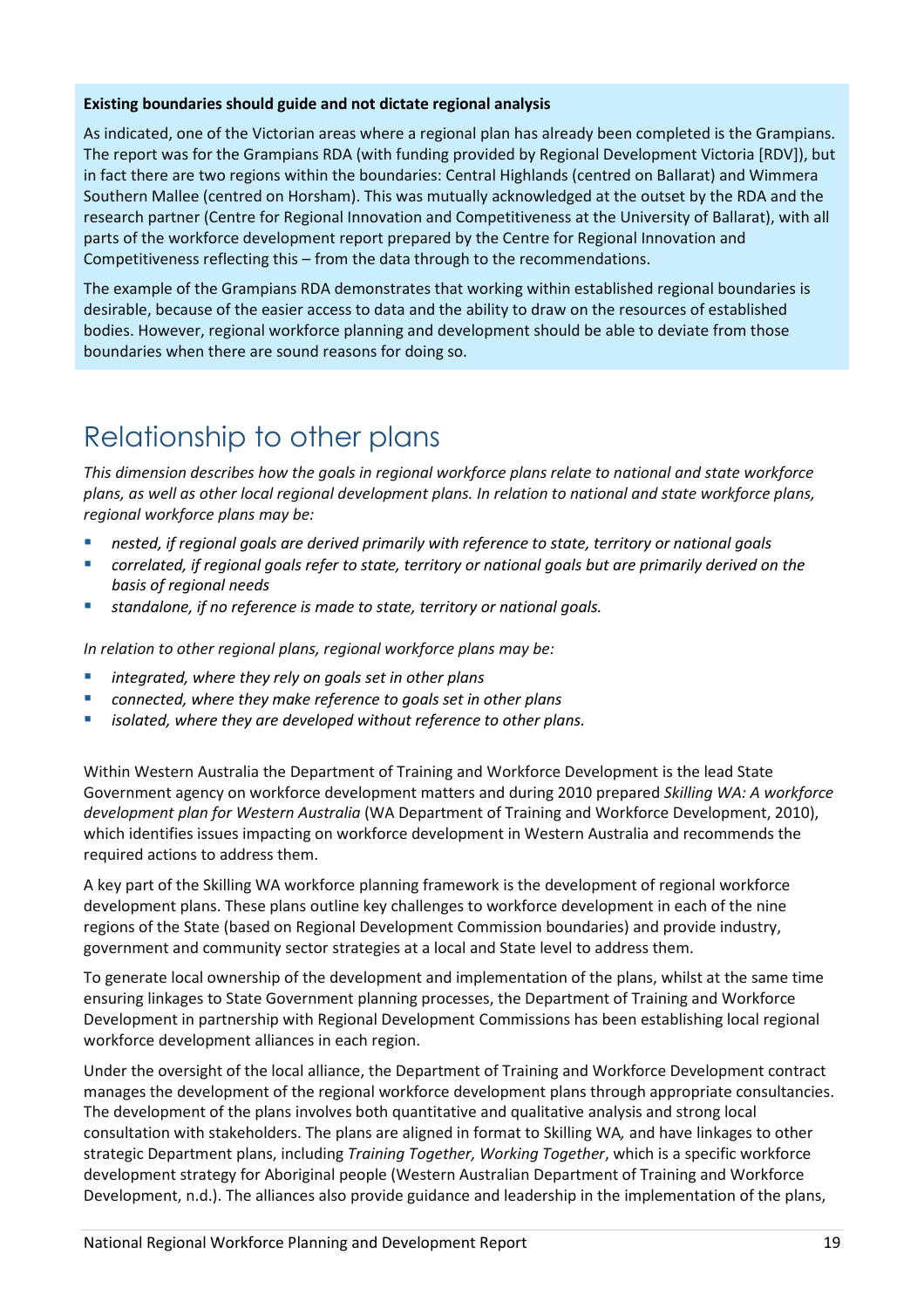which can involve a multiplicity of government and non-government responses to the workforce development challenges of the region.

The Northern Territory employment strategy has the following targets:

- **EXECT** maintaining higher than national labour force participation rates
- increasing the skill level of the territory workforce
- **EXTERGIVER IN** increasing Indigenous participation in the labour force
- **EXEC** increasing the size of the territory workforce.

Current industry workforce strategies and future regional workforce strategies will all work towards achieving the targets. The regional workforce strategies will also capture or be included as part of economic strategies in the regions.

While few other regional workforce plans and regional workforce development plans appear to adopt their own specific targets in reference to those at the state and national levels, the state and national plans do provide a framework for setting priorities within and between regions. South Australia and New South Wales are two states that have developed state plans and both contain a set of targets relating to workforce development. *South Australia's Strategic Plan* (SA Department of the Premier and Cabinet 2011) includes the following targets:

- **Increase employment by 2% each year from 2010 to 2016.**
- **Increase the proportion of older South Australians who are engaged in the workforce by ten percentage** points by 2020.
- Increase by 10% the number of people with a disability employed in South Australia by 2020.
- Halve the gap between Aboriginal and non-Aboriginal unemployment rates by 2018.
- Increase the proportion of 15 to 24-year-olds engaged full-time in school, post-school education, training or employment (or combination thereof) to 85% by 2020.
- Increase the number of apprentice completions in trade occupations by 20% by 2020.

At the regional level, every region has a strategic plan developed by DFEEST, which provides the evidence base from which priorities and strategies have been identified to inform the development and resourcing of the participation and equity programs which contribute to achieving statewide targets. The development of the strategic plans involved over 1000 stakeholders across the state, who confirmed the findings of the data analysis undertaken centrally and used their local knowledge and experience to identify workforce priorities.

Similarly, the *NSW 2021* plan (NSW Department of Premier and Cabinet 2011) aims to increase employment in the state by an average of 1.25% per year to 2020. Specific statewide objectives also include:

- **BED 2018 Reduce the gap in employment outcomes between Aboriginal and non-Aboriginal people within a** decade.
- Increase the proportion of young people in employment or learning (15–24 years).
- Increase the proportion of people over 55 participating in employment.
- **Increase the proportion of women employed in non-traditional occupations in NSW.**

The plan also includes an objective to increase the number of jobs in regional New South Wales by 40 000. Initiatives undertaken by State Training Services Regional Centres are oriented towards these statewide objectives. The plan also aims to increase the number of completions of certificate III and higher VET qualifications by students in rural and regional New South Wales.

Western Australia and New South Wales are both giving active consideration to whether they develop a regional skills list to sit within their existing State Priority Occupation List (WA) and planned skills list (NSW). There are significant technical limitations in using labour market forecasting modelling and data at the regional level in WA due to the relatively small labour markets in those regions. The Department of Training and Workforce Development is trialling the development of its own Regional Priority Occupational Lists which are based on local stakeholders input. The Northern Territory Department of Business produces the NT Occupation Shortage List. Occupations may be included in the list where there is evidence they are in shortage in particular regions of the Northern Territory.

While state plans provide an overarching framework, regional workforce plans and regional workforce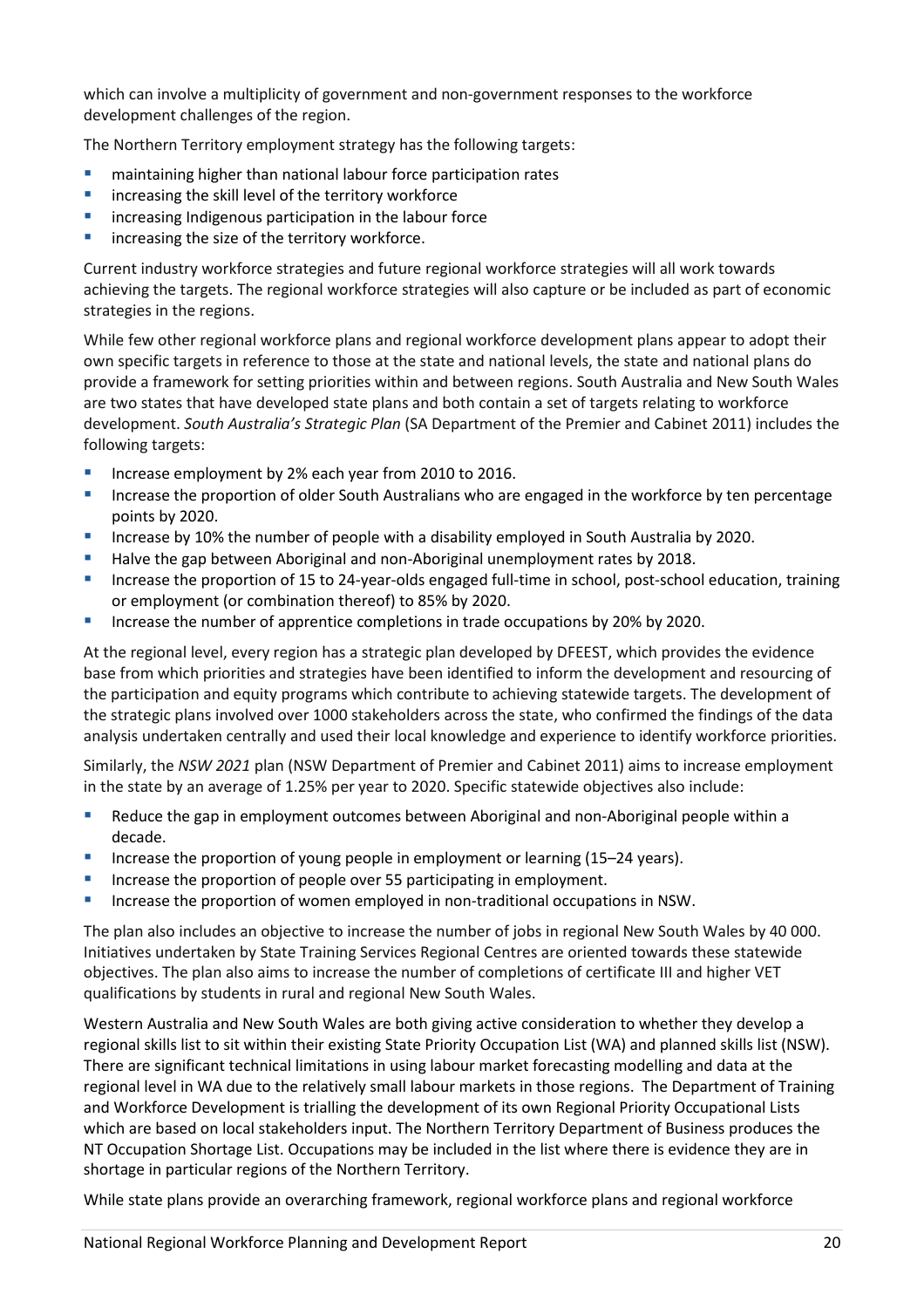development plans can usefully build on (or provide depth to) plans developed by other agencies. For example, the Tasmanian state government's Economic Development Plan integrates the state's innovation, skills and infrastructure strategies. The Industry Skills Plan: Agriculture

(Tasmanian Farmers and Graziers Association and Skills Tasmania, 2011) takes all these plans into consideration. In Western Australia, the Department of Training and Workforce Development encourages local plans to include linkages to the Department of Regional Development and Lands "Supertowns" initiative. The regional workforce development plans are also being used to support submissions for funding from initiatives such as the National Workforce Development Fund.

There is evidence that RDA committees (and state Regional Development Corporations) play a very positive role in making connections between local skills and workforce development activities and other development objectives. Each RDA develops its own strategic plan, encompassing all the priorities for the region. For example, the Hunter RDA Plan identified six strategic areas:

- **skills and workforce**
- $\blacksquare$  infrastructure
- **•** built and natural environment
- **u** innovation
- **grow the economy**
- **education.**

On a purely pragmatic level, the small size of RDA secretariats works against silos. The Hunter RDA only has six staff, so staff need to have an understanding of the detail of multiple areas.

In Western Australia, the Department of Training and Workforce Development provides a secretariat role for regional workforce development alliances. For example, in the Great Southern region of the State the Department worked closely with the Great Southern Development Commission to establish a regional alliance during 2011. The alliance is comprised of industry, community sector and Government representatives from the region.

During 2011 the Department provided funding to engage a consultant to develop the Great Southern workforce development plan 2013-2016, which was finalised and launched during March 2013. The Great Southern Workforce Development Alliance is responsible for overseeing the implementation of the plan, which contains a range of priority actions which were identified by local stakeholders to address local workforce development challenges.

The plan aligns with the State Government's workforce development plan *Skilling WA – A workforce development plan for Western Australia* (Skilling WA), which provides a framework for government and industry's response to Western Australia's skill and workforce needs.

The plan has also been designed as an important reference point for all stakeholders as it identifies the challenges, agreed solutions and organisations that have a key stake in its implementation. For the Regional Development Council, as the peak advisory body to the Western Australian Government on regional development matters, the plan is used to identify workforce issues and solutions which require policy consideration across regions. This includes guidance on Royalties for Regions initiatives to support regional workforce needs.

For local government bodies the plan identifies workforce issues to be taken into account as part of local government decision making processes. The plan will be used by industry associations and employer peak bodies as a reference when working directly with employers to implement industry and enterprise solutions to workforce development challenges. The plan also captures the views and aspirations of the broader community and provides a useful reference when engaging on workforce development issues across the region.

The Department of Training and Workforce Development in conjunction with the alliances will facilitate the coordination of State Government responses outlined in the plan. This will include working with those agencies and training providers designated to take the lead on priority actions in the plan.

The alignment of DEEWR Regional Jobs, Education and Skills Coordinators in the RDA regions promotes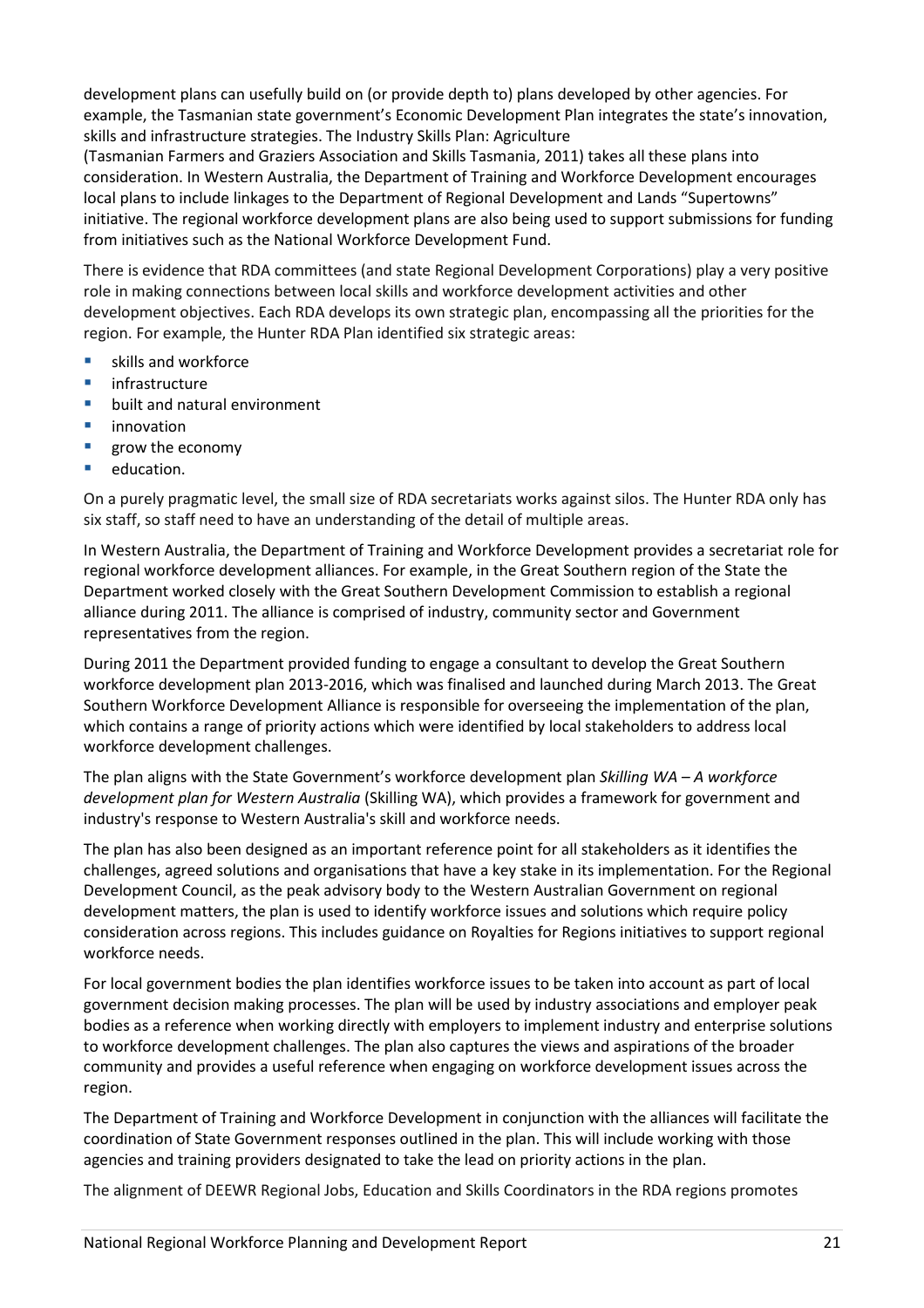collaboration with the RDA committees. This also applies to relationships with Local Employment Coordinators, where they align. A large degree of cooperation exists between the Local Employment Coordinators and DEEWR Regional Jobs, Education and Skills Coordinators and RDA committees; for example, serving on each other's working groups and advisory committees.

## **Working with existing programs: the Regional Education, Skills and Jobs Plans**

Over the last 12 months, 46 Regional Education, Skills and Jobs Plans have been developed. The coordinators work closely with the Regional Development Australia committees, with any overlapping Local Employment Coordinators and with other stakeholders to prevent duplication.

Each plan includes a table that summarises the other plans already in place for the region, the impact on the RESJ Plan, and how the RESJ Plan can build on the existing plans and activities.

For example, the Wide Bay-Burnett RESJ Plan (Department of Education, Employment and Workplace Relations 2012), notes the following plans or strategies in place in the region:

- Regional Development Australia Wide Bay-Burnett Regional Roadmap
- **Wide Bay Burnett Regional Plan 2011**
- Regional Development Australia Wide Bay Burnett Resource Sector Opportunities Study 2011
- **Bundaberg Hervey Bay Priority Employment Area Regional Employment Plan**
- **Southern Wide Bay Burnett Priority Employment Area Regional Employment Plan**
- **Local government economic development strategies**
- Queensland Regionalisation Strategy
- National Resource Sector Workforce Strategy.

Many regions are working to ensure that local plans dealing with regional workforce planning and development are aligned with one another. However, even where overlap is avoided through demarcation of goals, local stakeholders reported consultation and survey fatigue. In the course of the research for this report, many regions were identified as having multiple plans auspiced by the following authorities or networks:

- **E** state government department with responsibility for education and training
- local Regional Development Australia committee or Regional Development Commission committee
- DEEWR Regional Employment Plan
- DEEWR Regional Education, Skills and Jobs Plans.

In Tasmania, a number of regional plans have developed as a direct result of state and national industry plans:

- A project in Aboriginal Health supported implementation of a national workforce strategy.
- In transport a state level workforce advisory group took over work that was previously undertaken as part of a national workforce strategy when funding for that initiative ceased.
- **The Dairy Industry Skills Plan gave effect to the strategic directions proposed by state and national** bodies (Dairy Tasmania and the National Centre for Dairy Education Australia [NCDEA]).
- **The Hospitality Workforce Plan relates to and informs the workforce section of the state hospitality** strategic plan.
- **The early childhood education and care activity supports the implementation of the national changes in** the sector.

International evidence also strongly endorses aligning local workforce plans with economic development policies (Froy & Giguère 2010: 30):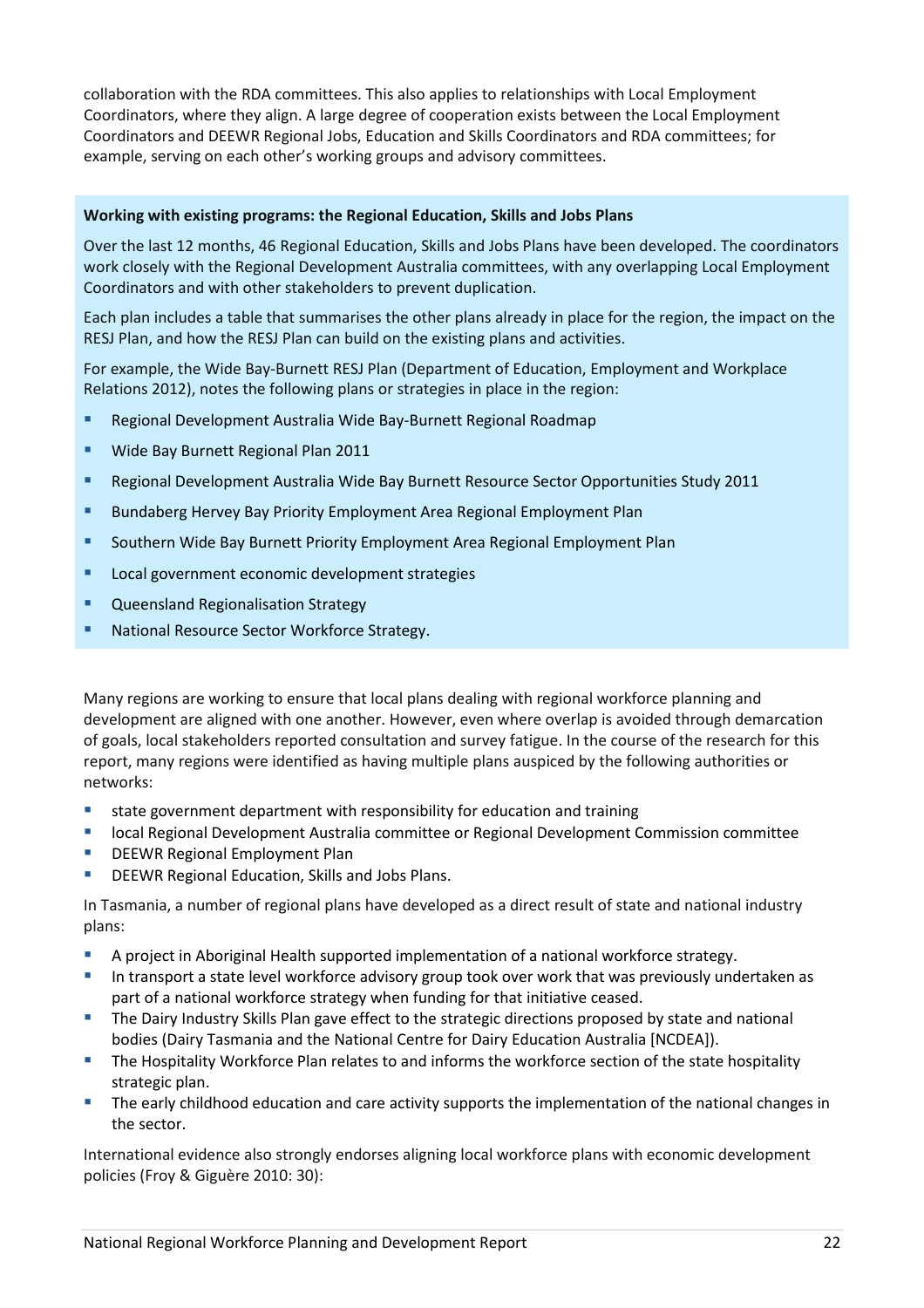- In the United Kingdom, local workforce development initiatives have been embedded into urban regeneration policies (Fuller, Rizvi & Unwin 2013). Manchester City Council requires firms contracted for specific services to provide apprenticeship places for local 16 to 18-year-olds not already participating in employment, education or training. The cost of the apprentice is shared over the three-year period by the developer and the sub-contractor. Apprentices are encouraged during the apprenticeship to make contacts with sub-contractors to increase the chances of employment once the training is complete. However, the scheme was only introduced in 2010 and thus far only one apprentice has completed training under the scheme. A similar scheme has also been introduced in Southampton.
- In Western Melbourne, a plan has been developed to monitor local development applications to assess the likely impact on labour demand and to promote and train the local young people to fill the employment opportunities generated by the developments.
- The Mt Gambier Workforce Development project in South Australia is funding a workforce development coordinator to identify supply, job-ready applicants, training assistance and capacity to meet the demands created by a new Woolworths marketplace complex.
- The Central West RDA Committee in New South Wales is a regional certifying body (RCB) for employer nominations made under the Department of Immigration and Citizenship's (DIAC) Direct Entry Stream, specifically for the Regionally Sponsored Migration Scheme (RSMS). The RCB's role is to provide advice to DIAC on whether the visa requirements are met, including whether the employer has a genuine need for the position and cannot fill the vacancy with an Australian resident. In assessing the criteria, the Central West RDA Committee uses information from DIAC and DEEWR, Australian Job Search and input from local private employment agencies and business and industry representatives.

## **Integrating social enterprise with regional workforce development**

In Western Sydney, the Local Employment Plan links in with a number of established social enterprises. Cana Communities manages a 15-acre old farm at Orchard Hill outside Penrith. The property is being redeveloped as a working farm (social enterprise), involving ex-drug users, ex-offenders, refugees and disengaged young people. In 2011, working with Western Sydney Institute of TAFE, they provided a Pathways to Primary Industries program for refugees (Cana Communities & Western Sydney Institute 2012).

Koori Job Ready (KJR) has helped to create over 1000 employment opportunities for Indigenous people in NSW, by supporting both the 'demand' and 'supply' sides of social procurement. KJR is based in the Redfern-Waterloo area but is now looking to gain access to the largest urban Indigenous community, in the Blacktown-Penrith area. Most large Sydney construction projects are based in the central business district, and the distances and lack of transport options can create a barrier. KJR has formed a partnership with Lend Lease to be a primary provider of Aboriginal staff for the Barrangaroo South project, with a target of 500 Indigenous workers over ten years. The pathway will involve Indigenous job seekers undertaking the Certificate I in Construction course (commenced in December 2012) to be run at Nirimba TAFE (part of the Western Sydney Institute), close to where many Indigenous families live. This is seen as a pathway that will enable job seekers to gain enough confidence to move into the Certificate II in Construction run by KJR at their inner Sydney base.

Soft Landings is another social enterprise (sponsored by Mission Australia) providing employment and training opportunities to people who have experienced barriers entering the open labour market (Soft Landings 2012). The project originated in the Illawarra and has now expanded into Western Sydney. The initial target was to employ ten people working with two trucks. Three years later, the enterprise employs 60 people, with two sites and 20 trucks. They have contracts with numerous councils to collect and strip down old mattresses and recycle their parts.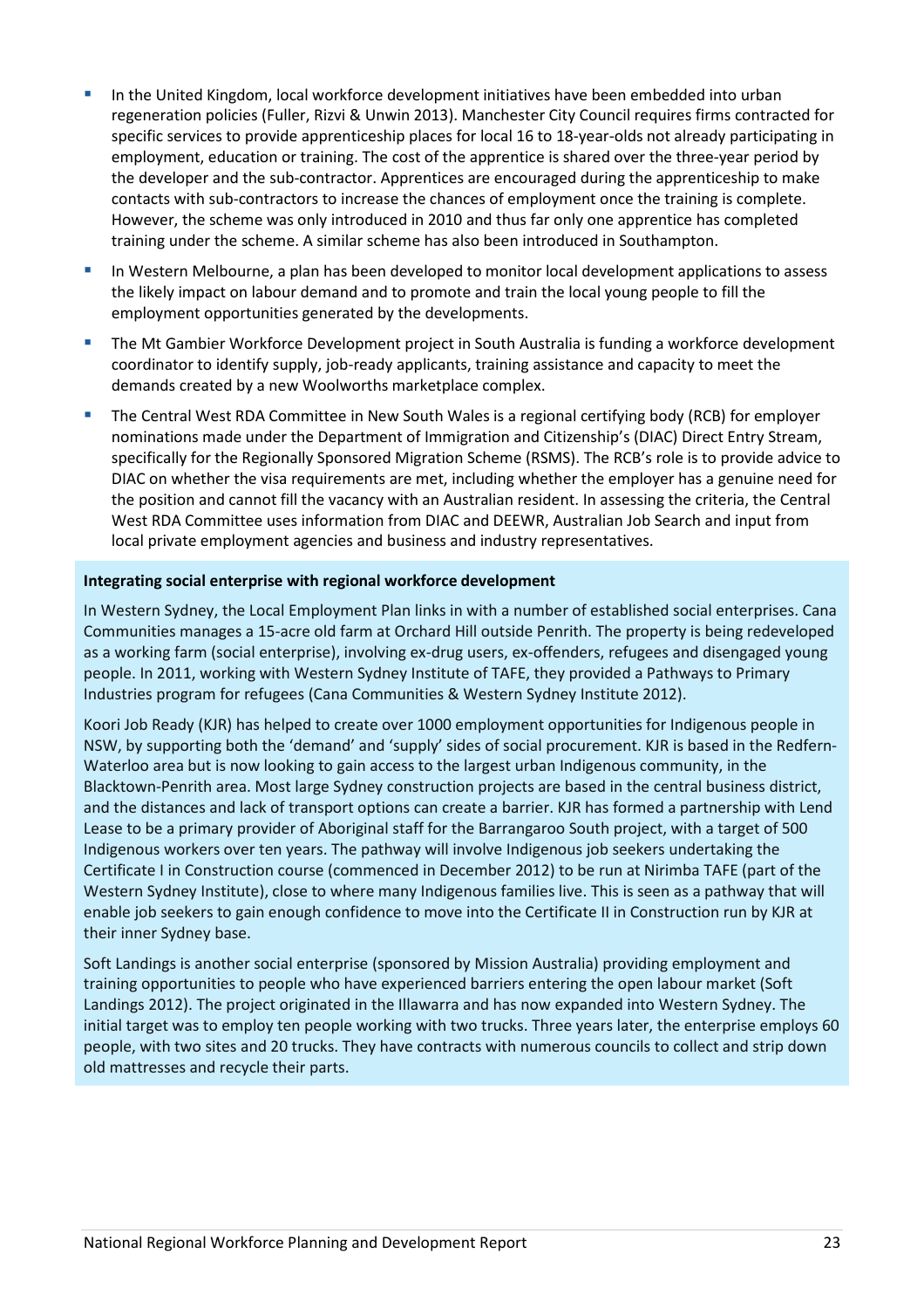# Approach to data

## *Data sources*

Table 2 summarises the use of data sources, as reported by regional networks, sectoral stakeholders and agencies. In the responses to the survey, regional and sectoral groups reported that, when preparing regional workforce plans and regional workforce development plans, they relied for the most part on data from the ABS Census and Labour Force Surveys. Census data in particular are reportable at very fine levels and include information on many valuable characteristics (including labour force status, industry, occupation, level and field of qualifications, method of travel to work, as well as demographic characteristics such as sex, age and ethnic background). However, currency quickly becomes an issue, since the Census is only conducted every five years. The Northern Territory Department of Business has in previous years produced the Workforce NT reports, using data from various sources to develop regional profiles. These reports have not been completed since 2008 and relied heavily on data from the 2006 Census.

| Source                                         | Regional   | <b>Sectoral</b> | <b>Agency</b> |
|------------------------------------------------|------------|-----------------|---------------|
| Data                                           |            |                 |               |
| Census                                         | Nearly all | Most            | Nearly all    |
| Labour Force Survey                            | Nearly all | Most            | Most          |
| Other ABS surveys                              | Most       | Most            | Most          |
| <b>DEEWR Higher Education collection</b>       | Some       | Some            | Some          |
| <b>DEEWR Vacancy report</b>                    | Most       | Some            | Some          |
| DEEWR Skill shortage list                      | Most       | Most            | Most          |
| <b>NCVER</b> data                              |            |                 |               |
| <b>National VET Collection</b>                 | Some       | Most            | Some          |
| Apprentices and Trainees Collection            | Most       | Most            | Most          |
| <b>Student Outcomes Survey</b>                 | Few        | Some            | Few           |
| Survey of Employer Use and Views (SUEV)        | Few        | Most            | Few           |
| Skills Australia/AWPA Skilled Occupation List  | Some       | Nearly all      | Few           |
| State/territory government administrative data |            |                 |               |
| VET and Apprenticeships/Traineeships           | Most       | Most            | Most          |
| Other state/territory administrative data      | Some       | Some            | Some          |
| Local custom surveys                           | Some       | Most            | Few           |
| Other data sources                             | Some       | Most            | Some          |
|                                                |            |                 |               |
| <b>Projections</b>                             |            |                 |               |
| Skills Australia/AWPA National forecasts       | Most       | Most            | Few           |
| Centre for Policy Studies, Monash University   | Few        | Few             | Some          |
| Access Economics Macroeconomic forecasts       | Few        | Some            | Some          |
| Other economic forecasts                       | Some       | Some            | Most          |

## *Table 2: Use of data sources, as reported by regional networks, sectoral stakeholders and agencies*

*Note: Ranges are based on: > 75%: Nearly all; > 50%: Most; > 30%: Some > 0: Few.*

Regional and sectoral groups also commonly made use of data from DEEWR and AWPA. Most also use the Skills Australia/AWPA Skilled Occupation List and the Skills Australia/AWPA national forecasts. Sectoral groups were more likely to make use of data from the National Centre for Vocational Education Research (NCVER), whereas regional networks were more likely to make use of administrative data from the state and territory governments. Apart from the projections released by AWPA, most regional and sectoral groups made limited use of projections. This can be attributed to a number of factors: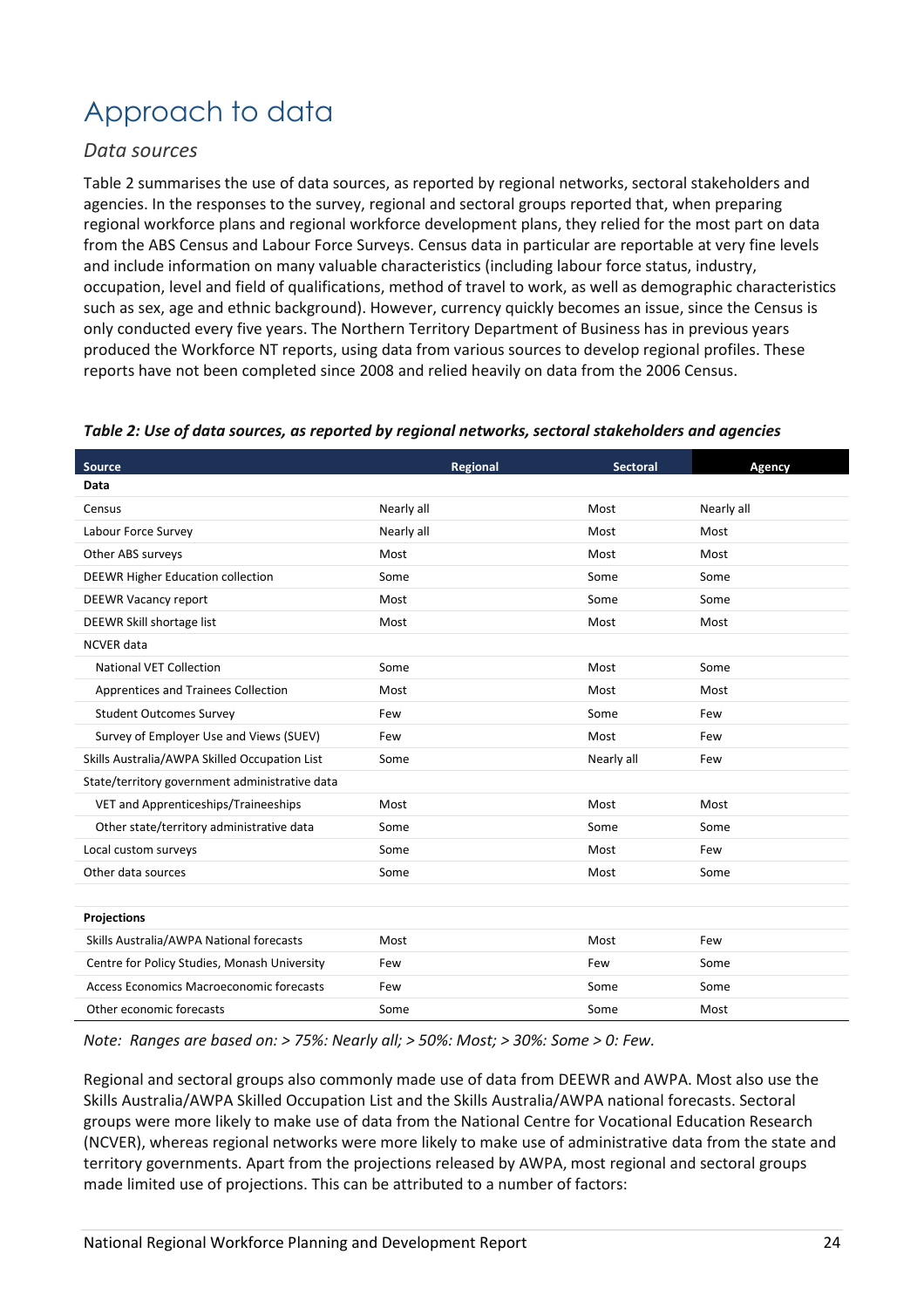- *Awareness***:** not all regional networks may be aware of the projections produced. In particular, DEEWR commissioned the Centre for Policy Studies at Monash University to undertake modelling for employment forecasts for industry down to the level of statistical division or statistical sub-division.
- *Availability***:** the availability of forecast data is growing but many plans were prepared before some of the more recent forecasts were released.
- *Alignment***:** the region undertaking the workforce planning and development may be too small to make use of the predictions, or the boundaries may not align well with those used in the forecast. A summary of the different data sources and their lowest geographical level is included in Appendix B.
- *Capability***:** many of the Regional Coordinators contacted as part of this project advised that they rely on the expertise of other parts of their agency where strong data analysis skills are required. There may be a reluctance to include projections if people preparing regional plans are not aware of how they were calculated and what assumptions were used to produce the projections.
- *Controversy***:** the use of forecasts may be contentious among local stakeholders, particularly if they predict decline in some sectors. This was raised in interviews with some regional networks; while forecasts did prompt debate, they were still included.

DEEWR and state government agencies conducting regional workforce planning on behalf of local alliances and networks reported they were more comfortable commissioning regional-level forecasts of labour and skills demand. In South Australia, DFEEST commissions regional forecasts for skills needs up to three years in advance. In conjunction with Regional Development Australia and other South Australian Government agencies with an interest in economic and employment development, an approach is being adopted to identify, analyse and consult on each region's workforce capacity and capability, in order to determine and resource workforce development strategies.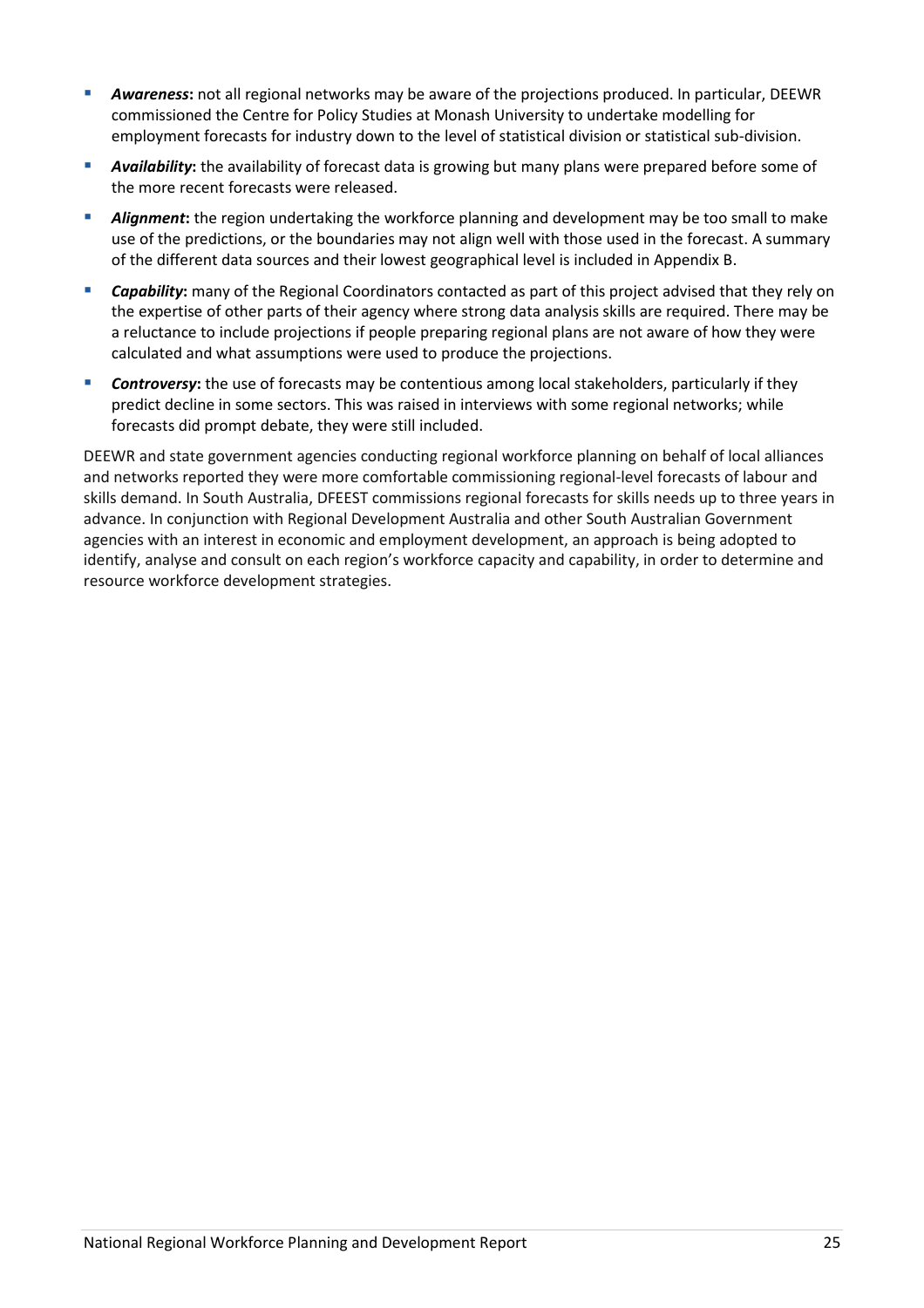This approach, to be applied across all non-metropolitan regions in the first instance, will be based upon the:

- Murraylands and Riverland Jobs Growth and Investment Forecast
- Adelaide Hills, Fleurieu and Kangaroo Island and Barossa Regional Skills Development Project.

A number of respondents to the survey reported that survey data (such as from the ABS Labour Force Survey or the NCVER Student Outcomes Survey) did not have adequate samples. Administrative datasets do not share this limitation. In addition to administrative data from NCVER and state and territory education and training departments, survey respondents mentioned data on benefit claimants from Centrelink, higher education admissions data, visa approvals from the Department of Immigration and Citizenship, and data from occupational licensing authorities in an array of industries. For example, Tasracing uses licensing data to determine the demand for jockey numbers. Much of this data is publicly available and regularly updated and provides an underused source of accurate information at the regional level. Best practice could promote its further use. Table B1 in the Appendices provides a summary of some useful regional workforce planning and development data widely available.

## *Data custodianship*

*Data custodianship refers to the number of units a region must work with in order to access a range of current data on workforce demand and supply. It may be:*

- *unified, where a single agency can supply information on employment, training and education or*
- *divided, where multiple agencies control data and no single unit has responsibility for coordinating and providing data (with analysis) to regional workforce planning and development alliances or networks.*

Data custodianship is a prominent victim of organisational silos. Many agencies with primary responsibility for workforce development have emerged from departments of training or departments of education. Even if there is a single source of information on education enrolments and completion across school, VET and higher education, this may not be mapped with the necessary information on demand for skills and labour, which historically resided in departments of employment. Both Western Australia (in the Department of Training and Workforce Development) and South Australia (in the Department of Further Education, Employment Science and Technology) have units that compile data looking at VET enrolments and which map that to current and future workforce supply and demand requirements.

One consequence of the skills reform program in New South Wales is that data on total VET activity and employment projections will be consolidated within State Training Services. At the moment, data are collected, clustered and analysed separately by TAFE institutes (using their institute catchment areas) and by State Training Services, according to its state training areas. These areas broadly align with one another; however, there are differences at the margins. Furthermore, neither STS's nor TAFE's regional classification system aligns precisely with ABS categories. Local TAFE institutes examine their own enrolment data and State Training Services handle the user choice funding (predominantly for apprenticeships but also other programs established in response to structural adjustment), with no agency having sole responsibility for the full range of workforce planning domains, notably, workforce participation and VET activity outside TAFE and enrolments covered by user choice funding. As part of the *Smart and Skilled* reforms, total VET activity and employment projections data will be used to inform the allocation of funding for training by registered training organisations (RTOs) delivering government-subsidised training. Like New South Wales, Queensland is currently reconsidering its workforce planning data requirements in light of the move to an entitlement model. Skills Queensland is currently concentrating on developing its modelling of demand-driven training and has no current plans to produce regional-level data-reporting.

The main provider of data at the national level is the Labour Market Research and Analysis Branch in DEEWR. This branch performs ongoing analysis of the ABS Labour Force Survey and other ABS products relating to employment and workforce development. DEEWR conducts regional surveys of employers' experiences with recruitment on a rolling basis. Since 2009, these have been usually aligned with the Priority Employment Areas. The branch also produces the Internet Vacancy Index (IVI), which now includes regional-level information on vacancies for occupations at the two-digit ANZSCO level. The branch maintains the Labour Market Information Portal [\(http://www.deewr.gov.au/lmip/\)](http://www.deewr.gov.au/lmip/), which collates labour market information from the ABS, DEEWR and Centrelink. The branch commissions and publishes annually projections on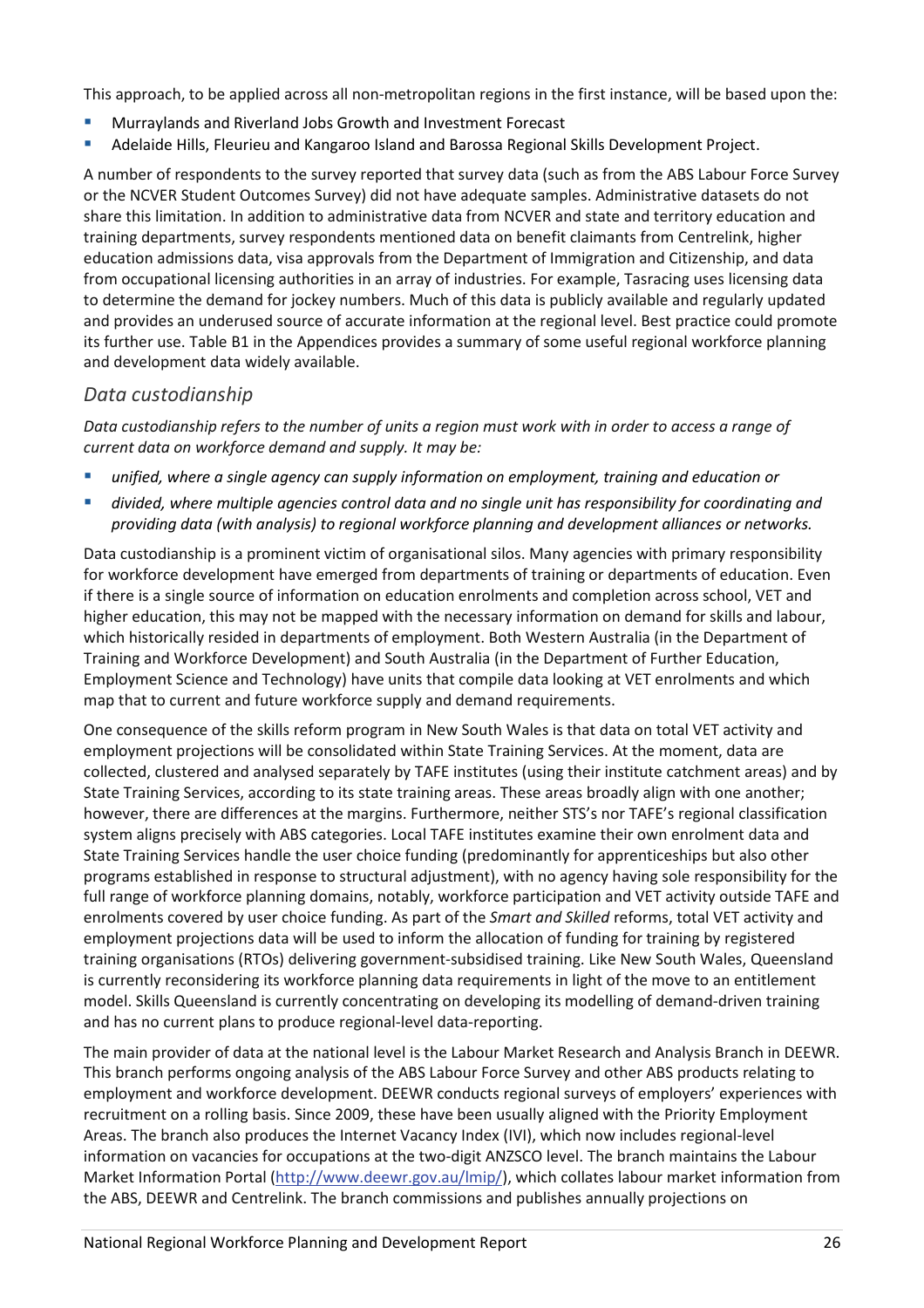employment growth. The most recent projections were produced by the Centre of Policy Studies at Monash University. At the national level, these projections are at the four-digit level of occupations. Regional-level data are available by industry only. The branch supplies regional-level data to other branches and agencies within DEEWR, AWPA and other federal departments as requested.

The OECD recommends that national (and by extension in this report, state and territory) policy-makers have the prime responsibility for ensuring that disaggregated data are made available to local decision-makers. Information should be available on as many dimensions of workforce supply and demand as possible (Froy & Giguère 2010: 25). Reliable data at the regional level are not just useful to local workforce planning and development specialists: information on the skill composition of a region's workforce, including the skill content of local occupations, the workforce's levels of academic attainment, and the level of innovation practised by the workforce can be used as indicators of a region's economic and civic health (Eberts, Erickek & Kleinhenz 2006). The Eberts et al. study focused on the north-eastern Ohio regional economy in the United States and found the following factors were strongly related to employment levels, output, income per capita and productivity:

- **skilled workforce**
- **urban assimilation**
- **F** racial inclusion
- **age of local infrastructure**
- income equality
- **lacal amenities**
- **business dynamics**
- **urbanisation.**

The research results strengthen the rationale for collecting more data on the skill composition of workforces at the regional level, as well as improving the key skill indicators (such as academic attainment and the skill content of local jobs).

## *Data collection*

Where access to robust regional data does not exist, agencies do have the option of collecting custom data. For many reasons, it is difficult for the Northern Territory to access reliable data at the regional level. Some of these reasons include its small population size, geographic dispersion, and the high proportion of Indigenous people. When the NT Department of Business and DEEWR compiled jobs profiles for each of the 20 major regional towns in 2011, they collected their own data predominantly through a face-to-face census of businesses in each of the towns. Custom data collection requires, however, a significant investment of resources, time, expertise and goodwill from stakeholders.

In response to the limitations of existing survey data, many local networks and groups have conducted their own surveys of organisations. Typically, these surveys will be distributed to local businesses to assess current and future labour and skills needs. A common issue in regional areas is the high proportion of small businesses, including businesses that do not have any employees. The Barossa and Adelaide Hills Fleurieu Peninsula-Kangaroo Island areas are an example of this, and the Adelaide Hills-Barossa RDA has been targeting small businesses in its survey to incorporate the skills development needs of micro-businesses. Two-thirds of the businesses in the region are one-person or family owner-operators with no employees, and are thus outside the scope of many existing ABS surveys. Local custom surveys may also address specific issues (one example given was a survey of teacher accommodation in the region). Other local groups were concerned about whether a local survey would be valid and trustworthy. A toolkit of resources for regional groups could include a register of local surveys that could be refined over time.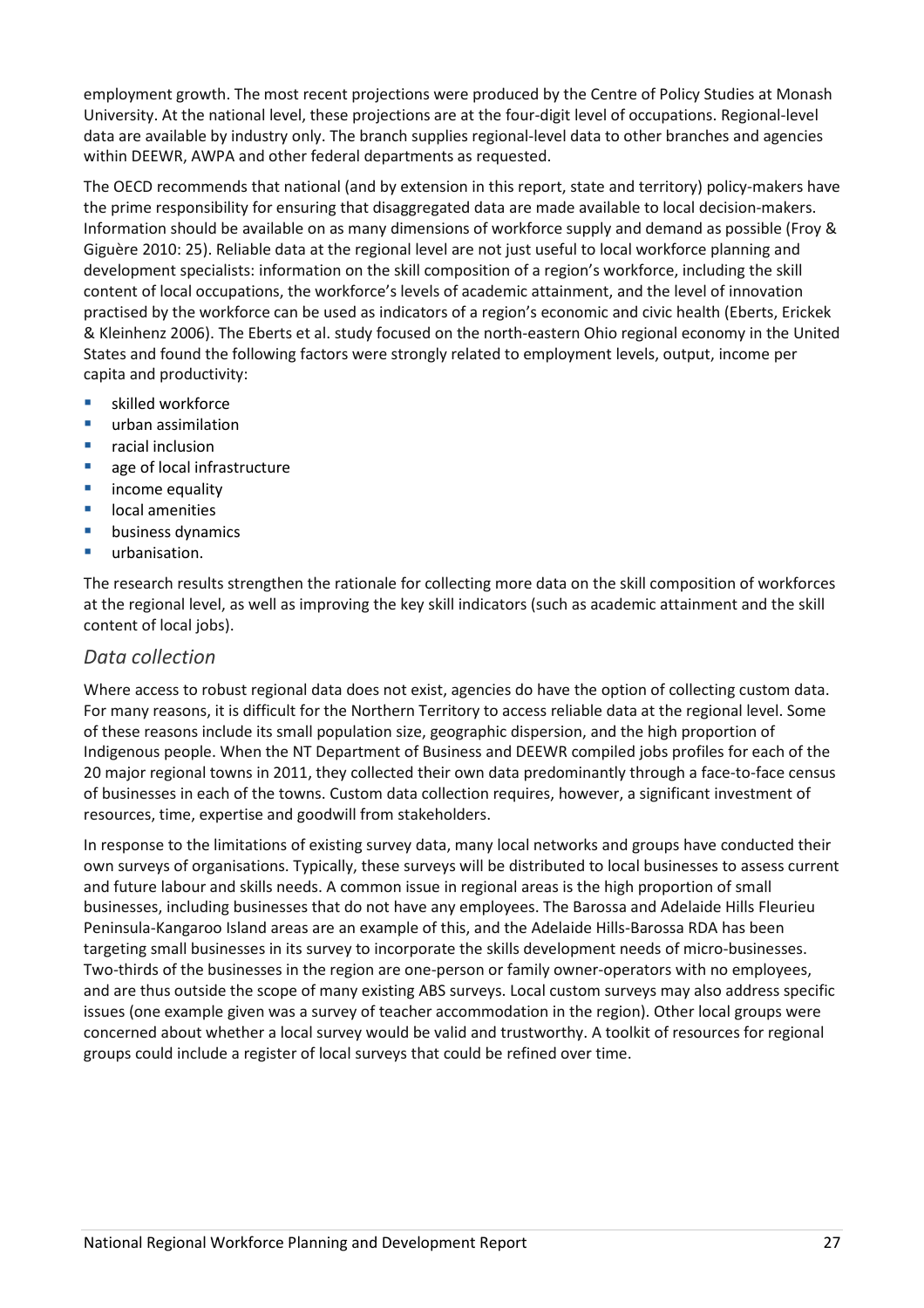## *Data analysis and synthesis*

*The extent to which regional workforce planning and development networks or alliances have the capacity to conduct or access data may range from:*

- *basic, where reliance is on historical secondary data and there is little or no custom data collection or use of modelling, to*
- *tailored, where extensive use is made of custom data, a range of secondary data sources, and future workforce demand and supply projections.*

Having the capacity to conduct rigorous and meaningful data analysis is one of the top challenges for promoting widespread best practice in regional workforce planning. The best examples from across the country involved data specialists coming from government departments, with their access to administrative datasets as well as to commissioned macroeconomic forecasts, working alongside consultants, who were able to produce data profiles in formats that were readily understandable by end-users, using features such as graphs and maps. The increasing use of consultants in this area is an unplanned, unintended consequence of the current models of funding workforce development plans, but an effective way of sharing and developing capacity for meaningful data analysis. An exception here is the Local Employment Coordinators and RESJ Coordinators, who rely mainly on data provided by the Labour Market Data Branch of DEEWR.

Another feature that distinguished excellent workforce planning and workforce development planning was the ability to synthesise data on workforce supply, workforce demand, and workforce development. The Hume Workforce Development Plan, developed with the assistance of Workforce Planning Australia, was a particularly good example of this capability. Synthesising information on workforce demand, demographic change, and education and training throughput is essential if the workforce plan is to address the overall question of whether there is a sufficient supply of appropriately skilled and capable people within the region to address the current and future skill needs of industry and the local community. Combining these data to answer that question is not straightforward and involves complex logistical and statistical considerations. Usually, these will have different data sources (such as Census, survey or administrative datasets), with different levels of government and different agencies as custodians (including ABS, DEEWR, state government departments, individual universities and TAFE institutes). Populations and time periods will usually vary and there is the already-discussed question of differing geographical boundaries. Employees or consultants engaged at the local level will not normally have the time, budget or expertise to conduct this kind of activity. If it is done at the local level, it is often done poorly. It is difficult to replicate this kind of analysis at the regional level if it is not already being done at the national and state level. Therefore, it is critical that national and state agencies continue to develop and promote in-house data expertise.

The consultants referred to by respondents to the regional network survey as being heavily involved in working with local stakeholders to produce workforce plans and workforce development plans tended to either have expertise in regional development (as in the case of the data specialists REMPLAN or the University of Ballarat, Centre for Regional Innovation and Competiveness) or an established track record in the workforce planning and development field (such as Workforce Planning Australia). These consultants bring credibility and the experience of working directly with industry and community stakeholders in regional areas.

The role played by modelling specialists such as the Centre for Policy Studies at Monash University or Access Economics, who also produce macroeconomic forecasts, was more limited to the provision of data. These relationships were more transactional, frequently indirect (coordinated by state or national agencies for a collection of regions) and not as enduring.

Reviews of overseas practice (Froy & Giguère 2010: 59) identify that local data should be:

- owned or commissioned by a credible partnership of relevant regional actors
- **•** reliable as the result of using advanced and robust analytical methods
- disaggregated to at least city council and district level
- **EXEDENT INCOCOLLET INCOCOLLET INCOCOLLET INTERETATIONS IN A THE INCOCOLLET INCOCOLLET INCOCOLLET INCOCOLLET INCOCOLLET INCOCOLLET INCOCOLLET INCOCOLLET INCOCOLLET INCOCOLLET INCOCOLLET INCOCOLLET INCOCOLLET INCOCOLLET INC**
- updated regularly
- **P** provided in a form useful for guiding the decisions of all stakeholders.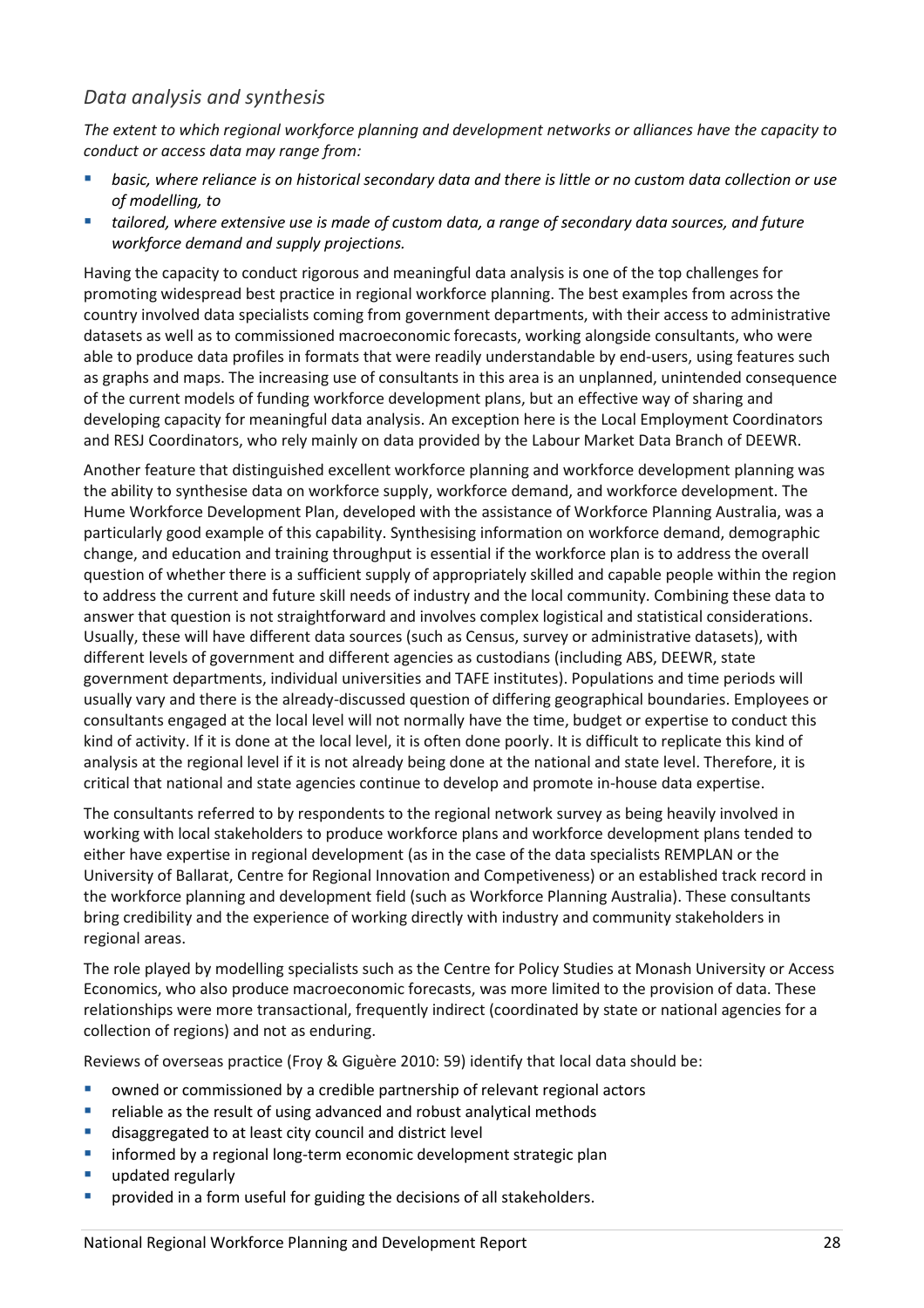## **The role of data consultants in building capacity**

A number of respondents to the survey mentioned the positive role played by consultants and data packages in helping to develop their workforce plan. The South Australian Centre for Economic Studies contributed modelling that informs all of the regional workforce participation and equity plans in that state. The Goldfields-Esperance Workforce Development Alliance commissioned the University of Western Australia to prepare a report for the region, *Workforce Futures*. Many Western Australian, New South Wales and Victorian regional workforce plans have used data from REMPLAN. REMPLAN is an online software tool developed by Compelling Consulting, a spin-off of the Department of Economics at Latrobe University. REMPLAN uses data from the Census and other sources to produce default workforce profiles, covering major demographic characteristics such as industry and occupation, qualification levels, and place of employment.

Regional Development Victoria engaged Workforce Planning Australia to contribute data to the Hume Workforce Development Plan. Workforce Planning Australia worked with in-house data analysts and economists in the Victorian Department of Education and Early Childhood Development (DEECD) to integrate the information on the existing workforce (drawn from ABS Census and survey data), the future workforce (using projections produced by the Centre for Policy Studies at Monash University) and the future local supply of labour, estimated using enrolment and completion data held by the department. The data profiles produced by Workforce Planning Australia were colourful, accessible and readily understood by stakeholders during consultations. Because they were so accessible, the consultations served as a validation exercise, while the synthesis of supply and demand data helped to pose tangible questions ripe for a response, such as *What can be done to increase the employment prospects of locally skilled people from non-English speaking backgrounds?* The data also helped to generate buy-in from local industry and businesses, because they were able to incorporate the data into their own workforce plans.

# <span id="page-28-0"></span>Range of activities

*Three different types of regional workforce development activities are considered:*

- *1. attracting and retaining talent*
- *2. integrating disadvantaged groups*
- *3. upgrading the skills of the low-qualified.*

*Networks or alliances with a strong focus on workforce development implementation and which are mainly responding to employer evidence of skills shortages will tend to focus on (3) and (1). Networks or alliances with a strong workforce planning dimension will tend to give more attention to (2).*

These three components to developing balanced local skills strategies were identified by the OECD in its international review of this topic (Froy, Giguère & Hofer 2009).

Among the main tools cited by the OECD for attracting and retaining talent are investing in local quality of life and effective city planning. To integrate disadvantaged groups, the OECD recommends establishing outreach centres and alternative forms of learning (emphasising mentoring), as well as providing specific support for immigrants, culturally and linguistically diverse (CALD) communities and Indigenous populations. Local initiatives to support upskilling those in employment include the development of career clusters, centres of excellence for particular sectors and support for businesses to provide customised training and career planning to their employees. A full list of actions cited by the OECD for each strategic objective is included in Appendix D.

Agencies with no established regional structure and/or which have limited funds available for workforce planning and development activities will tend to give priority to workforce development planning and workforce development initiatives, particularly those that respond to the needs of employers and existing workers. This is what can be observed in Queensland. Similarly, workforce development initiatives appear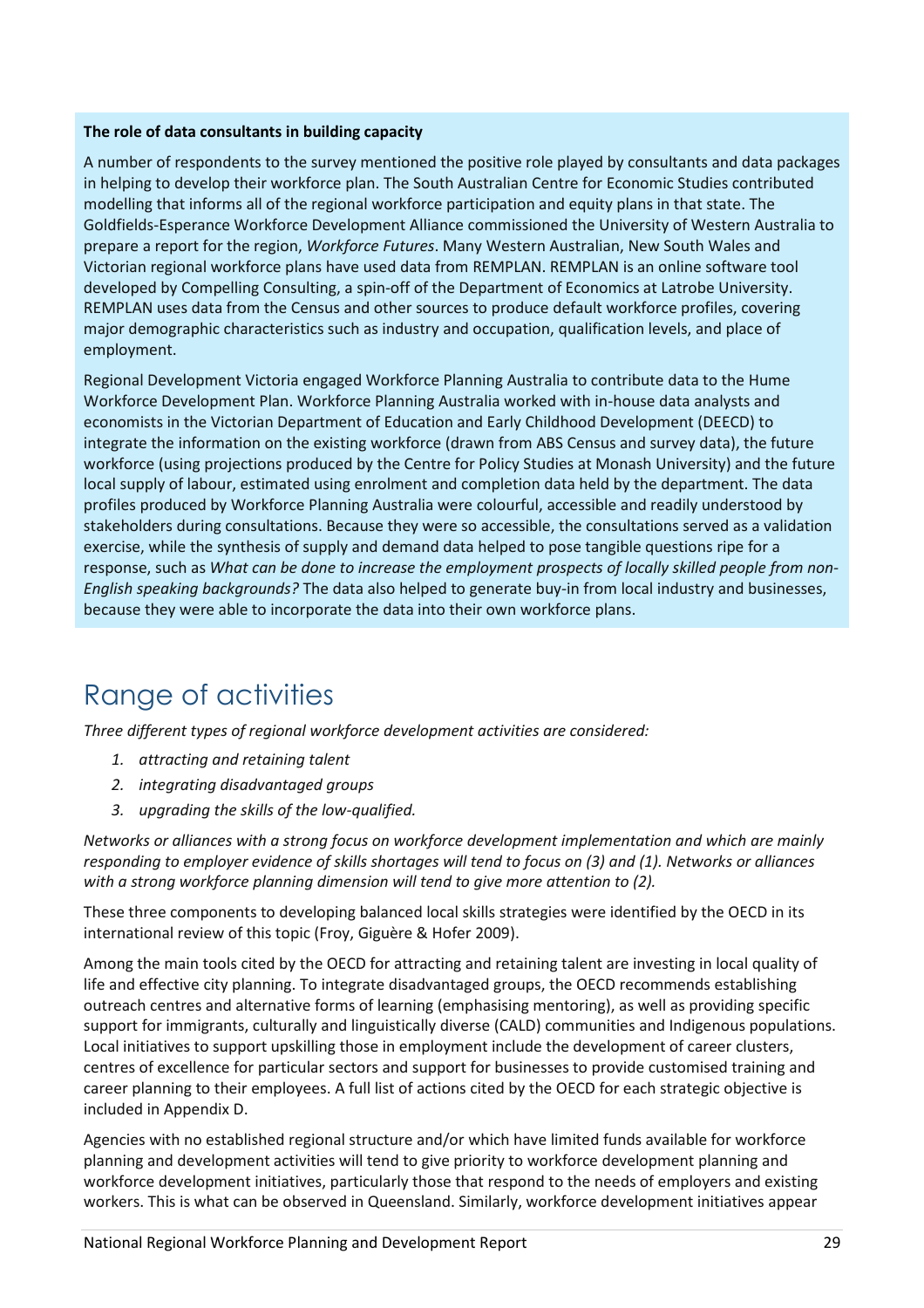more prominent in New South Wales, because planning activities are currently divided between State Training Services and TAFE institutes. Skills Tasmania works with industry on Industry Workforce Plans and Workforce Partnership Projects. For example, Skills Tasmania has worked with stakeholders to produce a plan for the agricultural sector (Tasmanian Farmers and Graziers Association & Skills Tasmania, 2011), with a balance across the activities and less of a distinction between workforce planning and workforce development planning. By contrast, South Australia has more of a balance across the three types of activities. In addition to workforce plans that are developed for each State Government Region (SGR), Regional Coordinators and Skills for All Regional Networks in each region are a critical part of an integrated regional planning and delivery mechanism that includes RDA and DEEWR staff in priority regions. Most regions in Western Australia are well advanced through the workforce planning activities and have a current focus on workforce development planning.

Both current programs operated by DEEWR – the Priority Employment Area Initiative and the Regional Education, Skills and Jobs Plan Initiative – have an element of workforce development planning activities. Both Regional Employment Plans and Regional Education Skills and Jobs Plans draw on data already available through DEEWR to support workforce planning and development. The plans are designed to maximise the benefit of existing workforce development initiatives and concentrate on improving collaboration among local stakeholders. Their emphasis could therefore be described as taking place at a level further removed from workforce development planning: what could be termed 'workforce development coordination'. Notwithstanding this, there is a place for workforce development activities in the Priority Employment Area Initiative through the Flexible Funding Pool. Likewise, the Tourism Employment Plans are designed to direct employers and industries to existing workforce development programs.

The emphasis of activities is also a natural consequence of policy life cycles. Regional Development Australia (RDA) committees were only established in 2010 (although the replaced an early structure), so many of the workforce development activities being sponsored by those committees are still characterised as workforce plans and workforce development plans. RDA committees that were quick to produce workforce development plans, such as Hume and the Grampians in Victoria, have begun to move on to implementation stages. In Western Australia, where the Regional Development Commission structure has been longer established, local regional groups have made more progress with implementation, subject to the resources that they have available. Priority Employment Areas were established in 2009 with a remit to implement jobs programs quickly in response to the Global Financial Crisis, so there is a longer track record of achievements through this initiative.

A common feature across many of the regional workforce planning and development activities reviewed as part of this stocktake is the focus on workforce participation and social inclusion. This aspect distinguishes workforce planning and development at the regional level from other levels, particularly the industry and enterprise level. For example, a key focus of the Mid-West Workforce Development Plan in Western Australia will be to increase the employment participation of older people, youth, Indigenous people, people with disabilities and women. Achieving this requires a broader group of stakeholders, drawn from sectors that include education, employment services, housing, disability and mental health.

However, it is also important to emphasise that many of the regional networks that responded perceived that their role is and should be primarily be centred on workforce development planning and workforce development implementation. This partly reflects a misunderstanding of what workforce planning involves, but it is also influenced by regions feeling they lack the capability and resources to meet the workforce planning requirement on their own.

Skills Tasmania indicated that between 2002 and 2008, it produced Training Demand Profiles (TDPs), which combined elements of workforce planning with industry consultation; however, the agency has moved to a new model of Skills and Workforce plans to improve strategic engagement with industry. While TDPs did rely on labour market and training data, they did not lead to actions and strategies that informed future workforce needs. Some local regional workforce development groups responding to the survey also reported a reluctance to engage in costly and time-consuming data analysis and collection when there were few resources to support the activities which would flow from the data.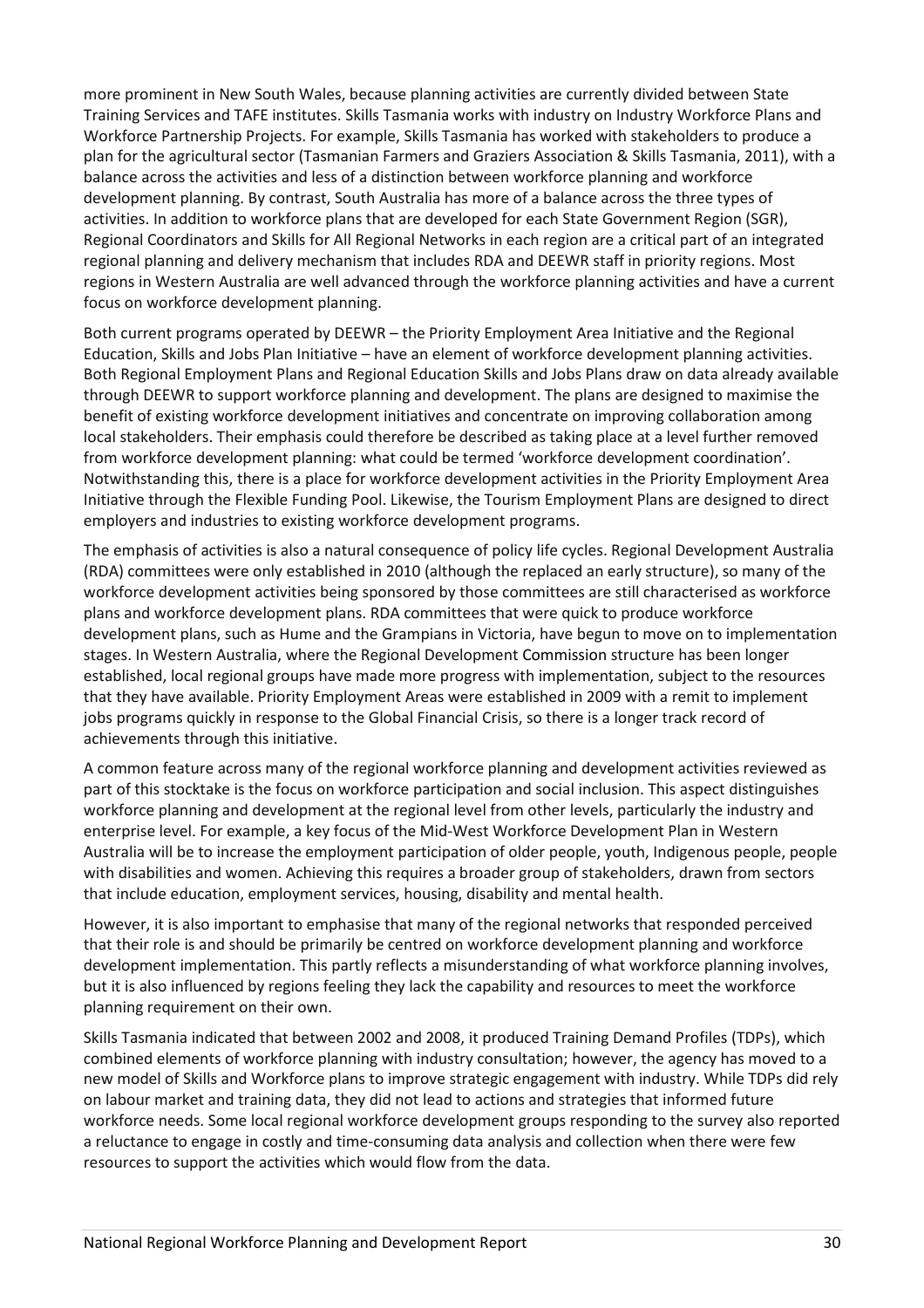## **DFEEST Regional Coordinators carry plans into local practice**

A strategic plan for increasing workforce participation is developed for each State Government Region in South Australia. Priorities identified by industry, government and community stakeholders determine the nature of projects, which are scoped, planned and implemented in response to the SA Government's goals and objectives.

Skills for All in Regions (formerly South Australia Works) is supported on the ground through a Regional Coordinator. The coordinator's role is to facilitate participation, training and employment activities that assist in building economic development. There are ten coordinators across the state who work closely with employers and industry at the local level to achieve participation and productivity targets.

Skills for All in Regions seeks to reach, engage and support people who face barriers to learning, training and work, through flexible and responsive initiatives tailored to the specific needs of individuals, communities, regions, industries and employers.

Skills for All in Regions delivers:

- *Locally tailored participation projects*: providing pathways into learning, training and work for people who have significant barriers to participation, by working through stakeholder networks to integrate a range of supports to provide the client group with access to training and employment.
- *Career development services*: assisting people with barriers to employment by providing career advice and guidance, career planning, and job search support through qualified career development practitioners.

# <span id="page-30-0"></span>Funding for initiatives

*Funding for initiatives may be either:*

- *fixed, where each region is allocated a determined sum to plan and undertake initiatives or*
- *targeted, where each region is usually funded to undertake workforce planning and workforce development planning, but must bid for additional funds to undertake workforce development initiatives.*

*Commitment expected from stakeholders may be:*

- *high, where a co-investment is required as a condition of funding support or*
- *low, where a co-investment is not required.*

The state and territory governments have adopted a variety of approaches for allocating funds to regional workforce planning and development activities. South Australia on the one hand works with stakeholders in every region in the state to produce strategic plans that identify workforce needs and support workforce development initiatives. Funding is allocated to regions according to a formula based primarily on the characteristics of the population, with a loading for regions outside the metropolitan area. South Australia is currently working with Regional Development Australia boards to implement a process for anticipating industry demand for future skills to support longer-term regional workforce development planning and the resourcing of strategies to meet workforce needs. In New South Wales, each State Training Services region has access to a pool of funding that can be used to purchase training in response to local needs. However, a portion of user choice funding is also retained centrally so that it can be allocated to any regional need that may arise because of structural adjustment or infrastructure projects. In addition, any funding that is not spent is returned to the central pool and is also available for re-allocation to regions that may have an identified higher need. Skills Queensland has funding available to sponsor regional and industry workforce development activities. These funds are allocated to projects in response to identified needs. Industry sectors are the focus of Skills Tasmania's workforce development activities, and funds are allocated to industry groups to develop Industry Workforce Plans and Workforce Partnership Projects. The Northern Territory will begin funding regional workforce development plans/strategies from 2013, and these funds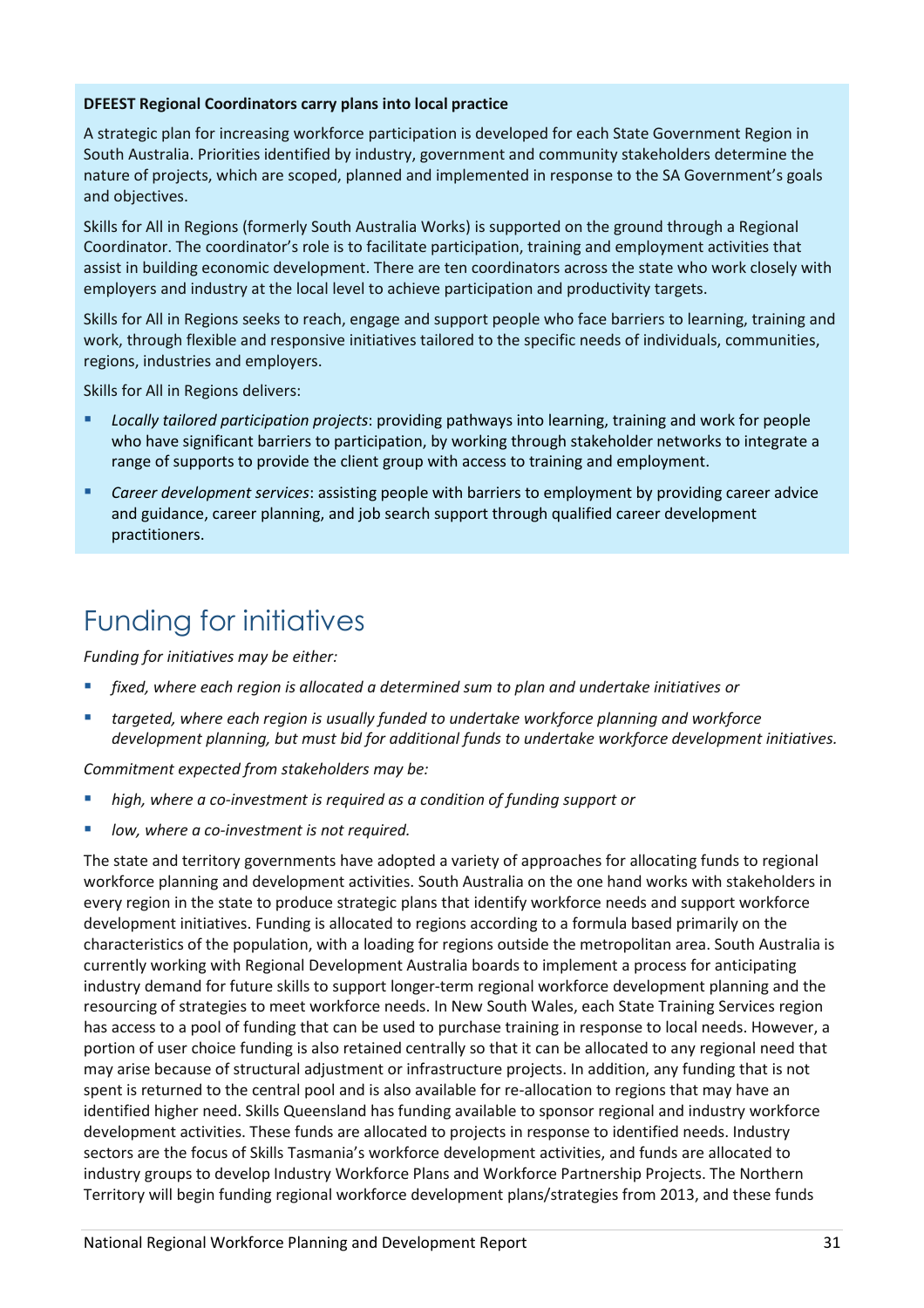will be allocated according to the level of interest displayed by regions in conducting projects. In Northern Territory each region has access to a pool of funding that can be used to purchase training in response to local needs. In Western Australia, RDCs may bid for funding to conduct workforce development projects as part of the Royalties for Regions program. In Victoria, the presence of committed funding differs for each RDA committee. Regional workforce development initiatives in Hume have committed funding. Initiatives in other regions do not have committed funding as yet, but are expected to have it eventually.

Regional Development Victoria's (RDV) regional workforce planning and development initiatives are funded from the regional growth fund. While funding generally occurs on a needs basis, through the fund RDV runs the Putting Locals First Program, which includes, among other things, grants for local initiatives to increase business and employment opportunities. The program does not require a co-contribution, but applicants are required to demonstrate how the program will be sustainable once program funding ends. In addition, the Latrobe Valley Industry and Employment Roadmap is a coordinated, long-term plan for future industry and employment growth in the Latrobe Valley.

## **Rapid response to structural adjustment in NSW**

In New South Wales, State Training Services works with the NSW Government and other agencies as part of rapid response teams to provide a whole-of-government response to large-scale retrenchments. As part of these teams, which offer a range of government and community services, State Training Services coordinates access to training. Examples of responses in regions areas are provided below.

## *North Coast and Mid-North Coast and New England*

- Hillgrove gold mine in Armidale in 2009 (100 affected jobs): the rapid response team assessed training issues to enable people to complete their qualifications, or to undertake other skill sets or qualifications. Skill sets were funded to enable workers to transfer to coal mining.
- Automotive spare parts company: the rapid response team undertook a skills analysis, assisted people to complete the qualifications they were undertaking and established links to Job Services Australia (JSA) providers and employers. Some workers obtained meat processing qualifications for work in abattoirs, while others completed some engineering skill sets, aged care or children's services qualifications.

## *Illawarra and South-East NSW*

 Retrenchments in the Southern Highlands and Goulburn in engineering; in a clothing and textiles firm that moved production offshore, in call centres that closed and retrenchments in Seawind Catamarans (2010): STS worked with government departments and JSA, organised training courses and skill sets, around 85% now working.

## *Western NSW and Riverina*

- Young abattoir closed in 2010 (350 affected jobs). The rapid response team set up a one-stop shop in Wagga and recruited a local training officer to work with the community. Workshops were organised for the affected workers and the region planned a VET response, which included locating employment opportunities, in conjunction with Industry and Investment NSW and JSA providers.
- Training was also organised for retrenched workers from SunRice in Leeton 2009.

This process meets the four key findings of Osterman's (1988: 103) United States evaluation of best practice in how to respond to labour market restructuring:

- **E** early notification of layoff or closings
- on-site worker assistance services
- counselling and placement assistance as important as training
- cooperative efforts between stakeholders.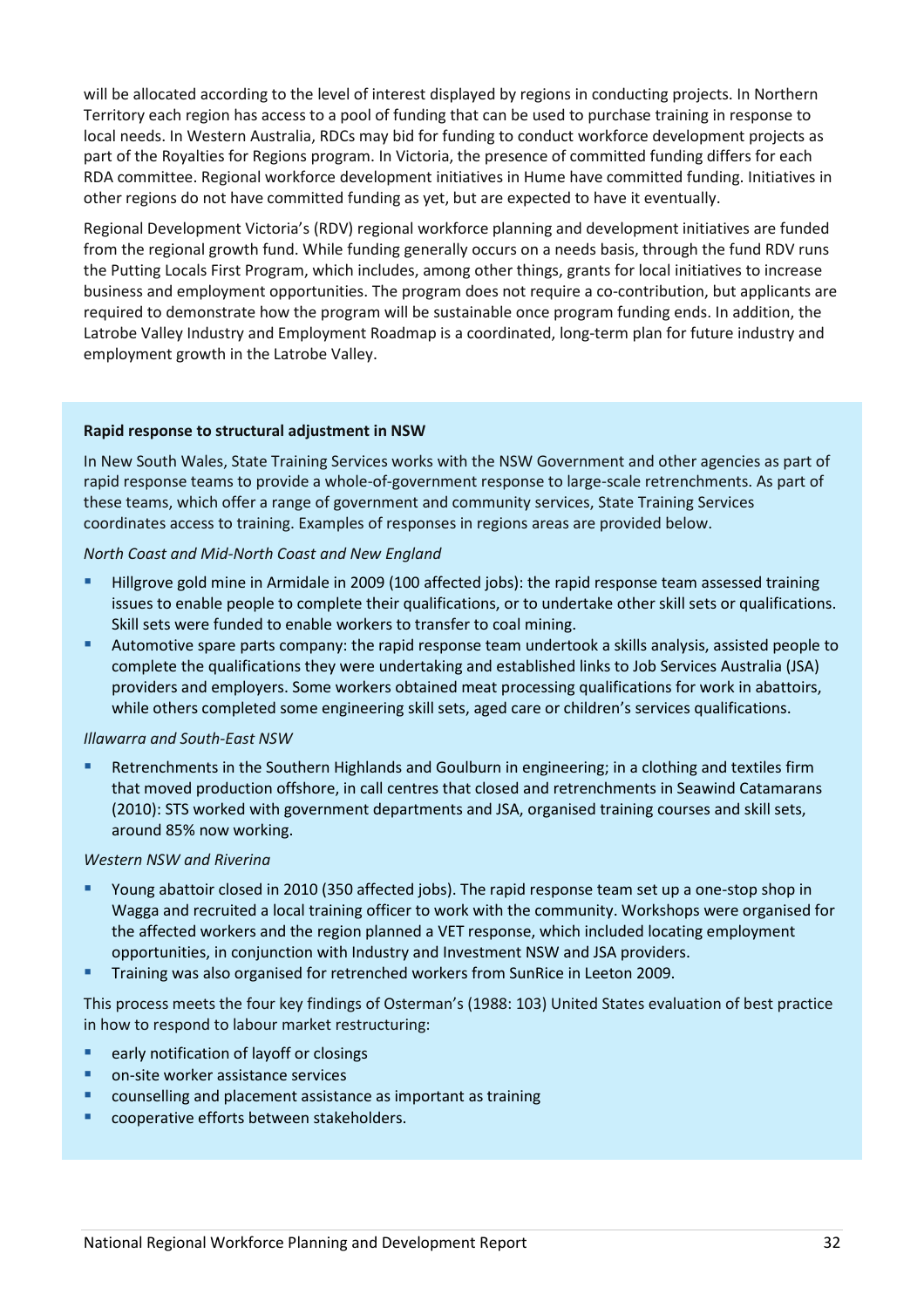As part of the Priority Employment Area Initiative, funding is available through the Local Employment Coordinator Flexible Funding Pool to support the activities of the Local Employment Coordinator. Funding cannot duplicate existing activities or projects but can supplement or replicate activities or projects. As part of the RESJ Plan Initiative, the coordinators have access to a modest amount of funding (\$1 326 000 over three years to June 2014) to facilitate the effective engagement with the local community in the development and implementation of the plans. The roll-out of the Tourism Employment Plans has been staged, with areas of greatest need (as identified in the Tourism Labour Force Report) being given priority.

Reserving at least a portion of the funding to enable its allocation to regions according to competitive criteria builds in an incentive for regions to test industry and stakeholder commitment to a project before it proceeds. Requiring a matched commitment from local groups can be a further test of local interest (although agencies should be careful not to set the contribution threshold too high, as small businesses in particular may be highly sensitive).

Although there is a strong case to be made for targeted funding for workforce development initiatives, all regional alliances and networks should be resourced adequately to conduct workforce planning, workforce development planning and capacity-building among stakeholders. The cost of not having an automatic stream of resources to support activities may be delay and a loss of confidence/enthusiasm among stakeholders. As one respondent to the survey commented:

*It is onerous on an organisation, already very busy, to allocate time to provide the executive support. Dedicated, paid executive support would provide assistance to the proponents responsible for [following up] action items and therefore increase the possibility of actions being achieved in a timely manner.* 

# <span id="page-32-0"></span>Organisation of stakeholders and Governance

*This dimension relates to the resources allocated to bringing stakeholders together to conduct regional workforce planning and development. Networks or alliances may adopt either a cooperative or coordinated approach:*

- *Under a coordinated approach, networks or alliances may have set criteria for membership (or allocated positions for stakeholders from different industry sectors, local government, education and training provides, and employment services organisations), as well as funding for a coordinator to provide executive support to the alliance.*
- *Under a cooperative model, the onus is placed on stakeholders to organise themselves, often using preexisting networks such as chambers of commerce or industry associations.*

An evaluation of local skills initiatives in the United States records a similar governance structure: large partnerships that engage multiple partners (drawn from industry, education and economic development, as well as employment and community services bodies) and which serve multiple goals (existing workers, local people currently outside the labour force, school students and businesses). However, while 'messy and complex and creating a myriad of organisational challenges', the evaluation endorses this broad structure because a broad base:

- widens the potential funding opportunities
- **EXECT** keeps business and industry involved, ensuring currency of objectives
- **E** creates space for 'policy entrepreneurs' to emerge (Hamilton 2012: 27).

Agencies typically try to set the parameters for effectively organising stakeholders and involving them in regional workforce planning and development activities. For example, RDA committees must comprise federal, state and local elected representatives as well as committee members drawn from a cross-section of the local community, including employers and those from universities and other institutions.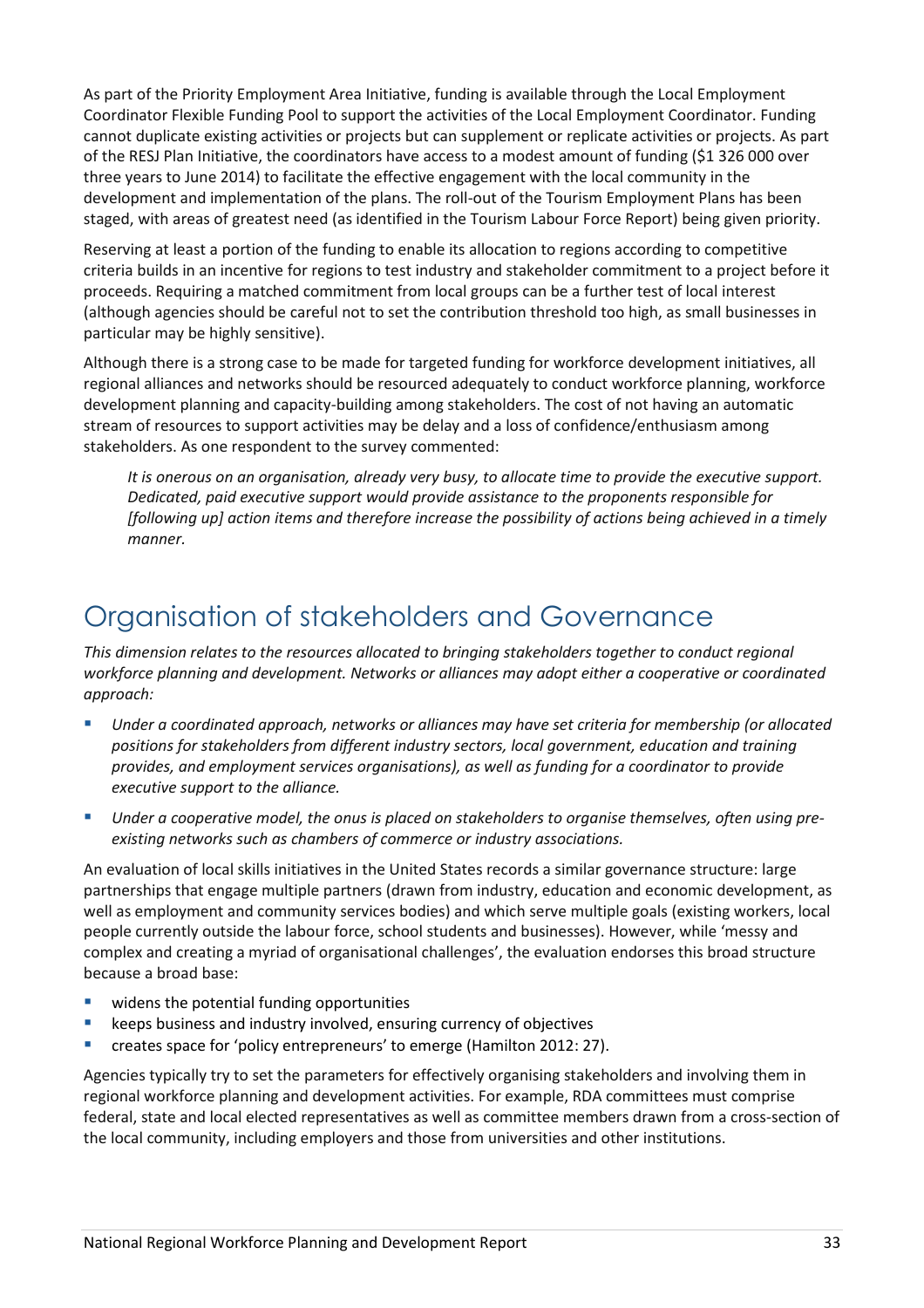However, formal frameworks for consulting with stakeholders are a necessary but not sufficient condition for positive outcomes, as the responses from regional networks made clear. The establishment of working parties and other ad hoc groups was a common method for drawing in additional local stakeholders, such as training providers, employment services providers, or Indigenous groups, whose support and involvement may be required for initiatives to succeed.

In a number of responses, it was made clear that organising stakeholders is much more difficult in metropolitan areas than non-metropolitan areas. There are many sound reasons for this. Regional boundaries in metropolitan areas are both less distinct and more porous. Regional areas are readily defined around a particular provincial city, town or group of towns. There will also often be obvious geographical and economic delimiters. Metropolitan areas are less distinct, in that different people and organisations will have varying definitions of the region in relation to local landmarks, institutions and transport paths. Metropolitan regions are also more porous, in that people will often travel out of (and into) the region in order to participate in employment, education and training. It is suggested that the issue of how to conduct regional workforce planning and development in metropolitan settings is given further consideration. In the meantime, most jurisdictions will continue to concentrate on sponsoring regional workforce planning and development initiatives in non-metropolitan areas.

Local coordinators frequently reported that involving businesses in regional workforce planning and development activities is challenging. Many businesses do not invest time into workforce planning and even well-developed and user-friendly tools may not have an active take-up. Activities that produce a tangible outcome, such as ten skilled participants graduating from a pre-employment course, will have more appeal among businesses. However, this does not address the issue of how to build greater awareness among businesses of their own role in workforce planning and development.

A consistent approach across successful projects is that significant time and resources are devoted to attracting all local players currently participating in workforce development activities to the workforce planning and workforce development planning process. This stage was commonly described as an environmental scan. A number of local coordinators reported being overwhelmed with the number of initiatives already in place. One consultant described amassing a database of over 200 documents. While exhausting, this process was commonly seen as generating goodwill and in some cases led to reduced duplication. Newer entrants to the space, such as those working through RDAs, often saw their role as acting as a clearinghouse or potential funder of existing activities rather than as initiators. One recommendation from a local coordinator was to include local industry and involve them in the selection process (such as interviewing candidates for a pre-employment or other training program) wherever possible. This approach also encourages employer commitment and increases the likelihood of jobs at the conclusion of a project, making the participants more committed.

Achieving stakeholder participation that is both wide and deep requires considerable time and networking expertise. Both the Priority Employment Area Imitative and the Tourism Employment Plans initiative build a requirement to establish and maintain a committee with appropriate stakeholder input into their contract agreements with Local Employment Coordinators and TEP contractors.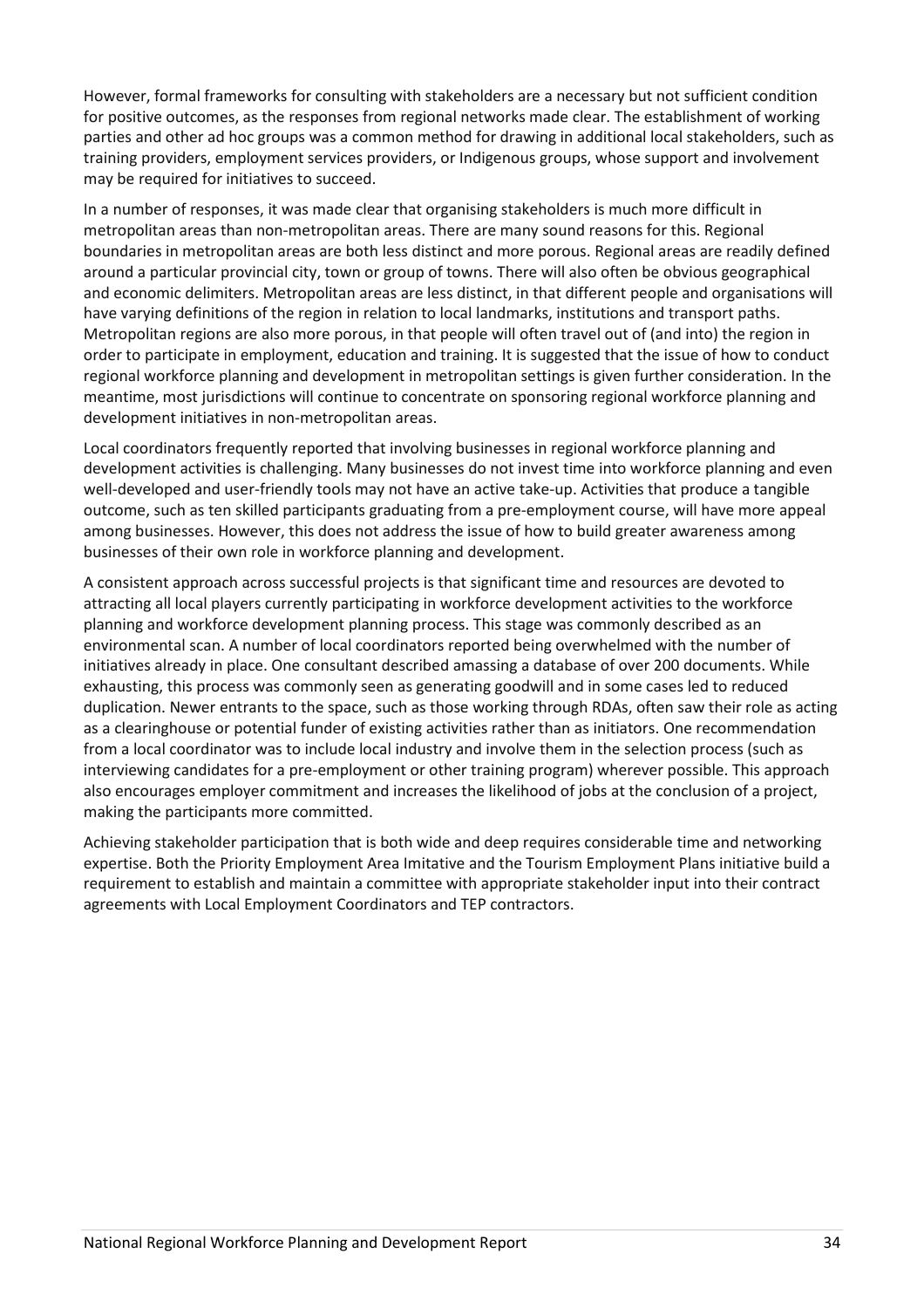#### **Balancing breadth of stakeholder network with extent of commitment**

The coordinator of the Hume RDA Workforce Development Plan relayed her experience in establishing the network:

*When I arrived on the ground I was immensely frustrated at the number of projects. But no one was learning from anybody else's mistakes. I put everybody in a room that I thought was doing anything to do with workforce planning or development. [I told them] 'Look we don't have any money but you are all funded. We need to roll our sleeves up'.*

The working group included three levels of government and 12 local government areas. There was input at the state government level from the Department of Education and Early Childhood Development, the Department of Regional Development and the Department of Health, which had its own local workforce planning capacity but saw the sense in linking up. The group also includes 11 industry groups and representatives from TAFE institutes and the Local Learning Education Networks (LLENs). Ultimately there were around 40 people around the table.

Getting the right people on board at the right time mattered. Because they had the time and resources to devote to the project, industry representatives were initially drawn from industry and employer groups, not directly from employers. Local employers were brought in once profiles had been prepared and they were better able to see how the project could benefit them.

# <span id="page-34-0"></span>Summary

Table 2 provides a summary of the current approaches to regional workforce planning and development adopted by the various jurisdictions. For every jurisdiction, the dimensions have been allocated based on an interpretation of the material gathered during the stocktake. Jurisdictions were allocated to dimensions inductively, and individual dimensions may be subject to interpretation. The aim of the table is to demonstrate the broad range of current regional workforce planning and development activities across Australia, rather than provide an assessment of any particular jurisdiction.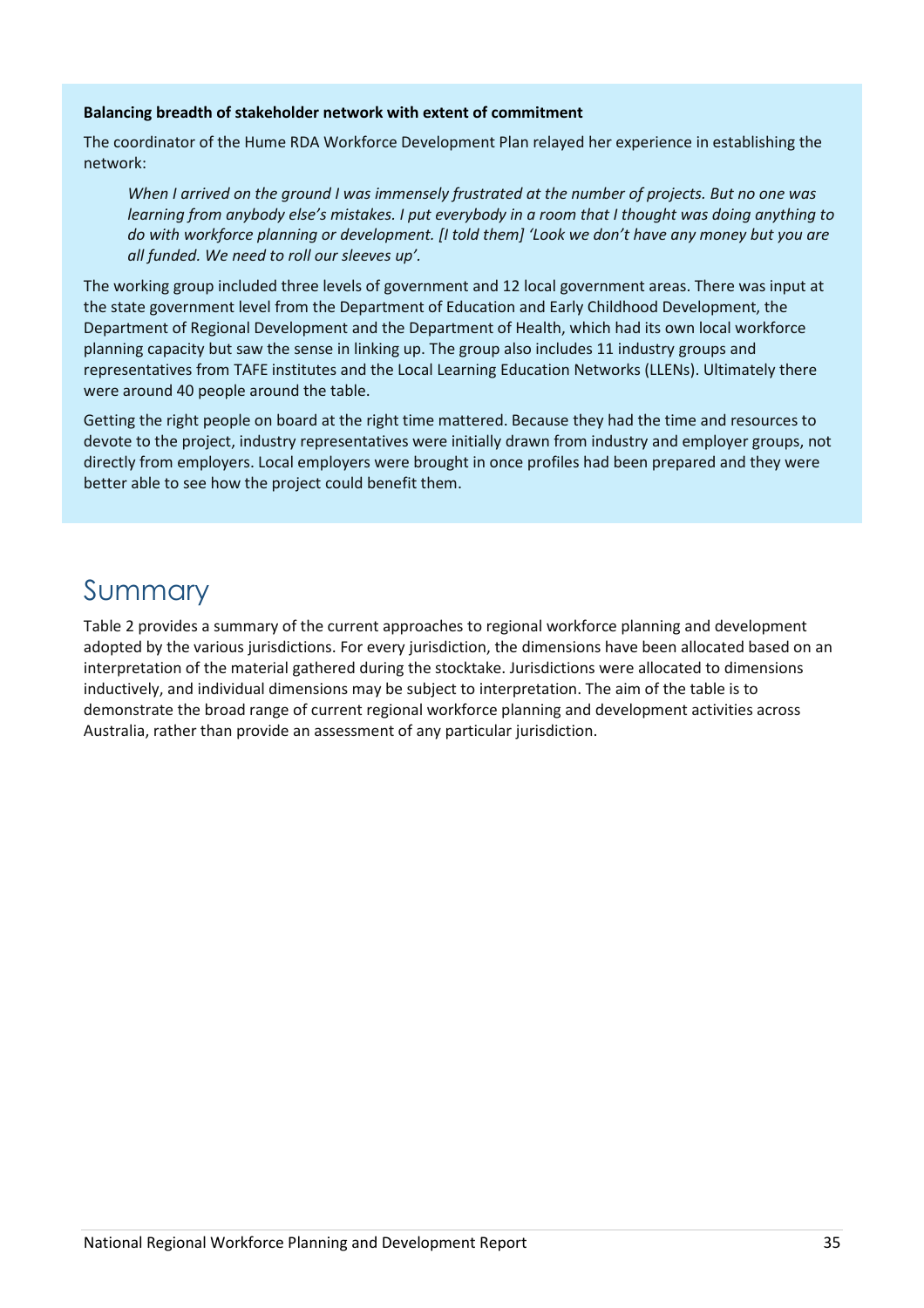## *Table 2a: Summary of regional workforce planning and development framework by jurisdiction, state and territory*

| <b>Dimension</b>                                                                    | <b>NSW</b>                                             | Vic.                                              | Qld                                          | <b>WA</b>                                                                    | <b>SA</b>                                            | Tas.                | <b>NT</b>                                                                    |
|-------------------------------------------------------------------------------------|--------------------------------------------------------|---------------------------------------------------|----------------------------------------------|------------------------------------------------------------------------------|------------------------------------------------------|---------------------|------------------------------------------------------------------------------|
| Geographic structure of<br>workforce planning regions                               | Exhaustive                                             | Comprehensive                                     | Responsive                                   | Comprehensive                                                                | Exhaustive                                           | <b>NA</b>           | Comprehensive                                                                |
| <b>Alignment of workforce</b><br>planning regions with other<br>regional boundaries | Independent                                            | Parallel                                          | Independent                                  | Intertwined                                                                  | Intertwined                                          | <b>NA</b>           | <b>NA</b>                                                                    |
| Information custodianship                                                           | <b>Divided</b>                                         | Unified                                           | Under<br>development                         | Unified                                                                      | Unified                                              | Undeveloped         | Undeveloped                                                                  |
| Use of data                                                                         | Some tailored                                          | Tailored                                          | Some tailored                                | Tailored                                                                     | Tailored                                             | <b>Basic</b>        | Some custom                                                                  |
| Relationship to other local plans                                                   | Connected                                              | Connected                                         | Connected                                    | Integrated                                                                   | Connected/<br>Integrated                             | <b>NA</b>           | Connected                                                                    |
| Relationship to state and<br>national workforce plans                               | Correlated                                             | Standalone                                        | Standalone                                   | <b>Nested</b>                                                                | <b>Nested</b>                                        | <b>NA</b>           | <b>NA</b>                                                                    |
| <b>Emphasis of activities</b>                                                       | Increasing<br>participation<br><b>Existing workers</b> | Attract and retain<br>Increasing<br>participation | Attract and<br>retain<br>Existing<br>workers | Attract and retain<br>Increasing<br>participation<br><b>Existing workers</b> | Attract and<br>retain<br>Increasing<br>participation | Existing<br>workers | Attract and retain<br><b>Existing workers</b><br>Increasing<br>participation |
| <b>Funding for initiatives</b>                                                      | Some targeted                                          | Some targeted                                     | Targeted                                     | Some targeted                                                                | Fixed                                                | Targeted            | Targeted                                                                     |
| <b>Commitment expected from of</b><br>stakeholders                                  | Medium                                                 | Low                                               | High                                         | Low                                                                          | Low                                                  | High                | Medium                                                                       |
| <b>Organisation of stakeholders</b>                                                 | Cooperative                                            | Coordinated                                       | Cooperative                                  | Coordinated                                                                  | Coordinated                                          | Cooperative         | Cooperative                                                                  |

Notes: ACT does not conduct regional workforce development activities and has not been included in this table.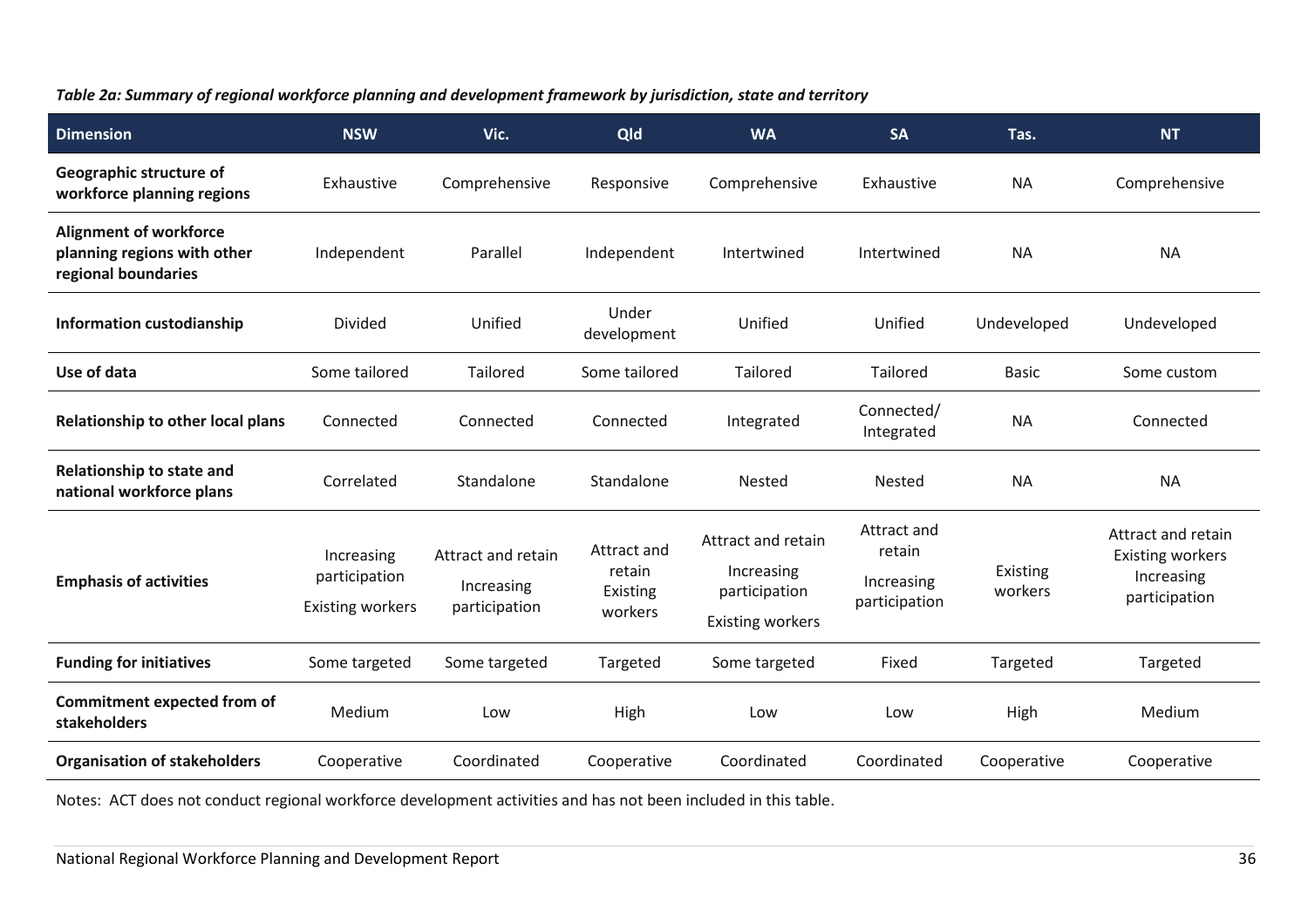| <b>Dimension</b>                                                          | <b>DEEWR-Priority</b><br>employment areas | <b>DEEWR-Regional</b><br><b>Education, Skills and</b><br><b>Jobs</b> | <b>Regional</b><br><b>Development</b><br><b>Australia</b>                    | <b>Department of</b><br><b>Resources, Energy and</b><br><b>Tourism</b><br>(Tourism) | <b>AWPA &amp;</b><br><b>Industry skills councils</b> |
|---------------------------------------------------------------------------|-------------------------------------------|----------------------------------------------------------------------|------------------------------------------------------------------------------|-------------------------------------------------------------------------------------|------------------------------------------------------|
| <b>Geographic structure of workforce</b><br>planning regions              | Comprehensive                             | Comprehensive                                                        | Exhaustive                                                                   | Comprehensive                                                                       | Responsive                                           |
| Alignment of workforce planning regions<br>with other regional boundaries | Parallel                                  | Intertwined                                                          | Intertwined                                                                  | Parallel                                                                            | Various                                              |
| <b>Information custodianship</b>                                          | Unified                                   | Unified                                                              | <b>NA</b>                                                                    | <b>NA</b>                                                                           | Divided                                              |
| Use of data                                                               | Mostly basic                              | Mostly basic                                                         | Mostly basic                                                                 | Some tailored                                                                       | Some tailored                                        |
| Relationship to other local plans                                         | Connected                                 | Integrated                                                           | Integrated                                                                   | Connected                                                                           | Isolated                                             |
| Relationship to state and national<br>workforce plans                     | Nested                                    | Nested                                                               | Correlated                                                                   | Correlated                                                                          | Correlated                                           |
| <b>Emphasis of activities</b>                                             | Increasing<br>participation               | Increasing participation<br><b>Existing workers</b>                  | Attract and retain<br>Increasing<br>participation<br><b>Existing workers</b> | <b>Existing workers</b><br>Attract and retain                                       | <b>Existing workers</b>                              |
| <b>Funding for initiatives</b>                                            | Some targeted                             | Fixed                                                                | Fixed                                                                        | Targeted                                                                            | Targeted                                             |
| <b>Expectations of stakeholders</b>                                       | Medium                                    | Low                                                                  | Low                                                                          | Medium                                                                              | Medium                                               |
| <b>Organisation of stakeholders</b>                                       | Coordinated                               | Coordinated                                                          | Coordinated                                                                  | Coordinated                                                                         | Cooperative                                          |

### *Table 2b: Summary of regional workforce planning and development framework by jurisdiction, Australian Government*

Notes: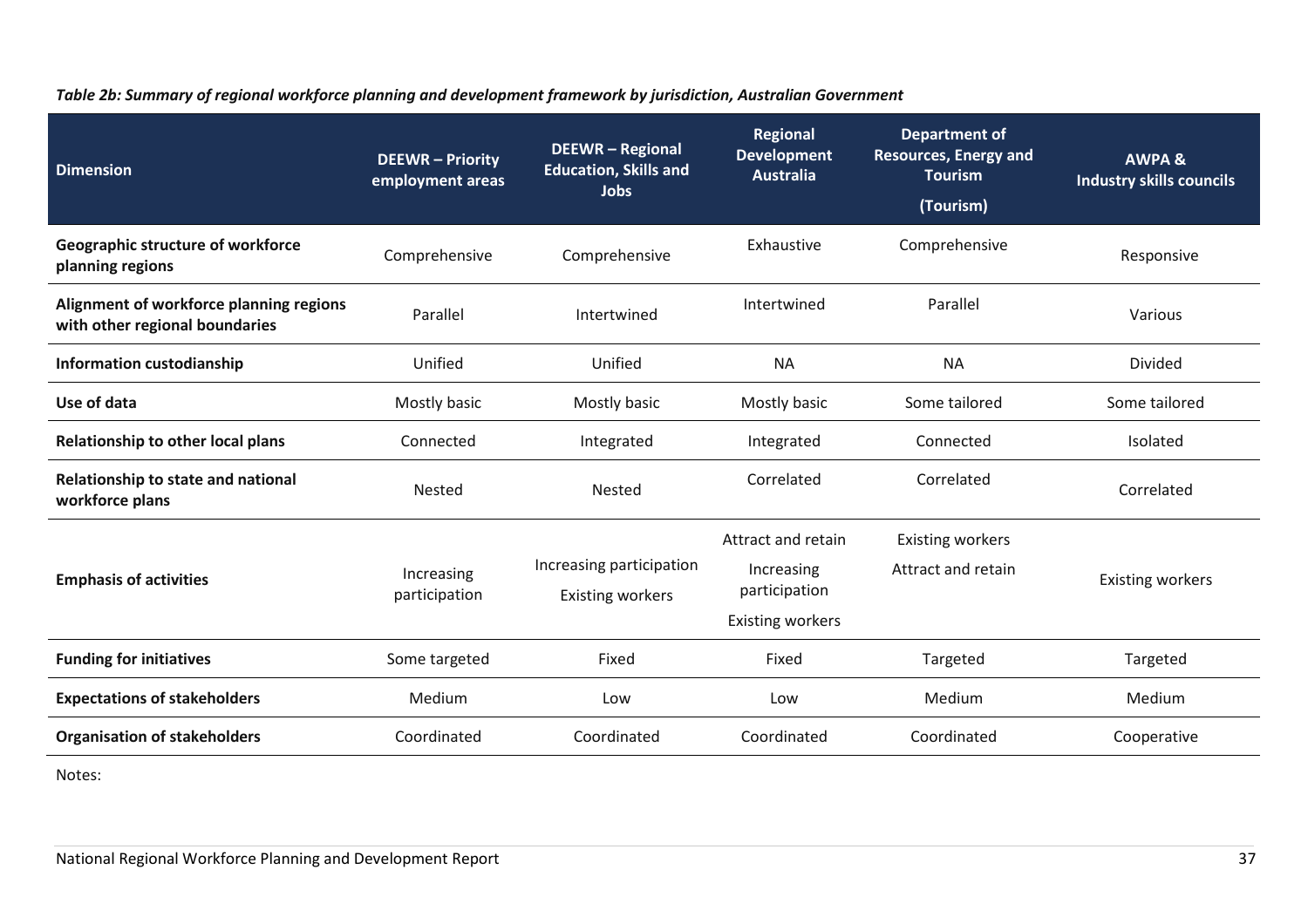# Best Practice Principles

### *Alignment to the stocktake findings*

Ten best practice principles have been developed, based on the stocktake of regional workforce planning and development activities in Australia and overseas. In this section, the principles are aligned with examples drawn from the stocktake.

### **Purpose:**

- 1. **Regional workforce plans should encompass a balance of activities.** Regional workforce plans should include strategies to:
- **E** attract and retain new sources of skilled labour
- increase the labour market participation of disadvantaged people within the region
- improve the qualifications and skills utilisation of the region's current workforce.

Achieving these three elements involves regions undertaking workforce planning, workforce development planning, and the implementation of workforce development activities.

### *Example from the stocktake:*

 *The Make it Work initiative in New South Wales developed strategies to increase the attractiveness of working in agriculture, improve retention of existing workers and develop disadvantaged job seekers and local school students as a potential source of labour.*

### **Structure:**

2. **The division of states or territories into workforce planning and development regions should be organised around commonly understood areas of economic and workforce activity.** Although the regional structure need not be exhaustive, local workforce planning and development should be supported in all regions that meet the lead agency's mission. Metropolitan areas should not be ignored as sites for regional workforce planning and development.

### *Examples from the stocktake:*

- *South Australia has divided the entire state into regions for the purposes of regional workforce planning, including metropolitan areas. This has been supported with resources to support each region.*
- *The Priority Employment Areas targeted by DEEWR cover non-metropolitan and metropolitan areas and their selection was informed by analysis of over 70 labour market indicators .*
- 3. **Workforce planning and development regions should be intertwined with other regional structures**. Local government areas and Regional Development Australia regions are the most active and embedded regional structures in most states and territories.

### *Examples from the stocktake:*

 *South Australia and Victoria both use RDA boundaries as their main organising unit for regional workforce planning, as do Regional Education, Skills and Jobs Coordinators. The boundaries of the Western Australian Regional Development Commissions almost entirely align with RDA boundaries.*

### **Alignment with other plans**

4. **Regional workforce plans should set goals that are correlated with state/territory and national workforce goals.** Regional workforce goals should support state/territory and national goals but be determined primarily by local workforce needs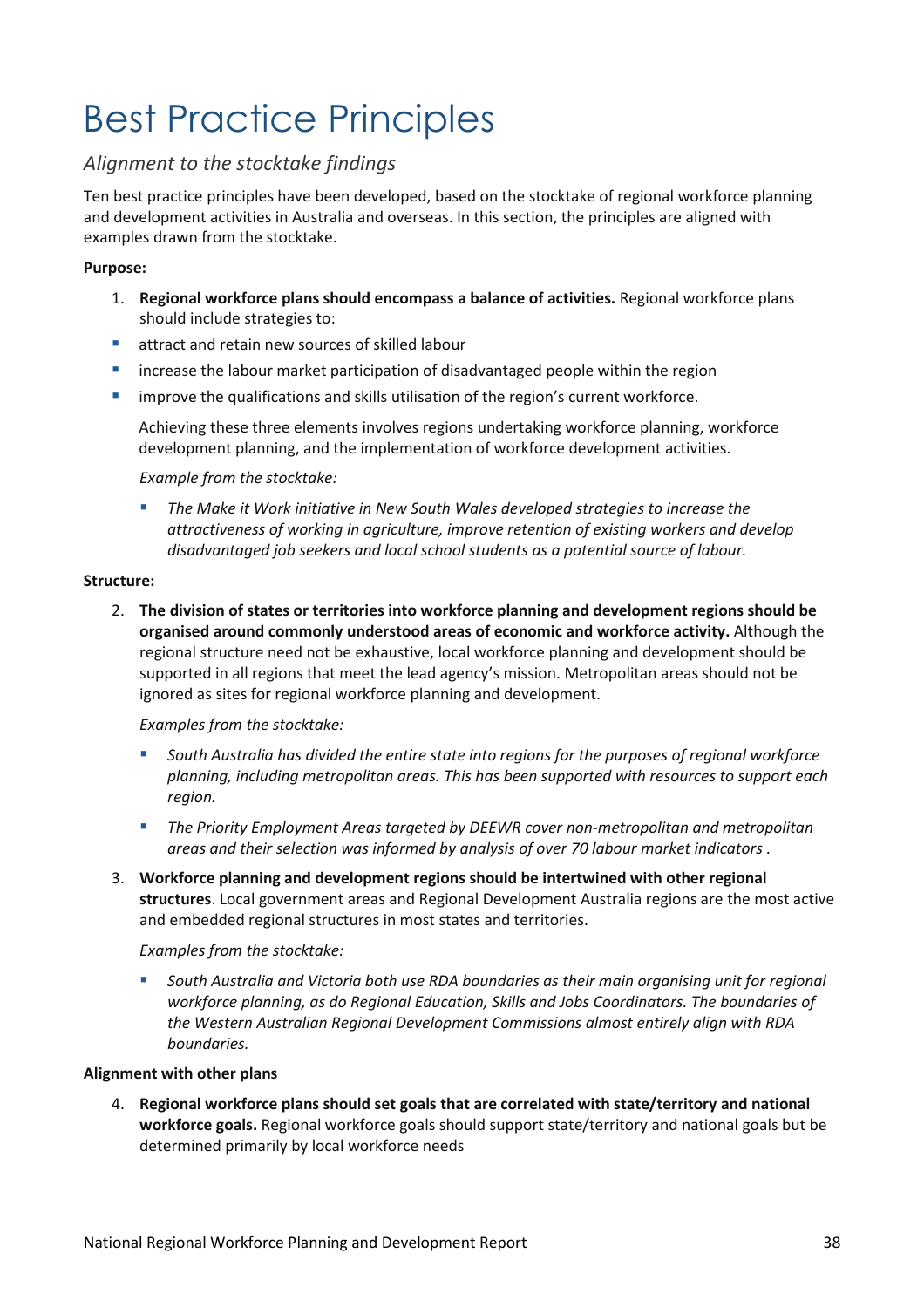### *Examples from the stocktake:*

- *The Western Australian and South Australian regional workforce plans (among others) explicitly link to statewide workforce development targets.*
- 5. **Regional workforce planning and development should be integrated with other regional planning and development activities.** Regional workforce plans should support and take account of regional economic development, social inclusion, education and planning policies. Policies as well as plans can be integrated, such as through the use of social enterprises in local procurement and tying employment and training outcomes to local development processes (Social Procurement Action Group 2012).

### *Example from the stocktake:*

 *The Western Sydney/Blue Mountains Local Employment Plan supports a number of local social enterprise schemes.*

### **Stakeholder involvement**

6. **Regional workforce planning and development should be led by local stakeholders.** This requires a high level of commitment from stakeholders. Central workforce planning and development agencies have a responsibility to develop stakeholders' awareness of workforce planning and development as well as their capacity to participate in these processes where it is not already present.

### *Example from the stocktake:*

- *Skills Tasmania, Skills Queensland and the federal Department of Resources, Energy and Tourism have all invested in capacity-building, so that local networks have the awareness and skills to lead their own regional workforce planning and development activities.*
- 7. **Regional workforce planning and development should encompass a broad cross-section of stakeholders,** including representatives from multiple industry sectors, education and training, local government and employment services, and representatives from local disadvantaged populations. To sustain this requires the championing of local coordinators.

### *Example from the stocktake:*

 *The Hume Workforce Development Plan project relied on the capacity of a local champion to draw together representatives from a cross-section of different industry sectors, education and training providers and other stakeholders.*

### **Data**

8. **Regional workforce planning networks and alliances should be resourced with data from a single contact point.** Regional workforce networks and alliances should have access to data that spans workforce demand, workforce supply and projections for future local population and workforce needs.

### *Example from the stocktake:*

- *Both Western Australia (in the Department of Training and Workforce Development) and South Australia (in the Department of Further Education, Employment, Science and Technology) have units that compile data examining VET enrolments and which map the data to current and future workforce supply and demand requirements.*
- 9. **Regional workforce planning should be informed by reliable and tailored data, including projections of future supply and demand.** Where reliable quantitative data are not available at the regional level, data at the state or territory level should be used alongside local intelligence. Regional workforce planning networks and alliances should be supported and resourced to conduct their own data collection, where this would assist decision-making.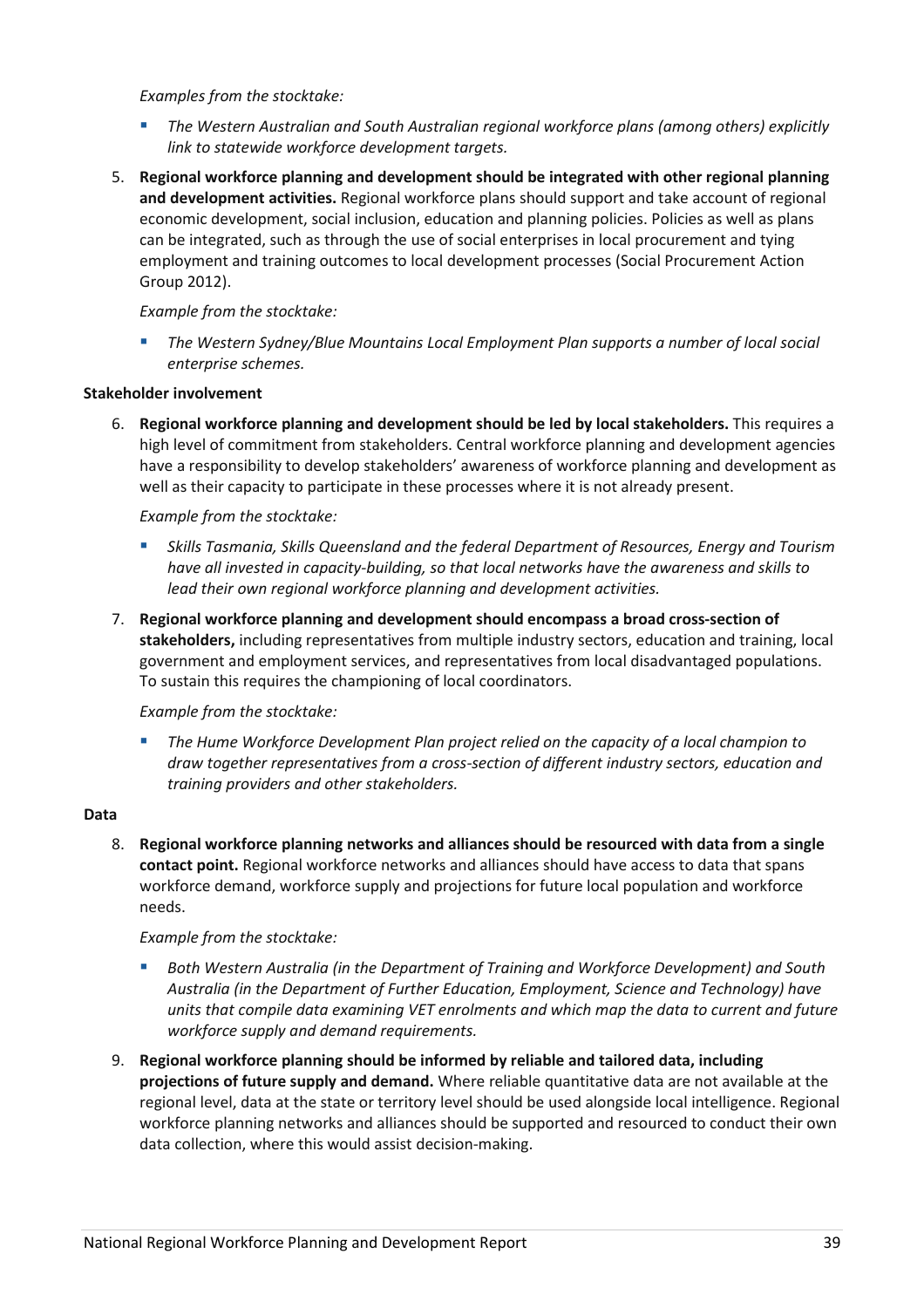### *Example from the stocktake:*

 *The Victorian workforce plans in the Grampians and in Hume included tailored data, drawn from a number of sources, to map current and future supply and demand.*

### **Resourcing**

10. **Regional workforce planning and development should be resourced adequately.** Ongoing resources should be available to support planning and network coordination activities. The implementation of regional workforce development activities should be funded primarily through existing programs but support should be available on a targeted basis to provide mentoring, program coordination and evaluation.

*Examples from the stocktake:*

- *New South Wales State Training Services is able to provide tailored funding in response to labour market adjustment.*
- *The Flexible Funding Pool for the Local Employment Coordinators plays a very useful role in providing support for coordinating and mentoring.*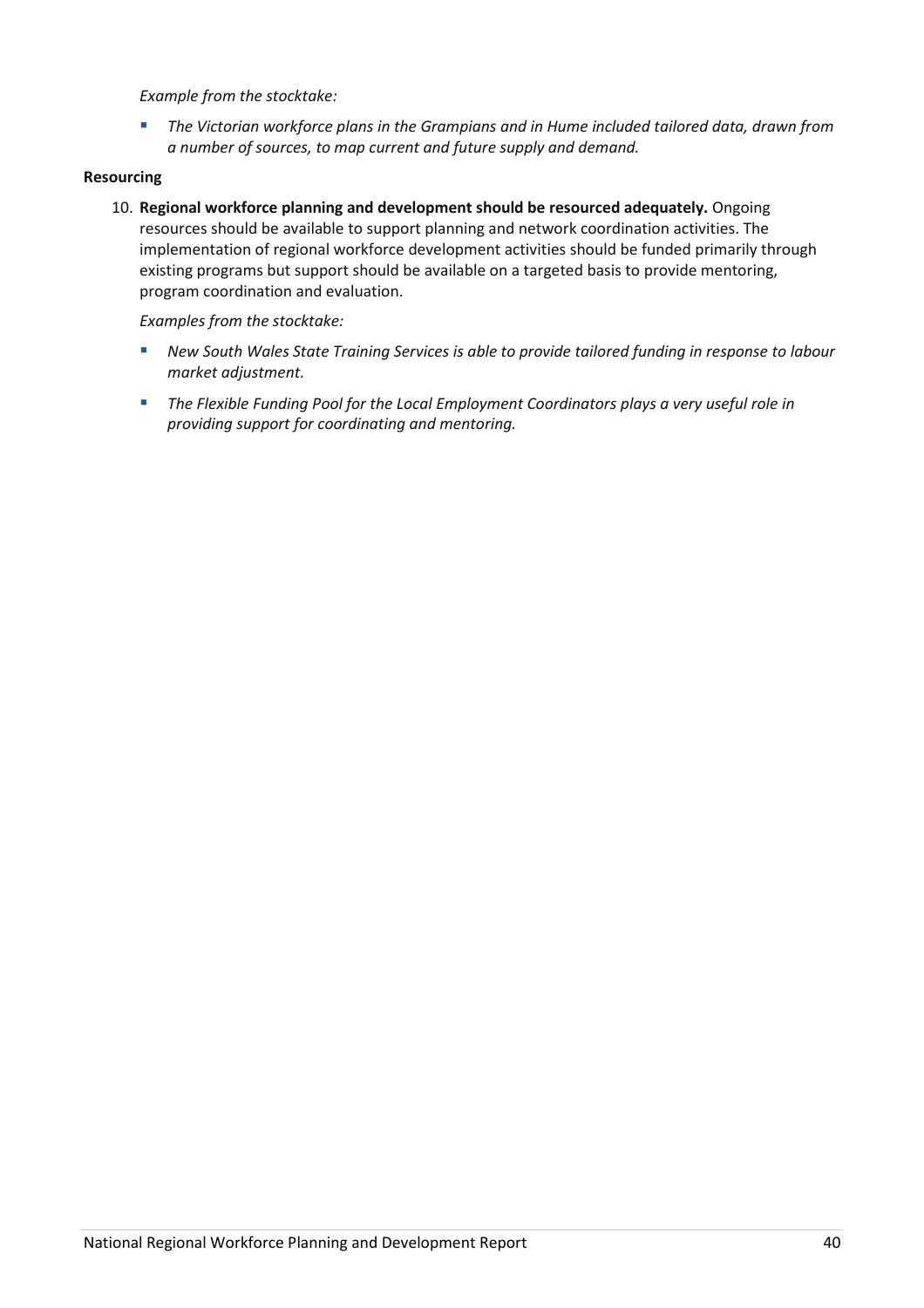# Best Practice Framework

*Testing and building capability around key processes*

# About the Framework

This framework specifies the stages necessary to achieve best practice workforce planning and development. Identified at each stage is:

- which agency, organisation or individual should lead the stage
- **the preconditions for being able to commence the stage**
- the stage's completion, signalling that the next stage of workforce planning and development can begin
- **the conditions under which regional workforce planning and development should be suspended.**

A strong message from the central agencies and local workforce planning and development stakeholders who participated in the research for this report is that local groups must be encouraged and nurtured to take leadership of regional workforce planning and development activities.

Therefore, this framework has been divided into two parts. The first part concentrates on how central workforce planning and development agencies should initiate and sustain local workforce planning and development alliances and networks, build workforce planning and development capacity in regions, and provide resources and support on a sustainable basis. Proceeding with regional workforce planning and development activities where there is insufficient local capacity is unlikely to be successful and may be counter-productive – through the erosion of goodwill and the disappointment of unmet expectations. For example, all the successful regional initiatives and those which had been carried through to implementation reviewed as part of this project were characterised by pre-existing, active local networks of industry and businesses. Local industry networks emerge over time as a result of geographic, economic and social considerations.

The second part of the framework is more detailed and outlines the stages through which local workforce planning and development alliances and networks should work. The framework contains nine stages:

- Deduce a workforce development need.
- $\blacksquare$  Identify a regional contribution.
- **Probe stakeholder investment.**
- **U** Validate goals through analysis of data and modelling.
- Refine the goals with stakeholder input.
- **Stocktake all current and recent workforce planning and development activities.**
- Identify solutions to goals not currently being addressed.
- **Implement solutions.**
- **EVALUATE:** Evaluate initiatives and review workforce needs

These nine tasks can be broadly accommodated by the three categories **of workforce planning, workforce development planning** and **workforce development implementation**. However, the nine specific stages are also intended to reinforce the importance of capacity-building, as well as the iterative nature of forming goals, testing the interest of stakeholders, using data to validate goals and, finally, referring back stakeholders to refine the goals. The guidelines also aimed to draw out the largely implicit tasks of establishing a workforce development need (it is during this task that some regions are prioritised for workforce development activities and others are not) and identifying whether regional solutions are appropriate to the suspected or identified need.

In the guidelines we have also highlighted who should lead each task. Responses from regional groups and sectoral stakeholders frequently indicated that, while they could understand workforce planning, workforce planning development and workforce planning implementation as three distinct theoretical domains, the practice of regional workforce planning and development was more complicated. Regional groups also often saw their role or remit as focused only on workforce development planning and workforce development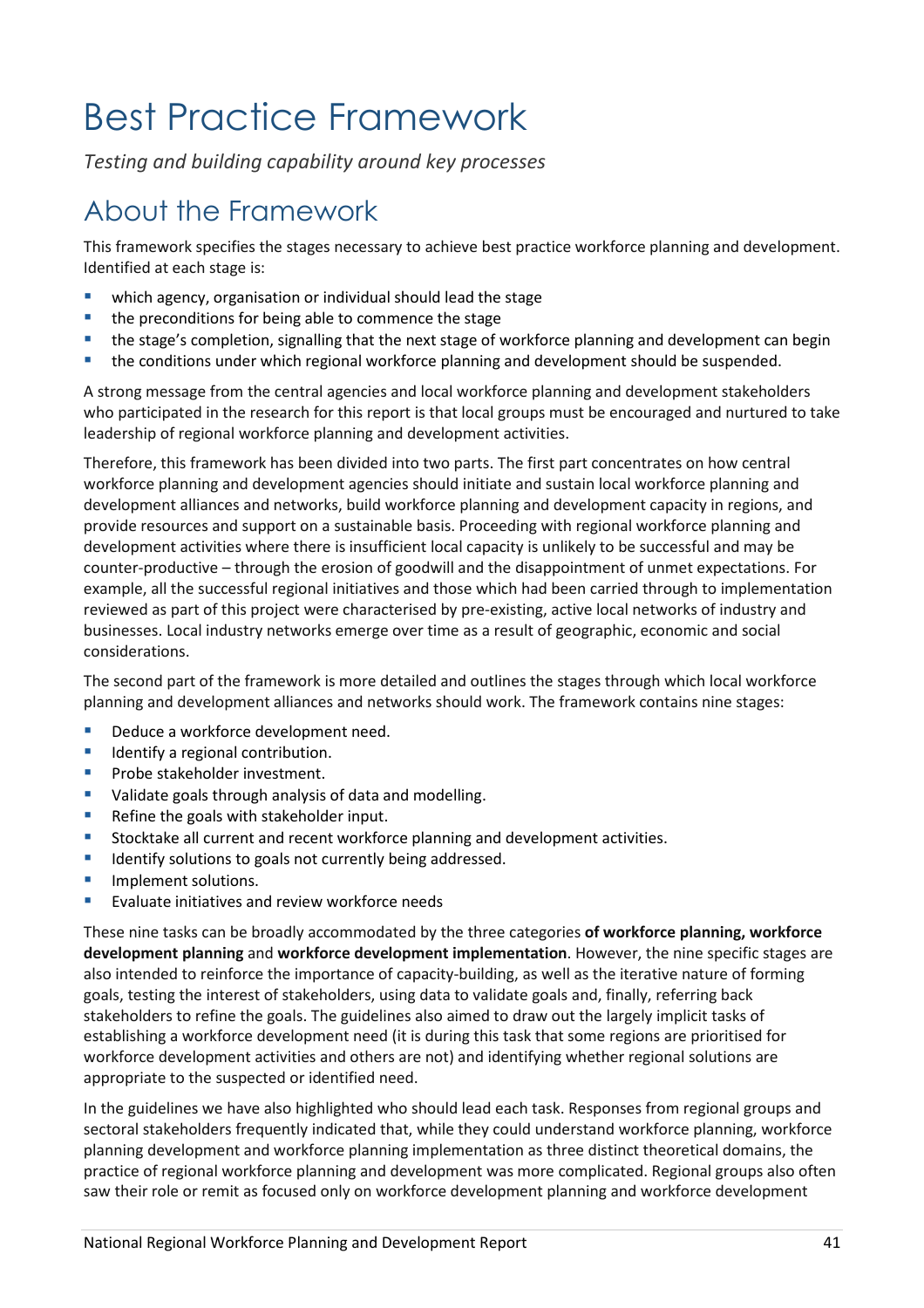implementation. Many regional groups and stakeholder bodies saw their contribution to workforce planning and development as more limited – whether through a lack of funding, a lack of data capability or a lack of awareness in the function. Some regional groups expressed frustration that their contribution was even more constrained, with resource limitations preventing them from implementing initiatives they had identified during the workforce development planning task. The importance of robust data analysis and modelling is affirmed by its inclusion in the model, in which leadership of the data analysis and modelling task is assigned to the central agencies and consultants. Since local regional workforce planning and development organisations often lack this capability, they should concentrate on the demanding task of engaging with stakeholders and generating commitment.

In other situations, it may be possible for agencies to invest in capacity in order to address a failure or shortcoming over the medium or long term. For example, validating workforce planning goals requires not only data and modelling at the regional level but also the human capability to draw together workforce demand, supply and development data from different sources and to present it in a way that promotes meaningful input from stakeholders. Jurisdictions in the midst of policy reform and reorganisation, such as Queensland and New South Wales, will require time to establish (or re-establish) that capability within new agencies before they can produce comprehensive and robust data for regional workforce planning.

We now detail each task. The guidelines are summarised in Figure 1.





## The catalyst role of central agencies

During consultations for this report, both the central agencies and local alliances stressed that best practice regional workforce planning and development should be driven by the regions themselves. However, not all regions possess the preconditions enabling them to embark upon regional workforce planning and development work. More often than not, central workforce planning and development agencies need to adopt the role of catalyst, by facilitating the resources and capacity to allow regional workforce planning and development to occur on a sustainable basis. Best practice workforce planning and development requires three contributions from central agencies:

- selecting regions of interest
- establishing and developing local capacity to conduct workforce planning and development
- maintaining and reviewing appropriate resource levels.

Central workforce planning and development agencies will be guided by the work of other agencies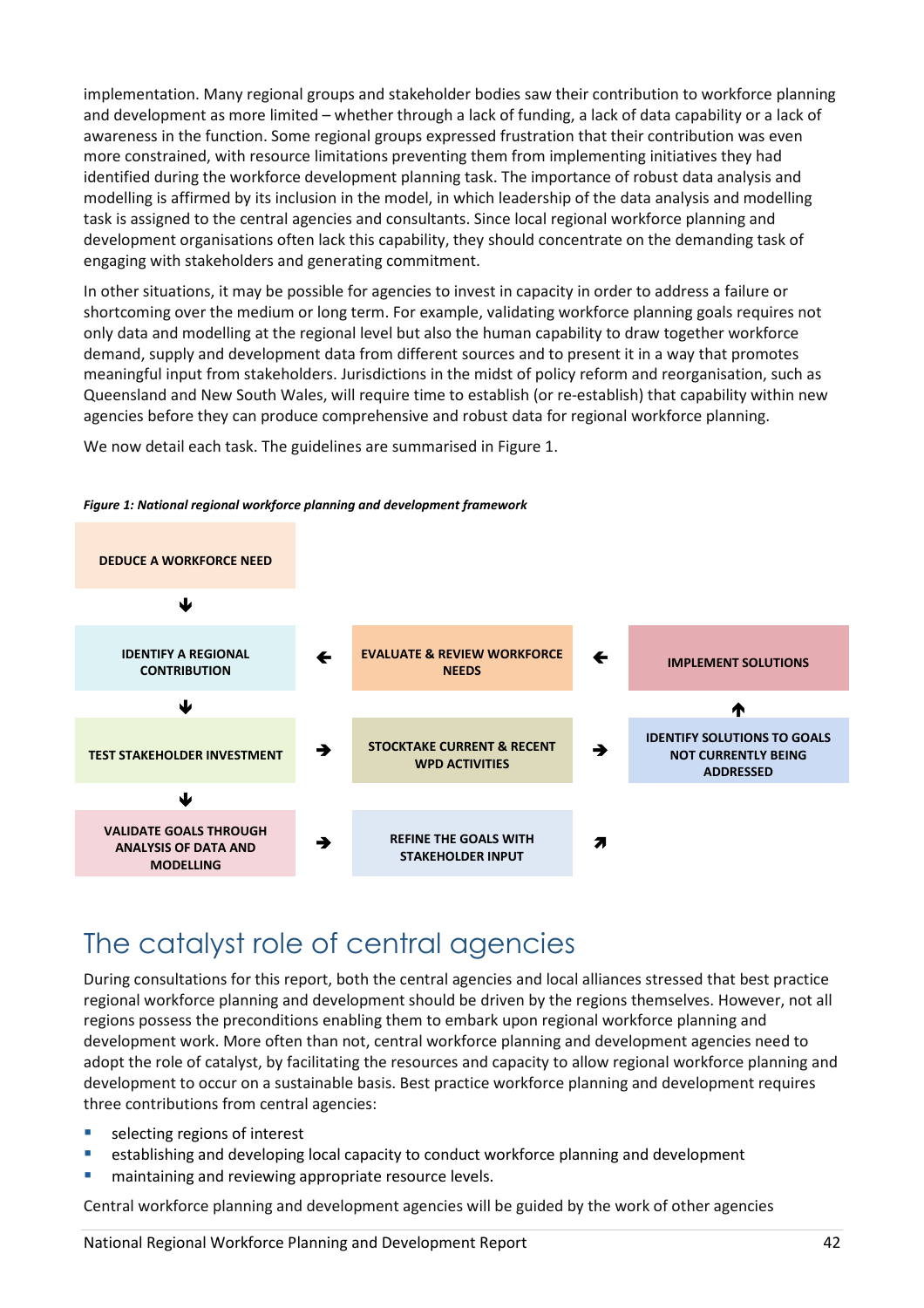(particularly those leading regional economic development), indicators of labour market and economic change, and the resources available in the regions of interest.

Capacity-building in local communities is a vexed issue, as Froy and Giguère (2010: 61) acknowledged:

*A 'chicken and egg' situation appears to exist in relation to capacities at the local level. National governments fear that local capacities are low and are reluctant to offer new responsibility and hence new resources. However, without gaining responsibility and a degree of control over policy implementation, local actors often have little opportunity to build their competences*.

During the consultations for this report, stakeholders at all levels gave considerable emphasis to developing local capacity for conducting workforce planning and development. Examples from the surveys and interviews include:

- Many skills councils are conducting workforce development workshops throughout non-metropolitan Australia, to develop awareness among business and to encourage them to participate in the National Workforce Development Fund.
- Skills Tasmania has been supporting a community of practice of workforce planning practitioners from industry associations and leading employers.
- Capacity-building strategies have been built into the local Tourism Employment Plans being sponsored by the Department of Resources, Energy and Tourism. Under the TEP model for regional workforce planning and development, the capacity-building phase extends for the longest period (from six months to two to three years after the plan has been developed), and occurs after tourism businesses have been linked with government programs to address short-term pressures (six months) and industry-led solutions are developed to address medium-term skills pressures (six to 12 months).
- Skills Queensland has provided some funding to the Health and Community Services Workforce Council to develop capacity in organisations in the Surat Basin. The project involves running workshops and mentoring and coaching to improve awareness and practice of workforce development.
- Skills Connect, an online resource established by the federal Department of Industry, Innovation, Climate Change, Science, Research and Tertiary Education, provides a consolidated range of materials, case studies and advice on workforce development for businesses.

In its approach to regional workforce planning and development, the Australian Workforce Productivity Agency (through its predecessor, Service Skills Australia) has identified that 'regional readiness' is a critical determinant of whether a region is prepared to move forward to address workforce planning and development issues (Ratio 2011). Tests of regional readiness may include:

- an expressed desire to engage with outside bodies like industry skills councils
- a real and urgent problem and a collective desire to solve it
- activities initiated by the region, such as the formation of a group, strategy, or committee.

Initiatives to develop local capacity to identify and implement workforce development solutions undertaken by OECD members include:

- in Hungary, the implementation of decentralised labour market programs through regional labour centres
- in Ireland, an increase the resources available to local employment services
- in Poland, more discretion to the local office of the public employment service to develop programs to assist vulnerable groups into the labour market (Froy & Giguère 2010: 11–12).

The same OECD review recognised the significant contribution of the Local Employment Coordinators to capacity-building in Australia (Froy & Giguère 2010: 11).

Areas where local capacity needs to be strengthened include analytical skills (for interpreting data), leadership skills (bringing people together), and partnership skills – 'understanding and reconciling the objectives of actors from different organisational backgrounds' (Froy & Giguère 2010: 61).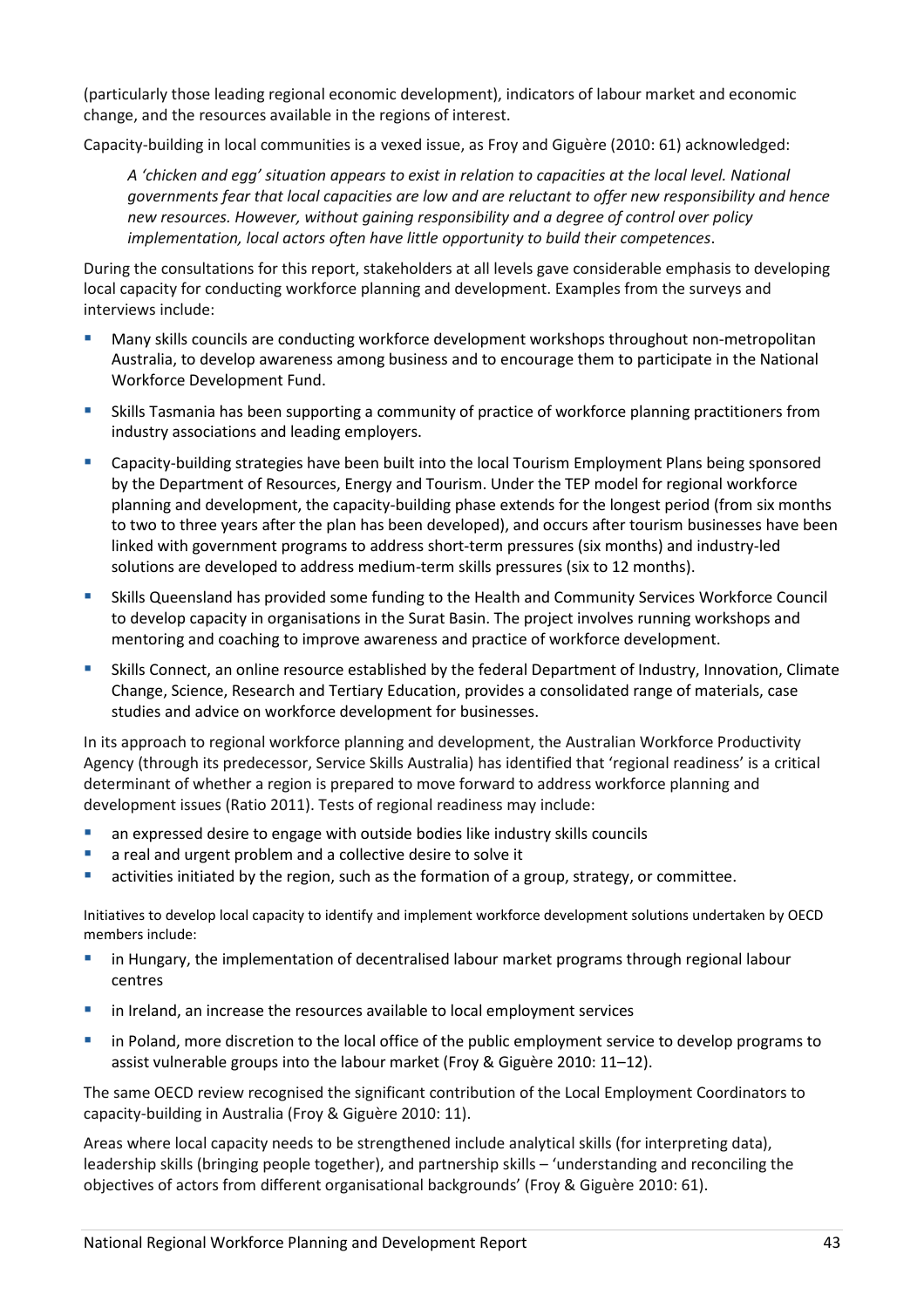# Deduce workforce development need

The purpose of this task is to establish an initial hypothesis on workforce development, which can then be tested and refined. This task is led by the agency with primary responsibility for workforce planning and development in the jurisdiction. The problem may be identified through parallel workforce planning and development regimes (at the national, state and occupational or industry levels); feedback from local stakeholders through existing mechanisms (such as environmental scans); referrals from other agencies; or input from political leaders.

This task may appear self-evident but the function served by this task becomes most obvious where the resources available for workforce development are limited. An implicit or explicit ranking of problems may even be necessary to prioritise more urgent or more worrying workforce development problems. All of the regional case studies presented in this report began with an implicit acknowledgement of a problem: whether it is expansion in the resources sector creating skill shortages in other sectors; difficulties attracting and retaining skilled labour to regional areas where agriculture and associated industries are in decline; or the under-participation of equity groups in the workforce. A more systematic example of how to assist the prioritisation of issues in the regions occurred with the selection of the Priority Employment Areas. The selected regions were identified through an analysis of 70 labour market indicators, including unemployment, labour force participation rate, claim rates for Newstart and other Centrelink benefits and school and post-school attainment rates.

Long-term economic change can provide the stimulus for undertaking regional workforce planning, even in the context of limited resources and a lack of existing networks to argue the case for change. The resources boom has prompted a substantial amount of regional workforce planning activity, particularly in Queensland and Western Australia, despite neither state having an established tradition of workforce planning and development. Because of the scale of the activity, the workforce planning has spread well beyond just the resources workforce. The work conducted by the Community Services and Health Workforce Council (2011) on the Surat Basin is an example of this.

Where no resources are available for new workforce development initiatives, it may not be worthwhile proceeding beyond this task. Additional funding in particular drives the ability to deviate from what is currently happening – whether that involves a change to existing initiatives, or funding to develop workforce planning and workforce development planning capacity. In the absence of new funding or changes to funding models, resources will coalesce around existing initiatives.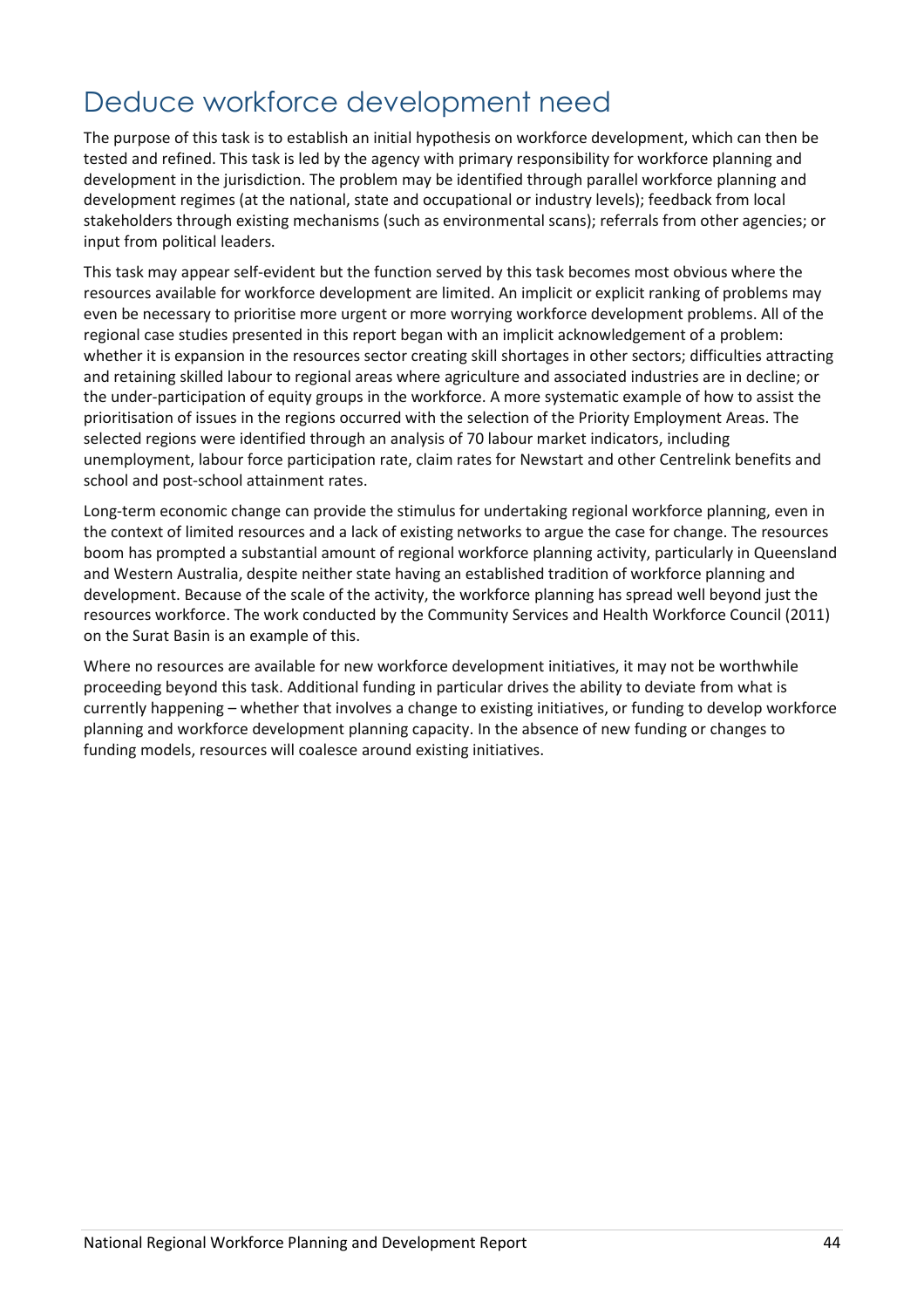### **Make it work: Responding to the impact of mining on local agricultural workforces**

The industry skills council, AgriFood, has been involved in regional workforce development in north-west NSW through an initiative known as Make it Work. This is a cross-industry collaborative model with major industry stakeholders from the mining and agricultural sectors working together to develop an effective labour force development and retention strategy.

The local agricultural industry was able to clearly identify its workforce development need: how to respond to the increasing demand for labour from the mining sector. By defining the workforce development problem in this way, the local agricultural industry could develop a strategy that would attract the involvement of the mining sector (rather than view them solely as competitors) and work with training providers to devise a course that would meet skills needs across both sectors. Make it Work followed best practice in many other respects. The project mapped local skills demand across commodity sectors (including seasonal variation in demand); they developed a regional workforce development strategy; and they designed and implemented cross-industry training programs. However, the key starting point was the definition of the problem: how to respond to the demand for labour in the mining sector in a way that would draw in the mining sector's involvement.

An evaluation by ACIL Tasman found:

- an improvement in the productivity of the Narrabri labour force by potentially as much as 3.2% per year (labour productivity only)
- a 33% reduction in net migration of workers in the target labour market (labour productivity plus reduced outward migration).

The model is now being rolled out in four other regional locations across Australia under the AgriFood National Regional Initiatives banner.

# Identify a regional contribution

The purpose of this task is to establish whether, based on the working definition of the problem, there is a role for regional solutions. This task assumes that the problem is well understood in the region and, ideally, already has some sort of organisational or network infrastructure in place. In this task, central workforce planning and development agencies begin to draw in existing regional structures (such as RDA committees, Regional Development Commissions, or local governments) to the process. Central workforce planning and development agencies also apply their expertise to confirm that the workforce development problem is not limited to a single enterprise, occupation or industry, or is likely to involve action beyond the workforce development system, such as improvements to housing, infrastructure, or access to services such as child care and education.

If it does appear that the problem can be addressed by initiatives at the enterprise or industry level, it would be worthwhile focusing only on those industries or enterprises to avoid drawing on the limited resources of stakeholders who do not have a clear interest in resolving the problem. Many industry skills councils (ISCs; including AgriFood, Auto Skills Australia, Government Skills Australia and Manufacturing Skills Australia) and industry groups that responded to the survey indicated that their current focus was on working with individual businesses across their region to develop workforce development plans, either as part of a standalone exercise or in support of applications to the National Workforce Development Fund. In the course of developing these plans, commonalities may become apparent. In this case, the issue may subsequently reappear within the framework – either in the stocktake of current initiatives or if the problem is redefined after further analyses.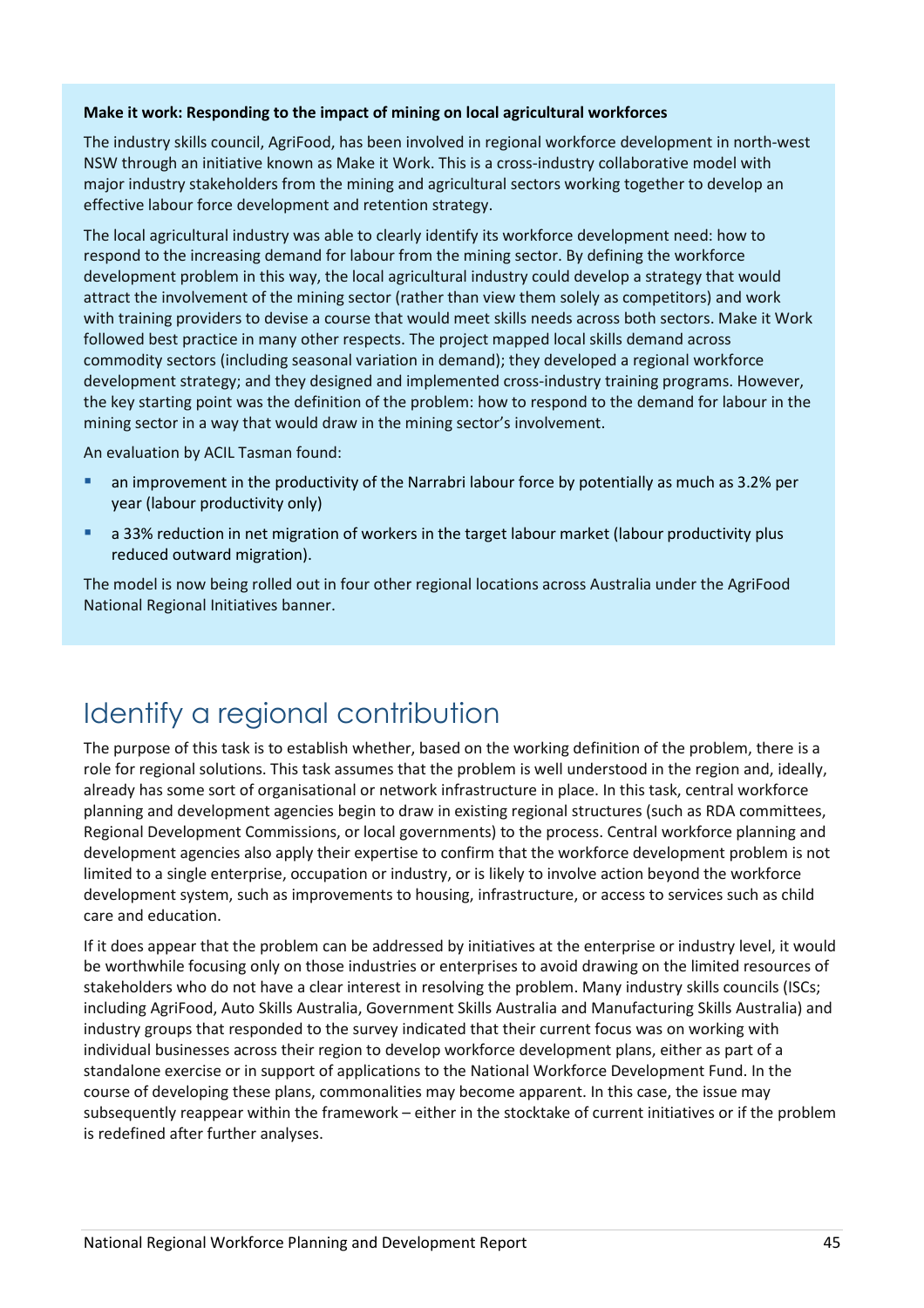#### **Early intervention: industry working with schools on Year 7 literacy and numeracy**

The RESJ Coordinator in Tasmania identified that local young people applying for apprenticeships lacked the necessary literacy and numeracy skills. The problem went beyond one industry, with the solution also requiring input from education stakeholders as well. A meeting was conducted between education, literacy and industry stakeholders, at which it was identified that Year 7 curriculum contains the literacy/numeracy requirements for apprentices. It was therefore determined that if young people in Year 7 understood the link between their curriculum and what apprentices and industry workers undertake in the workplace, they would be more motivated to focus on achieving their curriculum requirements. Industry representatives were identified to work with students and demonstrate the work they undertake where this curriculum is used. The industry representatives were given training in relating to 12 to 13-year-olds. The timing was negotiated with the schools. A successful pilot project was conducted in 2012 with a view to expanding in 2013.

Other examples of successful programs involving schools are:

- The ME Program, which runs in the Hunter and is supported by Hunter RDA, is designed to create a path for high school students to experience and explore career opportunities in manufacturing. Local industry provides input into a tailored school program for students in Years 9–12.
- Regional Doorways2Construction is a VET in Schools program for Indigenous students run by the Construction Industry Training Board at Murray Bridge High School and other schools in regional South Australia.
- In Maryland in the United States, each county has set up a cluster advisory board for industry representatives to create interest in their industry among secondary school students and to create pathways from school to colleges, universities, apprenticeships and directly into the workplace (Hamilton 2012: 21). Schools are strongly encouraged to develop their career and vocational programs within the cluster framework,

# Probe stakeholder involvement

The purpose of this task is to probe stakeholder investment in the problem. At this point, leadership moves from the central agency to a resourced local individual or organisation with good networks and some experience with workforce planning and development. There are a variety of approaches to achieving this. Agencies may choose to capitalise on their existing capability and place coordinators into regions. This is the approach adopted in South Australia and in the State Training Services network in New South Wales. Alternatively, central agencies may partner with other agencies or regional bodies (such as RDCs in Western Australia or Regional Development Victoria/RDA committees in Victoria) to embed the workforce development expertise in a regional development framework. A third approach that suits jurisdictions with no established regional workforce planning and development infrastructure is to fund an existing organisation to employ additional staff capacity and take on the local coordination role. For example, the Surat Basin Health and Community Services Workforce Initiative involved funding for RHealth, a service provider in the region well connected to other organisations, to employ a part-time staff member to coordinate local activities. The work of the local staff member complemented the workforce development expertise provided by the Health and Community Services Workforce Council. Whatever the approach, the objective of this task is to confirm that local stakeholders are engaged with the issue and willing to participate in planning activities. It is important that this task does not generate expectations among stakeholders about possible outcomes. Stakeholders should have clear and realistic expectations about the available resources.

Local goodwill is the intangible factor that marks successful workforce development plans and initiatives.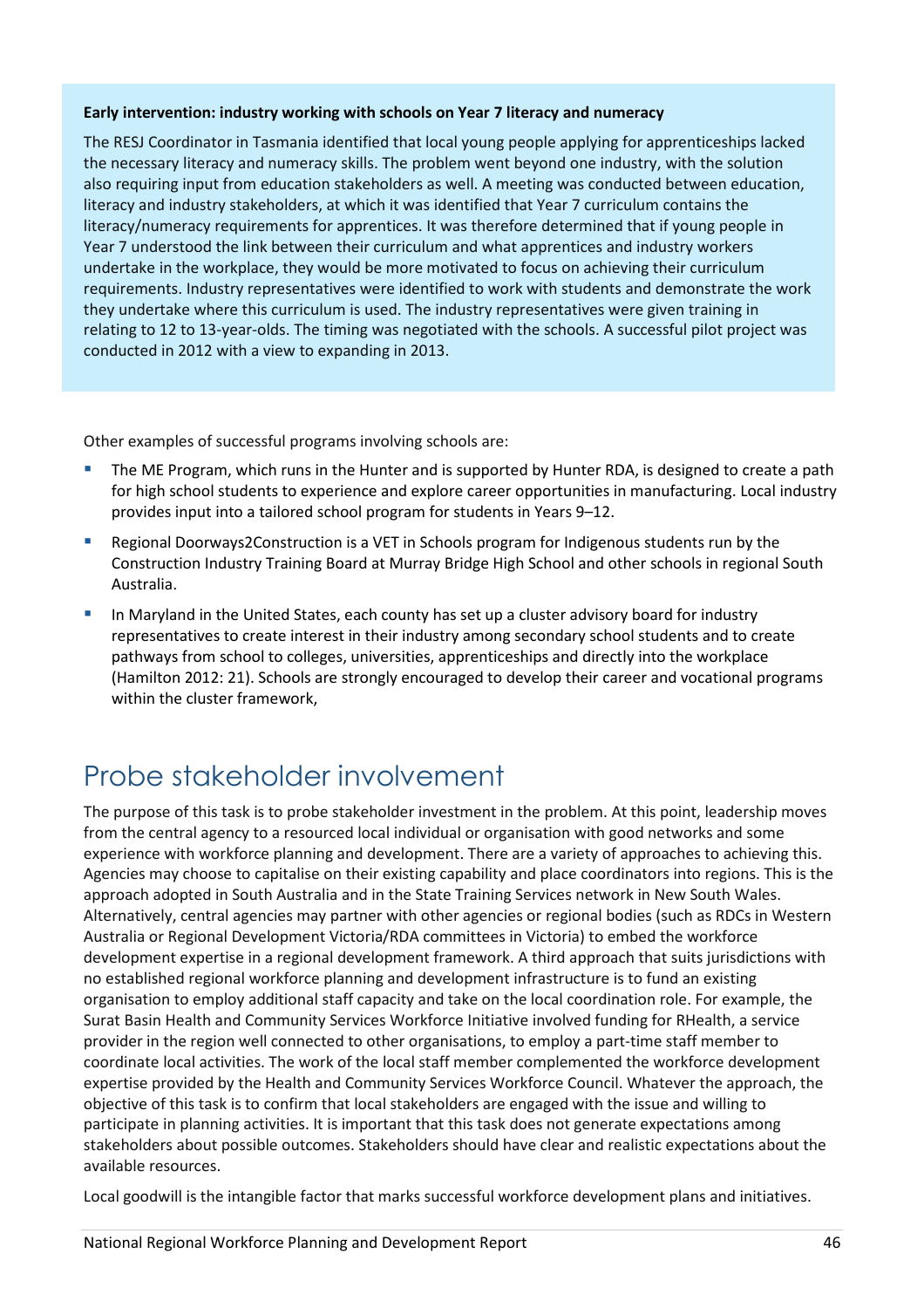Networks of employers, industry groups, training organisations, schools and community groups take time to develop, and they rely on trust. Ensuring that a combination of industry and community representatives is involved is crucial. Developing networks is difficult in areas without a distinct regional identity, such as those in metropolitan areas, or areas that are rapidly growing with new populations, such as some coastal provincial cities and mining towns. If there are no resources available to develop local networks in places where none exist, it may be better to pursue an alternative workforce development approach. Even where jurisdictions have committed significant resources to conducting workforce planning across all regions, this ranking of stakeholder readiness is a useful task.

Work on the nine regional workforce development plans in Western Australia were sequenced (according to discussions with key stakeholders such as the Regional Development Commissions. One of the important criteria in deciding the sequencing of the plans was the state of readiness of the region's stakeholders for the planning process.

Evaluation of local skills initiatives in the US confirms that employer engagement is vital, and care should be taken to involve the most appropriate nominees from businesses and industry, those who can provide firsthand advice on the required skill needs and the current gaps (Hamilton 2012: 24).

# Validate goals with data

The purpose of this task is to translate the workforce development problem into goals and to validate them through an analysis of data and modelling. The availability of data and data capability are both necessary to undertake regional workforce planning successfully. Generally, data are available for regions at an appropriate unit of analysis but currently there are gaps, especially in more sparsely populated areas. There is also scope to develop best practice guidelines relating to custom data collection for regional workforce planning. More work could be done to increase awareness of the available data and modelling. This report has highlighted the positive role being performed by consultants, working with data specialists in relevant government departments, to increase and share data capability across regions. Leadership of this task moves to organisations, departmental units or consultants with data capability and expertise in workforce planning.

Data analyses should not commence without a set of hypotheses or research questions designed to test the existence of the problem and its determinants. These questions should go beyond 'what are the fastest growing industries and occupations in the region', to examine future growth, matching supply of new skills to likely demand, and using modelling and projections to develop a range of plausible scenarios. At the completion of this task, there will be a set of specific goals that relate to labour supply and demand and workforce development indicators. During this task, regional goals can also be correlated with goals from state and national workforce planning exercises. Where the capacity is well developed, it may be possible to perform some of this work in parallel.

The insights from data analyses should be disseminated widely. Even where regional workforce development priorities may not exist, the data analysis could be gainfully used by stakeholders participating in workforce planning development activities at other levels. For example, AgriFood ISC noted that more sophisticated National Workforce Development Fund applications from businesses and consortia include some data on the labour or skill shortage they want to address. To develop their own industry strategies, AgriFood relies on plans developed by RESJ Coordinators, RDA regional road maps, state industry training advisory body (ITAB) plans and reports published by regional groups that focus on business and regional development.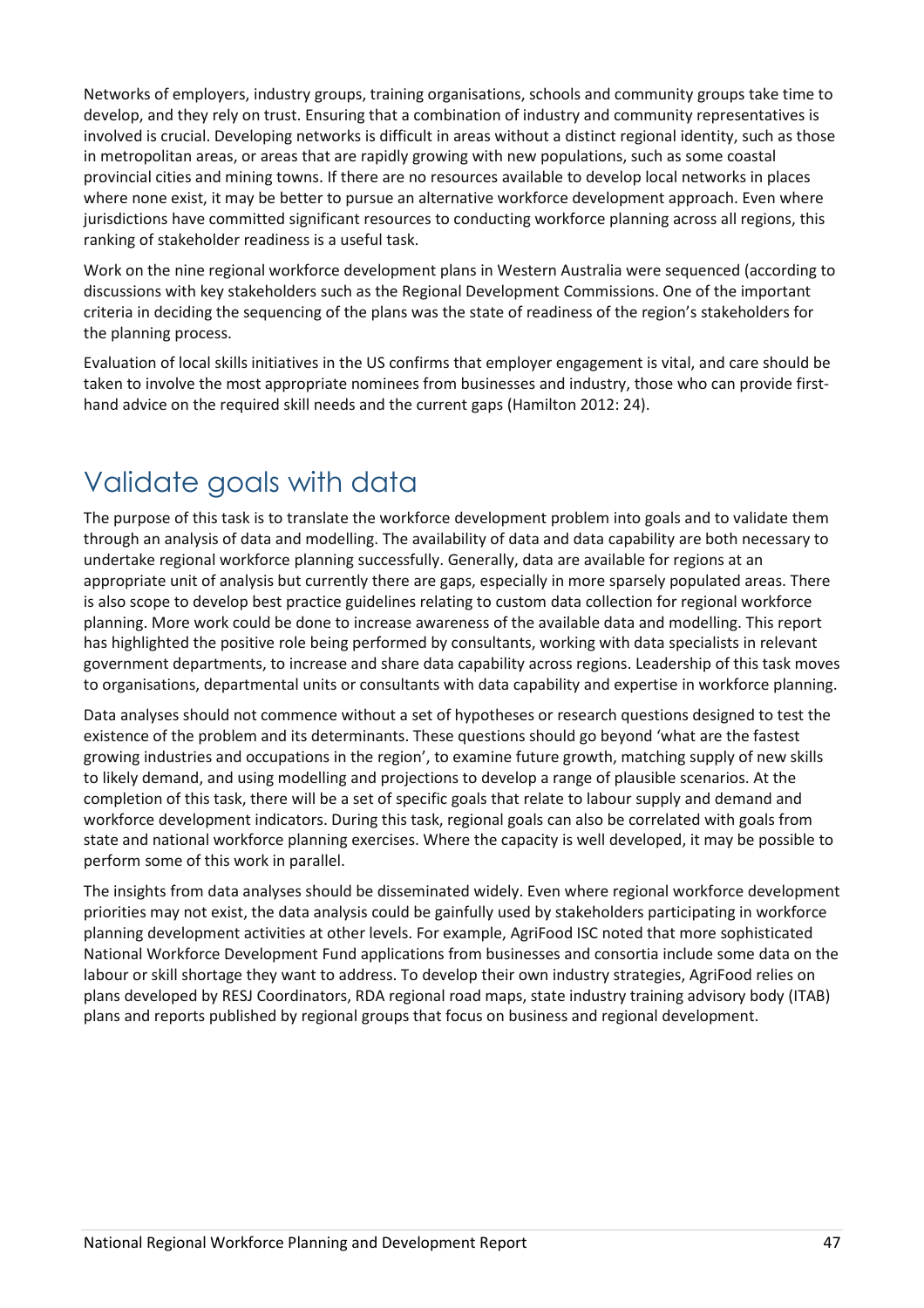### **The power of good data: an example from Northern California**

Humboldt County is located in northern California, close to the Oregon border. The Humboldt County Workforce Investment Board was aware of a perception that there were few employment opportunities in their region. They undertook analysis that showed that there were in fact over 500 niche manufacturing jobs across the five counties that make up the region. Using the data, the board convened sessions with different local industries (such as manufacturing, cheese-making, brewing and viticulture) to learn more about the skills needs of local businesses. The consultation process revealed a set of common underlying skills, which were then mapped to the different occupations.

The analysis was so powerfully presented that the chancellor of the local community college initiated a review of the college's courses to reorient them towards the skills needs of the local economy (Hamilton 2012: 16).

## Refine the goals with stakeholder input

The purpose of this task is to refine the workforce development goals with stakeholder input and assistance. The step relies on a network of engaged stakeholders with a good understanding of what is happening in their region as well as the resources to support consultation mechanisms such as working groups and forums. If stakeholders are able to relate the outcomes of the data analysis to their own experience, then the step also serves as a useful validation of the data. During this task, it is also possible to align the goals with objectives in other local plans (such as RDA or RDC plans and other economic development activities).

This task ends with stakeholders endorsing the goals and taking ownership of the progress and attainment of the goals. There is little point continuing with a regional workforce planning and development approach if the goals do not align with local stakeholders' interests. However, this is unlikely if stakeholder investment in the problem has already been established.

In this stage, it is important to identify the most appropriate representatives for providing input from business. In the Maryland (US) cluster initiatives, where school-to-work programs for particular industries were being developed, stakeholder feedback indicated that the employers providing input should not be managing directors but middle managers and frontline staff who knew the jobs well and the skills required (Hamilton 2012: 21). However, this needs to be balanced with an awareness that some employers may lack the time to participate in collective initiatives, particularly in regional areas, where the incidence of small businesses is higher or where there are industries with a high proportion of sole traders

## Stocktake current initiatives

The purpose of this task is to conduct a thorough stocktake of all workforce planning and development initiatives currently taking place in the region, even if these are not occurring in a regional workforce planning and development framework. This work should again be led by a resourced local individual or organisation with good networks and some experience with workforce planning and development. However, support from central agencies to quickly identify local components of national and statewide activities is essential to completing this task efficiently. There is flexibility about when this task should be completed in relation to the other tasks: it can be performed at any point after local stakeholders have been identified and can operate in parallel with other processes, such as data analyses.

This task is complete when there is a consolidated list of current regional workforce development initiatives aligned with regional workforce development goals. Ideally, the exercise would also produce a list of lessons drawn from previous workforce development initiatives, to inform any future regional workforce development initiatives. Regional networks or alliances do not need to identify and implement their own solutions if goals are being efficiently met through current initiatives, although if resources are available,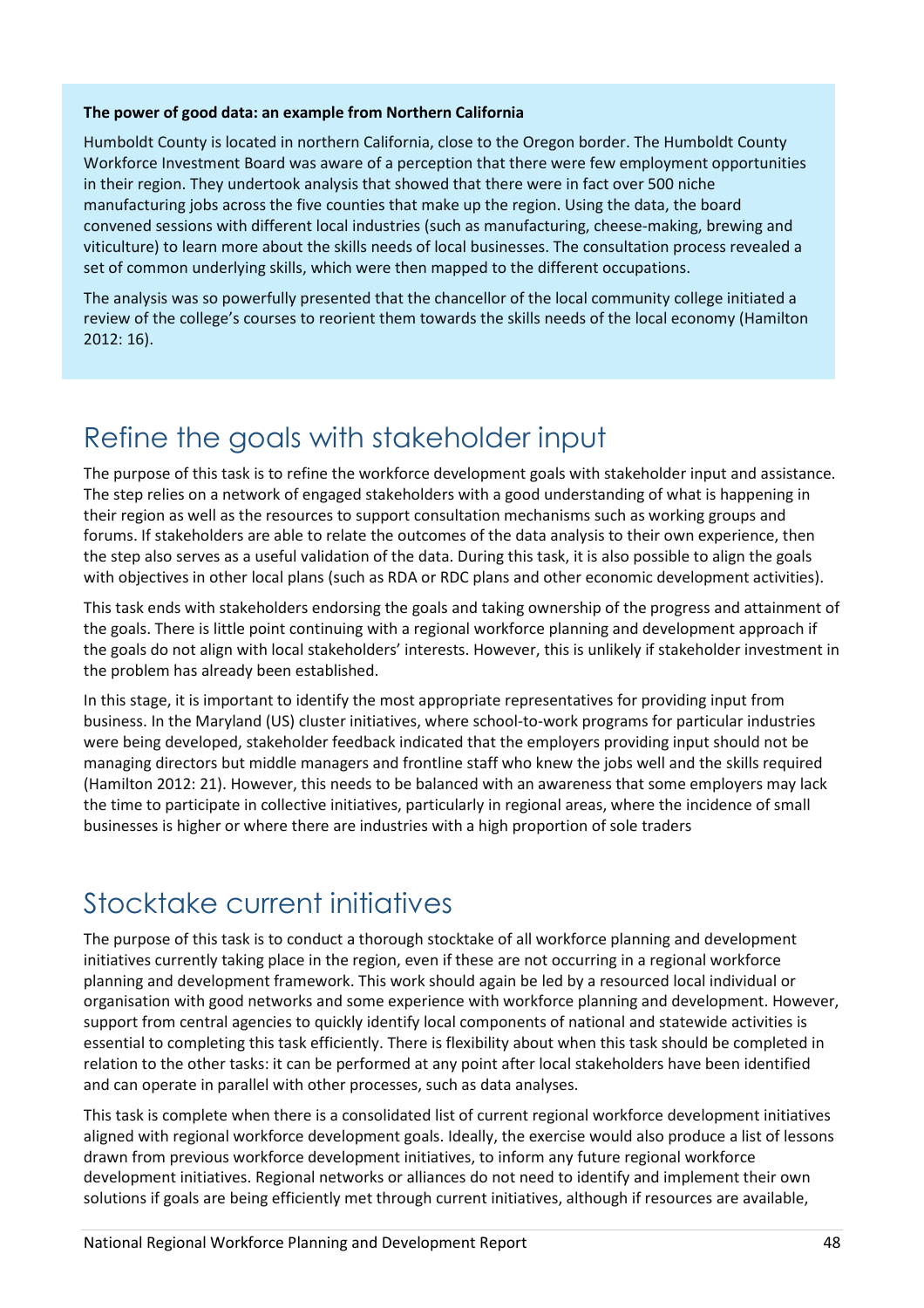they may wish to maintain local infrastructure to monitor progress of the existing initiatives.

# Identify solutions

The purpose of this task is to identify regionally based solutions to goals that are not already being addressed through current initiatives. The task presupposes a set of agreed goals, clarity on available resources and commitment from stakeholders to assist with planning and implementation. Leadership of this task should rest with a local individual or an organisation with an excellent knowledge of the workforce development framework and brokering skills. The output of this task is a consolidated list of current and planned initiatives aligned with regional workforce development goals, along with strategies for achieving support for new initiatives and for monitoring progress. The strategies should detail possible funding sources and the resources that local stakeholders are willing to commit to the actions. The regional workforce planning and development framework is of no use past this point, without the resources or stakeholder commitment for additional workforce development activities.

However, funding for initiatives is not always available. In the Surat Basin, for example, the Health and Community Services Workforce Initiative was unsuccessful in its application for funding to support data collection on the current local workforce. Fortunately, the South-West Darling Downs Medicare Local has adopted the Workforce Initiative plan as its own workforce development plan and has been able to allocate some resources to deliver on some of the initiatives.

### **Looking beyond the borders: the Queensland Workforce Skilling Strategy (QWSS)**

The coal seam gas (CSG) and liquefied natural gas (LNG) sectors are a growing and valuable source of economic activity in Queensland. In 2009, Energy Skills Queensland released a workforce planning report, which predicted that even a moderate growth scenario for the industry would involve an additional 4000 jobs by 2020 (Energy Skills Queensland 2009: 5).

Energy Skills Queensland recognised that the industry would need to work with regions outside the CSG/LNP activity zone to develop and meet their skilled labour requirements. With support from the Queensland Government and DEEWR, Energy Skills Queensland has now advanced to the stage of implementing workforce development initiatives in Gladstone, Southern Wide Bay-Burnett; Bundaberg; Fraser Coast; and Ipswich-Logan. The Queensland Workforce Skilling Strategy is targeted at job seekers from regions with levels of CSG/LNG activity (such as Gladstone) and areas that, while not close to CSG/LNG activity, have relatively high levels of unemployment (for example, Ipswich-Logan). The QWSS provides job seekers with a range of skills to enhance their attractiveness to the resources sector. This may involve accredited training or training in other job skills. Participants from Ipswich and Logan were provided with units from the Certificate II in Drilling. In Gladstone, a trial was run to give program participants their C-class driver's licence. In its first year, the QWSS placed 207 participants into work throughout Queensland.

## Implement solutions

The purpose of this task is to implement workforce development initiatives in partnership with local workplaces, training providers and other organisations. The initiatives stem from an agreed set of actions, which are supported by resources and assume existing local workforce development infrastructure and capability. Longer-term initiatives may be necessary where this is not already present. In a stable economic and social environment, the presence of existing workforce development infrastructure can sustain a 'business as usual' attitude, where even workforce development planning and the evaluation of existing initiatives are not high priorities for decision makers. While this may have been sustainable for some regions in the past, especially metropolitan areas, vocational education and training (VET) reforms have the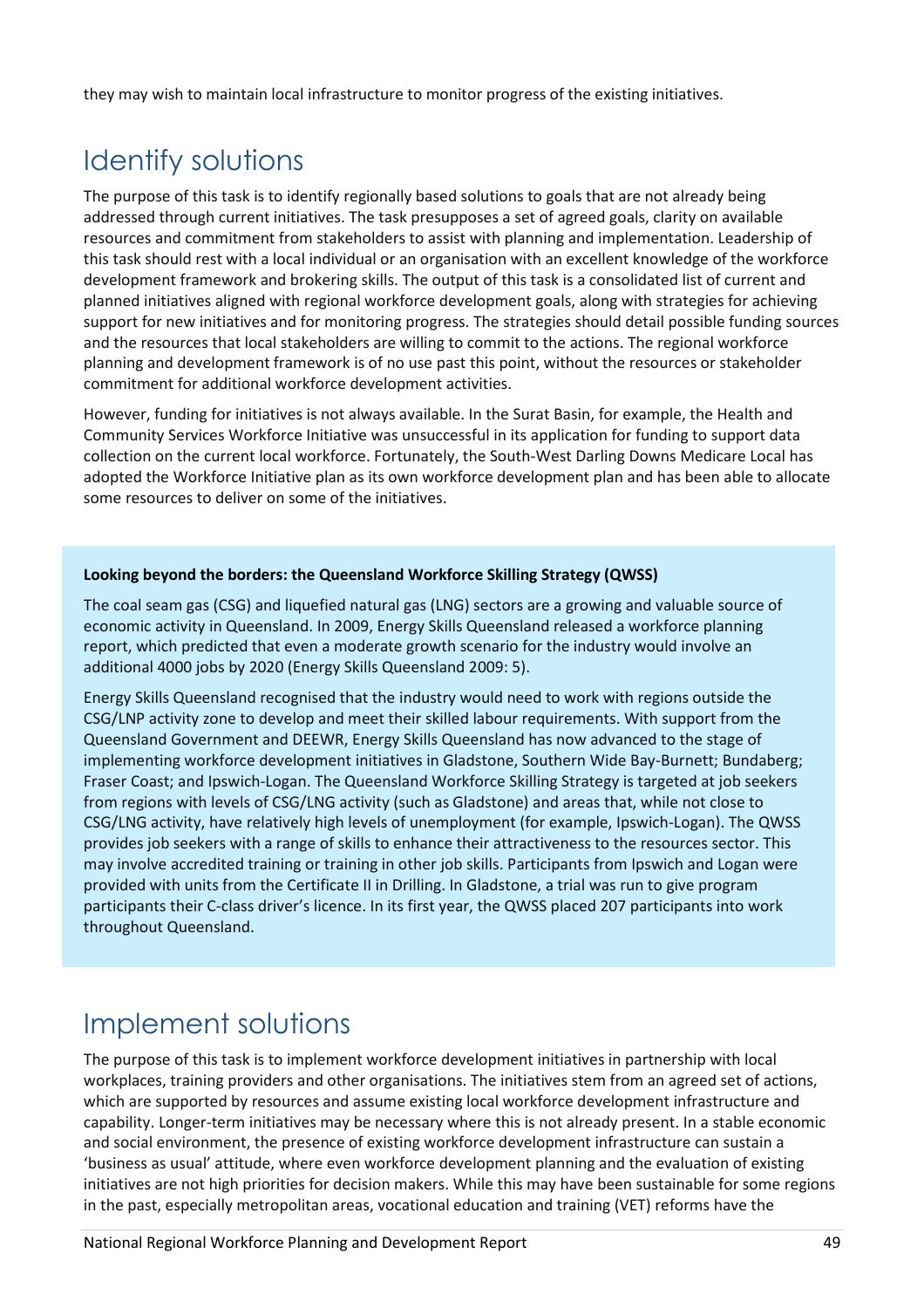potential to create widespread disruption to workforce development infrastructure.

Leadership of this task rests with local organisations and institutions with experience in workforce development. Local coordinators and central workforce planning and development agencies may play a supporting role by monitoring progress and assisting with evaluation. Activities associated with this task result in workforce development needs being met, and may run for a fixed duration or be ongoing. The regional plan should clearly identify which stakeholders are to take responsibility for actions.

Where VET is identified as part of the solution, training places usually become available through demanddriven or user choice arrangements or through the equity programs of the various jurisdictions. However, a crucial element of the best practice regional workforce development initiatives reviewed as part of this project was funding support to engage or retain coordinators and/or mentors to sustain the various projects and maintain a bridge between program participants and employers. For example, experienced facilitators were acknowledged as essential to the Western Downs pilot:

*A key factor in the success of the Western Downs Regional [skills formation strategy] was the skill of local facilitators ... The facilitators were carefully selected for their local knowledge, relationship building and leadership skills, and received in-service training. They were very clear about their role, facilitating action and leading the network through conversations rather than implementing activities themselves.*

*The facilitators used a set stage process to build the expectations and capacity of local people and organisations in order to sustain momentum when funding ceased. They developed collaborative community networks which worked towards specifically agreed goals and which met regularly in formal and informal settings.*

### *(Eddington & Toner 2012: 21)*

International best practice reviews have also recognised that to implement solutions, local entrepreneurial leaders need to be identified and resourced (Froy & Giguère 2010: 61). This is something that the Local Employment Coordinator model does very well, with the Flexible Funding Pool providing support for additional coordination and mentoring only after potential initiatives have been assessed as viable. Examples of recent projects with good outcomes that were only possible with support from the Flexible Funding Pool include:

- The Young at Heart program, sponsored through the Illawarra Local Employment Coordinator. The program provides job seekers with credit towards a Certificate III in Aged Care. So far over 40 young people have found employment through the program. Training funding is provided by the NSW Government, while the Flexible Funding Pool provides support for a mentor position.
- The Braking the Cycle program, sponsored through the Logan-Ipswich LEC. This program links disadvantaged job seekers with volunteer driving supervisors, to assist them to gain their driver's licence. The Flexible Funding Pool provides support for a paid position for coordinating and training volunteers. In its first stage, the program contributed to 13 employment outcomes.
- 'Get a job' days in Western Sydney, which helped to link over 1000 at-risk school leavers with employers and group training organisations. The program also provides guidance in job interviews. Support from the Flexible Funding Pool went toward a coordinator to organise the events and liaise with employers and group training organisations.

Regional organisations are also aware of what they are missing when they lack the support to provide these coordinator and mentoring roles, as the comment provided by Aged and Community Services Tasmania highlights:

*We could do so much more with a bit of support. We can't even get any funding to employ a Coordinator of our Graduate Nurse Transition to Work program despite it delivering 30 new nurses to our sector annually – unfortunately as our Graduates are spread across the state in separate facilities this can be a costly program that we are struggling to sustain.*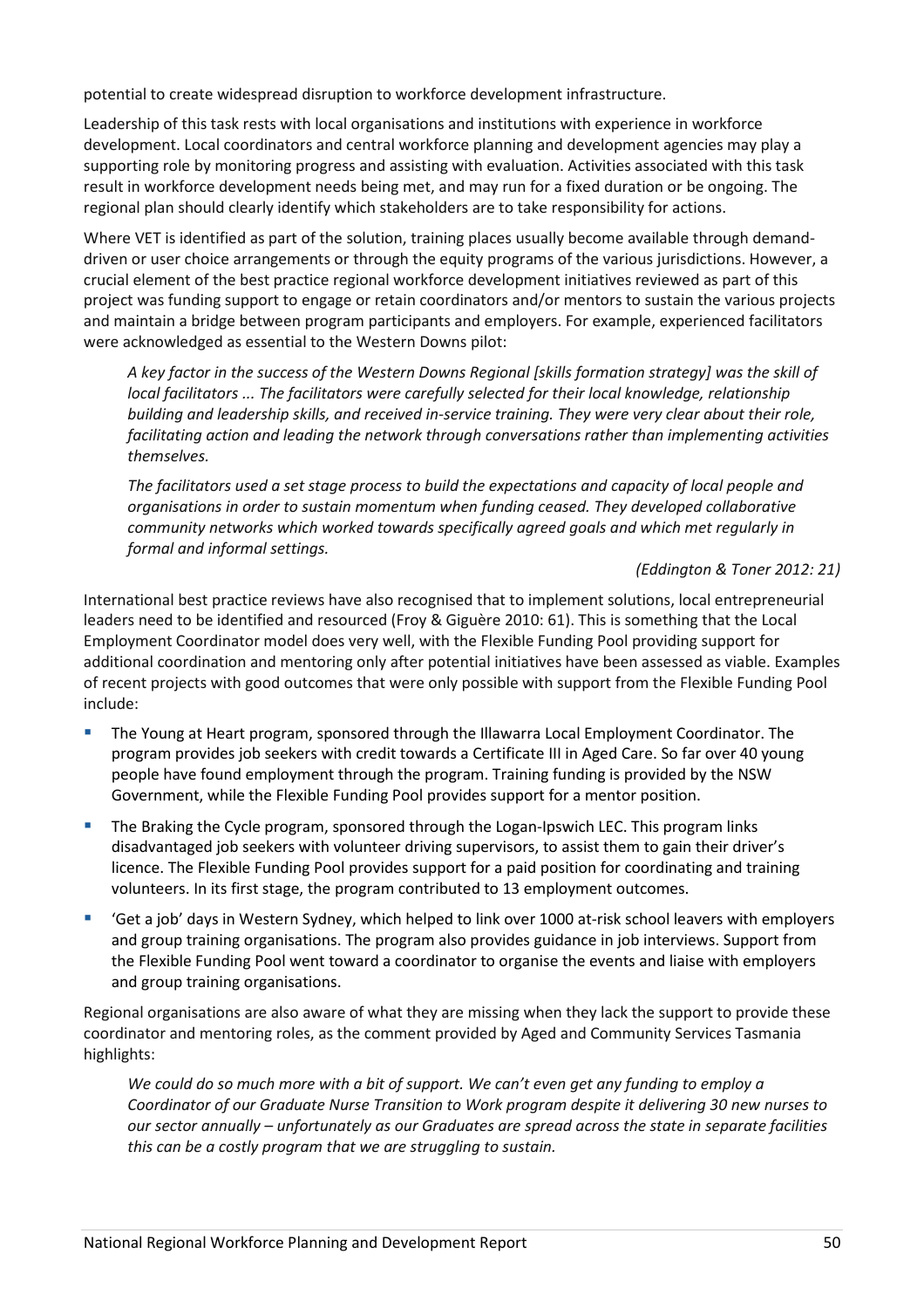### **A plan for action allocates responsibility: the Goldfields-Esperance Workforce Development Plan 2013–16**

A comprehensive regional workforce development plan may have many recommended priority actions. The Goldfields-Esperance Workforce Development Action Plan (Goldfields-Esperance Workforce Development Alliance & Department of Training and Workforce Development 2012) identifies seven priority issues for the region:

- **E** skilled labour
- **•** regional perceptions
- **housing**
- **health**
- $\blacksquare$  education
- **additional sub-regional themes**
- governance and management.

Each priority issue has at least one recommended priority action, with a single lead agency responsible for each action. Lead agencies nominated in the plan include the WA Departments of Health and Education (through their local representatives on the alliance), local governments, regional chambers of commerce and local industry groups. The Department of Training and Workforce Development is responsible for supporting the Goldfields-Esperance Workforce Development Alliance with sufficient resources to monitor and review the progress of the plan.

## Evaluate

Best practice should always involve some element of evaluation. Yet the survey elicited few examples of best practice evaluation, although this may be attributable to the fact that many of the initiatives included in the survey responses were still being implemented. The distinctive and ambitious goals of many regional workforce development strategies also make evaluation difficult, as does the lack of accepted historical benchmarks:

*Changing practice at workplace, sectoral and regional level is extremely difficult. While the skill ecosystem pilots have generated much to reflect on, examples of deep-seated, ongoing change are difficult to find. This is not just a function of policy in this area being at a relatively early stage of development. It is also a function of the difficulty of the task.* (Buchanan et al. 2010: 36)

Evaluation of local skills initiatives in Australia has not been widely undertaken due to a lack of data and limitations in the available data. However, the following is a list of possible data sources with the capacity to inform evaluation:

- change in the level of unfilled vacancies
- **EXEDENT INCREASE IN THE PROPERTION OF SHET CONCRETED FIGURE 1** increase in the proportion of the workforce receiving training
- change in rates of labour turnover
- job satisfaction (although this is particularly hard to capture through regional surveys, which often target employers)
- change in the proportion of firms innovating (Eddington & Toner 2012: 34)

Evaluation will become easier as data capacity and capability across regional alliances improve. Using data to inform evaluation will also help in determining whether the initial workforce needs have been resolved and whether new workforce needs have emerged, thus helping to re-initiate the cycle. Once regional networks and alliances become self-sustaining, they will be able to exercise more leadership over the initial phases of identifying workforce needs, verifying a regional contribution, and testing stakeholder investment with central agencies.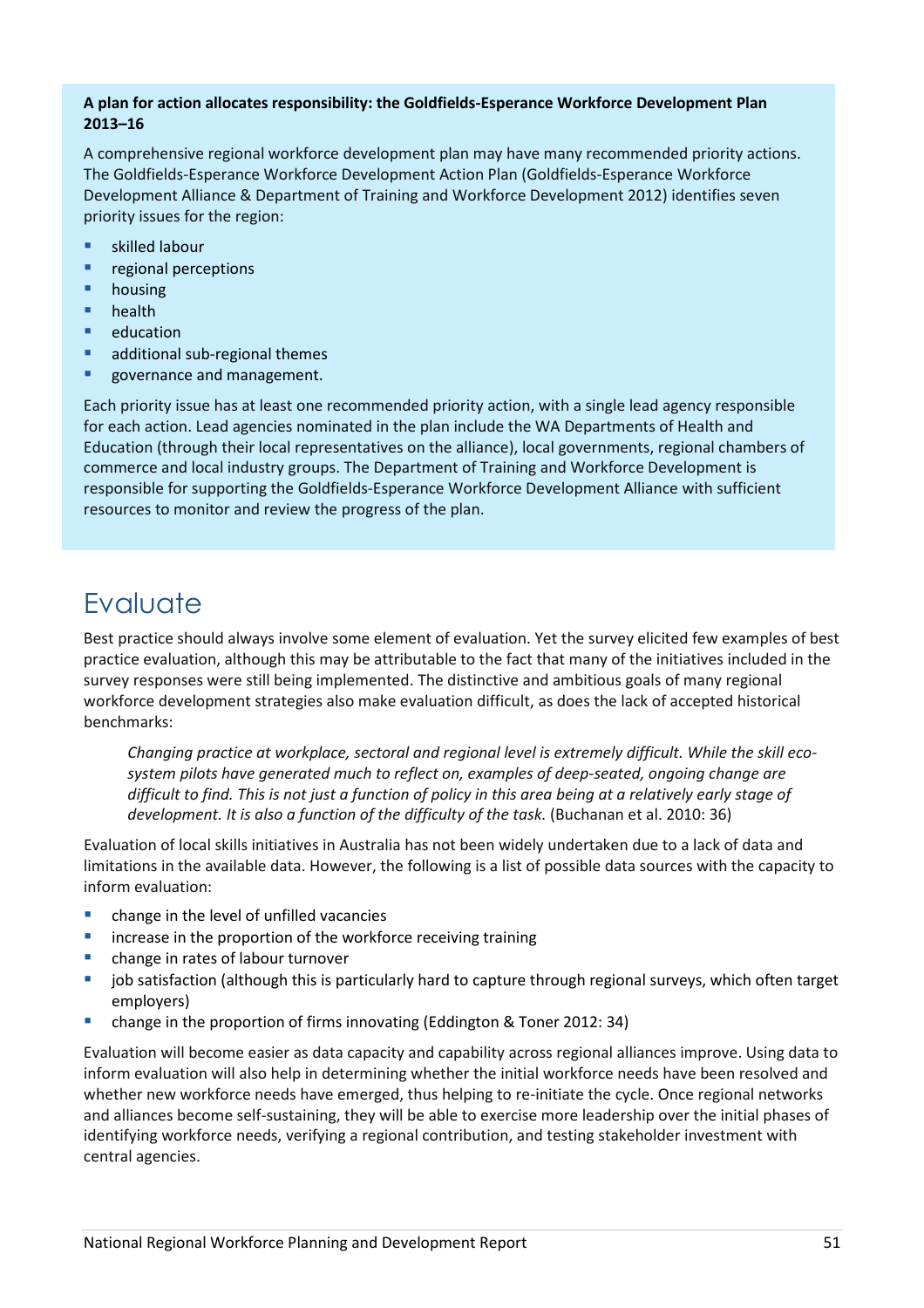*Table 3: Elements of best practice for regional workforce planning and development*

| <b>TASK</b>                                                                      | ASSUMES                                                                                  | <b>WHO LEADS</b>                                                                                                                      | <b>PROCEED FROM HERE WHEN </b>                                                                                                                                                                                                                                      | <b>EXIT FRAMEWORK HERE IF</b>                                                                            |
|----------------------------------------------------------------------------------|------------------------------------------------------------------------------------------|---------------------------------------------------------------------------------------------------------------------------------------|---------------------------------------------------------------------------------------------------------------------------------------------------------------------------------------------------------------------------------------------------------------------|----------------------------------------------------------------------------------------------------------|
| <b>SELECT REGIONS OF</b><br><b>INTEREST</b>                                      | Commitment to regional-<br>level workforce planning                                      | Central workforce development<br>(WPD) and regional development                                                                       | Regions have been identified and there are sufficient resources to<br>establish local capacity                                                                                                                                                                      |                                                                                                          |
|                                                                                  | and development                                                                          | agencies                                                                                                                              |                                                                                                                                                                                                                                                                     |                                                                                                          |
| <b>ESTABLISH LOCAL</b><br><b>CAPACITY</b>                                        | A commonly understood<br>definition of the region                                        | Central WPD agencies, working with<br>existing regional structures (RDAs,<br>RDCs, local government)                                  | A local network or alliance has been established with governance<br>and support structures in place. Local stakeholders can identify<br>and understand workforce planning and development issues                                                                    |                                                                                                          |
| <b>MAINTAIN AND REVIEW</b><br><b>RESOURCING</b>                                  | A region with an<br>established workforce<br>development structure                       | Central WPD agencies and regional<br>development agencies                                                                             | There are sustainable arrangements to host the coordination of a<br>network (not initiatives)                                                                                                                                                                       |                                                                                                          |
|                                                                                  |                                                                                          |                                                                                                                                       |                                                                                                                                                                                                                                                                     |                                                                                                          |
| <b>DEDUCE A WORKFORCE</b><br><b>NEED</b>                                         | National, statewide or<br>local workforce<br>intelligence                                | Local alliance with resourcing from<br>existing regional structures and<br>central WPD agencies                                       | A prima facie regional workforce development need is identified                                                                                                                                                                                                     | There are insufficient resources to<br>sustain regional workforce planning and<br>development activities |
|                                                                                  |                                                                                          |                                                                                                                                       |                                                                                                                                                                                                                                                                     |                                                                                                          |
| <b>IDENTIFY A REGIONAL</b><br><b>CONTRIBUTION</b>                                | A workforce development<br>need exists in the region                                     | Local alliance with resourcing from<br>existing regional structures and<br>central WPD agencies                                       | Workforce development needs centred on a region and extend<br>beyond one industry sector and/or which require action beyond<br>the workforce development system. For example, housing,<br>infrastructure, or access to services such as child care and<br>education | The need would be better met through a<br>vocational, industry, or enterprise<br>approach                |
|                                                                                  |                                                                                          |                                                                                                                                       |                                                                                                                                                                                                                                                                     |                                                                                                          |
| <b>PROBE STAKEHOLDER</b><br><b>INVESTMENT</b>                                    | All local stakeholders are<br>identified.<br>Resources to engage with<br>stakeholders    | Resourced local individual or<br>organisation with good networks<br>and some experience with<br>workforce planning and<br>development | Stakeholders are engaged and willing to engage in planning<br>activities.<br>Stakeholders have clear and realistic expectations about available<br>resources                                                                                                        | Stakeholder investment in the problem is<br>low and cannot be developed                                  |
|                                                                                  |                                                                                          |                                                                                                                                       |                                                                                                                                                                                                                                                                     |                                                                                                          |
| <b>VALIDATE GOALS</b><br><b>THROUGH ANALYSIS OF</b><br><b>DATA AND MODELLING</b> | Available data and<br>modelling at the regional<br>level and advanced data<br>capability | Organisations, departmental units<br>or consultants with data capability<br>and expertise in workforce planning                       | Specific workforce supply, demand and development goals, which<br>are supported by rigorous data and analysis.<br>Place goals within context of state and national goals                                                                                            | Data analysis does not support goals or<br>indicate regional dimension                                   |
|                                                                                  |                                                                                          |                                                                                                                                       |                                                                                                                                                                                                                                                                     |                                                                                                          |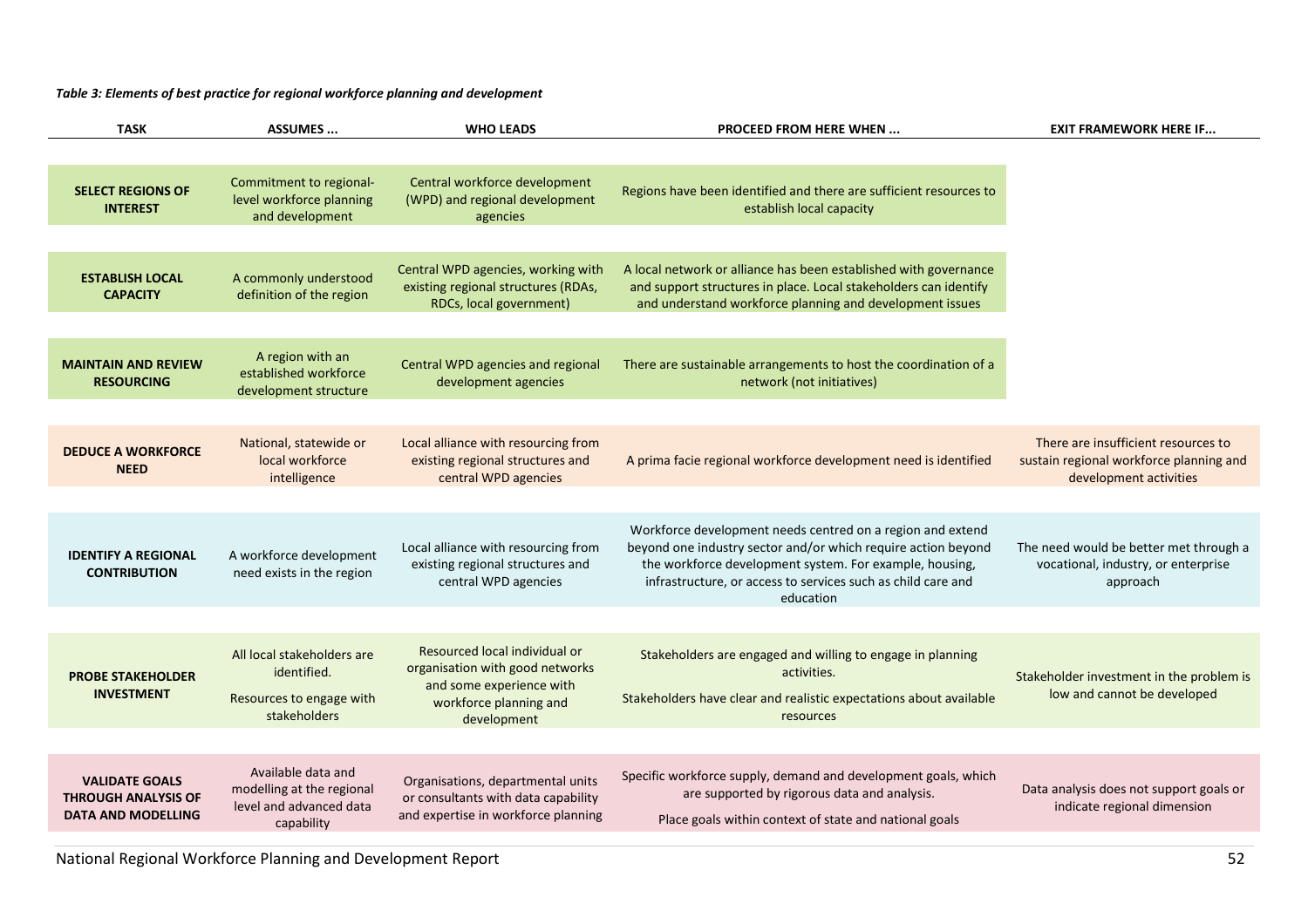| <b>TASK</b>                                                                          | <b>ASSUMES</b>                                                                                                       | <b>WHO LEADS</b>                                                                                                                       | <b>PROCEED FROM HERE WHEN </b>                                                                                                                                                                   | <b>EXIT FRAMEWORK HERE IF</b>                                                                               |
|--------------------------------------------------------------------------------------|----------------------------------------------------------------------------------------------------------------------|----------------------------------------------------------------------------------------------------------------------------------------|--------------------------------------------------------------------------------------------------------------------------------------------------------------------------------------------------|-------------------------------------------------------------------------------------------------------------|
|                                                                                      |                                                                                                                      |                                                                                                                                        |                                                                                                                                                                                                  |                                                                                                             |
| <b>REFINE THE GOALS WITH</b><br><b>STAKEHOLDER INPUT</b>                             | Engaged stakeholders<br>Valid goals                                                                                  | Resourced local individual or<br>organisation with good networks<br>and some experience with<br>workforce planning and<br>development  | Stakeholders endorse the goals and take ownership of their<br>progress and attainment.<br>Regional goals are correlated with state, national and industry<br>goals                               | Goals do not align with stakeholder<br>interest or local plans already in<br>operation                      |
|                                                                                      |                                                                                                                      |                                                                                                                                        |                                                                                                                                                                                                  |                                                                                                             |
| <b>STOCKTAKE CURRENT</b><br><b>AND RECENT WPD</b><br><b>ACTIVITIES</b>               |                                                                                                                      | Resourced local individual or<br>organisation with good networks<br>and some experience with<br>workforce planning and<br>development. | A consolidated list of current initiatives aligned with regional<br>workforce development goals, and a list of lessons from previous<br>workforce development initiatives                        | Goals are being efficiently met through<br>current initiatives                                              |
|                                                                                      |                                                                                                                      |                                                                                                                                        |                                                                                                                                                                                                  |                                                                                                             |
| <b>IDENTIFY SOLUTIONS TO</b><br><b>GOALS NOT CURRENTLY</b><br><b>BEING ADDRESSED</b> | Agreed goals, clarity on<br>available resources and<br>stakeholder commitment                                        | Resourced local individual with<br>excellent knowledge of workforce<br>development framework and<br>brokering skills                   | A consolidated list of current and planned initiatives aligned with<br>regional workforce development goals, and strategies for<br>achieving support for new initiatives and monitoring progress | There are not the resources or<br>stakeholder commitment for additional<br>workforce development activities |
|                                                                                      |                                                                                                                      |                                                                                                                                        |                                                                                                                                                                                                  |                                                                                                             |
| <b>IMPLEMENT SOLUTIONS</b>                                                           | Agreed set of actions<br>supported by resources.<br><b>Existing local workforce</b><br>development<br>infrastructure | Local organisations and institutions<br>with experience in workforce<br>development                                                    | Planned initiatives are completed                                                                                                                                                                |                                                                                                             |
|                                                                                      |                                                                                                                      |                                                                                                                                        |                                                                                                                                                                                                  |                                                                                                             |
| <b>EVALUATE AND REVIEW</b><br><b>WORKFORCE NEEDS</b>                                 | Regional workforce<br>development initiatives<br>have been implemented                                               | Local WPD alliance, with input from<br>central WPD agencies                                                                            | A reviewed set of regional workforce needs have been identified.                                                                                                                                 |                                                                                                             |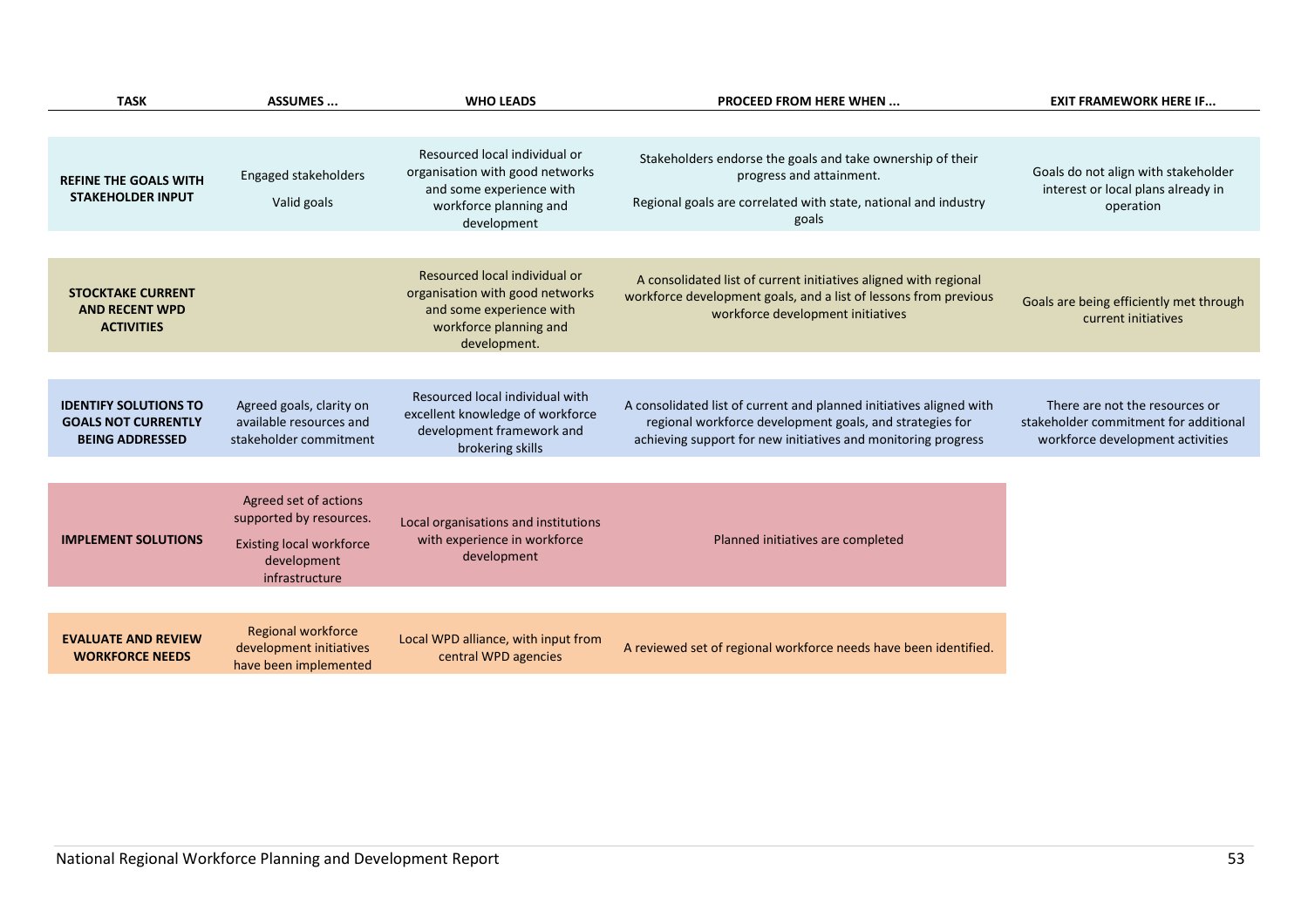# References

Buchanan, J., Scott, L., Yu, S., Schutz, H. & Jakubauskas, M. (2010), *Skills demand and utilisation: an international review of approaches to measurement and policy development*, OECD Local Economic and Employment Development (LEED) working papers 2010/04, OECD Publishing, Paris.

Cana Communities & Western Sydney Institute of TAFE (2012), *Orchard Hills Farm Project*, Mt Druitt, NSW.

Centre of Full Employment and Equity (2011), *Regional differentiation & workforce planning in NSW: a report prepared for the NSW Board of Vocational Education & Training*, NSW Department of Education and Communities, Darlinghurst.

Clark, G. (2009), *Recession, recovery and reinvestment: the role of local economic leadership in a global crisis*, OECD Publishing, Paris.

Deloitte Access Economics (2011), *Australian Tourism Labour Force report: labour force profile [part i]*, report prepared by Deloitte Access Economics for the Labour and Skills Working Group and the Department of Resources, Energy and Tourism, Commonwealth of Australia, Canberra.

Department of Education, Employment and Workplace Relations (2012), *Regional Education, Skills and Jobs Plan 2012– 14: Wide Bay Burnett,* DEEWR, Canberra.

Eberts, R., Erickek, G. & Kleinhenz, J. (2006), 'Dashboard indicators for the Northeast Ohio Economy', prepared for the Fund for Our Economic Future, Working paper 06/05, Federal Reserve Bank of Cleveland, Cleveland, OH.

Eddington, N. & Toner, P. (2012), *Skills formation strategies in Queensland: a skills shortage?,* OECD Local Economic and Employment Development (LEED) working papers 2012/07, OECD Publishing, Paris.

Energy Skills Queensland (2012) *Queensland Workforce Skilling Strategy – October Newsletter*, [http://www.careersinenergy.com.au/assets/files/downloads/qwss-newsletter-october-12.pdf,](http://www.careersinenergy.com.au/assets/files/downloads/qwss-newsletter-october-12.pdf) accessed 5 February 2013.

Froy, F. & Giguère, S. (2010), *Putting in place jobs that last: a guide to rebuilding quality employment at local level,* OECD Local Economic and Employment Development (LEED) working papers 2010/13, OECD Publishing, Paris.

Froy, F. & Giguère, S. & Hofer, A. (2009), *Designing local skills strategies*, OECD Publishing, Paris.

Fuller, A., Rizvi, S. & Unwin, L. (2013), 'Apprenticeships and regeneration: the civic struggle to achieve social and economic goals', *British Journal of Education Studies*, vol. 61, no. 1, pp. 63–78.

Goldfields-Esperance Workforce Development Alliance (GEWDA) & Department of Training and Workforce Development (2012), *Goldfields-Esperance workforce development plan*, Kalgoorlie.

Hamilton, V. (2012), *Career pathway and cluster development: promising models from the United States,* OECD Local Economic and Employment Development (LEED) working papers 2012/14, OECD Publishing, Paris.

Health and Community Services Workforce Council (2011), *Surat Basin Health and Community Services Workforce Initiative – towards action: workforce priorities report*, Health and Community Services Workforce Council, Brisbane.

Lindqvist, M. (2012), *Regional development in the Nordic countries 2010*, Nordic Centre for Spatial Development, Stockholm.

New South Wales Department of Education and Communities (2011), *Smart and skilled: making NSW number one,*  Discussion paper, September, Sydney.

New South Wales Department of Premier and Cabinet (2011)*, NSW 2021: a plan to make NSW number one,* Sydney.

Osterman, P. (1988), *Employment futures: reorganisation, dislocation and public policy*, Oxford University Press, Oxford.

Ratio (2011), *Service Skills Australia: regional engagement strategy*, final report, Service Skills Australia, Sydney.

Social Procurement Action Group (2012), *Social procurement in NSW: a guide to achieving social value through public sector procurement*, [https://www.socialenterprises.com.au/social-procurement-nsw,](https://www.socialenterprises.com.au/social-procurement-nsw) accessed 5 February 2012.

Soft Landings (2012), *About us*, [http://www.softlanding.com.au/about\\_us.html,](http://www.softlanding.com.au/about_us.html) accessed 5 February 2012.

South Australia Department of Premier and Cabinet (2011), *South Australia's Strategic Plan,* Government of South Australia, Adelaide.

Tasmanian Farmers and Graziers Association & Skills Tasmania (2011), *Industry skills plan: agriculture October 2011 – June 2014*, Skills Tasmania, Hobart.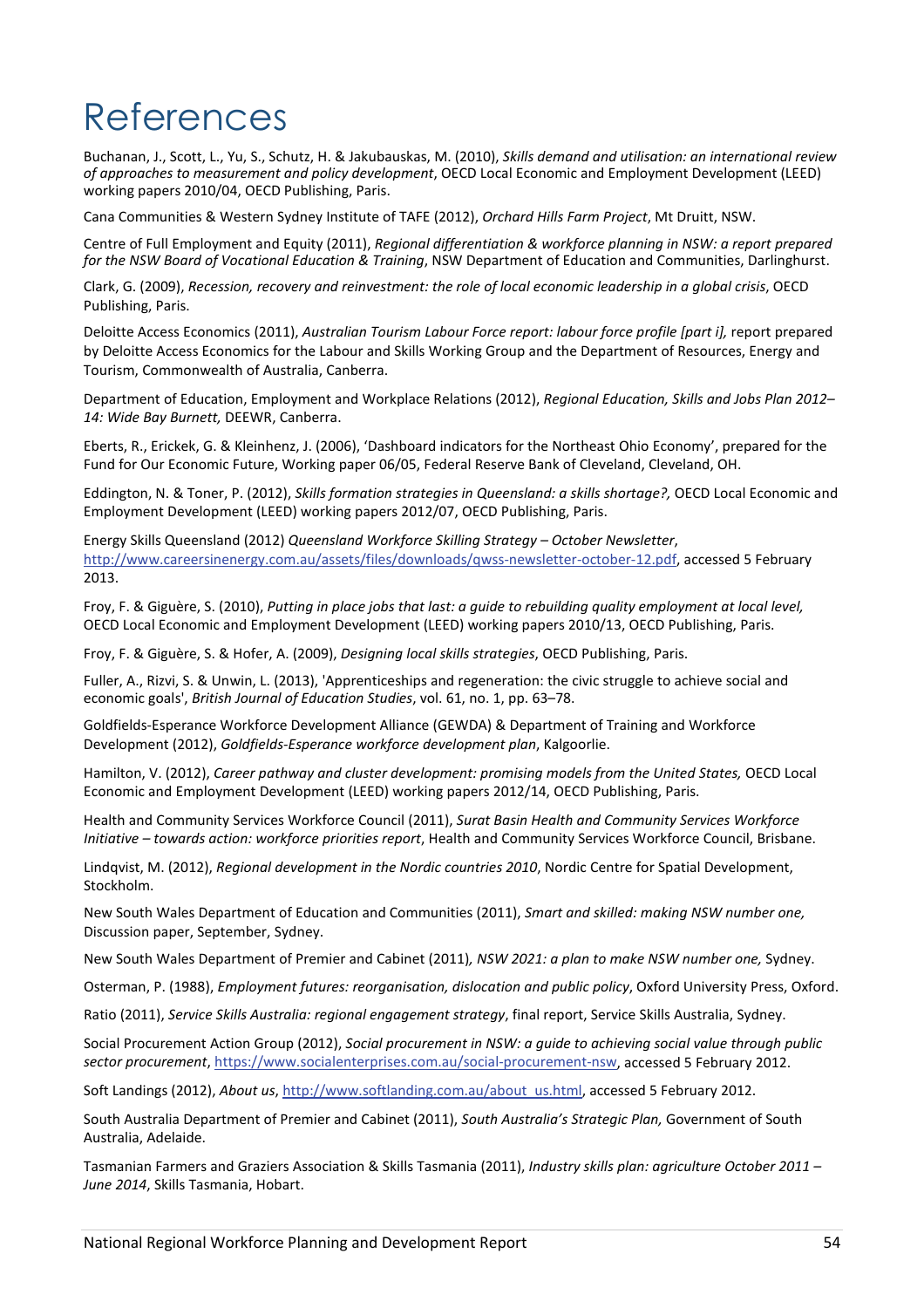United Kingdom Government (2010), *Local growth: realising every place's potential*, HMSO, London.

Western Australia Department of Training and Workforce Development (2010), *Skilling WA: a workforce development plan for Western Australia,* Perth.

Western Australia Department of Training and Workforce Development (nd), 'Western Australia Workforce Development Plan'*,* unpublished diagram, Perth.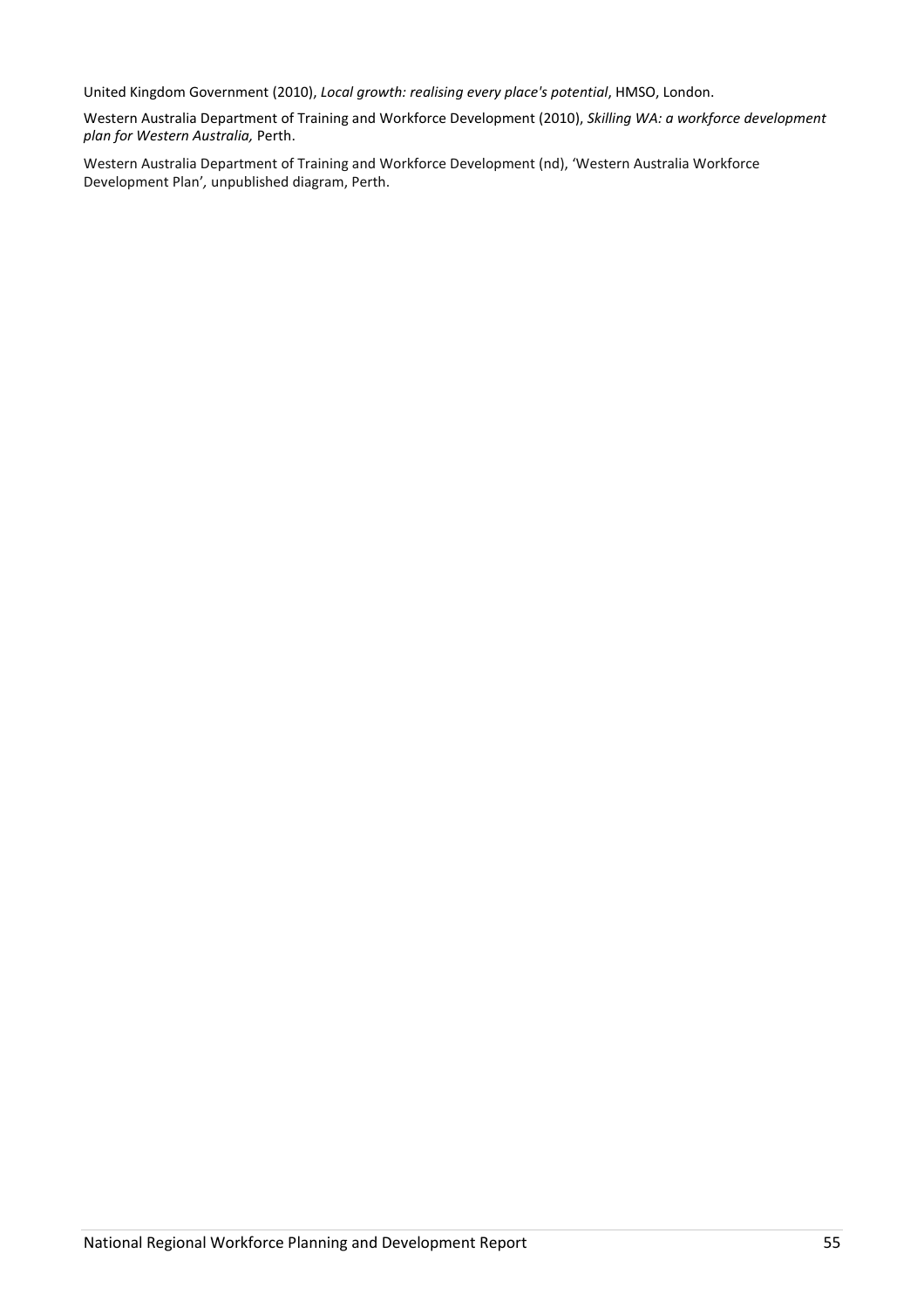# Appendix A: Methodology

Three surveys were prepared and sent out to various categories of participants:

- **state or Commonwealth agencies with oversight of regional workforce planning and development**
- **•** bodies directly involved in workforce planning and development at the regional level
- stakeholders who contribute to regional workforce planning and development, and/or who may develop their own regional plans or initiatives relating to a particular workforce segment.

Working party members were invited to nominate participants. A copy of the survey was sent by email, with participants given two weeks to respond. Participants were also invited to contact the researchers for an indepth interview, if there were additional matters or circumstances they wanted to raise.

International evidence was drawn from a previous review conducted by the WRC, work recently conducted by John Buchanan in Korea and from contact with experts from Norway, Singapore, the United States, the United Kingdom and the Organisation for Economic Co-operation and Development.

| Jur.       | <b>Survey Type</b> | <b>Organisation</b>                                        | <b>Response</b> |
|------------|--------------------|------------------------------------------------------------|-----------------|
| ACT        | Agency             | <b>Australian Capital Territory</b>                        |                 |
| Cth        | Agency             | AWPA                                                       | Int             |
| Cth        | Agency             | <b>DIISRTE</b>                                             | Int             |
| Cth        | Agency             | <b>DAFF</b>                                                |                 |
| Cth        | Agency             | <b>DEEWR</b>                                               | Int $(x 3)$     |
| Cth        | Agency             | Dept Regional Australia, Local Gov, Arts & Sport           | Int             |
| Cth        | Agency             | <b>DEEWR</b>                                               | Int             |
| Cth        | Agency             | Resources, Energy & Tourism                                | Surv            |
| Cth        | Regional           | Illawarra PEA                                              | Int             |
| Cth        | Regional           | Ipswich-Logan PEA                                          | Int             |
| Cth        | Regional           | North-Western Melbourne PEA                                |                 |
| Cth        | Regional           | South-West Sydney-Canterbury Bankstown PEA                 | Int             |
| Cth        | Regional           | Western Sydney-Blue Mountains PEA                          | Int             |
| Cth        | Sectoral           | AgriFood Skills Australia                                  | Surv            |
| Cth        | Sectoral           | Auto Skills Australia                                      | Surv            |
| Cth        | Sectoral           | Community Services and Health ISC                          | Surv            |
| Cth        | Sectoral           | Construction and Property Services ISC                     |                 |
| Cth        | Sectoral           | EE Oz Training Standards                                   |                 |
| Cth        | Sectoral           | Forest works ISC                                           |                 |
| Cth        | Sectoral           | Government Skills Australia                                | Surv            |
| Cth        | Sectoral           | Innovation and Business Skills Australia                   | Surv            |
| Cth        | Sectoral           | Manufacturing Skills Australia                             | Surv            |
| Cth        | Sectoral           | Service Skills Australia                                   | Int             |
| Cth        | Sectoral           | <b>Skills DMC</b>                                          |                 |
| Cth        | Sectoral           | <b>Transport and Logistics ISC</b>                         |                 |
| <b>NSW</b> | Agency             | Skills Reform, State Training Services                     | Int             |
| <b>NSW</b> | Agency             | TAFE Strategy, TAFE NSW                                    | Int             |
| <b>NSW</b> | Agency             | Training Services, Department of Education and Communities |                 |
| <b>NSW</b> | Regional           | Hunter and Central Coast, State Training Services          |                 |
| <b>NSW</b> | Regional           | New England, State Training Services                       | Int             |

#### *Table A1: List of organisations invited to participate by survey or interview*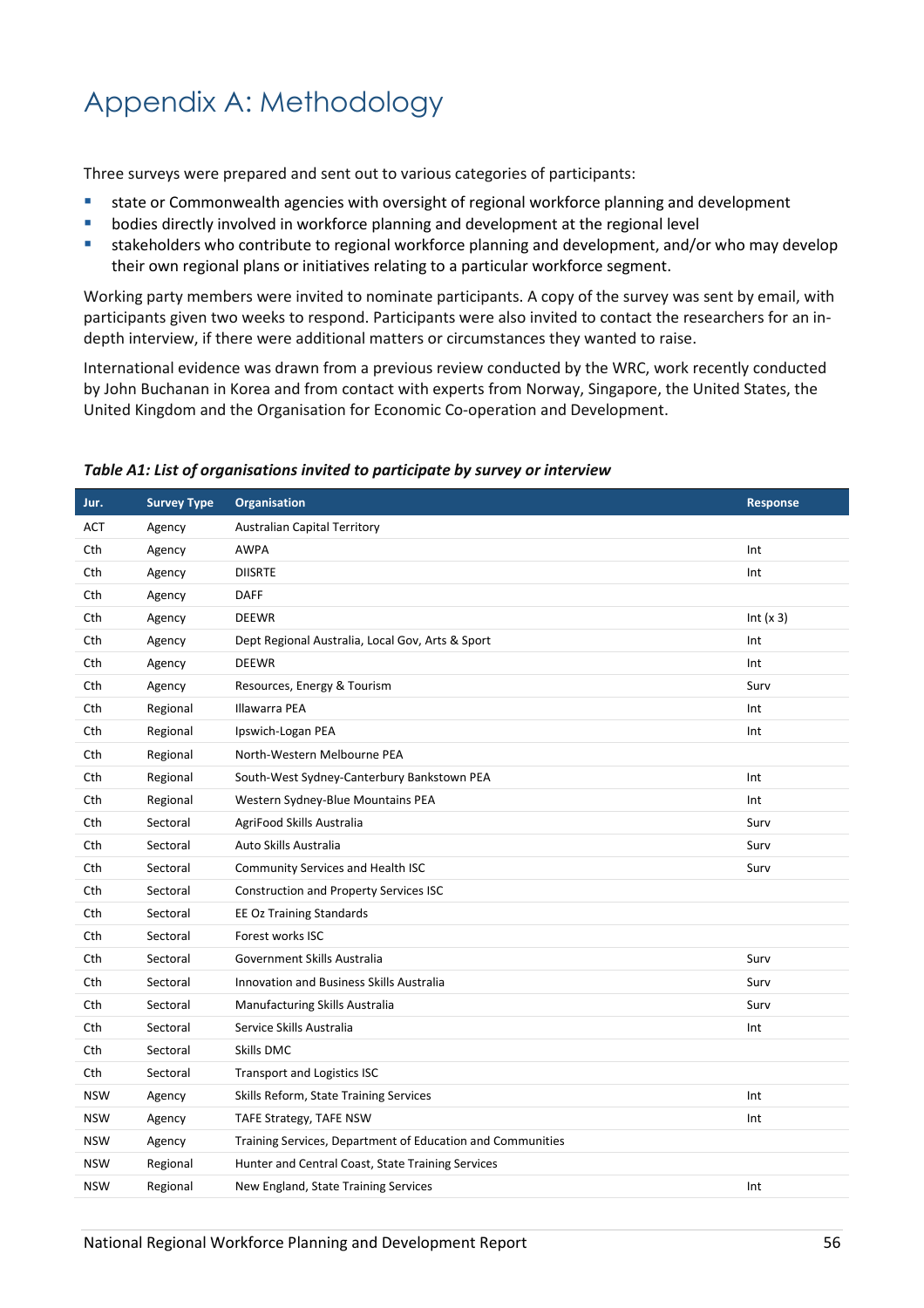| Jur.       | <b>Survey Type</b> | <b>Organisation</b>                                                            | <b>Response</b> |
|------------|--------------------|--------------------------------------------------------------------------------|-----------------|
| <b>NSW</b> | Regional           | Western NSW, State Training Services                                           |                 |
| <b>NSW</b> | Regional           | Regional Development Australia - Central West                                  | Surv            |
| <b>NSW</b> | Regional           | Regional Development Australia - Hunter                                        | Int             |
| <b>NSW</b> | Regional           | Regional Development Australia - Illawarra                                     |                 |
| <b>NSW</b> | Sectoral           | AgriFood NSW ITAB                                                              | Int             |
| <b>NSW</b> | Sectoral           | North Coast TAFE                                                               | P               |
| <b>NSW</b> | Sectoral           | Illawarra Institute, TAFE                                                      |                 |
| <b>NSW</b> | Sectoral           | ForestWorks                                                                    |                 |
| <b>NSW</b> | Sectoral           | Local Government and Shires Association of NSW                                 | Surv            |
| <b>NSW</b> | Sectoral           | Manufacturing Skills Australia                                                 |                 |
| <b>NSW</b> | Sectoral           | NSW Community Services and Health ITAB                                         |                 |
| <b>NSW</b> | Sectoral           | NSW Construction and Select Property Services ITAB                             |                 |
| <b>NSW</b> | Sectoral           | NSW Utilities and Electrotechnology ITAB                                       |                 |
| <b>NSW</b> | Sectoral           | SkillsDMC                                                                      |                 |
| <b>NSW</b> | Sectoral           | Transport and Logistics Industry Skills Council                                |                 |
| ΝT         | Agency             | NT Education, Skills and Jobs Coordinator DEEWR                                |                 |
| ΝT         | Agency             | Regional Development and Indigenous Advancement, Dept of Regional Services     |                 |
| ΝT         | Agency             | Regional Development, Dept of Regional Services                                |                 |
| ΝT         | Agency             | State Team Leader, DIISRTE                                                     |                 |
| ΝT         | Agency             | Employment Strategy and Research, Employment and Training, NT Dept of Business | Surv            |
| ΝT         | Regional           | Chamber of Commerce NT                                                         |                 |
| ΝT         | Sectoral           | Chamber NT and Ross Engineering                                                |                 |
| ΝT         | Sectoral           | Chamber of Commerce NT                                                         |                 |
| ΝT         | Sectoral           | Human Services Training Advisory Council                                       |                 |
| ΝT         | Sectoral           | Local Governments Association of the NT                                        |                 |
| ΝT         | Sectoral           | Major Industries Training Advisory Council                                     | Surv            |
| ΝT         | Sectoral           | NT Cultural, Recreation and Tourism Training Advisory Council                  |                 |
| ΝT         | Sectoral           | Primary Industries Training Advisory Council                                   |                 |
| ΝT         | Sectoral           | Services Industries Training Advisory Council                                  |                 |
| <b>NT</b>  | Sectoral           | Transport, engineering, Automotive Training Advisory Council                   |                 |
| ΝT         | Sectoral           | Verve Group NT                                                                 |                 |
| Qld        | Agency             | General Manager, Skills Queensland                                             |                 |
| Qld        | Agency             | Director, Policy Research and Innovation, Skills Queensland                    | Int             |
| Qld        | Regional           | Energy Skills Qld                                                              |                 |
| Qld        | Regional           | Health and Community Services Workforce Council                                | Int             |
| SA         | Agency             | South Australia                                                                | Surv            |
| SA         | Regional           | DFEEST Coordinator - Adelaide Hills, Fleurieu and Kangaroo Island              |                 |
| SA         | Regional           | Adelaide Hills, Fleurieu and Kangaroo Island RDA                               | Surv            |
| SA         | Regional           | DFEEST Coordinator - Barossa                                                   |                 |
| SА         | Regional           | Barossa RDA                                                                    |                 |
| SА         | Regional           | DFEEST Coordinator - Far North                                                 | Surv            |
| SА         | Regional           | Far North RDA                                                                  |                 |
| SА         | Regional           | DFEEST Coordinator - Limestone Coast                                           | Surv            |
| SА         | Regional           | Limestone Coast RDA                                                            |                 |
| SА         | Regional           | DFEEST Coordinator - Murraylands and Riverland                                 |                 |
| SА         | Regional           | Murraylands and Riverland RDA                                                  | Surv            |
| SА         | Regional           | DFEEST Coordinator - Whyalla and Eyre Peninsula                                | Surv            |
| SA         | Regional           | Whyalla and Eyre Peninsula RDA                                                 |                 |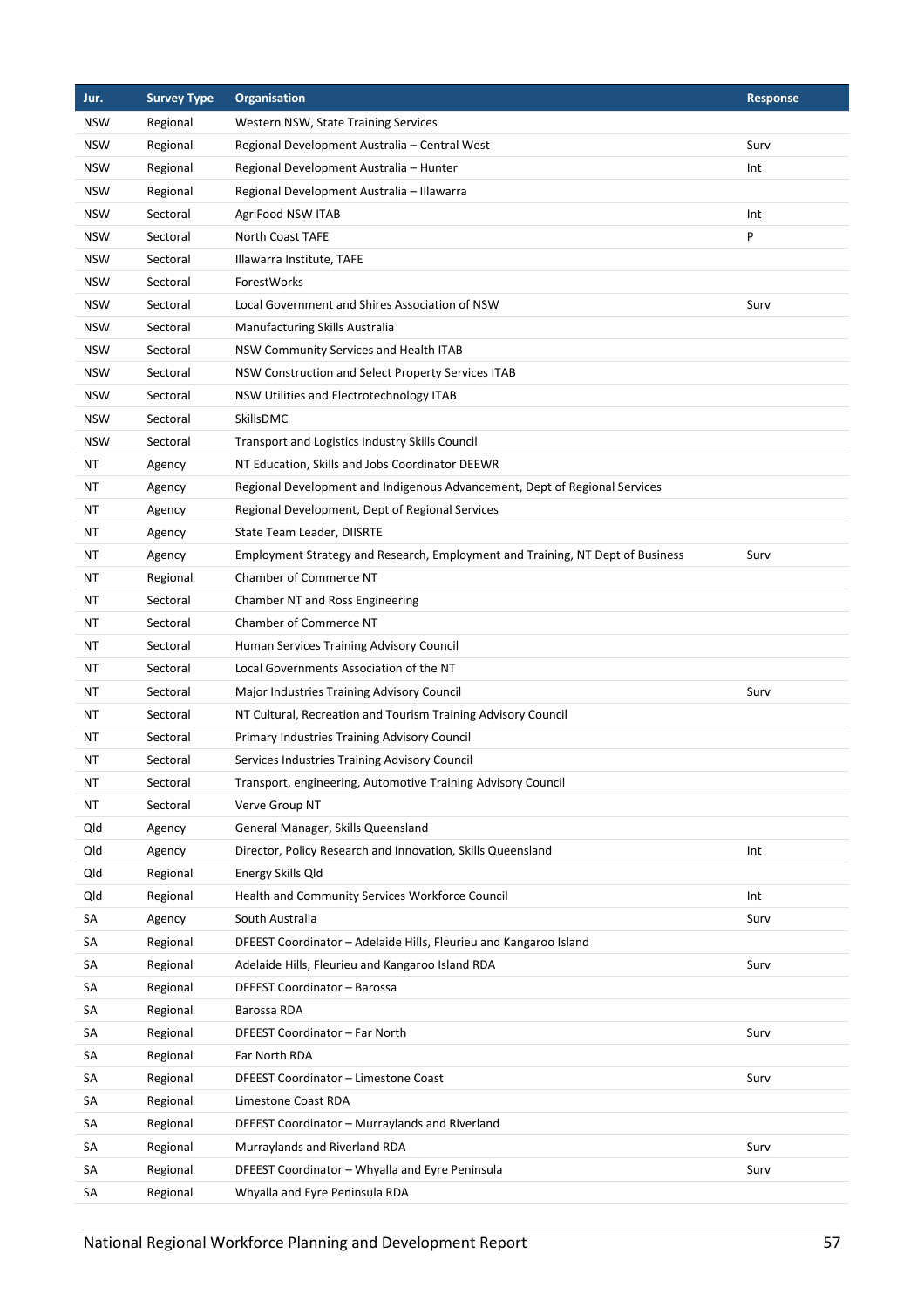| Jur. | <b>Survey Type</b> | <b>Organisation</b>                                                                  | <b>Response</b> |
|------|--------------------|--------------------------------------------------------------------------------------|-----------------|
| SA   | Regional           | DFEEST Coordinator - Yorke and Mid-North                                             | Surv            |
| SА   | Regional           | Yorke and Mid-North RDA                                                              |                 |
| SА   | Sectoral           | Business Services Industry Skills Board SA Inc                                       |                 |
| SА   | Sectoral           | <b>Construction Industry Training Board</b>                                          |                 |
| SА   | Sectoral           | Food, Tourism and Hospitality Industry Skills Advisory Council SA Inc                |                 |
| SА   | Sectoral           | Manufacturing Industry Skills Advisory Council SA Inc                                |                 |
| SА   | Sectoral           | Primary Industries Skills Council SA Inc                                             |                 |
| SА   | Sectoral           | SA Centre for Economic Studies                                                       | Surv            |
| SА   | Sectoral           | SA Health and Community Services Skills Board Inc                                    |                 |
| SА   | Sectoral           | Service Skills SA                                                                    |                 |
| SА   | Sectoral           | Transport and Distribution Training SA Inc                                           |                 |
| SА   | Sectoral           | Workplace Innovation and Social Research Centre, University of Adelaide              |                 |
| SWG  | Sectoral           | <b>National Employment Services Association</b>                                      | Surv            |
| TAS  | Agency             | DEEWR - Tasmania Education Skills Jobs Coordinator                                   | Surv            |
| Tas. | Agency             | Skills Tasmania                                                                      |                 |
| Tas. | Regional           | Cradle Coast Authority                                                               |                 |
| Tas. | Sectoral           | <b>Civil Contractors Association</b>                                                 | Surv            |
| Tas. | Sectoral           | Early Childhood Australia                                                            | Surv            |
| Tas. | Sectoral           | <b>Tasmanian Council of Social Services</b>                                          | Surv            |
| Tas. | Sectoral           | Tasmanian Seafood Industry Council                                                   |                 |
| Tas. | Sectoral           | Aged and Community Services Tasmania                                                 | Surv            |
| Tas. | Sectoral           | Alcohol, Tobacco and Other Drugs Council of Tasmania                                 |                 |
| Tas. | Sectoral           | Dairy Tasmania                                                                       |                 |
| Tas. | Sectoral           | Local Government Association of Tasmania                                             |                 |
| Tas. | Sectoral           | Master Builders Association of Tasmania Inc                                          |                 |
| Tas. | Sectoral           | Master Plumbers Association of Tasmania                                              |                 |
| Tas. | Sectoral           | Mental Health Council Tasmania                                                       | Surv            |
| Tas. | Sectoral           | National Disability Services Tasmania                                                |                 |
| Tas. | Sectoral           | Tasmanian Building and Construction Industry Training Advisory Board                 |                 |
| Tas. | Sectoral           | Tasmanian Farmers and Graziers Association (TFGA)                                    |                 |
| Tas. | Sectoral           | Tasmanian Freight Logistics council                                                  |                 |
| Tas. | Sectoral           | Tasmanian Hospitality Association                                                    | Surv            |
| Tas. | Sectoral           | <b>Tasmanian Small Business Council</b>                                              |                 |
| Tas. | Sectoral           | Tasracing                                                                            | Surv            |
| Tas. | Sectoral           | <b>Unions Tasmania</b>                                                               |                 |
| Tas. | Sectoral           | Wine Tasmania                                                                        |                 |
| Vic. | Agency             | Higher Education and Skills Group, Dept of Education and Early Childhood Development | Int             |
| Vic. | Regional           | Department of Education and Early Childhood Development (Hume)                       | Int             |
| Vic. | Regional           | University of Ballarat Centre for Regional Innovation & Competitiveness              | Int             |
| Vic. | Sectoral           | Workforce Planning Australia                                                         | Surv            |
| WA   | Agency             | Department of Commerce (Labour Relations section)                                    |                 |
| WA   | Agency             | Department of Training and Workforce Development                                     | Surv            |
| WA   | Agency             | Chamber of Minerals and Energy WA                                                    | Surv            |
| WA   | Regional           | Gascoyne Development Commission                                                      | Surv            |
| WA   | Regional           | Goldfields Esperance Development Commission                                          | Surv            |
| WA   | Regional           | Great Southern Development Commission                                                |                 |
| WA   | Regional           | Kimberley Development Commission                                                     |                 |
| WA   | Regional           | Midwest Development Commission                                                       | Surv            |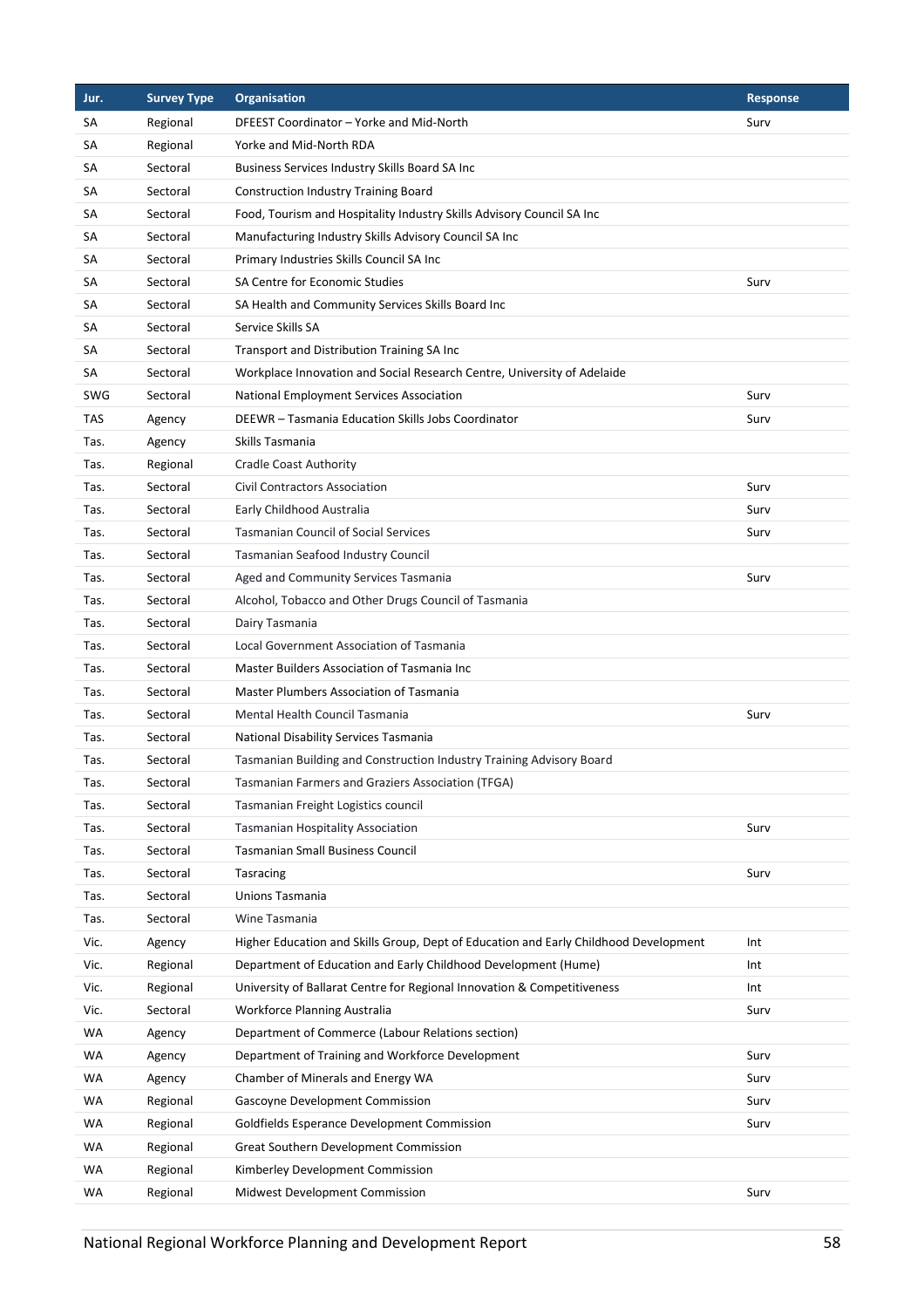| Jur.      | <b>Survey Type</b> | <b>Organisation</b>                                                               | <b>Response</b> |
|-----------|--------------------|-----------------------------------------------------------------------------------|-----------------|
| <b>WA</b> | Regional           | Peel Development Commission                                                       | Surv            |
| <b>WA</b> | Regional           | Pilbara Development Commission                                                    | Surv            |
| WA        | Regional           | South-West Development Commission                                                 |                 |
| <b>WA</b> | Regional           | Wheatbelt Development Commission                                                  |                 |
| <b>WA</b> | Sectoral           | Community Services, Health and Education Training Council Inc                     |                 |
| WA        | Sectoral           | <b>Construction Training Council</b>                                              | Surv            |
| <b>WA</b> | Sectoral           | Electrical, Utilities and Public Administration Training Council Inc              |                 |
| <b>WA</b> | Sectoral           | <b>Engineering And Automotive Training Council Inc.</b>                           |                 |
| WA        | Sectoral           | Financial, Administrative and Professional Services Training Council Incorporated |                 |
| <b>WA</b> | Sectoral           | Food, Fibre and Timber Industries Training Council (WA) Inc                       | Surv            |
| WA        | Sectoral           | Futurenow - Creative and Leisure Industries Training Council Inc                  |                 |
| WA        | Sectoral           | Logistics Training Council Inc.                                                   |                 |
| <b>WA</b> | Sectoral           | Resources Industry Training Council                                               |                 |
| <b>WA</b> | Sectoral           | Retail And Personal Services Training Council Inc.                                | Surv            |
| <b>WA</b> | Sectoral           | WA Chamber of Commerce and Industry                                               | Int             |

International correspondence received from:

- **Jonathan Barr, Organisation for Economic Co-operation and Development**
- **Professor David Finegold, Senior Vice President for Lifelong Learning and Strategic Growth, Rutgers** University (US)
- **Professor Ewart Keep, Centre for Skills, Knowledge and Performance, Cardiff University (UK)**
- **B** Jonathan Payne, de Montfort University (Norway)
- Anna Hagen Tønder, Research coordinator, FAFO (Institute for Labour and Social Research) (Norway)
- **Professor Lorna Unwin, Institute of Education, University of London**
- **•** Dr Gary Willmott, Visiting Fellow, Institute of Adult Learning (Singapore).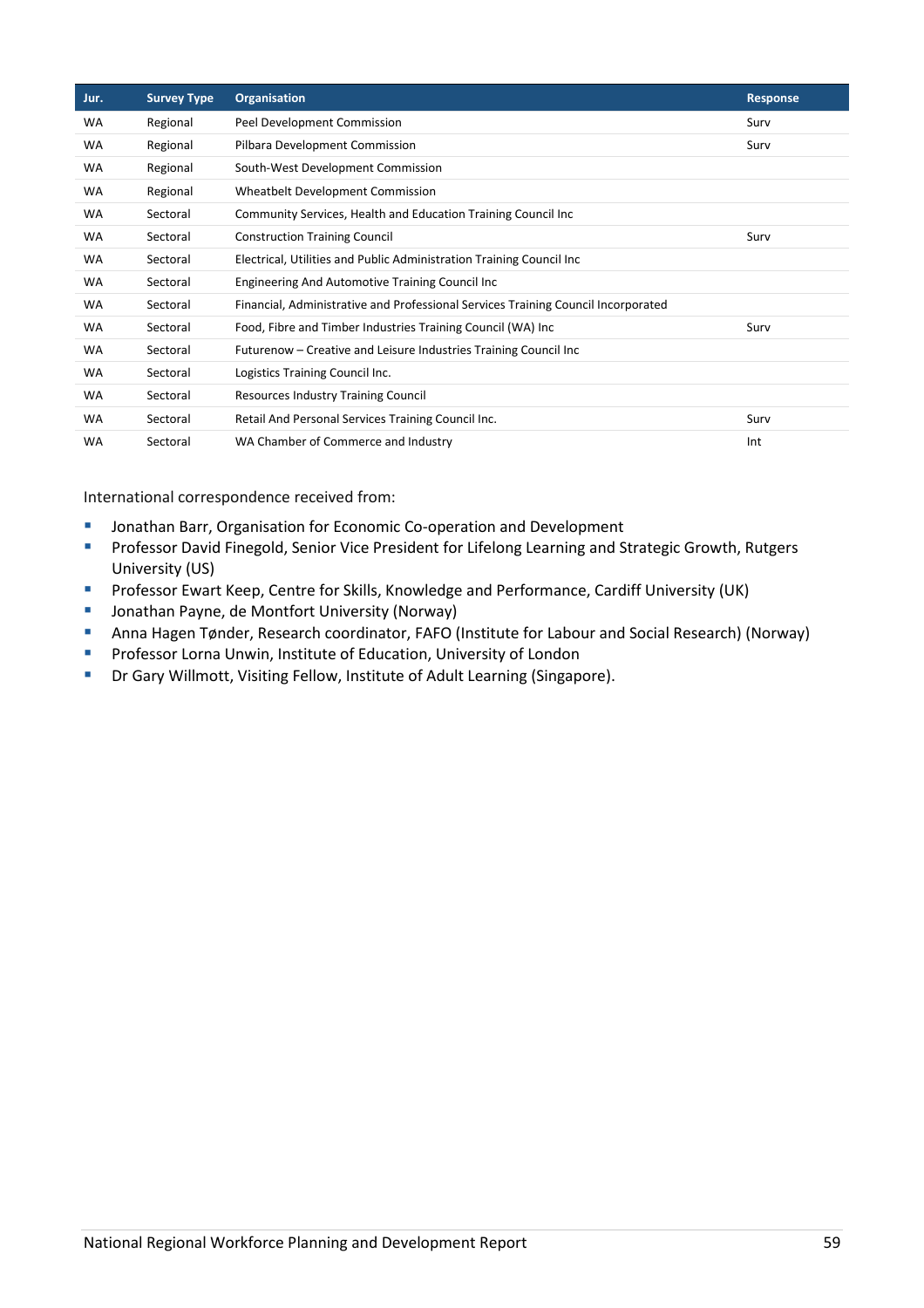# Appendix B: Data and modelling available for regional workforce planning and workforce development planning

| Source                                               | Main data items of use to<br>regional workforce planning                                                                                                             | <b>Description</b>                                                                                                                                                  | Frequency                                    | Lowest geographic level available                                                                                                        | <b>Lowest detail of occupational</b><br>and industry data available |
|------------------------------------------------------|----------------------------------------------------------------------------------------------------------------------------------------------------------------------|---------------------------------------------------------------------------------------------------------------------------------------------------------------------|----------------------------------------------|------------------------------------------------------------------------------------------------------------------------------------------|---------------------------------------------------------------------|
| 4.1 Census                                           | Labour force status<br>Occupation<br>Industry of employment<br>Level of highest qualification<br>Field of qualification<br>Many other demographic<br>characteristics | Taken from the Australian<br>Census of Population and<br>Housing                                                                                                    | Every five years. Last Census<br>August 2011 | Statistical area 1 (200-800 persons)                                                                                                     | ANZSCO six-digit level (by<br>request)<br>ANZSIC three-digit level  |
| <b>ABS Labour Force Survey</b><br>detailed quarterly | Labour force status<br>Occupation<br>Industry<br>Hours of work (PT/FT)<br>Sex                                                                                        | The BAS Labour Force Survey<br>samples approximately 29 000<br>households across Australia<br>and covers about 0.33% of the<br>population                           | Quarterly<br>(Usually averaged annually)     | Labour force region                                                                                                                      | ANZSCO one-digit<br>ANZSIC (class level)                            |
| <b>DEEWR Small area labour</b><br>markets            | Labour force<br>Unemployment<br>Unemployment rate                                                                                                                    | Information taken from the<br>Labour Force Survey                                                                                                                   | Quarterly                                    | Statistical local area (SLA)                                                                                                             |                                                                     |
| Job Services Australia data                          | Job seekers (15+)<br>Average job seeker age<br>Average job seeker<br>Duration of registration<br>Working-age population (15-<br>64)                                  | Information taken from the<br><b>Employment Services Area</b><br>(ESA) administrative data and<br>updated on the Labour Market<br><b>Information Portal website</b> | Quarterly                                    | ESA region. There are between five<br>and 15 (approx) ESA regions in every<br>Labour Market region,<br>http://foi.deewr.gov.au/node/6904 |                                                                     |

### *Table B1: Data and modelling sources available for regional workforce planning, including level of detail available*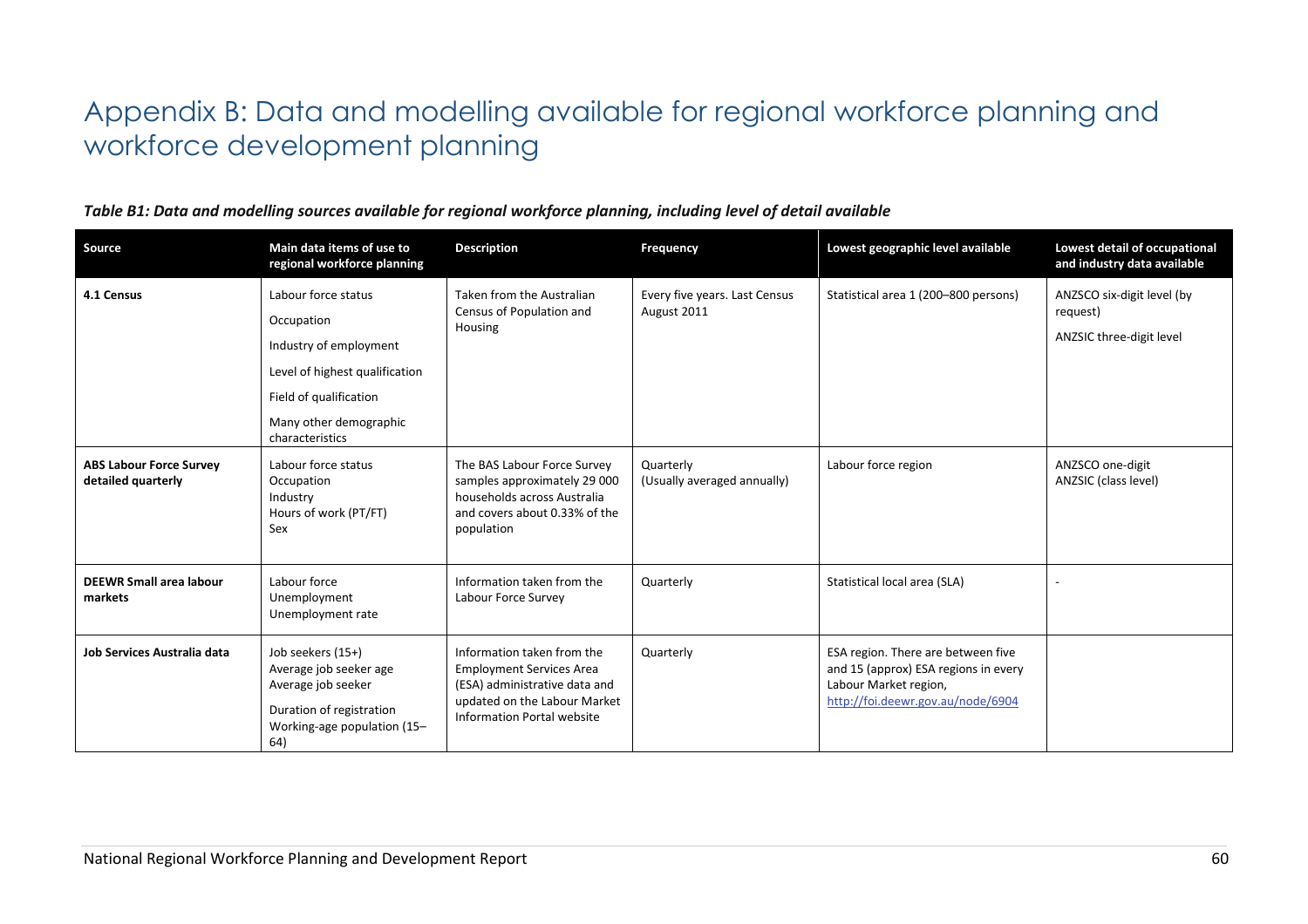| Centrelink data                                     | Benefit payment type                                                                                  | Information taken from the<br>Centrelink administrative data<br>and updated on the Labour<br>Market Information Portal<br>website                                                                                                                                                                                       | Quarterly                                                                                 | <b>Employment Services Area region</b>                         |                                      |
|-----------------------------------------------------|-------------------------------------------------------------------------------------------------------|-------------------------------------------------------------------------------------------------------------------------------------------------------------------------------------------------------------------------------------------------------------------------------------------------------------------------|-------------------------------------------------------------------------------------------|----------------------------------------------------------------|--------------------------------------|
| <b>DEEWR Survey of recruitment</b><br>conditions    | Occupation<br>Industry<br>Vacancy rate/turnover rate<br>Recruitment experience<br>Mode of recruitment | DEEWR conducts this survey in<br>house using a CATI<br>methodology.                                                                                                                                                                                                                                                     | At present, approximately once<br>every two years for Priority<br><b>Employment Areas</b> | Generally PEA regions                                          |                                      |
| <b>DEEWR Internet vacancy index</b>                 | Occupation                                                                                            | The DEEWR Vacancy Report<br>contains the Internet Vacancy<br>Index. IVI covers all<br>occupations, across all skill<br>levels and is based on a count<br>of online vacancies newly<br>lodged on SEEK, My Career,<br>CareerOne and Australian<br>JobSearch. Vacancies are<br>coded by DEEWR to around<br>350 occupations | Monthly                                                                                   | 38 best-fit regions across the eight<br>states and territories | ANZSCO two-digit                     |
| <b>Department of Immigration</b><br>and Citizenship | Arrival and visa type<br>Occupation<br>Country of origin<br>English proficiency<br>Qualifications     | Administrative dataset                                                                                                                                                                                                                                                                                                  | Annually                                                                                  | <b>Statistical Region</b>                                      | ANZSCO six-digit                     |
| <b>NCVER National VET Collection</b>                | Students - enrolments,<br>current, completion<br>Field of study<br>Intended occupation                | The purpose of the VET<br>Provider Collection is to<br>provide data on publicly<br>funded training programs<br>delivered by government-<br>funded and privately operated<br>training providers                                                                                                                          | Annually                                                                                  | <b>SLA</b>                                                     | ANZSCO six-digit<br>ASCED four-digit |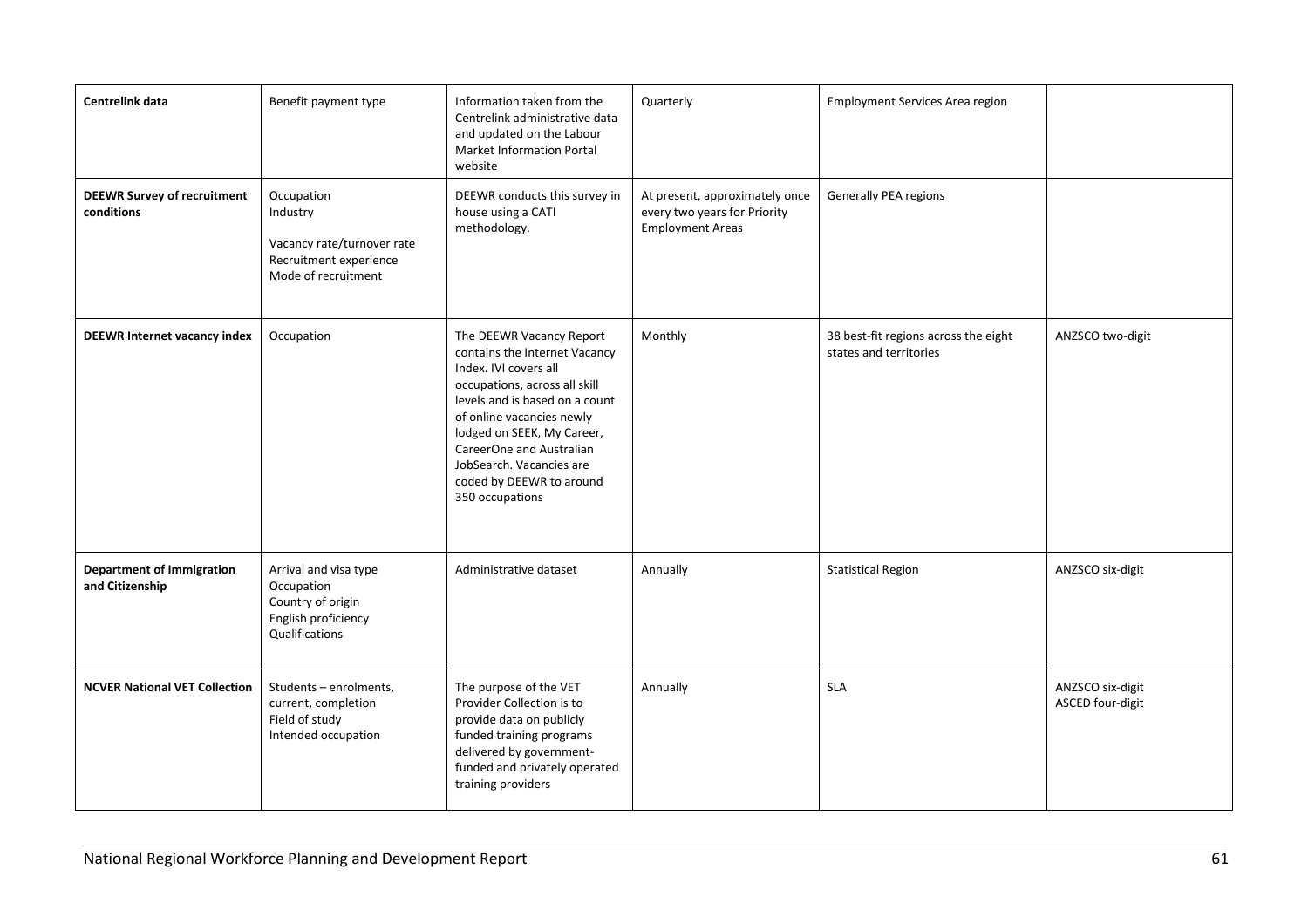| <b>NCVER Apprentices and</b><br><b>Trainee Collection</b> | Apprentice - occupation,<br>industry<br>Employer - type, size                                                                                                | The purpose of the Apprentice<br>and Trainee Collection is to<br>provide data on all persons<br>employed under a training<br>contract and includes both<br>apprentices and trainees                                                                                                                                   | Quarterly                                           | <b>SLA</b> | ANZSCO six-digit<br>ANZSIC three-digit |
|-----------------------------------------------------------|--------------------------------------------------------------------------------------------------------------------------------------------------------------|-----------------------------------------------------------------------------------------------------------------------------------------------------------------------------------------------------------------------------------------------------------------------------------------------------------------------|-----------------------------------------------------|------------|----------------------------------------|
| <b>NCVER Student Outcomes</b><br>Survey                   | Field of VET study<br>Level of VET study<br>Labour market outcomes,<br>including employment status,<br>income and occupation<br>Relevance of training to job | An annual survey of VET<br>graduates and module<br>completers                                                                                                                                                                                                                                                         | Annual, with alternating large<br>and small surveys | State      | ANZSCO six-digit<br>ANZSIC three-digit |
| <b>NCVER Survey of Employer</b><br>Use and Views (SUEV)   | Industry<br>Use of accredited training                                                                                                                       | This survey collects<br>information about employers'<br>use and views of the VET<br>system and the various ways<br>employers use the VET system<br>to meet their skill needs.<br>Information collected is<br>designed to measure the<br>awareness, engagement and<br>satisfaction of employers with<br>the VET system | Biennial                                            | State      | ANZSIC one-digit                       |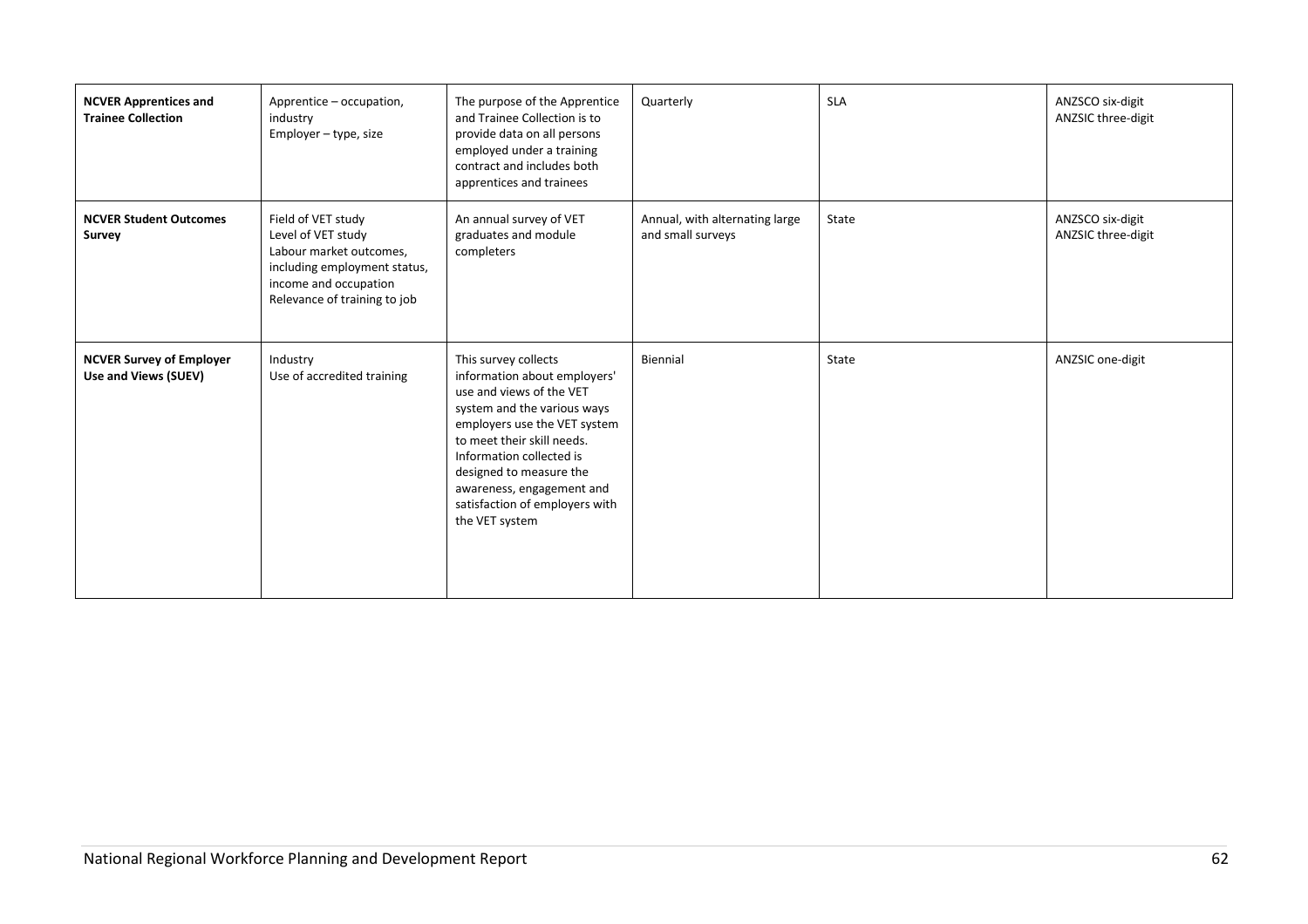| <b>Skills Australia/AWPA</b><br><b>National forecasts</b>                                     | Industry<br>Occupation<br>Level of highest qualification | The AWPA commissioned<br>Deloitte Access Economics to<br>undertake economic modelling<br>to draw out the skills<br>implications of a range of<br>scenarios.<br>The modelling examines both<br>the demand for post-school<br>qualifications (demand by<br>industry) and the supply of<br>new post-school qualifications<br>(completions by domestic<br>students and those provided<br>through net migration). The<br>modelling is conducted at both<br>the national level and for each<br>state/territory | From 2012 onward | State              | ANZSCO four-digit<br>ANZSIC three-digit |
|-----------------------------------------------------------------------------------------------|----------------------------------------------------------|----------------------------------------------------------------------------------------------------------------------------------------------------------------------------------------------------------------------------------------------------------------------------------------------------------------------------------------------------------------------------------------------------------------------------------------------------------------------------------------------------------|------------------|--------------------|-----------------------------------------|
| <b>Centre for Policy Studies,</b><br><b>Monash University (Available</b><br>on DEEWR website) | Industry                                                 | Commissioned by DEEWR and<br>produced by the Centre of<br>Policy studies using the<br>MONASH model                                                                                                                                                                                                                                                                                                                                                                                                       | Annually         | Statistical region | ANZSIC (class level)                    |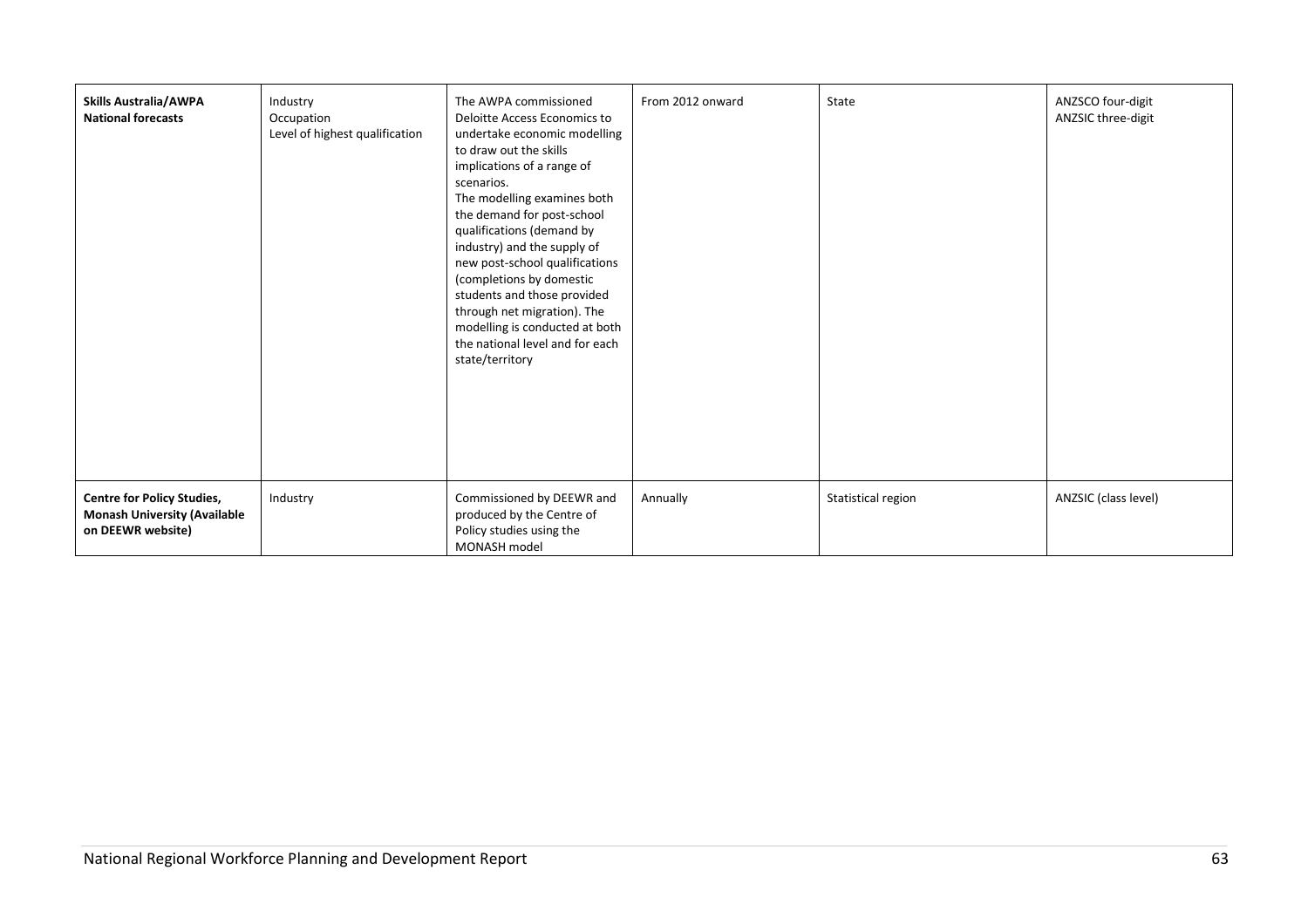# Appendix C: Summary of programs and approach by jurisdiction

*This summary has been prepared based on agency survey responses, with additional material included as required.*

## New South Wales

In NSW, State Training Services oversees workforce planning and development by subsidising students' vocational education and training in priority skills areas. Prompted by the NSW Government's new State Plan and the Commonwealth's National Partnership Agreement on Skills Reform, which made funding dependent upon the introduction of an entitlement to VET in all jurisdictions, the agency has been considering options for reforming the VET system, releasing a discussion paper, *Smart and Skilled,* in September 2011. After a period of community and industry consultation, State Training Services developed policy options for skills reform and engaged NATSEM (National Centre for Social and Economic Modelling, University of Canberra) to construct a micro-simulation model to identify the impact of different policy options on student demand for VET and the impact on the agency's budget. Following discussions with the Department of Premier and Cabinet and the NSW Treasury, the Minister announced the *Smart and Skilled* reforms in October 2012, whose aims across the state's VET system are:

- entitlement for entry-level training up to and including certificate III
- **support for higher-level qualifications**
- informed choice with improved quality measures
- recognition of the role and function of TAFENSW as the public provider
- greater support for regions
- greater support for equity groups
- better information for consumers.

### *Regional structure*

Regions are defined in two different ways: analytically and operationally.

For the purposes of workforce analysis and planning, regions are predominantly defined according to the ABS Statistical Area Level 4 regions for New South Wales. This is because the SA4 level regions are used across a vast range of statistical publications (including labour force data publications), which are frequently updated.

Operationally, regions are defined according to the nine service areas of the State Training Services centres. There are six regional and three metropolitan centres. These are:

- **E** Central and Northern Sydney Region
- **Southern Sydney and South-West Sydney Region**
- Western Sydney and Blue Mountains Region
- Hunter and Central Coast Region
- Illawarra and South-East NSW Region
- Western NSW Region
- New England Region
- North Coast and Mid-North Coast Region
- Riverina Region.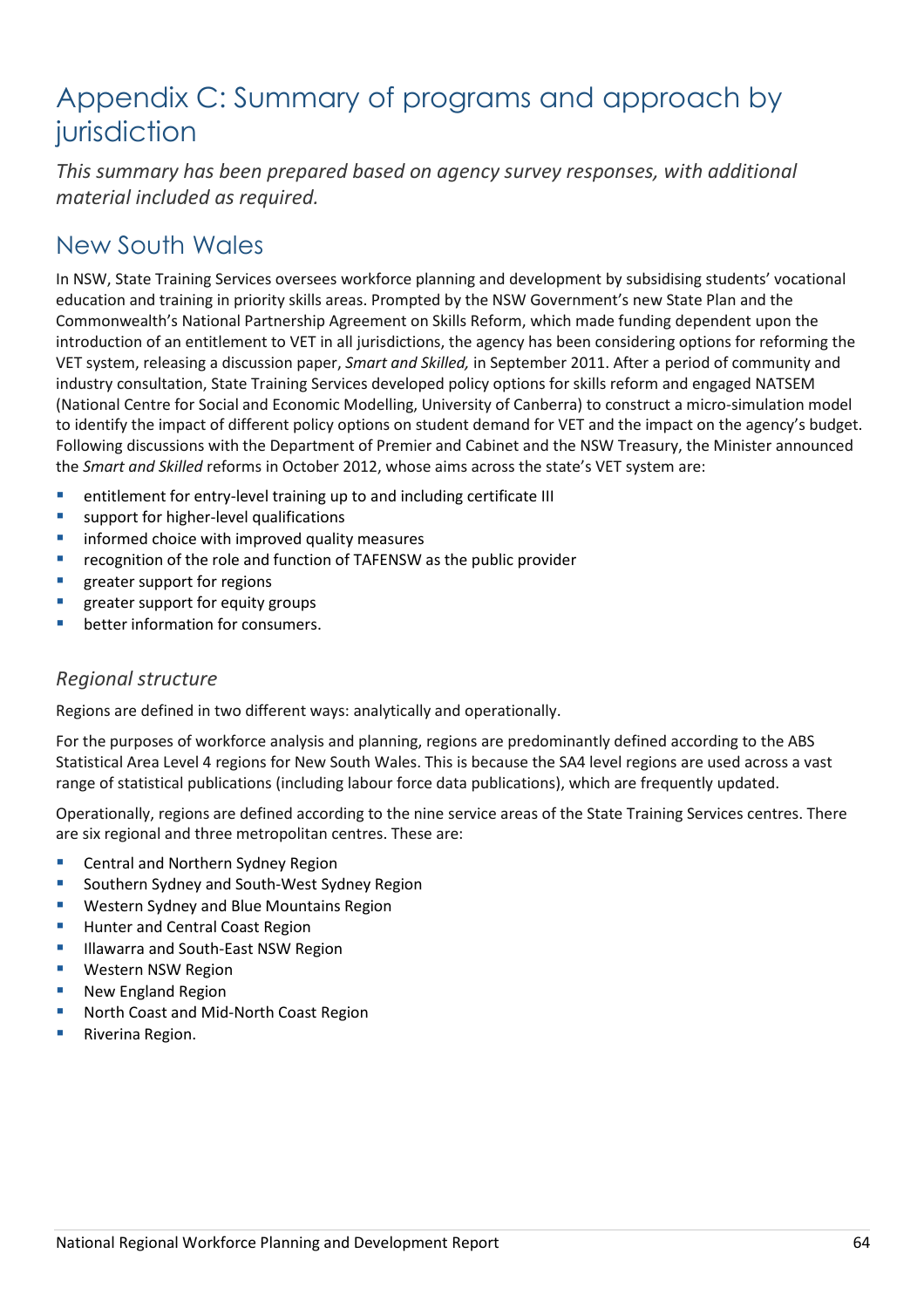### *Data*

New South Wales makes use of a wide variety of data drawn from the ABS, NCVER, its own apprentice and trainee administrative system, and modelling and projections developed by AWPA and specialist forecasters.

Data sources of particular use are:

- NCVER National VET collection
- ABS Labour Force Survey
- **ABS Survey of Education and Work**
- DEEWR Small Area Labour Markets.

It was noted that even in large jurisdictions, there can be difficulties accessing some data at the regional level. For example, NSW has problems with the Student Outcomes Survey because of the small size of the survey.

## **Victoria**

Regional workforce planning and development activities in Victoria are supported through the Department of Education and Early Childhood Development, Higher Education and Skills Group (formerly Skills Victoria) and Regional Development Victoria, which has provided funding for Regional Development Australia committees in Hume and the Grampians respectively to undertake workforce planning exercises. DEECD has provided additional support, particularly through the funding for coordinators and access to data specialists.

RDA committees are likely to have the major role in future regional workforce planning and development in Victoria. Regional Development Victoria, a statutory body, provides chairs for each of the five regional RDA committees in Victoria. The Department of State Development, Business and Innovation (DSDBI) and the Department of Planning and Community Development (DPCD) 'co-host' the committees. DEECD, the Department of Health (DOH) and the Department of Human Services (DHS) also have roles in workforce planning and development. Of these Victorian agencies, RDV and DSDBI have the greatest focus on regional workforce planning and development. DPCD focuses on regional development more broadly. DEECD is focused on training outcomes and skills development in the regions. The exact separation of duties with respect to regional workforce planning and development is a work in progress in Victoria.

The presence of committed funding differs for each RDA committee. Regional workforce development initiatives in Hume have committed funding. Initiatives in other regions do not have committed funding as yet, but are expected to have it eventually.

RDV's regional workforce planning and development initiatives are funded from the regional growth fund. While funding generally occurs on a needs basis, through the fund RDV runs the Putting Locals First Program, which includes, among other things, grants for local initiatives to increase business and employment opportunities. In addition, the Latrobe Valley Industry and Employment Roadmap is a coordinated, long-term plan for future industry and employment growth in the Latrobe Valley.

DEECD has committed funding for training in regional areas, including through the Victorian Training Guarantee and the Workers in Transition program.

### *Regional structure*

Regional workforce planning and development activities are being supported through the non-metropolitan RDA committees. Regional workforce plans have already been produced for:

- Hume
- the Grampians.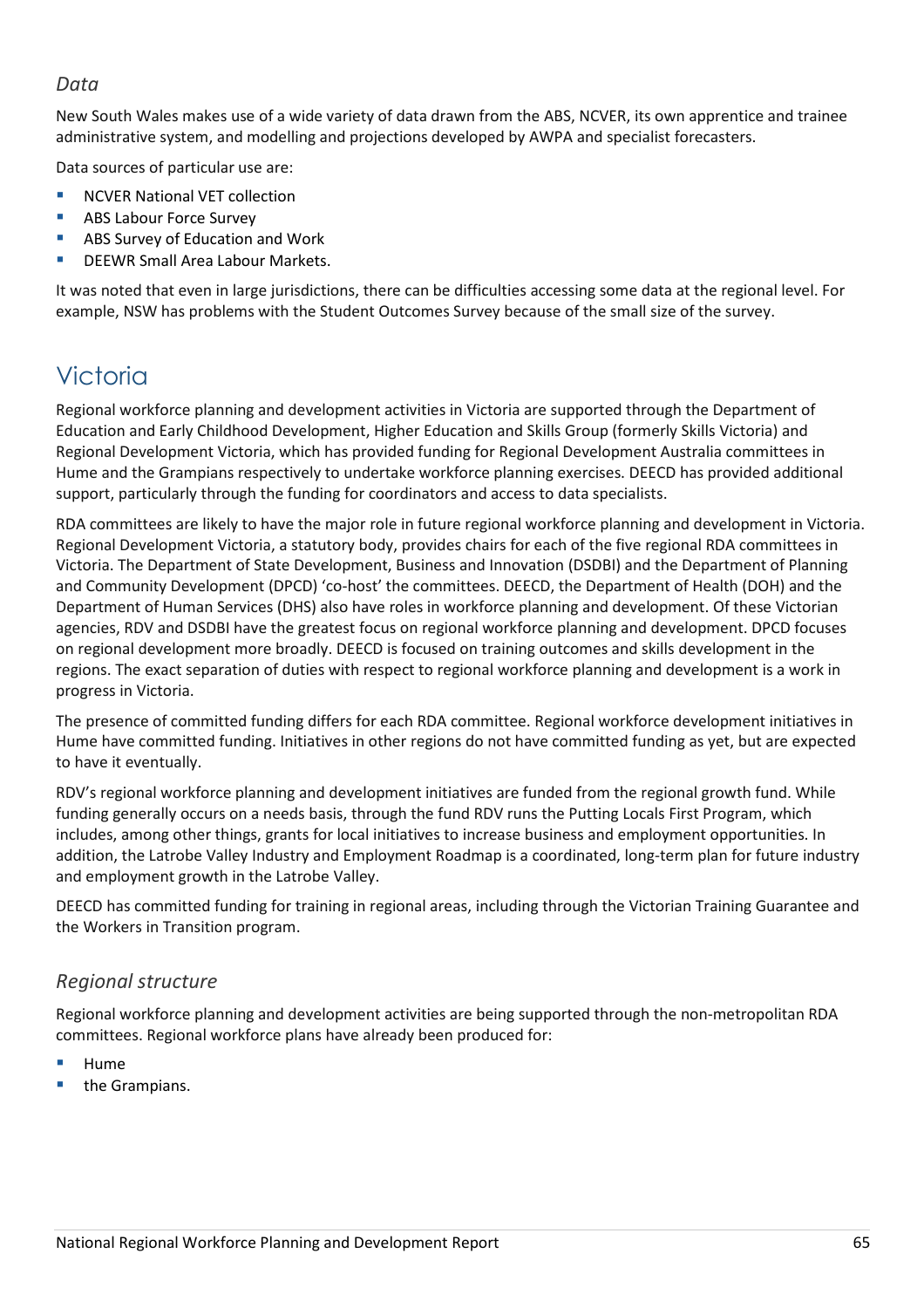Regional Development Australia and the Department of State Development, Business and Innovation have commissioned similar plans for the remaining non-metropolitan regions in Victoria:

- Loddon Mallee
- Barwon South-West
- Gippsland.

All plans are due for completion by mid-2014.

### *Data*

The primary data responsibility of the Higher Education and Skills Group in the Department of Education and Early Childhood is monitoring the performance of Victoria's VET system. It produces regional breakdowns of enrolment and completions by industry area as part of its regular reporting. The group also commissions employment projections for occupations at the regional level from Monash University's Centre of Policy Studies (CoPS). The Department of State Development, Business and Industry is currently developing its in-house labour market analysis and forecasting capacity and this may result in a further source of historical labour market data being available for regional-level analyses. For the Hume and Grampians plans, additional analyses of ABS Census data and skill supply data was provided by data consultants.

### Queensland

Skills Queensland, a statutory authority with its own board, was established in late 2010. Its objective is to provide a skilled workforce that meets the current and future needs of industry and the community. Current workforce development initiatives overseen by Skills Queensland and with some regional dimension are:

- *Strategic Investment Fund*: the fund is directed towards key enterprises, industry sectors and regional supply chains. Investments focus on emerging skills needs and areas of VET market failure and are geared around coinvestment.
- *Workforce Development Program*: projects can have an industry and/or regional focus. Regional projects under this initiative include:
	- Far North Queensland Industry Workforce Development
	- **Manufacturing and Engineering Wide Bay**
	- **Whitsunday Industrial Skills Development.**

The program includes the regional skills formation strategies (SFSs). Regional SFSs are designed to build regional and community capacity. They are targeted to regions experiencing high economic growth and industrial realignment, such as the Western Downs area, and are linked into other regional development strategies (Eddington & Toner 2012: 13). The Western Downs SFS was established in 2005 when the demand for skilled labour from the emerging coal seam gas and liquid gas industry first became apparent. The strategy was overseen by the Western Downs Regional Group of Councils (Eddington & Toner 2012: 19) and promoted an expansion of local training places and support for businesses to better manage apprentice and employee skills development, as well as more collaboration between training providers and businesses in relation to sharing facilities and apprentices (Eddington & Toner 2012: 20). Skills formation strategies include five higher order key result areas:

- **E** collaboration
- industry ownership and responsibility for the workforce
- stakeholder capability
- sustainability
- innovation in education and training (Eddington & Toner 2012: 25).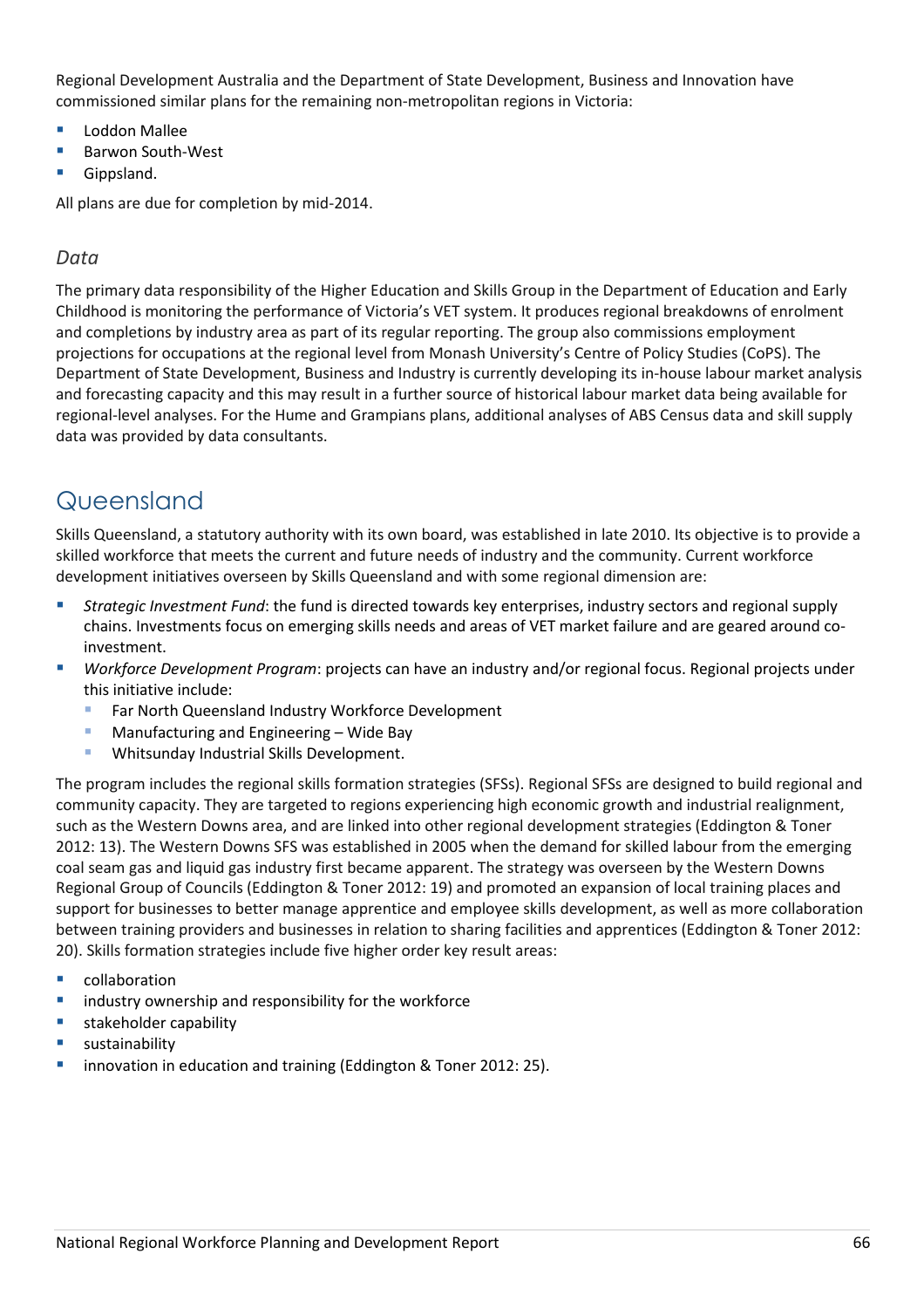### *Regional structure*

Queensland does not currently have a systematic approach to setting boundaries for regional workforce planning and development. Where plans have been developed, as in the Surat Basin, these have tended to be defined by local government areas.

### *Data*

Queensland makes use of available ABS and other administrative data. There has also been some use of macroeconomic modelling to better understand the impact of major industrial growth on regional communities.

### Western Australia

Within Western Australia the Department of Training and Workforce Development is the lead State Government agency on workforce development matters and during 2010 prepared Skilling WA: A Workforce Development Plan for Western Australia, which identifies issues impacting on workforce development in Western Australia and recommends the required actions to address them.

A key part of the Skilling WA workforce planning framework is the development of Regional Workforce Development Plans. These plans outline key challenges to workforce development in each of the nine regions of the State (based on Regional Development Commission boundaries) and provide industry, government and community sector strategies at a local and State level to address them.

To generate local ownership of the development and implementation of the plans, whilst at the same time ensuring linkages to State Government planning processes including Skilling WA, discussions have been held with all Regional Development Commissions inviting them to be involved in facilitating the establishment of Regional Workforce Development Alliances in their region.

Under the oversight of the Regional Alliance, the Department of Training and Workforce Development contract manages the development of Regional Workforce Development Plans through appropriate consultancies. The development of the regional plans involves both quantitative and qualitative analysis and strong local consultation with stakeholders. The plans are aligned in format to Skilling WA – which includes Training Together, Working Together, the specific workforce development strategy for aboriginal people (Western Australian Department of Training and Workforce Development, n.d.). The Regional Workforce Development Alliances are also responsible for coordinating the multiplicity of government and non-government efforts relating to the implementation of the Regional Workforce Development Plans, the recommended priority actions contained within them.

For example the *Goldfields-Esperance workforce development plan 2013–2016, Wheatbelt workforce development plan 2013-2016* and *Great Southern workforce development plan 2013-2016* were recently completed and launched. Plans are currently being completed for the South West, Pilbara and Kimberley regions of the State.

### *Regional structure*

Regions are defined by the WA Government and are aligned to WA Development Commission boundaries. There are nine regions outside the metropolitan area. The nine regions, based on groupings of local government areas, are:

- Gascovne
- **Goldfields-Esperance**
- **Great Southern**
- Kimberley
- Mid-West
- Peel
- Pilbara
- South-West
- Wheatbelt.

The objectives of the Regional Development Commissions are to: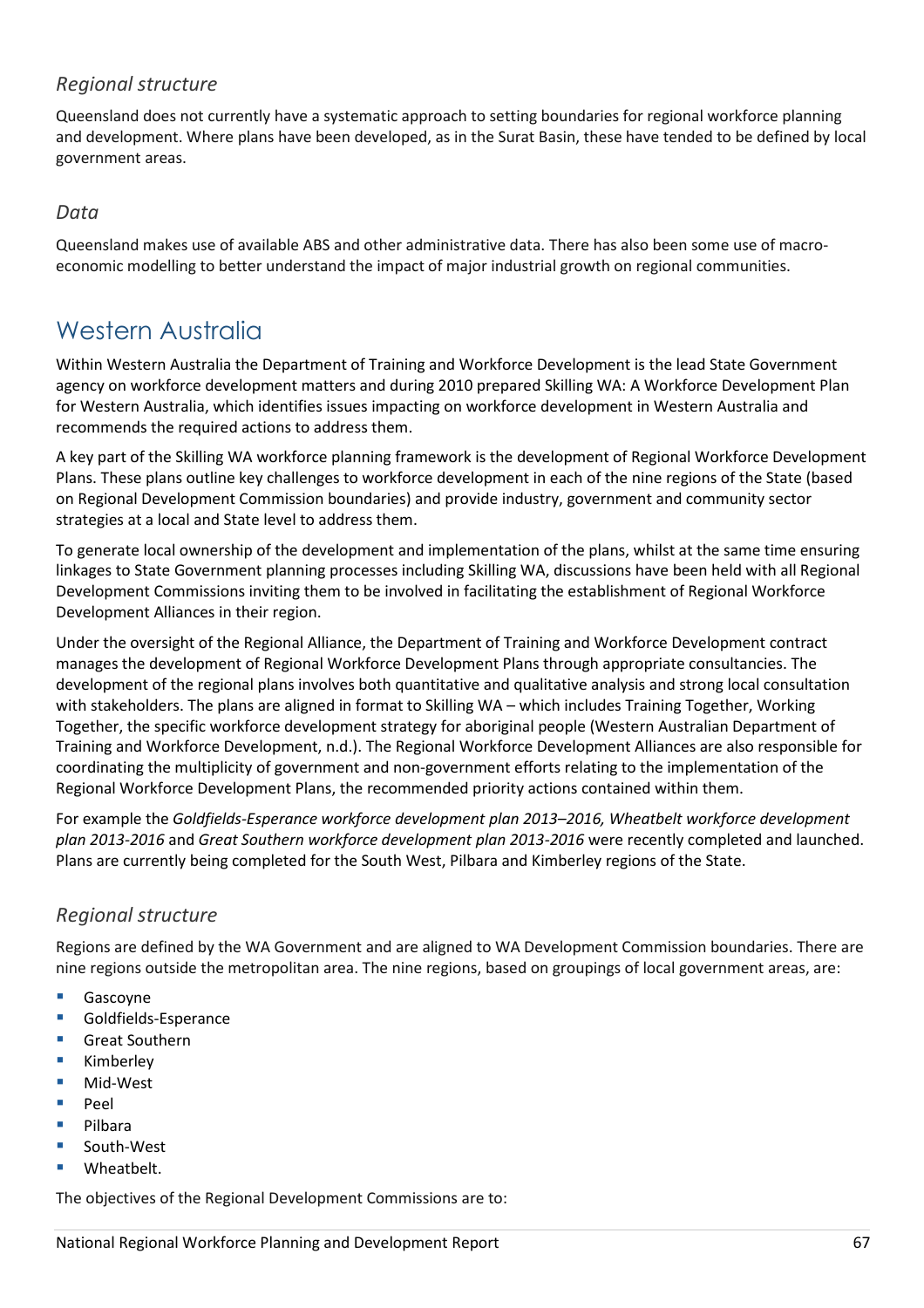- maximise job creation and improve career opportunities in the region
- develop and broaden the economic base of the region
- identify infrastructure services needed to promote economic and social development within the region
- provide information and advice to promote business development within the region
- seek to ensure that the general standard of government services and access to those services in the region is comparable with that which applies in the metropolitan area
- generally take steps to encourage, promote, facilitate and monitor the economic development in the region.

The boundaries of the Regional Development Commissions largely coincide with Regional Development Australia committees, with the exception that the Gascoyne and Mid-West Development Corporations are covered by a single RDA committee.

### *Data*

The Department of Training and Workforce Development makes use of available ABS Census, labour force and other survey data, survey and administrative data released by DEEWR, the National VET and Apprentice and Trainee Collections released by NCVER, and its own administrative collections. The department also uses Access Economics' macroeconomic forecasts. The department reports that there are significant technical limitations in using labour market forecasting modelling and data at the regional level in WA due to the relatively small labour markets in those regions and consequently is trialling the development of its own Regional Priority Occupational Lists, which are based on local stakeholder input (a bottom-up approach).

## South Australia

Workforce development in the South Australian context is shaped by Skills for All, a package of integrated reforms, in which VET is being transitioned to a demand-driven system responsive to individual and industry needs. These reforms are aligned with national policy priorities for VET, tertiary education, employment and labour market policy.

Skills for All aims to:

- raise the skills levels of South Australians
- **E** increase the number of South Australians with post-school qualifications
- **EXECUTE:** increase employment participation.

Skills for All responds to industry demand for labour and skills in order to drive growth and innovation. Individuals are supported to gain access to and succeed in training so they have the skills needed by industry, in line with their career and employment goals. Optimum Skills for All outcomes are dependent on individuals, industry and employers having quality information on current and future workforce development needs to support a demanddriven training system.

Through the Skills in the Workplace program, the urgent skill demands of South Australian industries and enterprises are addressed through identifying and designating eligible skill sets and qualifications to raise the skills levels of existing workers. (See [<http://www.skills.sa.gov.au/for-employers-business/funding-for-training/skills-in-the](http://www.skills.sa.gov.au/for-employers-business/funding-for-training/skills-in-the-workplace)[workplace>](http://www.skills.sa.gov.au/for-employers-business/funding-for-training/skills-in-the-workplace) for more information.)

While not specifically targeted to regions, regional employers are able to access the program. To access the program, enterprises must have undertaken workforce planning. The Department of Further Education, Employment, Science and Technology website contains a range of tools and information to assist this. (See [<http://www.skills.sa.gov.au/for-employers-business/planning-your-workforce>](http://www.skills.sa.gov.au/for-employers-business/planning-your-workforce).)

The Workforce Development Fund supports priority industry sector projects that address skills and workforce challenges impacting on the economic growth of South Australian industry. WDF promotes the benefits of workforce planning, leading to increased productivity and sustainable business practices across organisations, industry sectors and regions.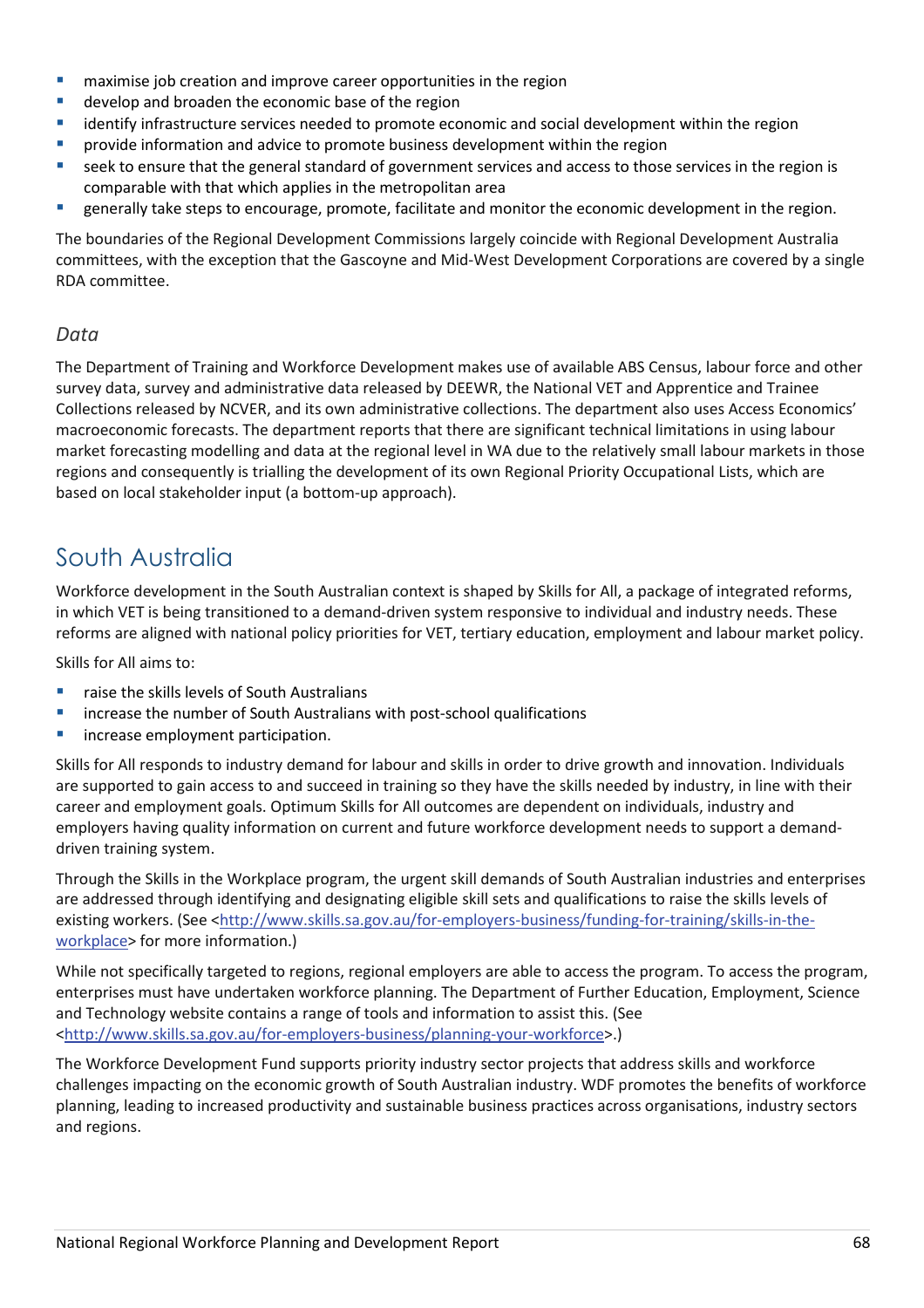Seven WDF projects are currently in progress. Three of these have a regional focus:

- *Workforce Development Strategy for the Barossa, Adelaide Hills, Fleurieu and Kangaroo Island*: this project will undertake detailed research across two RDA regions to devise workforce development plans for these regions that link industry skills and activity with the education and training sectors, the aim being to address industry's current, projected and potential skills and workforce needs.
- *Kangaroo Island Workforce Development Project*: this project will produce a report detailing the workforce development demands of Kangaroo Island.
- *Mount Gambier Workforce Development*: this project is funding a workforce development coordinator to identify and supply job-ready applicants, training assistance and capacity to meet the demands created by a new Woolworths marketplace complex.

Four projects have an industry sector focus:

- Art and Cultural Sector Workforce Development Project
- Workforce Development Advisor for Early Childhood Sector
- South Australian Transport Workforce Development
- SA Automotive Industry.

### *Regional structure*

South Australia has adopted uniform State Government Regions to provide consistency across geographical boundaries for the delivery and monitoring of state government services and programs. This approach helps to bring organisations from different sectors (public, private, labour and education) and each level of government together to understand local economic and social conditions and to plan and coordinate regional initiatives.

SGRs are based on the ABS local government areas and statistical local areas (SLAs) and largely align with Regional Development Australia boundaries. The 12 regions were implemented in 2009 and comprise four regions in the Adelaide metropolitan area, three regions in the greater Adelaide area and five country regions:

- **Eastern Adelaide**
- Northern Adelaide
- Southern Adelaide
- Western Adelaide
- **Adelaide Hills**
- Barossa, Light and Lower North
- Fleurieu and Kangaroo Island
- Eyre and Western
- Far North
- Limestone Coast
- Murray and Mallee
- Yorke and Mid-North.

### *Data*

Capacity for workforce data analyses rests within DFEEST. DFEEST has also engaged the South Australian Centre for Economic Studies and the Australian Workplace Innovation and Social Research Centre (WISeR – formerly the Australian Institute for Social Research) at the University of Adelaide to provide data analysis and modelling.

Data are used for evidence-based program development and resource allocation and includes:

- **•** responding to the effects of structural adjustment
- strategic planning to determine and respond to regional workforce development priorities
- ascertaining the need for funded training and the allocation of resources
- providing labour market information to stakeholder networks
- tailoring activity to respond to the South Australian Government's strategic plan workforce development priorities
- providing career development relevant for local labour markets
- determining trainee and apprentice activity in the different regions.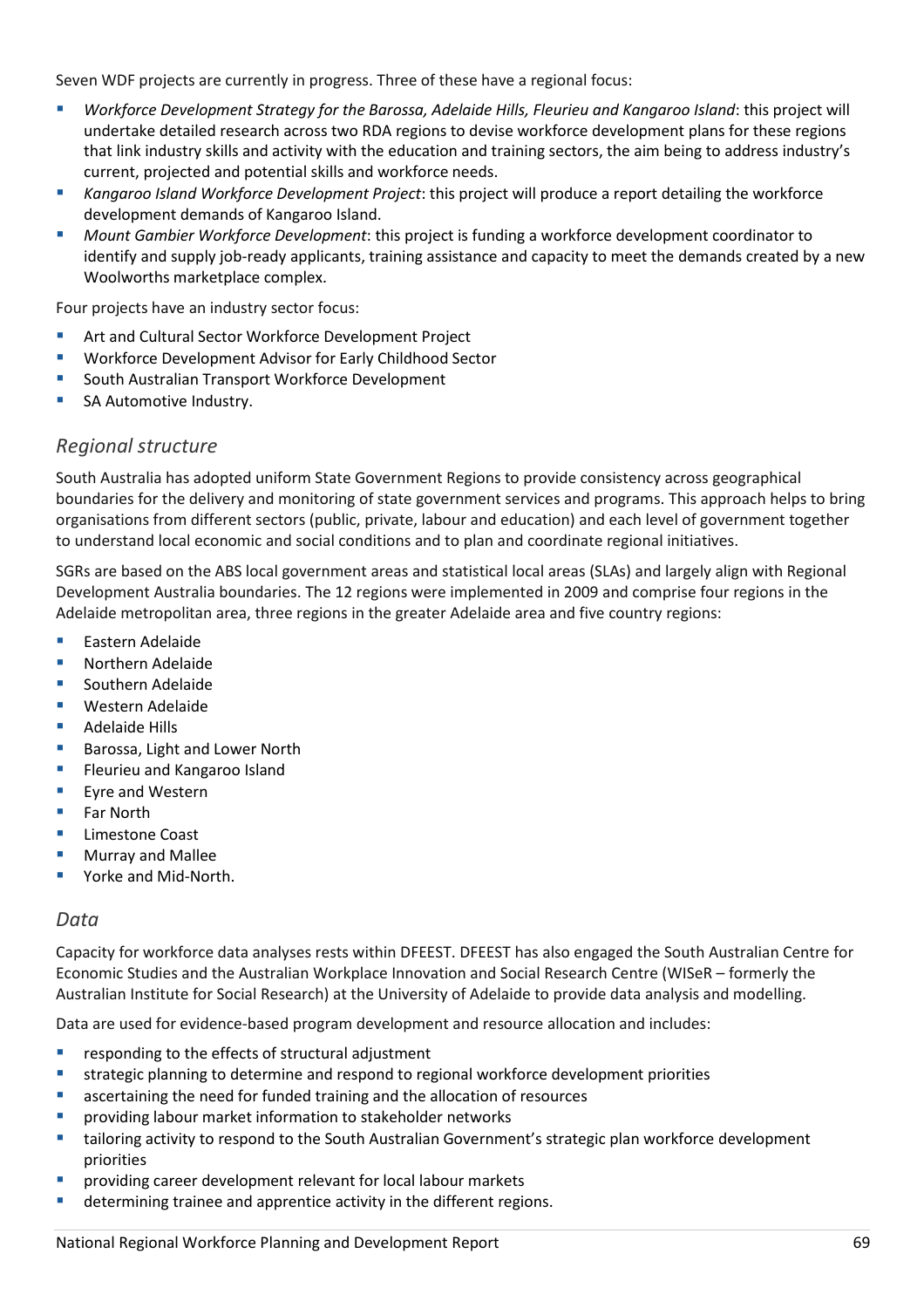A limitation of the current data as observed by South Australia is that data sources cannot always be combined, due to potential overlap or due to timing differences.

## Tasmania

Skills Tasmania supports workforce development activities through two programs:

- industry workforce plans
- workforce partnership projects

Industry workforce plans are based around industries rather than regions and have been developed for dairy, racing, aged care, transport and logistics, and early childhood education and care, as well as agriculture and for the small and micro-business sector. Plans are close to being finalised from the community services specialist sectors and hospitality. A variety of partnership projects, which focus on workforce development initiatives, have either been completed or are in progress, and include collaboration with small businesses.

The Tasmanian Department of Economic Development, Tourism and the Arts (DEDTA) also manages an employer of choice program, which includes an annual award, an employer workshop program and a better workplace kit. This initiative mainly focuses on attracting, engaging and retaining workers and flexible and family-friendly workplaces.

### *Regional structure*

Skills Tasmania has not adopted a regional structure. There is only one RDA committee for Tasmania. For other DEEWR purposes, specific economic regions are identified (e.g. north-west and northern Tasmania is serviced by a DEEWR Local Employment Coordinator).

In some circumstances the Tasmanian Government adopts a broad three-region approach to Tasmania; for example, DEDTA is releasing three Regional Economic Development Plans.

### *Data*

To date workforce development has not involved significant modelling of labour and workforce trends. Skills Tasmania has used Monash University forecasts in the past; however, cost was an issue and reliability was compromised by sample size.

In 2013 Skills Tasmania intends to undertake a research project to produce a Tasmanian Workforce Plan (or at least a framework for it).This will involve desktop analyses and integration of:

- **EXECT** industry workforce and skills plans undertaken, facilitated or funded by Skills Tasmania
- other published workforce analyses
- macroeconomic data on the Tasmanian economy and labour force
- analysis of Census data and other ABS data on occupations and industry and educational attainment.

## Northern Territory

The Employment and Training Division of the Department of Business is responsible for workforce planning and development in the Northern Territory. The division oversees VET allocations and programs, investigates the employment needs of the Northern Territory and develops strategies and policy to increase employment opportunities for the NT. This includes increasing sustainable Indigenous employment as well as national and international employment promotion and attraction activities. Over the past five years, the department has focused on increasing understanding of the importance of workforce planning and development in the community through small business programs, workshops, forums and working with specific industry groups.

In August 2012 the department released its Employment Strategy 2012–15, which prioritises growing the territory workforce and capability and increasing the responsiveness of the training system, supporting sector-specific workforce strategies to increase Indigenous workforce participation, and supporting business and industry to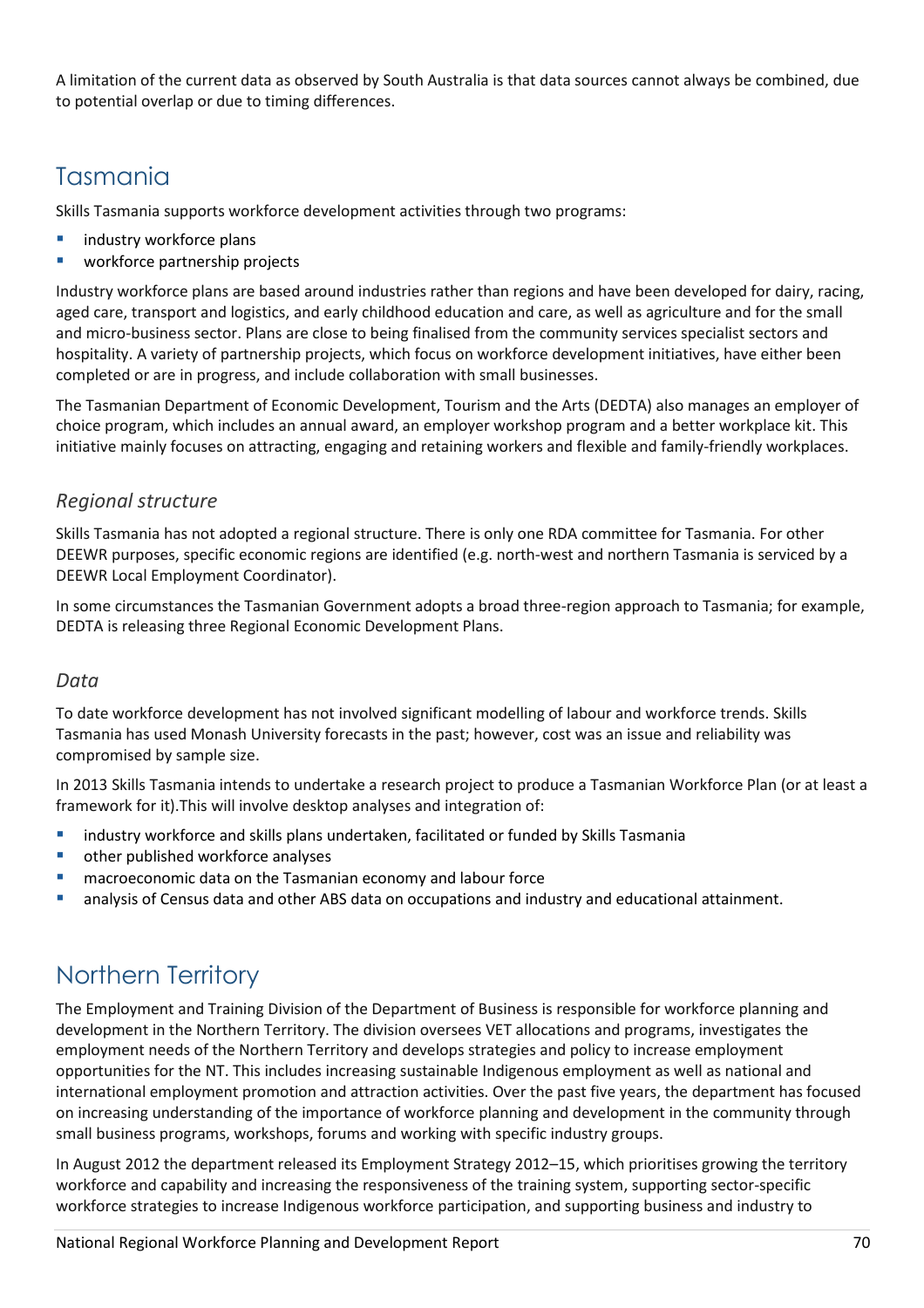improve productivity. The Northern Territory Government has also partnered with individual industry sectors to develop workforce strategies, including for:

- transport and logistics
- oil and gas (post construction)
- **CONSTRUCTION**
- early childhood
- manufacturing.

The government is also partnering with community services, tourism and the VET workforce to develop and implement evidenced-based workforce development strategies.

Through the NT Employment Strategy 2012–15, the government has made a commitment to work with regions to develop regional workforce strategies that recognise the differing needs of the Northern Territory regions. These are due to commence in 2013.

### *Regional structure*

Regional-level initiatives are focused on identified remote towns, which are the basis of a whole-of-government approach to economic and social development. For each of these towns the department undertook a census of all businesses operating in the town to get an understanding of the existing employment opportunities. The outcome of the census has been the development of job profiles, which are now used by different organisations to link training with opportunities in the town. Workforce development planning guides are currently been developed for use in the towns in order to achieve a consistent approach to workforce planning and development.

The major remote towns are:

- **Maningrida**
- Gunbalanya
- Gapuwiyak
- Ramingining
- Wadeye
- **Milingimbi**
- Yuendumu
- Hermannsburg
- Borroloola
- Ngukurr
- Yirrkala
- Papunya
- Galiwin'ku
- Numbulwar
- **Lajamanu**
- **Elliott**
- Nguiu
- Angurugu/Umbakumba
- Daguragu/Kalkarindji
- Ali Curung.

### *Data*

For the Northern Territory, the majority of data sources are not statistically acceptable for use at the territory level, which makes it even more difficult at a regional level. In any case a majority of the major data sources are not available at a regional level. Even where there are no data at a regional level, there are issues and concerns for the territory; that is, with the use of Census data due to under-counts. All of the data sources mentioned above are generally used by the department at the territory level.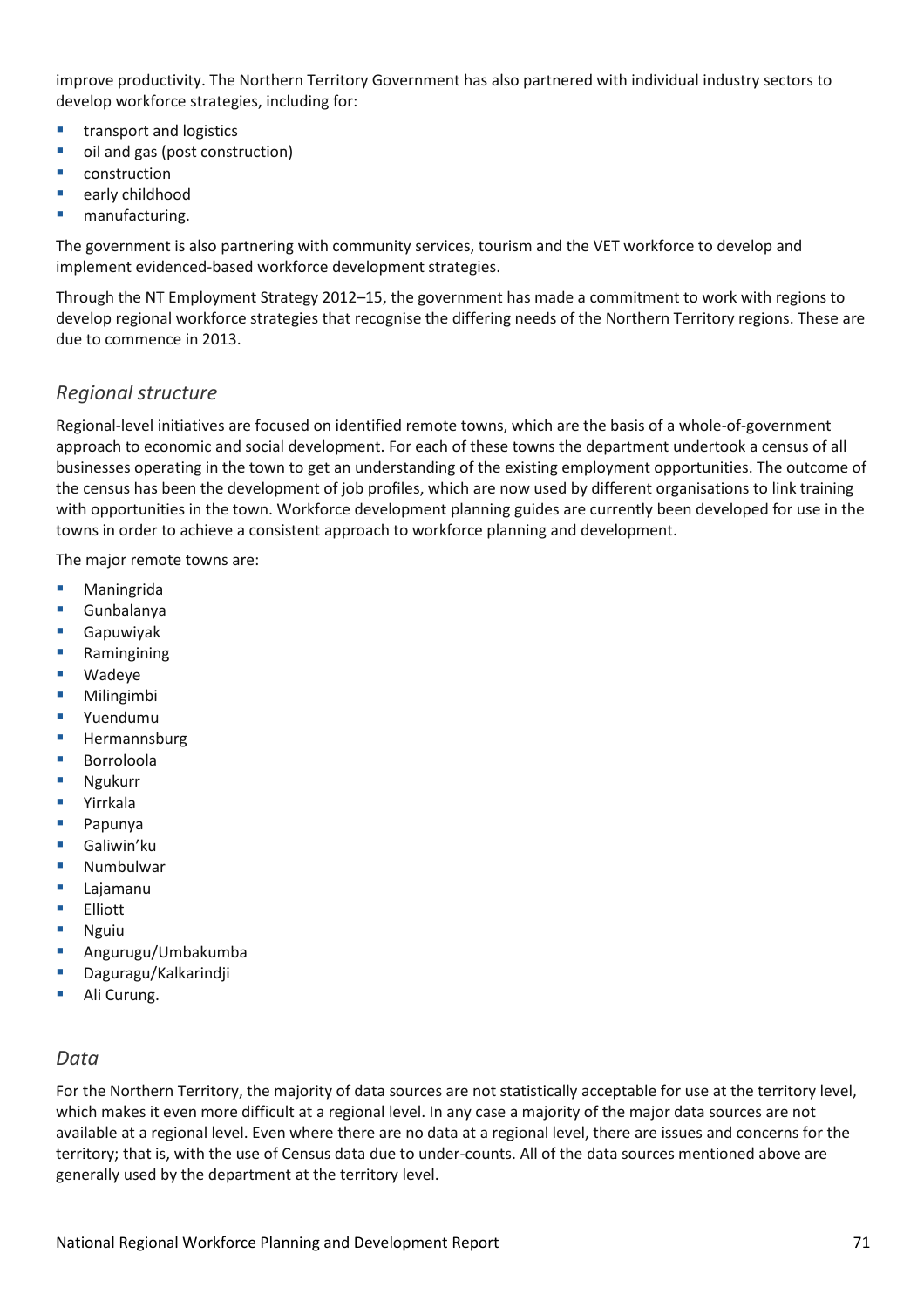The department also develops the NT Occupation Shortage List; this reflects shortages in the regions, where they can be identified. The list has not been updated since 2011 and the Department of Business is currently working through a new process.

## Australian Capital Territory

As a small jurisdiction, the Australian Capital Territory does not undertake regional workforce planning and development activities.

## Commonwealth agencies

### *Department of Industry, Innovation, Climate Change, Science Research and Tertiary Education (DIICCSRTE)*

DIICCSRTE operates and funds a number of programs that may assist enterprises in regions throughout Australia to participate in workforce planning and development on an individual or coordinated basis. Australian Government Skills Connect is an integrated approach designed to help link eligible Australian enterprises with a range of skills and workforce development programs and funding. It is an employer's gateway to information and support that will connect them with Australian Government funding that meets their unique business or industry training and workforce development needs. The initiative links a national network of advisers and coordinators who in turn link enterprises to support programs and funding support. Proposals addressing whole-of-workforce needs can be dealt with in an integrated and streamlined fashion.

Australian Government Skills Connect makes it possible for eligible businesses to apply for funding from the following programs: National Workforce Development Fund; Workplace English Language and Literacy (WELL) Program; Accelerated Australian Apprenticeships initiative; Australian Apprenticeships Mentoring Program; and Investing in Experience – Skills Recognition and Training.

Through Australian Government Skills Connect, industry will have access to a broad range of assistance, irrespective of whether they are in metropolitan, regional, rural or remote areas. The network of people with expertise specific to a particular industry or region includes: 11 industry skills councils and Auto Skills Australia; Enterprise Connect Business Advisers; Education and Training Advisors; Local Employment Coordinators; Regional Education, Skills and Jobs Coordinators.

Industry skills councils are independent companies funded by the Australian Government through the Department of Industry, Innovation, Climate Change, Science, Research and Tertiary Education (DIICCSRTE) to:

- engage with industry to identify and develop the units of competency, qualifications and assessment requirements which together make up training packages
- develop and continuously improve nationally agreed training standards (training packages) and training materials
- engage in workforce development activities
- provide advice on industry training and skills development needs to government, the Australian Workforce and Productivity Agency, industry and enterprises, including through the production of an annual environmental scan.

### *Department of Education, Employment and Workplace Relations*

Within the Commonwealth jurisdiction, the Priority Areas Employment Initiative and the RESJ Plans Initiative are the two programs operated by DEEWR with a strong regional workforce planning and development initiative.

The Priority Employment Areas Initiative places Local Employment Coordinators into 20 areas selected on the basis of around 70 labour market indicators of economic disadvantage. The primary role of Local Employment Coordinators is to drive local responses to local labour market issues. As part of the Priority Employment Area Initiative, the Australian Government allocated \$20 million over two years (July 2011 – June 2013) for a Local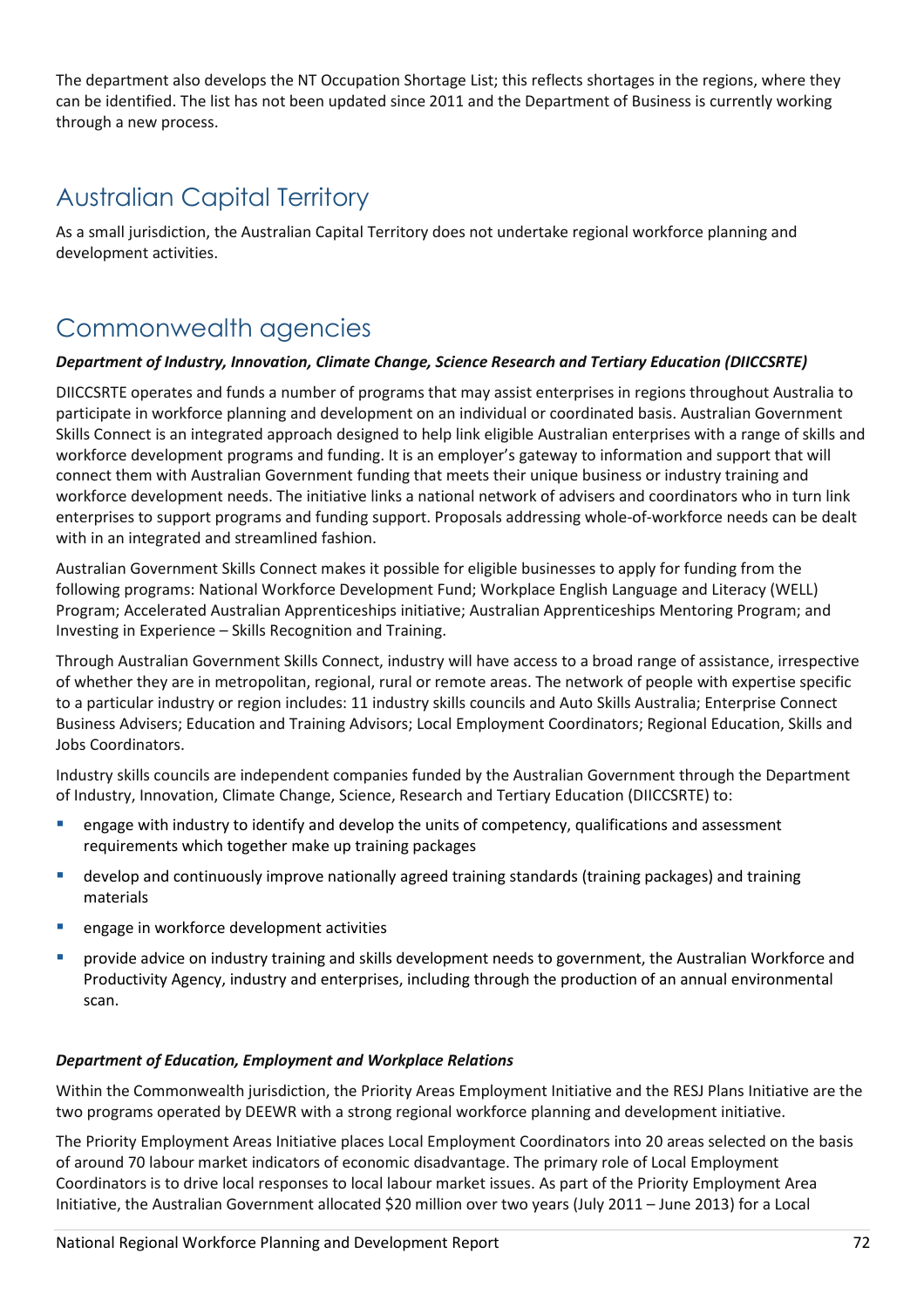Employment Coordinator Flexible Funding Pool. Funding from the pool is specifically designed to support the activities of Local Employment Coordinators that align with the goals and strategies in their Regional Employment Plans.

The RESJ Plans Initiative has deployed 34 Regional Education, Skills and Jobs Coordinators in regional (nonmetropolitan) Australia to work with community stakeholders to develop and implement strategies that maximise education, skills and jobs outcomes in regional areas. The RESJ Coordinators work in 46 Regional Development Australia regions in non-metropolitan Australia.

# *Regional structure*

The 20 Priority Employment Areas identified under the PEA Initiative span metropolitan and non-metropolitan areas and comprise groups of local government areas. The areas are:

# **New South Wales**

- **E** Canterbury-Bankstown and South Western Sydney
- Central Coast-Hunter
- **Illawarra**
- **Mid-North Coast**
- Richmond-Tweed and Clarence Valley
- **Sydney West and Blue Mountains**

# **Victoria**

- **Ballarat-Bendigo**
- North-Eastern Victoria
- North-Western Melbourne
- South-Eastern Melbourne

# **Queensland**

- **Bundaberg-Hervey Bay**
- Caboolture-Sunshine Coast
- **Cairns**
- **I** Ipswich-Logan
- **Southern Wide Bay-Burnett**
- **Townsville**

# **Western Australia**

South-West Perth

# **South Australia**

- **Northern and Western Adelaide**
- **Port Augusta-Whyalla-Port Pirie**

# **Tasmania**

North-West/Northern Tasmania

The 46 RDA regions the RESJ covers are:

### **New South Wales**

- Central Coast
- Central West
- **Far South Coast**
- **Far West**
- **Hunter**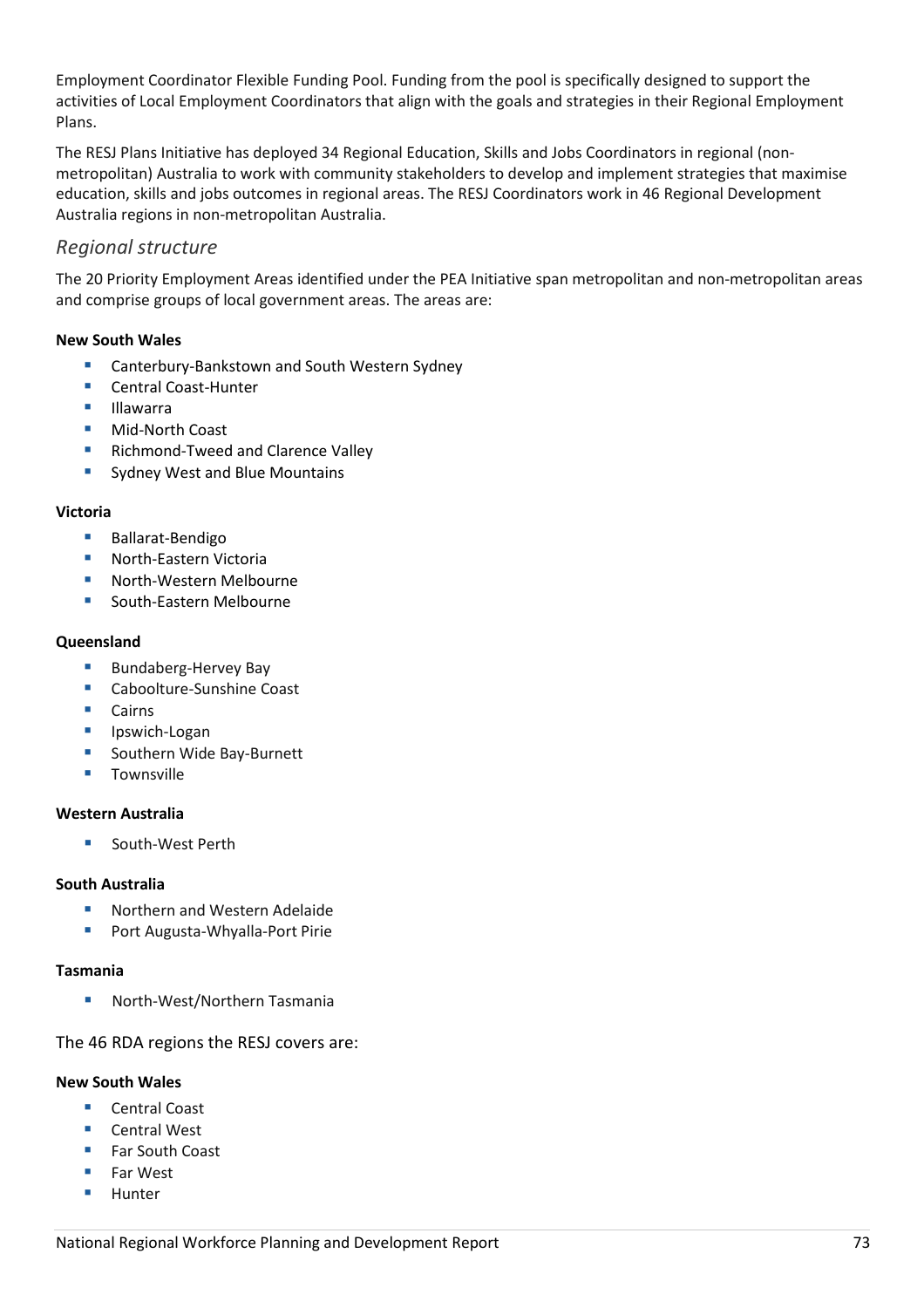- $\blacksquare$ Illawarra
- **Mid-North Coast**
- **Murray**
- **Northern Inland**
- **Northern Rivers**
- **C** Orana
- **Riverina**
- **Southern Inland**

# **Queensland**

- **Darling Downs and South-West**
- **Far North Queensland and Torres Strait**
- **Fitzroy and Central West**
- Gold Coast
- **IDED** Ipswich and West Moreton
- **Logan and Redlands**
- **Mackay/Whitsunday**
- Moreton Bay
- **Sunshine Coast**
- Townsville and North-West
- **Wide Bay-Burnett**

# **South Australia**

- **Adelaide Hills, Fleurieu and Kangaroo Island**
- **Barossa**
- Far North
- **Limestone Coast**
- **Murraylands and Riverland**
- **Whyalla and Eyre Peninsula**
- Yorke and Mid-North

# **Victoria**

- Barwon South-West
- **Gippsland**
- **Grampians**
- $H$ ume
- **Loddon-Mallee**

# **Western Australia**

- **Goldfields-Esperance**
- Great Southern
- **Kimberley**
- **Mid-West Gascoyne**
- Peel
- $\n **Pilbara**\n$
- South-West
- **Nheatbelt**

# **Northern Territory**

**Northern Territory**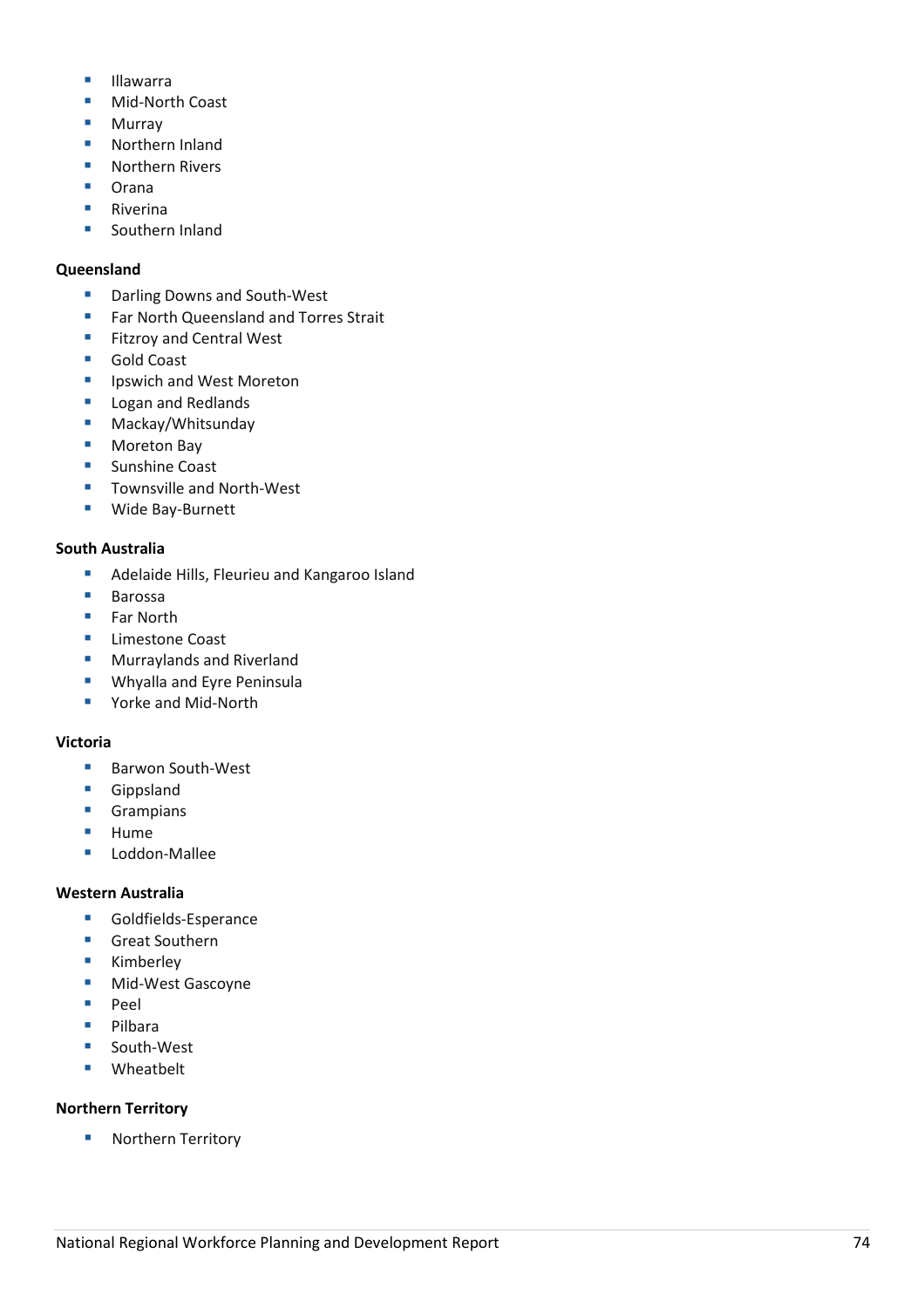### **Tasmania**

**Tasmania** 

Where there is overlap of the geographical boundaries between the Priority Employment Areas and the RDA regions' cover by a RESJ Coordinator, LECs and RESJ Coordinators collaborate to maximise outcomes in a complementary way.

# *Data*

For their local plans, the LECs and RESJ Coordinators draw on a range of data that incorporates ABS Census and labour force data. Plans may also refer to modelling projections and other published data where it exists.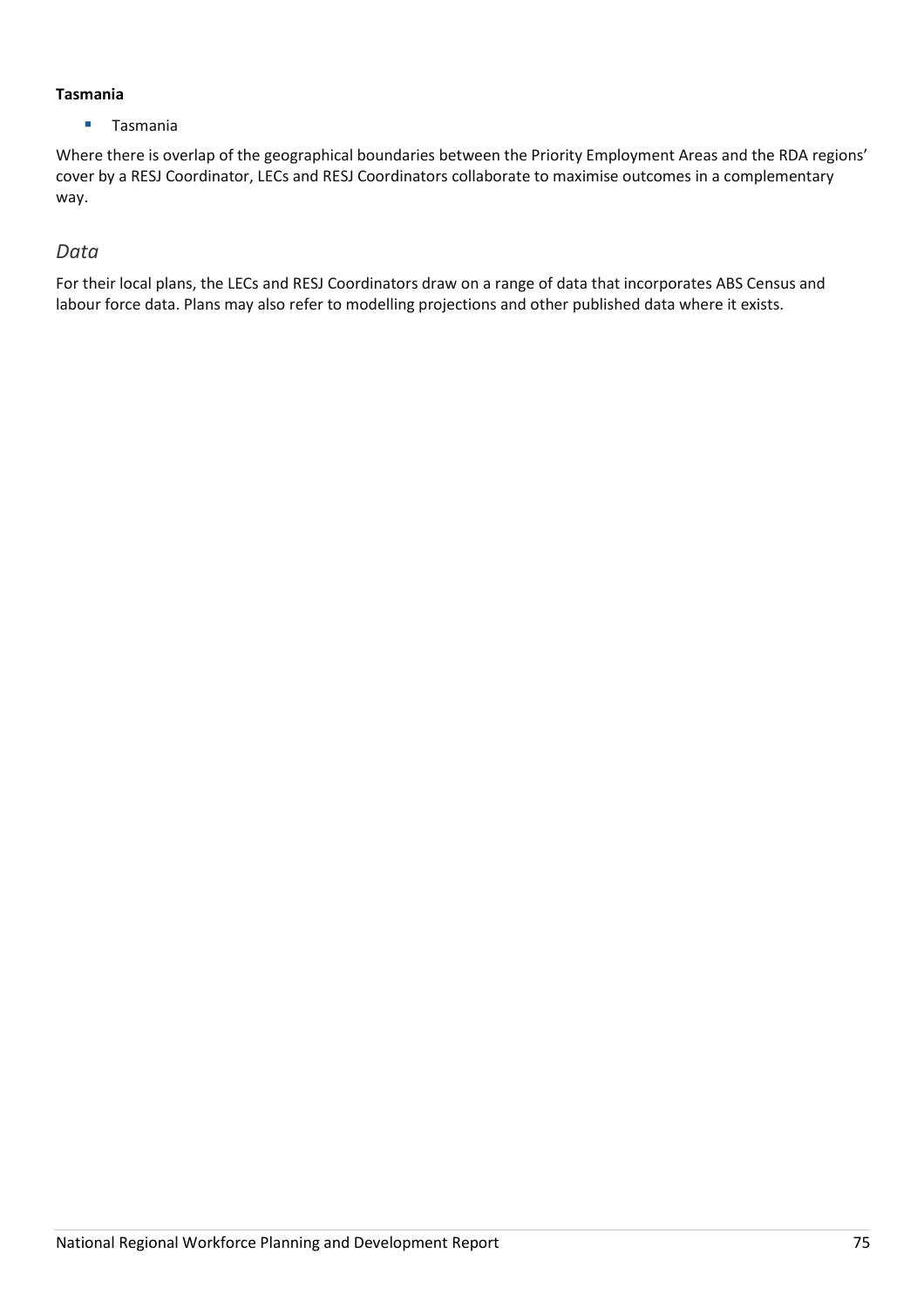# Appendix D: Overseas evidence of regional approaches

# OECD review of local skills strategies

In its review of local skills strategies (Froy, Giguère & Hofer 2009), the OECD outlined three main strategic objectives (attracting and retaining talent, integrating disadvantaged groups, and upskilling those in employment). Table D1 shows the range of actions supporting each strategic objective (Froy & Giguère 2010: 23).

The following table is taken from Froy and Giguire (2010: 23).

# *Table D1: Objectives and actions within balanced skills strategies*

| <b>Strategic objective</b>          | <b>Action</b>                                                                                                                                                                            |  |  |
|-------------------------------------|------------------------------------------------------------------------------------------------------------------------------------------------------------------------------------------|--|--|
| Attracting talent                   | Invest in local quality of life, architecture, cultural development and effective city planning                                                                                          |  |  |
|                                     | Promote cosmopolitanism and diversity                                                                                                                                                    |  |  |
|                                     | Develop universities and training institutions. Encourage university graduates to stay in the<br>area (careers advice etc.) and develop postgraduate courses                             |  |  |
|                                     | Market localities, regions, local sectors, and clusters to attract new labour                                                                                                            |  |  |
|                                     | Provide incentives for returning migrants e.g. recognition of overseas qualifications, grants<br>to set up new businesses                                                                |  |  |
| Integrating<br>disadvantaged groups | Set up outreach, training centres/IT kiosks, market education and training opportunities for<br>hard-to-reach audiences, improve early years provision                                   |  |  |
|                                     | Establish alternative forms of learning e.g. practice firms, work experience, mentoring,<br>culture, sport and music schemes                                                             |  |  |
|                                     | Set up support mechanisms to improve retention during training courses, apprenticeships,<br>and employment                                                                               |  |  |
|                                     | Provide career advice and develop better linkages between basic skills courses and higher-<br>level training                                                                             |  |  |
|                                     | Provide specific support for immigrants, ethnic minorities, Aboriginal populations (e.g. anti-<br>discrimination, recognition of qualifications, skills audits, language training)       |  |  |
|                                     | Provide basic adult skills training (e.g. literacy and numeracy)                                                                                                                         |  |  |
| Upskilling those in                 | Customise training for local employers                                                                                                                                                   |  |  |
| employment                          | Develop career clusters and career ladders                                                                                                                                               |  |  |
|                                     | Establish business-run training centres, encourage major industries to provide training on<br>their premises, which is open to other firms, including small-to-medium enterprises (SMEs) |  |  |
|                                     | Set up centres of excellence for particular sectors                                                                                                                                      |  |  |
|                                     | Encourage businesses to provide career planning and mentoring for new starts                                                                                                             |  |  |
|                                     | Set up partnerships to share innovation and promote technology transfer and<br>management training on different aspects of work organisation                                             |  |  |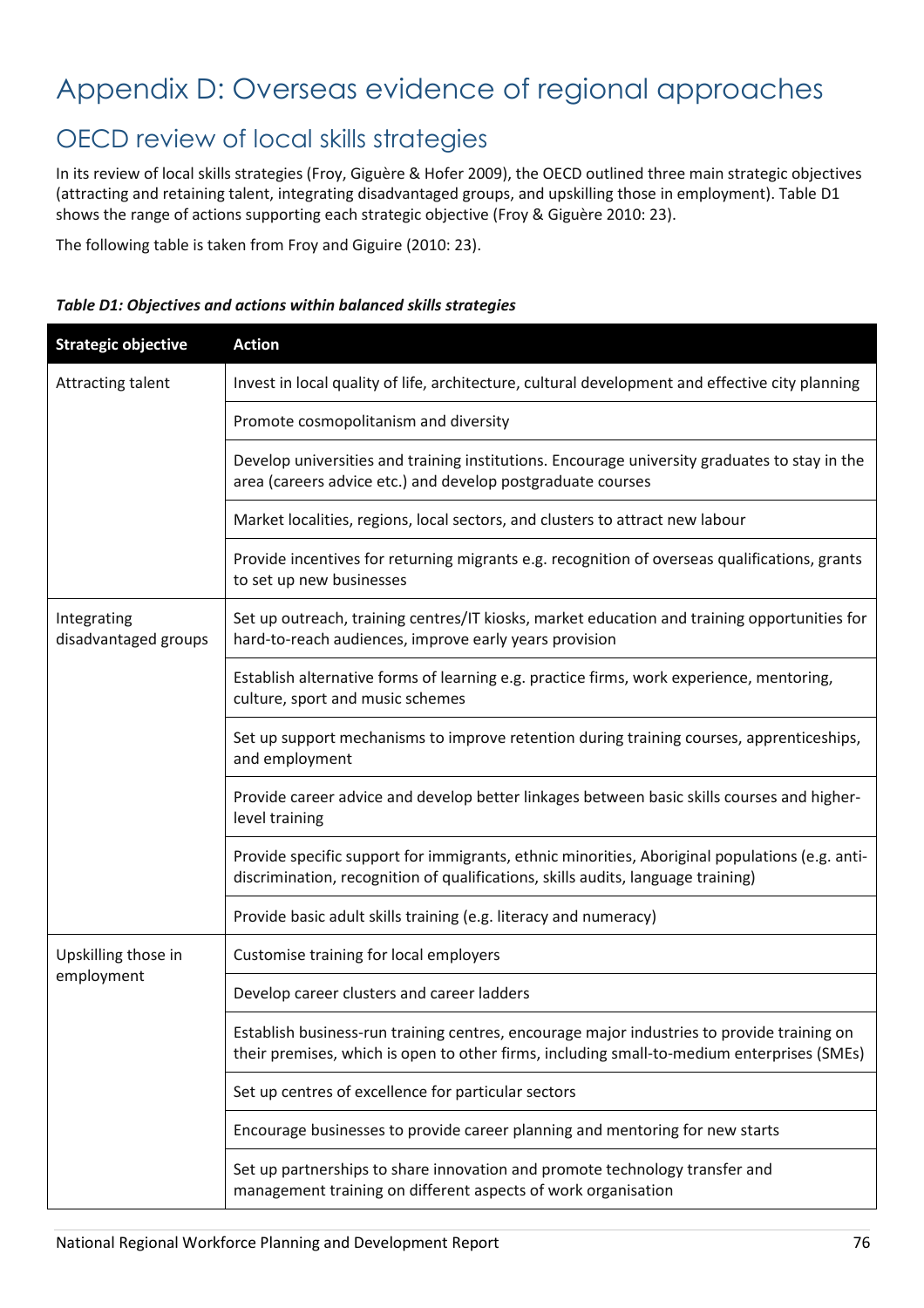# United States

The United States has a strong culture of decentralised decision-making and policy in relation to education, employment, and skills development and there is no consistent national approach to regional workforce planning and development. However, the US does have a strong tradition of initiatives at State and local levels, which can compensate for this. Around 650 Workforce Investment Boards (WIBs) created at state and county level have been leading workforce planning and development locally since 1998. The boards are chaired by business owners, with a majority of the seats held by local businesses and other representation given over to labour unions and local educational institutions (Froy & Giguère 2010: 33).

The Texas Workforce Commission oversees 28 regionally based Workforce Development Boards. The boards are promoting a Regional Cluster initiative, targeting industries such as advanced technology and manufacturing, aerospace and defence, biotechnology and life sciences, information and computer technology, petroleum refining and chemical products, and energy (Buchanan et al. 2010: 28).

A regional skills approach that predates WIBs was adopted in the Lower Rio Grande Valley in Texas in the early 1990s. The strategy has been developed around a 'rapid response manufacturing centre' and involves working with local schools, colleges and businesses to provide the required skills. Over time, a new community college, focused on technical skills, was opened with the involvement of business, and One Stop centres to provide intensive assistance to local businesses and job seekers were established. As a result of the coordinated action, 'the region has attracted 500 employers and nearly 100 000 jobs' (Froy & Giguère 2010: 34).

A number of cities in the United States have sponsored initiatives to better deploy displaced and disadvantaged labour and to nurture better skills eco-systems, although they are more focused on the former than the latter. Some examples identified by Buchanan et al. (2010: 49–52) are:

- In New York City, Job First assists unemployed young adults into work by building relationships between public and private sector organisations and employers.
- In Seattle, the Seattle Jobs Initiative assists low-income earners into meaningful employment through a step-bystep process, involving assistance with housing, child care and transport, as well as training through local community organisations and training providers.
- In Boston, Boston Skill Works helps low-wage earners find family-friendly jobs and assist businesses to find and retain skilled workers. The initiative has a particular focus on developing career ladders, including transitions to higher education, while supporting career advancement through connections to training providers and employers.
- **In Baltimore, the Empower Baltimore Management Corporation developed a customised training program for** area hospitals to support 'disadvantaged empowerment zone' residents. It is focused on four areas: job creation, community capacity, quality of life and workforce development.

# United Kingdom

The policy areas of education, skills and employment are the responsibility of the devolved governments, meaning that there are in fact four different countries and systems of regional workforce planning and development in place in the United Kingdom. The only body that spans all of them is the United Kingdom Commission for Employment and Skills (UKCES). However, in the past few years, Wales, Scotland and Northern Ireland have integrated their labour market intelligence framework with the UKCES, leading to more consistency of data across the four countries, although agencies in the four governments are responsible for producing analysis at the national and regional levels.

The issue of labour market data is one of the few workforce development areas of policy where there has been divergence, although on most other dimensions (qualifications, course design, funding regimes, higher education and schools policies), divergence is increasing quite rapidly, as the United Kingdom Government is currently implementing changes that will move England further away from the qualification framework in place in Scotland, Wales and Northern Ireland.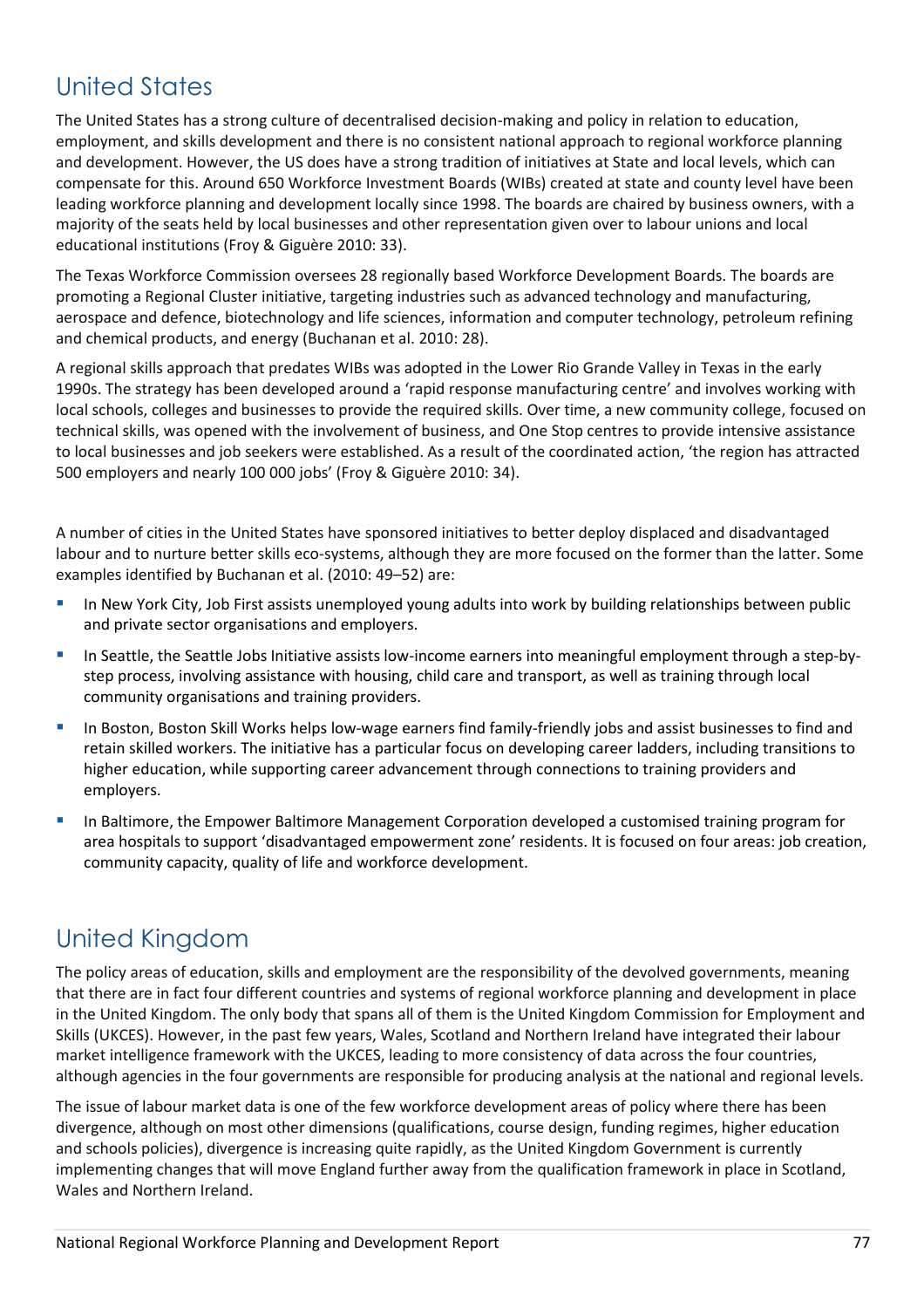Until 2010, regional development agencies (RDAs) existed, which like RDA committees in Australia had the skills as part of their remit in workforce development also extending to skills strategy and the commissioning of training provision. RDAs have been replaced by Local Enterprise Partnerships (LEPs). The United Kingdom Government encourages LEPs to focus on private sector involvement in transport, housing and planning, although they also allow LEPs to work with local businesses to increase job opportunities. Public funding for adult skills provision, previously routed through regional development agencies, is now directed through the Skills Funding Agency to its network of approved and quality-assured colleges and training organisations (United Kingdom Government 2010: 18). Local authorities are important partners in the Local Enterprise Partnerships, and authorities with high levels of unemployment are likely to give greater emphasis to the involvement of LEPs in workforce development priorities. One example is Greater Manchester, which has used its planning powers to require development projects to engage local young people currently not involved in education, employment or training to be taken on as apprentices (Fuller, Rizvi & Unwin 2013).

The short lifespan of regional arrangements supporting workforce planning and development is common to many other institutional forms in vocational education and training and skills policy in the United Kingdom; consequently, it is difficult to evaluate the impact of the regional development agencies on workforce planning and development.

# Norway

In common with Australia, Norway's regions outside metropolitan areas have witnessed uneven growth. Remote areas in the north have experienced significant levels of out-migration, while places where traditional activities were undertaken have been supplemented by new initiatives, such as renewable energy, tourism or public sector investment (Lindqvist 2010: 56), Norway's conscious strategy of economic diversification and regional growth promotion has been fostered through active negotiations between employers, unions and governments, in formal partnerships. For example, there has been significant devolution to the regional level in education policy (including apprenticeships). In this way, there has been better than average national utilisation of regional and industry sector intelligence.

Under a policy called Enterprise Development 2000 instituted in the 1990s, the concept of modules was used to connect researchers in universities and colleges with clusters of local businesses. Education is usually a component of these initiatives. For example, at a regional level it is possible for groups of companies to approach local higher education providers to coordinate the development of a new master's level program. One such example is provided by the Norwegian Centres of Expertise, which supports 20 regional interfirm arrangements. Another is the Oslo Cancer Cluster, initiated by medically oriented start-up companies with advanced cancer medicine capability. This arrangement incorporates training from Oslo University, and explicitly links research and development, education and recruitment in the one venture. Hence, rather than the national government planning for workforce development per se, they are the enabler of local approaches to planning for workforce development.

However, under the successor program to Enterprise Development 2000, Value Creation 2010, more attention is paid to regional economic development and there is less specific attention paid to regional workforce development (Payne 2012, pers. comm.).

# The Barcelona Principles

In 2008 the OECD conducted a review of local agency responses to the Global Financial Crisis, subsequently producing a set of best practice principles – 'The Barcelona Principles' (Clark 2009). Although the workforce development issue involved responding to high structural unemployment rather than the complex mix of skill and labour shortages combined with pockets of social exclusion and labour under-utilisation (typical of the Australian economy), many of the principles are still relevant to the Australian context and are largely consistent with the Best Practice Principles and Framework produced in this report.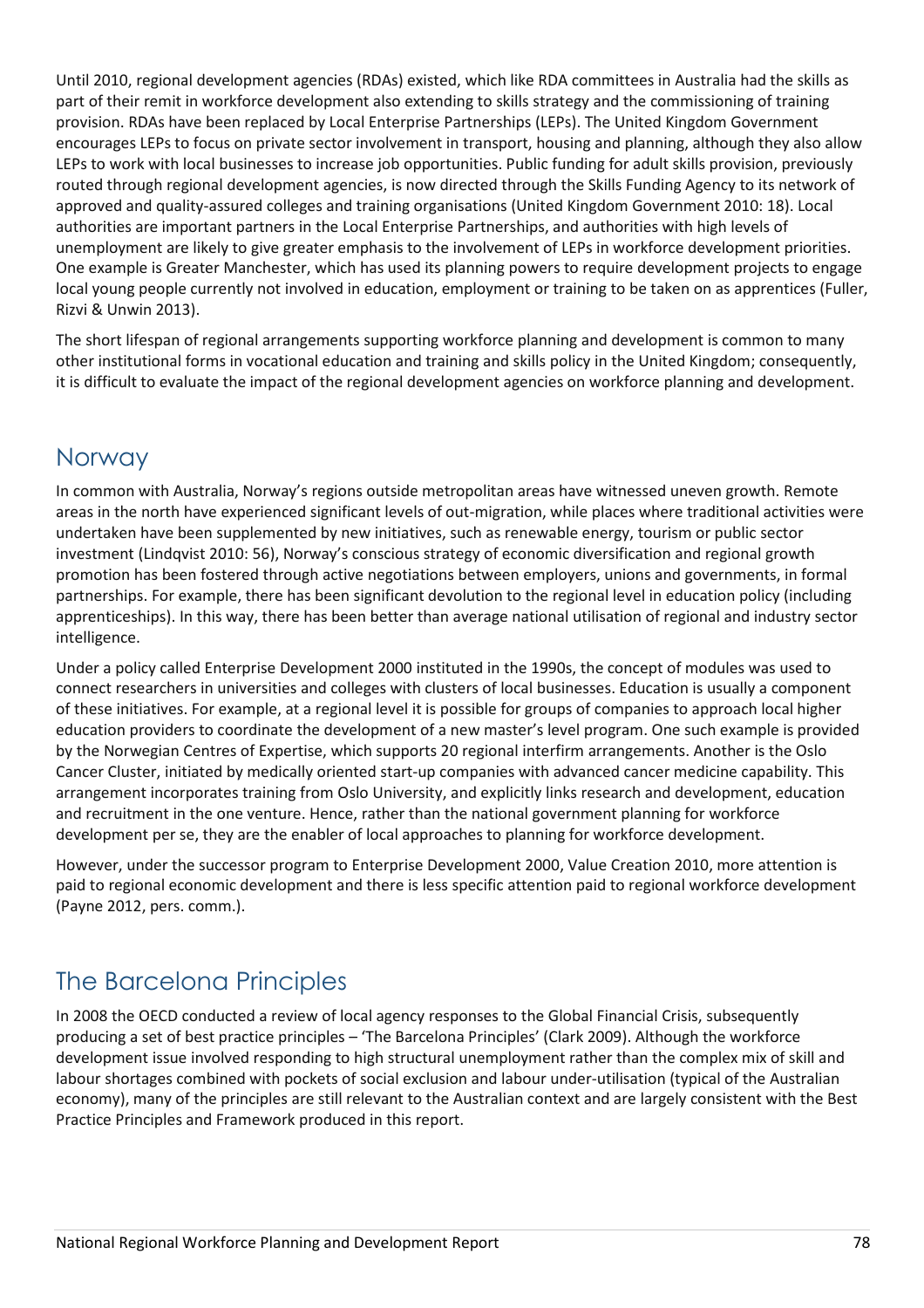The Barcelona Principles:

- 1. Provide proactive and collaborative leadership at the local level: 'Don't over-react, but respond with purpose'.
- 2. Make the case for continued public investment and public services and the taxes and other sources of investment required: 'Make the case for investment'.
- 3. In the long term, build economic strategies which align with long-term drivers and identify future sources of jobs, enterprise, and innovation: 'Robust long-term economic planning'.
- 4. In the short-term, focus on retaining productive people, business, income, jobs, and investment projects: 'Purposeful sort-term action is needed'.
- 5. Build the tools and approaches to attract and retain investment over the long term: 'Investment attraction and readiness'.
- 6. Build genuine long-term relationships with the private sector, trade unions and other key partners: 'Relationships matter and need increased attention'.
- 7. Take steps to ensure the sustainability and productivity of public works, infrastructure, and major development/events: 'Effective public works and major investments'.
- 8. Local leaders should act purposefully to support their citizens in the face of increased hardship: 'Stay close to the people'.
- 9. Local economies have benefited and should continue to benefit from being open and attractive to international populations and the world: 'Stay open to the world'.
- 10. Communicate and align with national and other, higher tiers, of government: 'Build national-local alliances' (Clark 2009).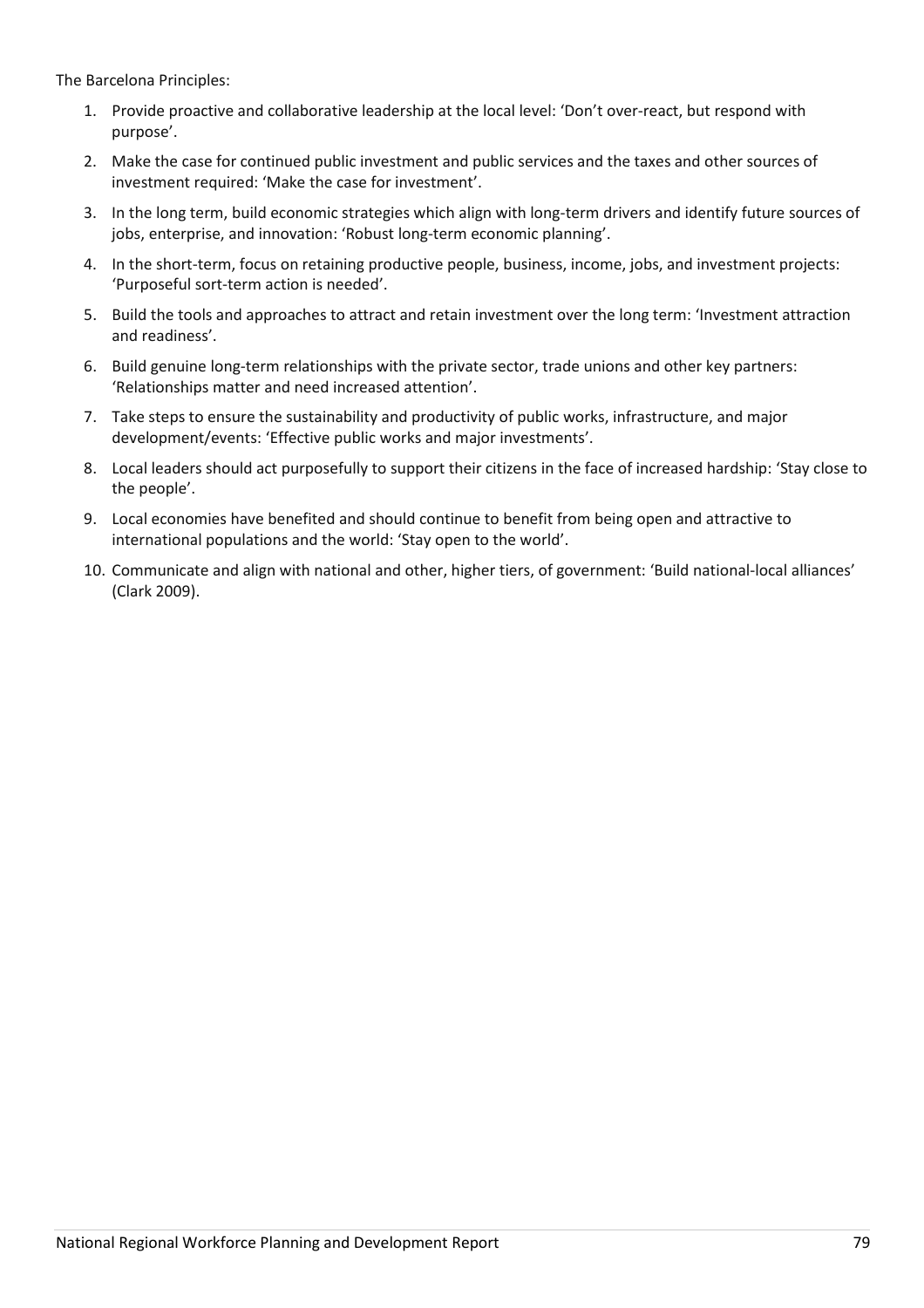# Appendix E: Surveys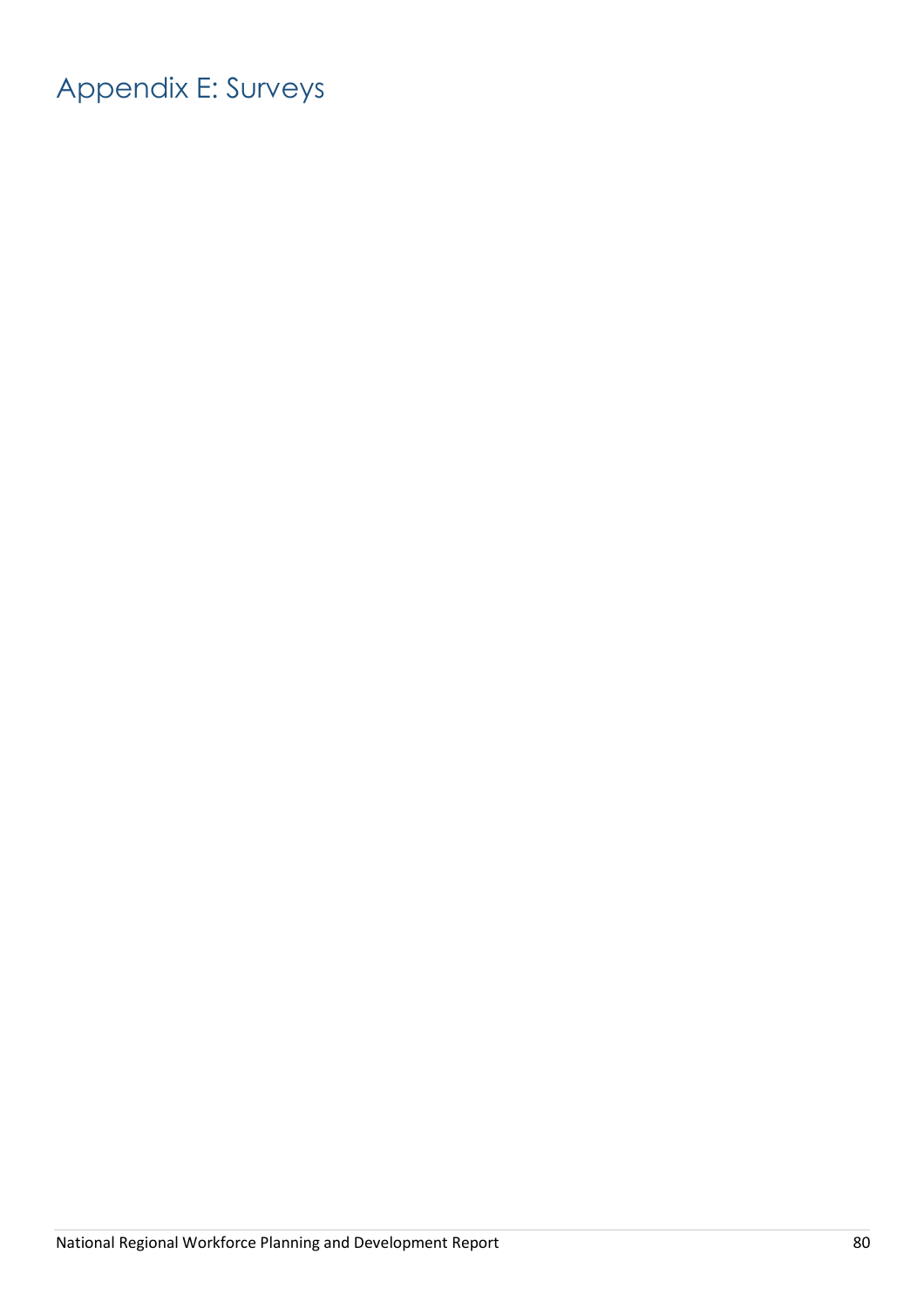# *Regional Workforce Planning and Development: Survey for agencies*

The purpose of this survey, conducted on behalf of the Workforce Development, Supply and Demand Principal Committee, is to capture your agency's involvement in regional workforce planning and development activities. The results of the survey will inform the development of draft *Regional Workforce Development Planning Best Practice Principles* and a draft *Regional Workforce Development Planning Best Practice Framework.*

| What we mean by<br>workforce planning and<br>development: | The plans, policies and actions that are put in place to attract workers, retain workers and provide<br>them with learning and skilling opportunities in order to meet the identified needs of employers.<br>We are interested in a range of workforce planning and development activities:<br>analysing the workforce need (workforce planning),<br>determining how to meet that need through attracting already skilled and capable workers,<br>$\bullet$<br>training new workers, and developing the skills and capabilities of existing workers<br>(workforce development planning), and<br>mobilising resources to realise that plan through training and skills development activities<br>$\bullet$<br>(workforce development implementation) |
|-----------------------------------------------------------|-----------------------------------------------------------------------------------------------------------------------------------------------------------------------------------------------------------------------------------------------------------------------------------------------------------------------------------------------------------------------------------------------------------------------------------------------------------------------------------------------------------------------------------------------------------------------------------------------------------------------------------------------------------------------------------------------------------------------------------------------------|
| What we mean by                                           | A defined geographic area that is usually smaller than a state or territory. However, for the purposes                                                                                                                                                                                                                                                                                                                                                                                                                                                                                                                                                                                                                                              |
| region:                                                   | of this survey, Tasmania and the ACT are considered single regions.                                                                                                                                                                                                                                                                                                                                                                                                                                                                                                                                                                                                                                                                                 |

#### **1. Preliminaries**

| 1.1 Agency         |  |
|--------------------|--|
| 1.2 Contact Name   |  |
| 1.3 Contact Email  |  |
| 1.4 Contact Number |  |

### **2. Overall approach to regional workforce planning and development**

2.1 Please briefly outline how your agency's role in workforce planning and development and its overall approach to identifying workforce planning and development issues and implementing solutions.

2.2 Is your agency involved in workforce planning and development activities (either planning and/or implementation) at the regional level?

2.3 How are regions defined?

2.4 Are regional workforce planning and development activities in place for all regions in your state/territory?

*Or for all regions in Australia if you are answering on behalf of a national agency or organisation.*

Y / N

Y / N

#### 2.5 If not, how are regions selected/prioritised for workforce planning and development activities?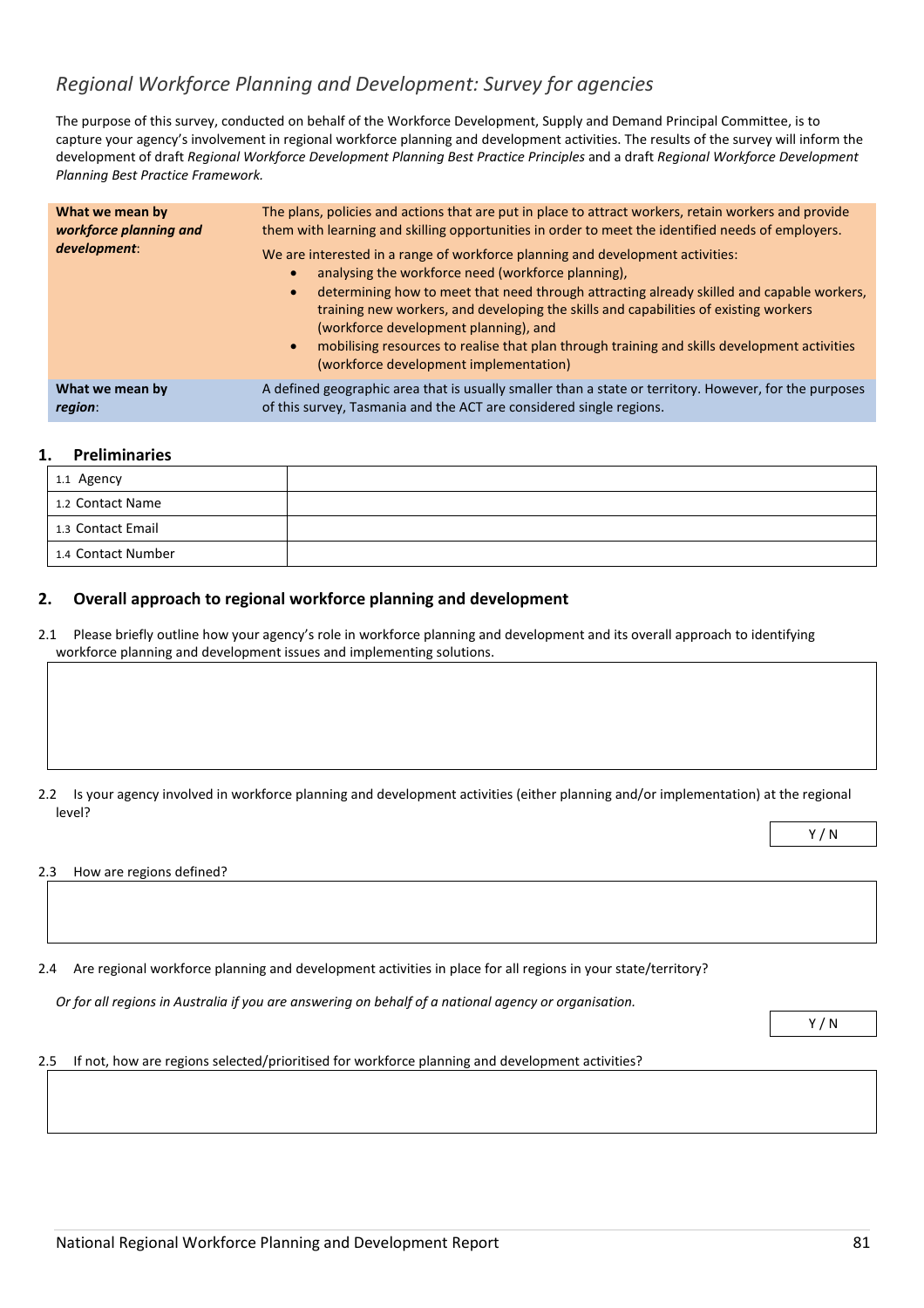2.6 One approach to understanding workforce planning and development is to look at three intersecting activities:

| <b>Regional Workforce Planning</b>                           | <b>Regional Workforce Development</b>     | Regional Workforce Development           |
|--------------------------------------------------------------|-------------------------------------------|------------------------------------------|
| Includes the identification of:                              | <b>Planning</b>                           | Implementation                           |
| a) a region's current workforce capability and               | Includes determining the workforce        | Includes delivery models and evaluating  |
| capacity; and                                                | development policies and strategies       | the impact of the workforce development  |
| b) the forecast workforce capability and                     | required to address the workforce         | activities.                              |
| capacity required to meet the future needs<br>of the region. | capability and capacity gap identified by |                                          |
|                                                              | the workforce planning process.           |                                          |
|                                                              |                                           | For example, a regional partnership      |
| For example, modelling projections of                        |                                           | between local employers and TAFE to      |
| demand for tradespersons and other                           | For example, a plan to increase the       | provide Certificate IV qualifications to |
| occupations in the Pilbara                                   | incentives for apprentices in regional    | existing workers.                        |
|                                                              | $\alpha$ ro $\alpha$ c                    |                                          |

How well does this describe your agency's approach to regional workforce planning and development?

*areas.*

2.7 What are the components of best practice regional workforce planning and development within your agency?

*If you can, please consider in your answer the type of activities conducted and the sequence of activities* 

#### **3. Collaboration and integration**

3.1 Which other government agencies, organisations, and stakeholder groups is your agency collaborating with in relation to regional workforce planning and development activities?

*Examples:* Employer/Business groups (e.g. Chamber of commerce), Unions, Large businesses, Small businesses, TAFE, Group training organisations, Secondary schools, Other training providers, Employment service providers, Local government, Regional Development Australia committees

3.2 Please provide details of any consultation or decision-making bodies established to oversee all or some of the activities conducted as part of regional workforce planning and development.

3.3 How do the regional workforce planning and development activities integrate with other workforce planning and development activities at the state/territory and national levels?

3.4 How are regional workforce planning and development activities integrated with other regional planning activities, such as regional economic development or regional planning?

3.5 How are regional workforce planning and development activities integrated with statewide, whole of government plans?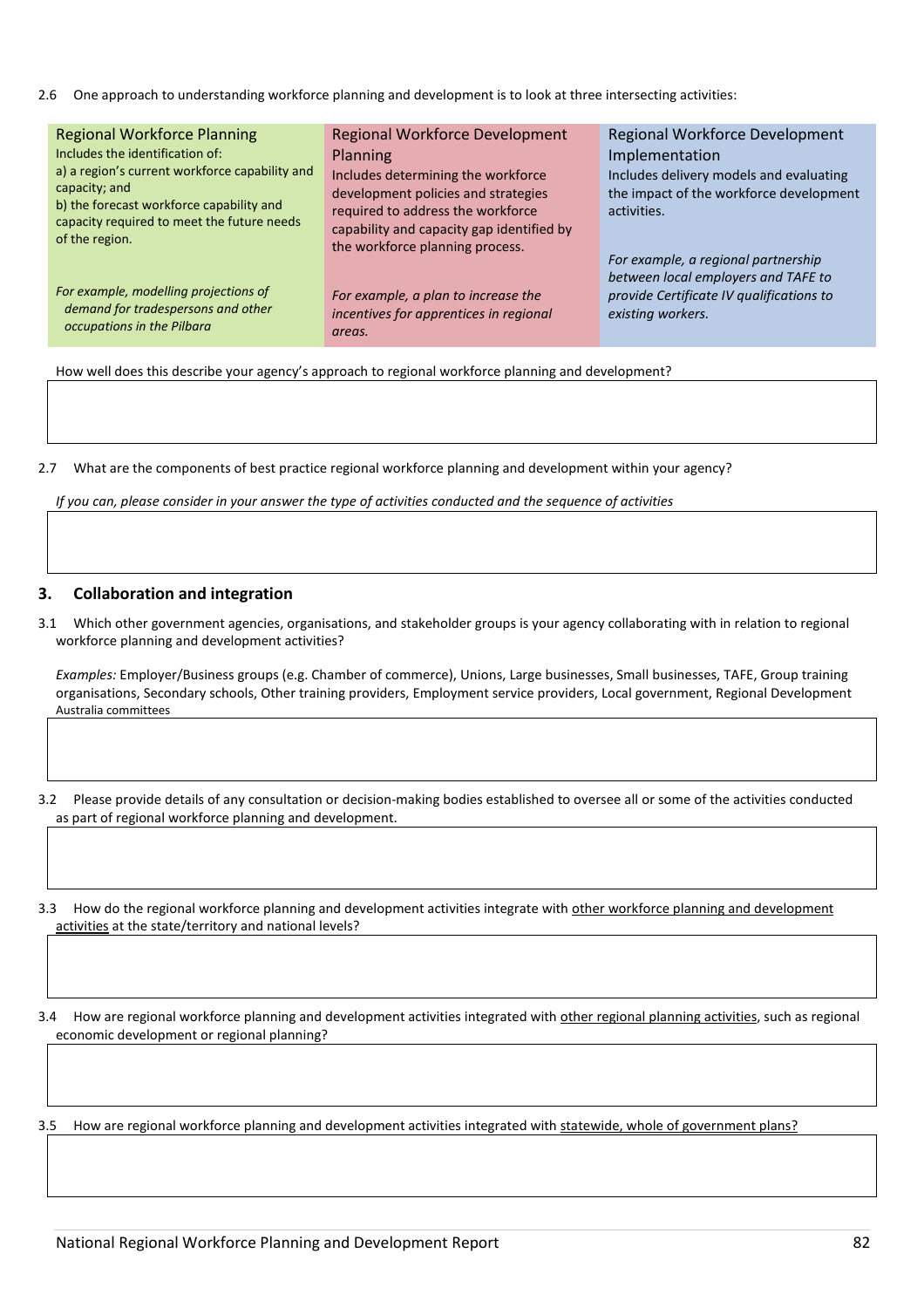### **4. Data & Modelling**

4.1 When considering regional workforce planning and development issues, what data and data modelling do you make use of?

| Data source                                       | Used  | Data source                                    | <b>Used</b> |
|---------------------------------------------------|-------|------------------------------------------------|-------------|
| <b>Australian Bureau of Statistics:</b>           |       | Skills Australia/AWPA Skilled Occupation List  | Y/N         |
| Census                                            | Y/N   | State/territory government administrative data | Y/N         |
| Labour Force Survey                               | Y / N | Data on VET & Apprenticeships/Traineeships     | Y/N         |
| Other ABS surveys                                 | Y/N   | Other state/territory administrative data      | Y/N         |
| DEEWR Higher Education collection                 | Y/N   | Local custom surveys                           | Y/N         |
| <b>DEEWR Vacancy Report</b>                       | Y/N   |                                                |             |
| DEEWR Skill shortage list                         | Y/N   | Forecasts and projections                      |             |
| National Centre for Vocational Education Research |       | Skills Australia/AWPA National forecasts       | Y/N         |
| National VET collection                           | Y/N   | Ctr for Policy Studies, Monash University      | Y/N         |
| Apprentices and trainees collection               | Y/N   | Access Economics Macroeconomic forecasts       | Y/N         |
| <b>Student Outcomes Survey</b>                    | Y/N   | Other economic forecasts                       | Y/N         |
| Survey of Employer Use and Views (SUEV)           | Y/N   |                                                |             |
| Other data sources (provide details at right)     | Y/N   |                                                |             |

4.2 What are the main reasons you do or do not make use of the data sources and data modelling listed above for the purposes of regional workforce planning and development? What data sources have been particularly useful?

4.3 What data or information does your agency provide and to what other agencies, sectoral bodies (such as Industry Training Boards) or regional networks/alliances/taskforces to assist them with regional workforce planning and development?

#### **5. Evaluation**

5.1 Has your agency conducted any evaluations or reviews of regional workforce planning and development activities?

Y / N

- *5.2* What have been the main lessons from previous and current attempts to conduct workforce planning and development activities? *If appropriate, please comment separately on workforce planning, workforce development planning, and workforce development implementation activities*
- 5.3 Can you provide details of any innovative regional workforce planning and development activities that your agency has conducted and their outcomes? *We would also appreciate any documentation that you could attach*.

#### **6. Further comments**

6.1 We would welcome any further comments you may like to make on best practice in regional workforce planning and development.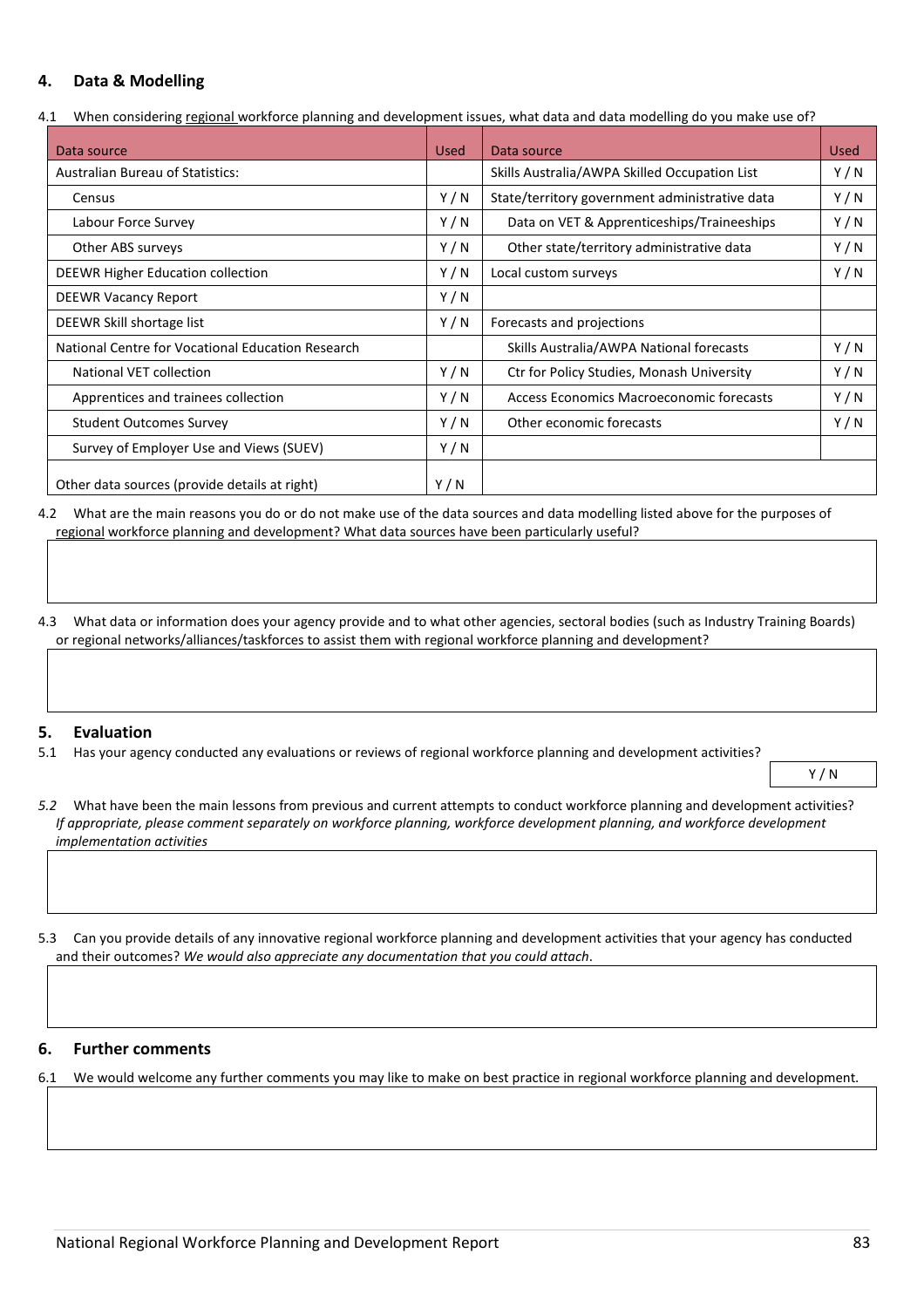#### **Regional Workforce Planning and Development:**

#### **Survey for regional networks/coordinators/ RDA committees**

The purpose of this survey, conducted on behalf of the Workforce Development, Supply and Demand Principal Committee, is to capture your agency's involvement in regional workforce planning and development activities.

The results of the survey will inform the development of draft *Regional Workforce Development Planning Best Practice Principles* and a draft *Regional Workforce Development Planning Best Practice Framework.*

| What we mean by<br>workforce planning and<br>development: | The plans, policies and actions that are put in place to attract workers, retain workers and provide<br>them with learning and skilling opportunities in order to meet the identified needs of employers.<br>We are interested in a range of workforce planning and development activities: |  |  |
|-----------------------------------------------------------|---------------------------------------------------------------------------------------------------------------------------------------------------------------------------------------------------------------------------------------------------------------------------------------------|--|--|
|                                                           | analysing the workforce need (workforce planning),                                                                                                                                                                                                                                          |  |  |
|                                                           | determining how to meet that need through attracting already skilled and capable workers,<br>$\bullet$<br>training new workers, and developing the skills and capabilities of existing workers<br>(workforce development planning), and                                                     |  |  |
|                                                           | mobilising resources to realise that plan through training and skills development activities<br>(workforce development implementation)                                                                                                                                                      |  |  |
| What we mean by<br>region:                                | A defined geographic area that is usually smaller than a state or territory. However, for the purposes<br>of this survey, Tasmania and the ACT are considered single regions.                                                                                                               |  |  |

### **7. Preliminaries**

| 1.1 Regional network/alliance/taskforce |  |
|-----------------------------------------|--|
| 1.2 Contact Name                        |  |
| 1.3 Contact Email                       |  |
| 1.4 Contact Number                      |  |

#### **8. Involvement in regional workforce planning and development**

8.1 Please describe the regional workforce planning network, alliance or taskforce that you are involved with. Please include a statement of when it was established, its geographic scope and its objective.

8.2 How did the network come to be formed?

8.3 What resources have been provided to the network/alliance/taskforce? Who provided the resources?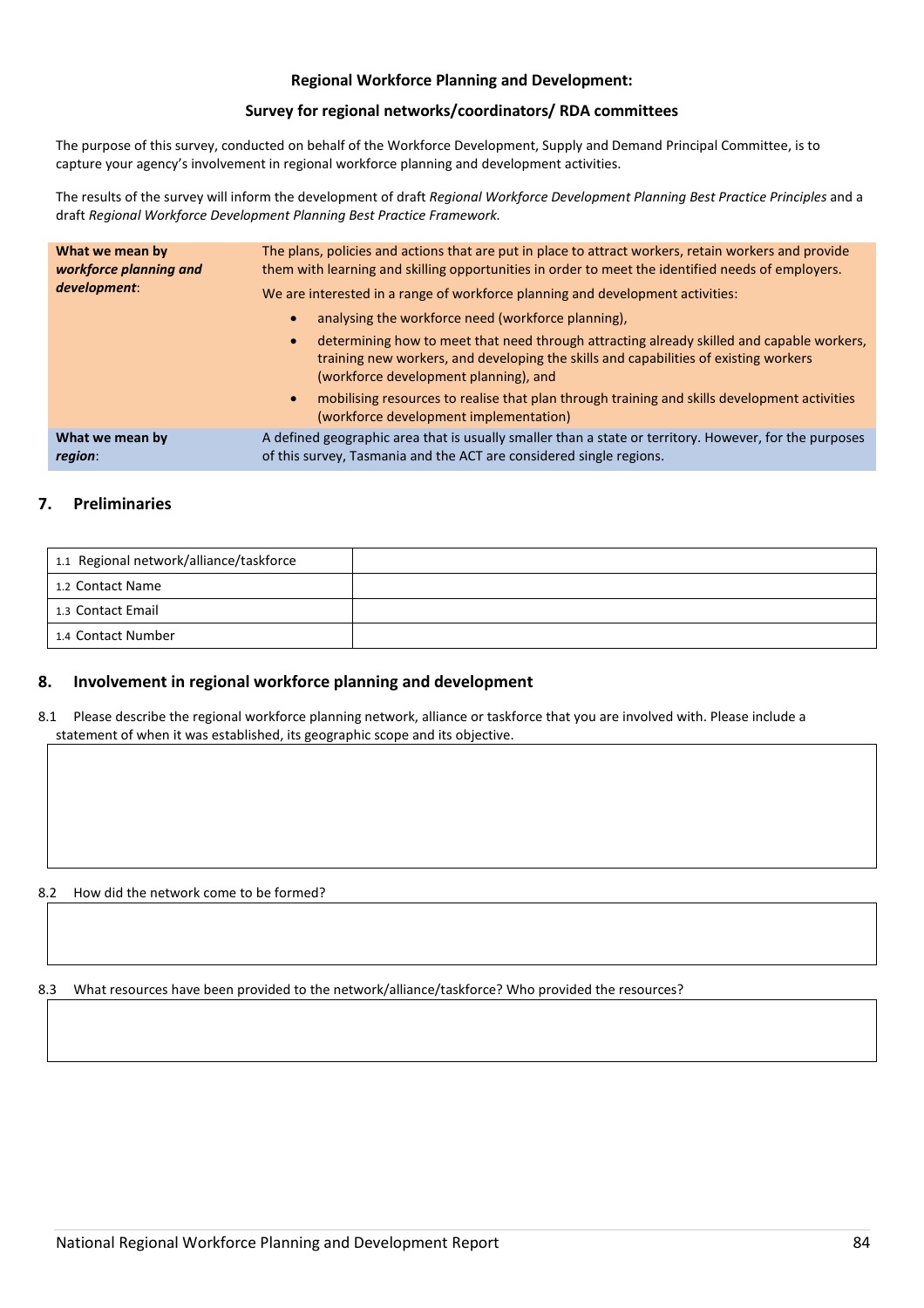8.4 One approach to understanding workforce planning and development is to look at three intersecting activities:

| <b>Regional Workforce Planning</b>                                                     | <b>Regional Workforce Development</b>     | <b>Regional Workforce Development</b>    |
|----------------------------------------------------------------------------------------|-------------------------------------------|------------------------------------------|
| Includes the identification of:                                                        | <b>Planning</b>                           | Implementation                           |
| a) a region's current workforce capability and                                         | Includes determining the workforce        | Includes delivery models and evaluating  |
| capacity; and                                                                          | development policies and strategies       | the impact of the workforce development  |
| b) the forecast workforce capability and<br>capacity required to meet the future needs | required to address the workforce         | activities.                              |
| of the region.                                                                         | capability and capacity gap identified by |                                          |
|                                                                                        | the workforce planning process.           | For example, a regional partnership      |
|                                                                                        |                                           | between local employers and TAFE to      |
| For example, modelling projections of                                                  | For example, a plan to increase the       | provide Certificate IV qualifications to |
| demand for tradespersons and other                                                     | incentives for apprentices in regional    | existing workers.                        |
| occupations in the Pilbara                                                             | areas.                                    |                                          |
|                                                                                        |                                           |                                          |

How well does this describe your network/alliance's approach to regional workforce planning and development?

8.5 What are the components of best practice regional workforce planning and development within your network/alliance?

*If you can, please consider in your answer the type of activities conducted and the sequence of activities* 

### **9. Collaboration and integration**

9.1 Which other government agencies, organisations, and stakeholder groups are involved in the alliance or network?

*Examples:* Employer/Business groups (e.g. Chamber of commerce), Unions, Large businesses, Small businesses, TAFE, Group training organisations, Secondary schools, Other training providers, Employment service providers, Local government

9.2 How do the regional workforce planning and development activities in your region integrate with other regional planning activities, such as regional economic development or regional planning?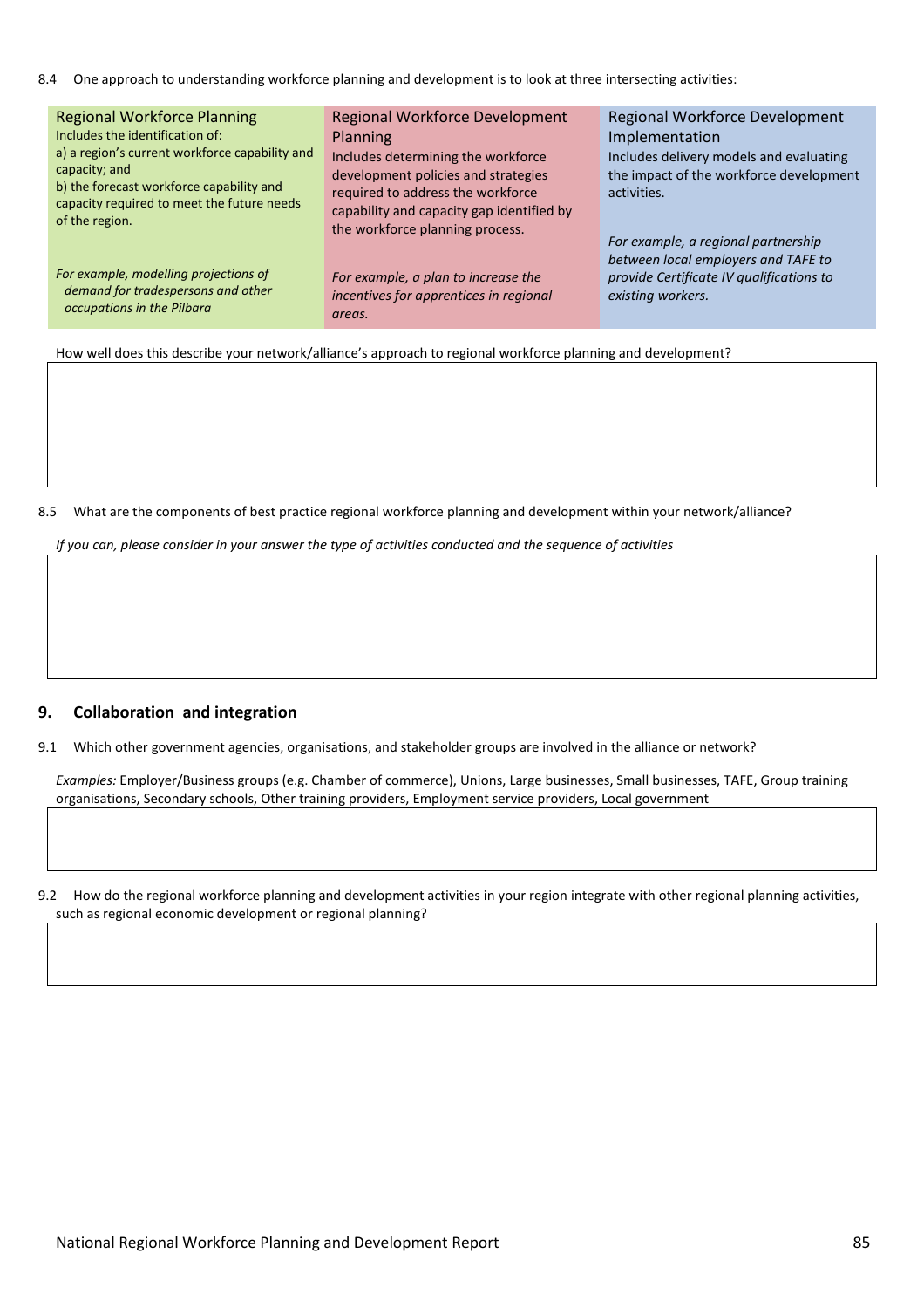#### **10. Data & Modelling**

10.1 When considering regional workforce planning and development issues, what data and data modelling do you make use of?

| Data source                                       | <b>Used</b> | Data source                                    | <b>Used</b> |
|---------------------------------------------------|-------------|------------------------------------------------|-------------|
| <b>Australian Bureau of Statistics:</b>           |             | Skills Australia/AWPA Skilled Occupation List  | Y/N         |
| Census                                            | Y/N         | State/territory government administrative data | Y/N         |
| Labour Force Survey                               | Y/N         | Data on VET & Apprenticeships/Traineeships     | Y/N         |
| Other ABS surveys                                 | Y/N         | Other state/territory administrative data      | Y/N         |
| DEEWR Higher Education collection                 | Y/N         | Local custom surveys                           | Y/N         |
| <b>DEEWR Vacancy REport</b>                       | Y/N         |                                                |             |
| DEEWR Skill shortage list                         | Y/N         | Forecasts and projections                      |             |
| National Centre for Vocational Education Research |             | Skills Australia/AWPA National forecasts       | Y/N         |
| National VET collection                           | Y/N         | Ctr for Policy Studies, Monash University      | Y/N         |
| Apprentices and trainees collection               | Y/N         | Access Economics Macroeconomic forecasts       | Y/N         |
| <b>Student Outcomes Survey</b>                    | Y/N         | Other economic forecasts                       | Y/N         |
| Survey of Employer Use and Views (SUEV)           | Y/N         |                                                |             |
| Other data sources (provide details at right)     | Y/N         |                                                |             |

10.2 What are the main reasons you do or do not make use of the data sources and data modelling listed above for the purposes of regional workforce planning and development? What data sources have been particularly useful?

#### **11. Evaluation**

11.1 What have been the main lessons from previous and current attempts to conduct workforce planning and development in your region?

*If appropriate, please comment separately on workforce planning, workforce development planning, and workforce development implementation activities*

11.2 Can you provide details of any outcomes from workforce planning and development activities that have occurred in your regions? *We would also appreciate any documentation that you could attach*.

#### **12. Further comments**

12.1 We would welcome any further comments you may like to make on best practice in regional workforce planning and development.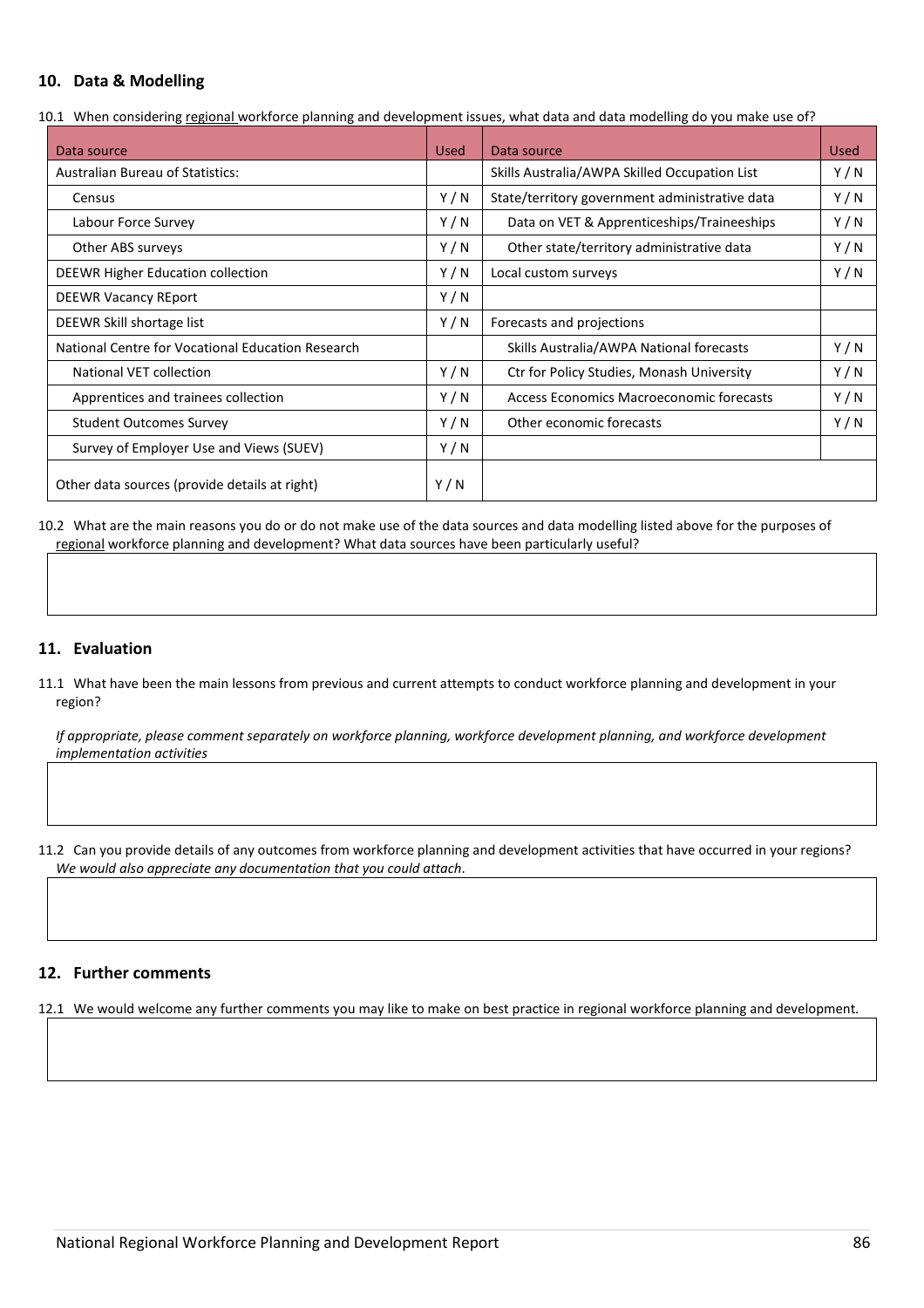#### **Regional Workforce Planning and Development: Survey for sector stakeholders**

The purpose of this survey, conducted on behalf of the Workforce Development, Supply and Demand Principal Committee, is to capture your agency's involvement in regional workforce planning and development activities. The results of the survey will inform the development of draft *Regional Workforce Development Planning Best Practice Principles* and a draft *Regional Workforce Development Planning Best Practice Framework.*

| What we mean by<br>workforce planning and<br>development: | The plans, policies and actions that are put in place to attract workers, retain workers and provide<br>them with learning and skilling opportunities in order to meet the identified needs of employers.<br>We are interested in a range of workforce planning and development activities:<br>analysing the workforce need (workforce planning),<br>determining how to meet that need through attracting already skilled and capable workers,<br>$\bullet$<br>training new workers, and developing the skills and capabilities of existing workers<br>(workforce development planning), and<br>mobilising resources to realise that plan through training and skills development activities<br>$\bullet$ |
|-----------------------------------------------------------|-----------------------------------------------------------------------------------------------------------------------------------------------------------------------------------------------------------------------------------------------------------------------------------------------------------------------------------------------------------------------------------------------------------------------------------------------------------------------------------------------------------------------------------------------------------------------------------------------------------------------------------------------------------------------------------------------------------|
| What we mean by                                           | (workforce development implementation)<br>A defined geographic area that is usually smaller than a state or territory. However, for the purposes                                                                                                                                                                                                                                                                                                                                                                                                                                                                                                                                                          |
| region:                                                   | of this survey, Tasmania and the ACT are considered single regions.                                                                                                                                                                                                                                                                                                                                                                                                                                                                                                                                                                                                                                       |

#### **13. Preliminaries**

| 1.1 Organisation   |  |
|--------------------|--|
| 1.2 Contact Name   |  |
| 1.3 Contact Email  |  |
| 1.4 Contact Number |  |

#### **14. Involvement in regional workforce planning and development**

- 14.1 Is your organisation involved in leading workforce planning and development activities (either planning and/or implementation) at the regional level?
- 14.2 Is your organisation involved in contributing to regional workforce planning and development activities (either planning and/or implementation) conducted by other organisations or agencies?
- 14.3 Please briefly describe your organisation's involvement in regional workforce planning and development.

#### *Address the region(s) covered, the scope and time period of the plan(s), and what agency has principal leadership of the plan(s)*

14.4 One approach to understanding workforce planning and development is to look at three intersecting activities:

| <b>Regional Workforce Planning</b><br>Includes the identification of:<br>a) a region's current workforce capability and<br>capacity; and<br>b) the forecast workforce capability and<br>capacity required to meet the future needs<br>of the region. | <b>Regional Workforce Development</b><br><b>Planning</b><br>Includes determining the workforce<br>development policies and strategies<br>required to address the workforce<br>capability and capacity gap identified by<br>the workforce planning process. | Regional Workforce Development<br>Implementation<br>Includes delivery models and evaluating<br>the impact of the workforce development<br>activities. |
|------------------------------------------------------------------------------------------------------------------------------------------------------------------------------------------------------------------------------------------------------|------------------------------------------------------------------------------------------------------------------------------------------------------------------------------------------------------------------------------------------------------------|-------------------------------------------------------------------------------------------------------------------------------------------------------|
| For example, modelling projections of<br>demand for tradespersons and other<br>occupations in the Pilbara                                                                                                                                            | For example, a plan to increase the<br>incentives for apprentices in regional<br>areas.                                                                                                                                                                    | For example, a regional partnership<br>between local employers and TAFE to<br>provide Certificate IV qualifications to<br>existing workers.           |

Y / N

Y / N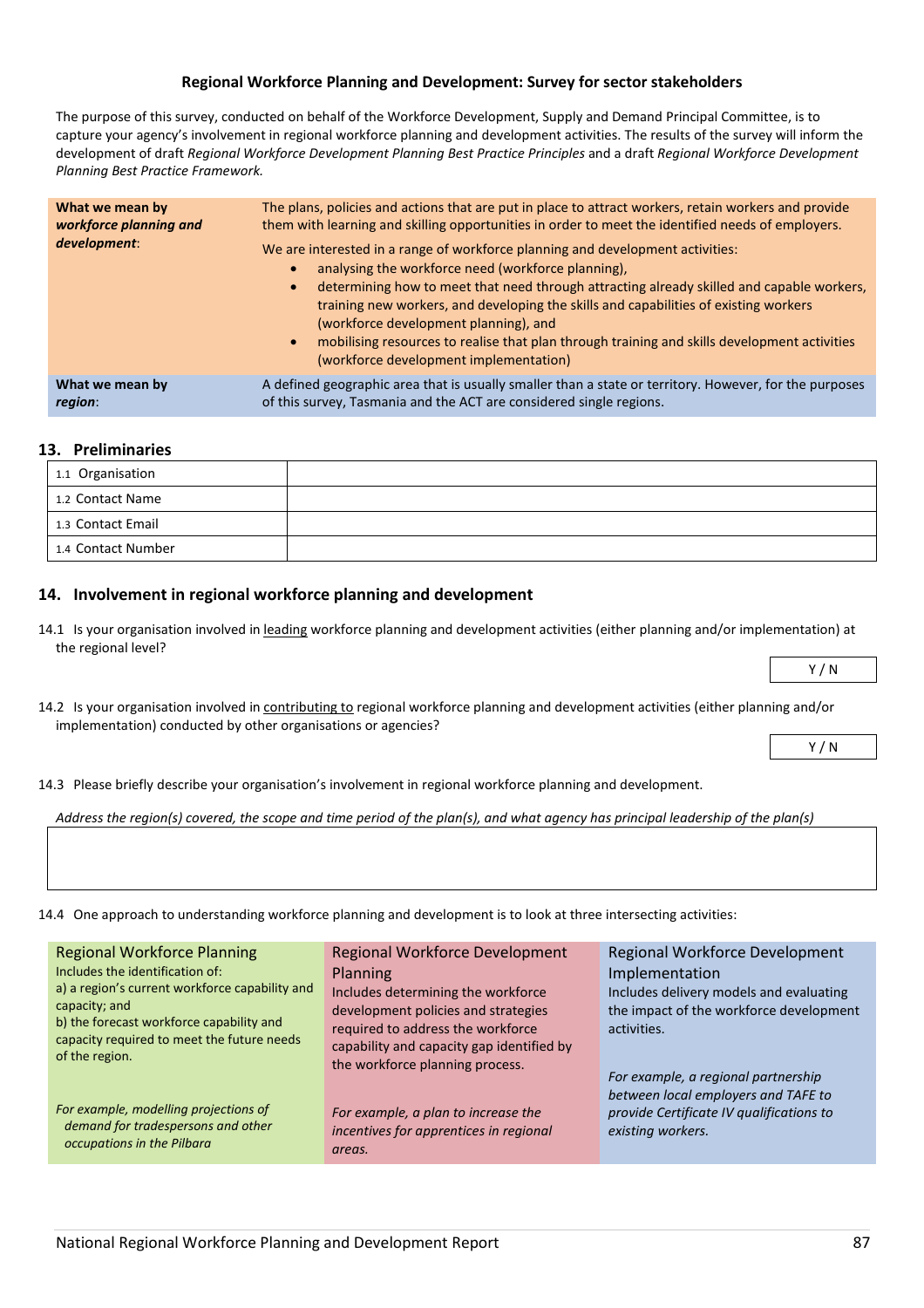14.5 What are the components of best practice regional workforce planning and development within your organisation?

*If you can, please consider in your answer the type of activities conducted and the sequence of activities* 

#### **15. Data & Modelling**

15.1 When considering regional workforce planning and development issues, what data and data modelling does your organisation make use of?

| Data source                                       | Used | Data source                                    | <b>Used</b> |
|---------------------------------------------------|------|------------------------------------------------|-------------|
| <b>Australian Bureau of Statistics:</b>           |      | Skills Australia/AWPA Skilled Occupation List  | Y/N         |
| Census                                            | Y/N  | State/territory government administrative data | Y/N         |
| Labour Force Survey                               | Y/N  | Data on VET & Apprenticeships/Traineeships     | Y/N         |
| Other ABS surveys                                 | Y/N  | Other state/territory administrative data      | Y/N         |
| DEEWR Higher Education collection                 | Y/N  | Local custom surveys                           | Y/N         |
| <b>DEEWR Vacancy Report</b>                       | Y/N  |                                                |             |
| DEEWR Skill shortage list                         | Y/N  | Forecasts and projections                      |             |
| National Centre for Vocational Education Research |      | Skills Australia/AWPA National forecasts       | Y/N         |
| National VET collection                           | Y/N  | Ctr for Policy Studies, Monash University      | Y/N         |
| Apprentices and trainees collection               | Y/N  | Access Economics Macroeconomic forecasts       | Y/N         |
| <b>Student Outcomes Survey</b>                    | Y/N  | Other economic forecasts                       | Y/N         |
| Survey of Employer Use and Views (SUEV)           | Y/N  |                                                |             |
| Other data sources (provide details at right)     | Y/N  |                                                |             |

15.2 What are the main reasons your organisation does or does not make use of the data sources and data modelling listed above for the purposes of regional workforce planning and development? What data sources have been particularly useful?

#### **16. Evaluation**

16.1 Can you provide details of any innovative regional workforce planning and development activities that your organisation has been involved with and their outcomes? *We would also appreciate any documentation that you could attach*.

#### **17. Further comments**

17.1 We would welcome any further comments you may like to make on best practice in regional workforce planning and development.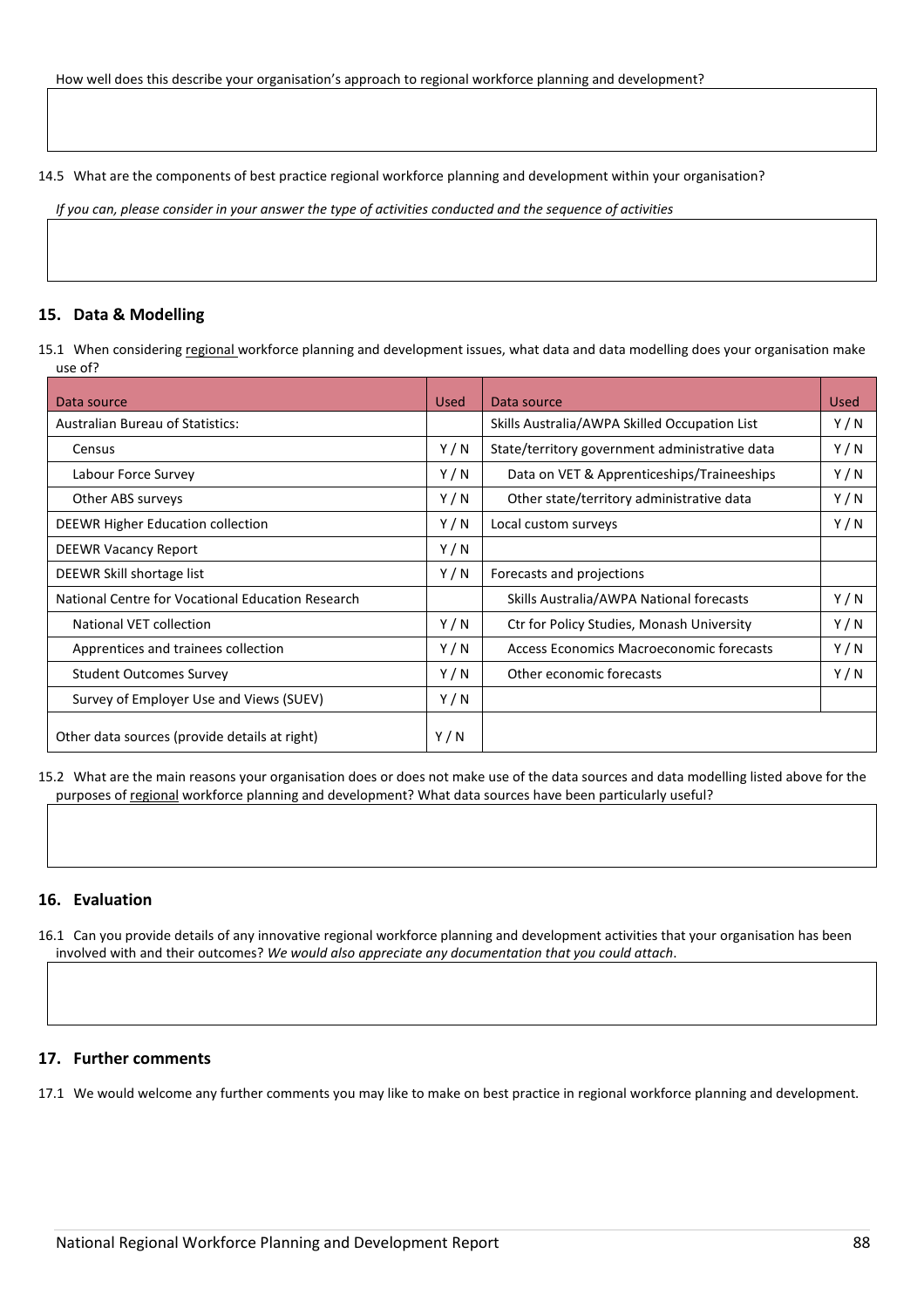# MORE INFORMATION

# **Workplace Research Centre The University of Sydney Business School**

**Phone:** +61 2 9351 5626

**Fax:** +61 2 9351 5718

**Email:** damian.oliver@sydney.edu.au

**Website:** http://sydney.edu.au/business/workplaceresearch